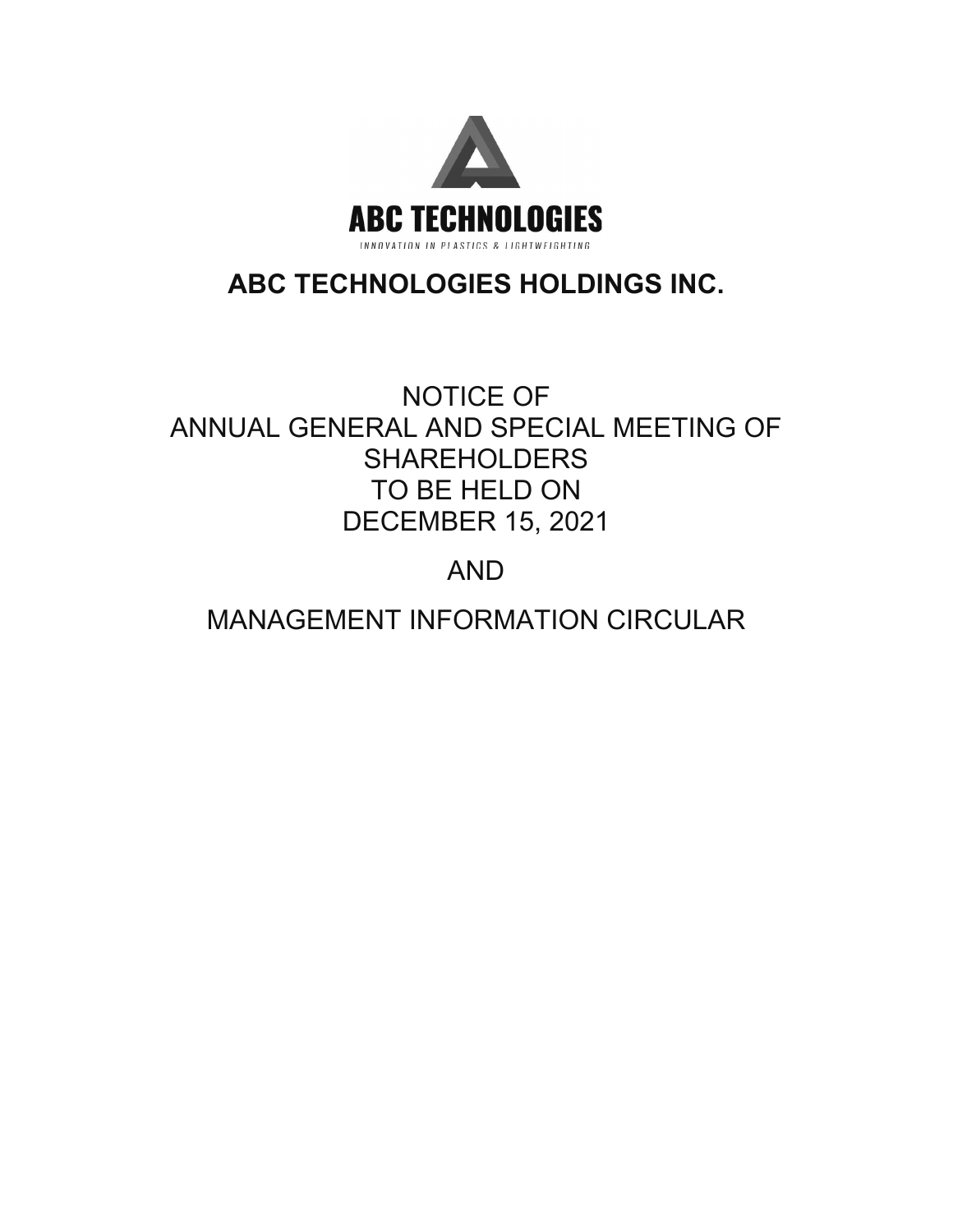**Dear Fellow Shareholders,** 

**As this is our first year as a publicly traded company, I would like to officially welcome you to the ABC Technologies family. We are excited to have you along with us as we start this next exciting chapter in our 47-year history.** 

**With the start of our fiscal year ("FY2021") on July 1, 2020, ABC Technologies Holdings Inc. and its affiliate companies (collectively "ABC" or the "Company") began the year while still in the early phases of re-opening after the lockdowns related to the COVID-19 pandemic. Our number one goal is always the health and safety of our workforce and I am exceptionally proud of the hard work, effort and tremendous quality of response the ABC team's response to the pandemic. Our teams worked tirelessly to assure our manufacturing facilities, laboratories and office spaces were safe and ready for return to work when our operations reopened. We benchmarked all available material from our customers, fellow suppliers, local and national health agencies on return-to-work protocols, procedures, and workplace layouts to assure our plan was robust and world-class. I am happy to say that our hard work paid off, as our offices and operations remain virtually COVID-19 free, even in hot-spot regions with high overall communal rates of infection.** 

**During this same time, ABC employees, many still working from home, answered the call to provide support to our customers, communities, and governments in the areas of Personal Protection Equipment ("PPE") and medical equipment during the pandemic. We partnered with General Motors and Ventec in the United States to provide precision plastic components for tens of thousands of medical ventilators and in Canada we partnered with O2 Medical Devices to provide precision intubation products for their ventilator systems. Our teams also worked with local and federal governments in Canada and Spain, designing, tooling and building both face shields and face masks. Although ABC had previously not been involved with ventilator products, face mask or face shields, our teams of volunteers went from initial call for help to building tools to production ramp up in a matter of weeks. Overall ABC provided more than 1 million medical devices and pieces of PPE during the early phases of the COVID-19 pandemic and we are tremendously proud of the entire ABC team involved in this great accomplishment.** 

**FY2021 also marks the second year of our annual Environmental Social Governance ("ESG") report in which we spotlight our priorities, areas of focus and goals. ABC's ESG policy guides our operations for sustainable performance in accordance with the core values of the Company. Global operations correspond to high ethical standards and local/international law to ensure a balance between creating high-quality products and maintaining a socially and environmentally responsible business.** 

**We are dedicated to our six 'drivers' of ESG focused on customer, community, environment, governance, people and ethics that align with the Company's scope of operations and practices. Our executive team is committed to including consideration of ESG policy in all business strategies, ensuring a culture of sustainability and meeting each of customer's requirements relating to reporting and targets.** 

**ABC selects business partners whose values, and practices are compatible with our own relating to environmental, safety, and sustainability performance. As part of our commitments to ESG, ABC is a signatory to the UN Global Compact. The UN Global Compact**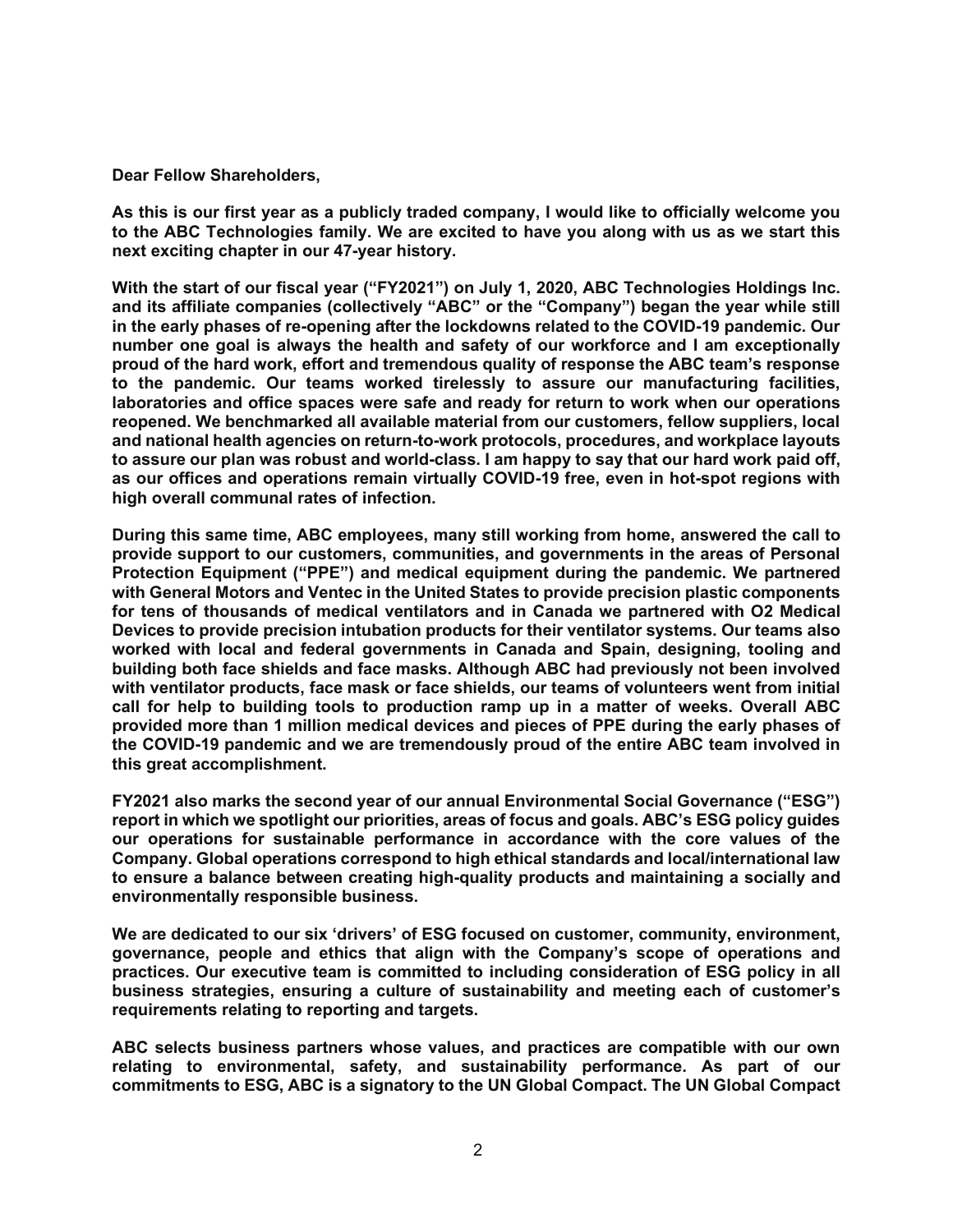**is a principle-based pact for businesses, stating ten principles in the areas of human rights, labor, the environment and anti-corruption. ABC's intent is to advance the ten principles within the Company's sphere of influence.** 

**ABC has a proactive supplier diversity business program with support from the executive level, which awards contracts to underrepresented suppliers that meet our contractual requirements. In partnering with different groups of suppliers, we hope to level the playing field, increase market competition, and boost economic activity for certified businesses.** 

**In February of this year, ABC announced our initial public offering on the Toronto Stock Exchange (the "TSX") under the ticker symbol ABCT. This great milestone is the culmination of efforts across our organization over many years to transition the Company from a family run organization into a professionally managed global enterprise. Over the last few years, we have strengthened virtually every area of ABC, not only to assure we meet the stringent rigors required of a public Company, but to assure we made ABC into a better company. These efforts have greatly improved our overall effectiveness, controls and capabilities across Human Resources, Finance, IT, Product Groups, Quality, Program Management, Supply Chain, and Operations, yielding an improved value proposition for our customers, employees, partners and shareholders. We have taken great strides in a very short period of time, while simultaneously battling the additional frictions and stress in our business and society of a global pandemic, ongoing supply chain shortages, and our new work environments.** 

**On behalf of the more than 6,000 team members of ABC and our new Board of Directors, I look forward to our ongoing relationship with our new shareholders. We are excited about the future that is ahead of us and confident in our plans and ability to grow ABC's breadth, strength and global reach to further improve our value proposition to customers and shareholders.** 

*(signed) "Todd Sheppelman"*

 **Todd Sheppelman President and Chief Executive Officer**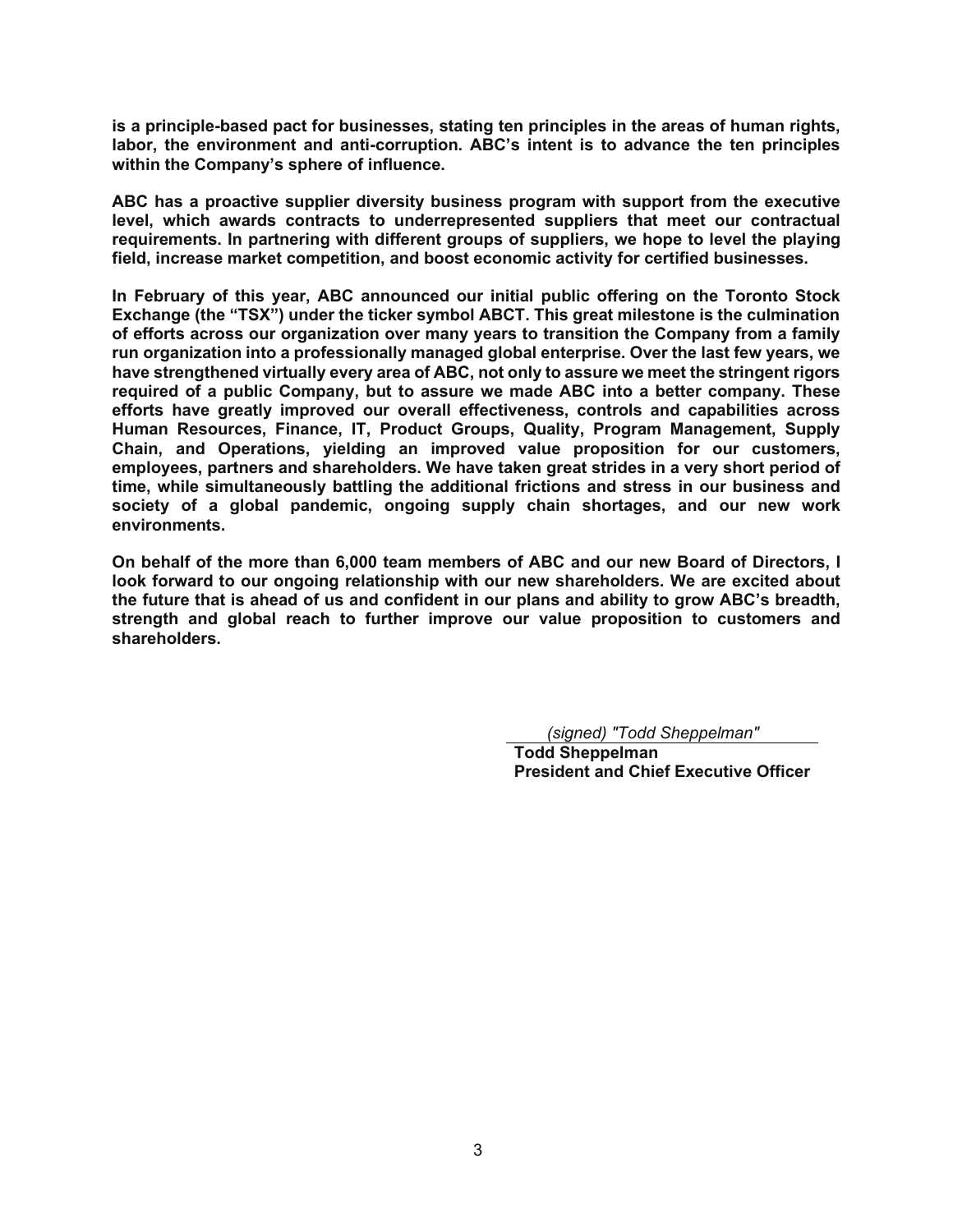# TABLE OF CONTENTS

| INSTRUCTIONS FOR ATTENDING AND VOTING VIRTUALLY AT THE MEETING 10 |  |
|-------------------------------------------------------------------|--|
|                                                                   |  |
|                                                                   |  |
|                                                                   |  |
| INTEREST OF CERTAIN PERSONS IN MATTERS TO BE ACTED UPON25         |  |
|                                                                   |  |
|                                                                   |  |
|                                                                   |  |
|                                                                   |  |
|                                                                   |  |
|                                                                   |  |
|                                                                   |  |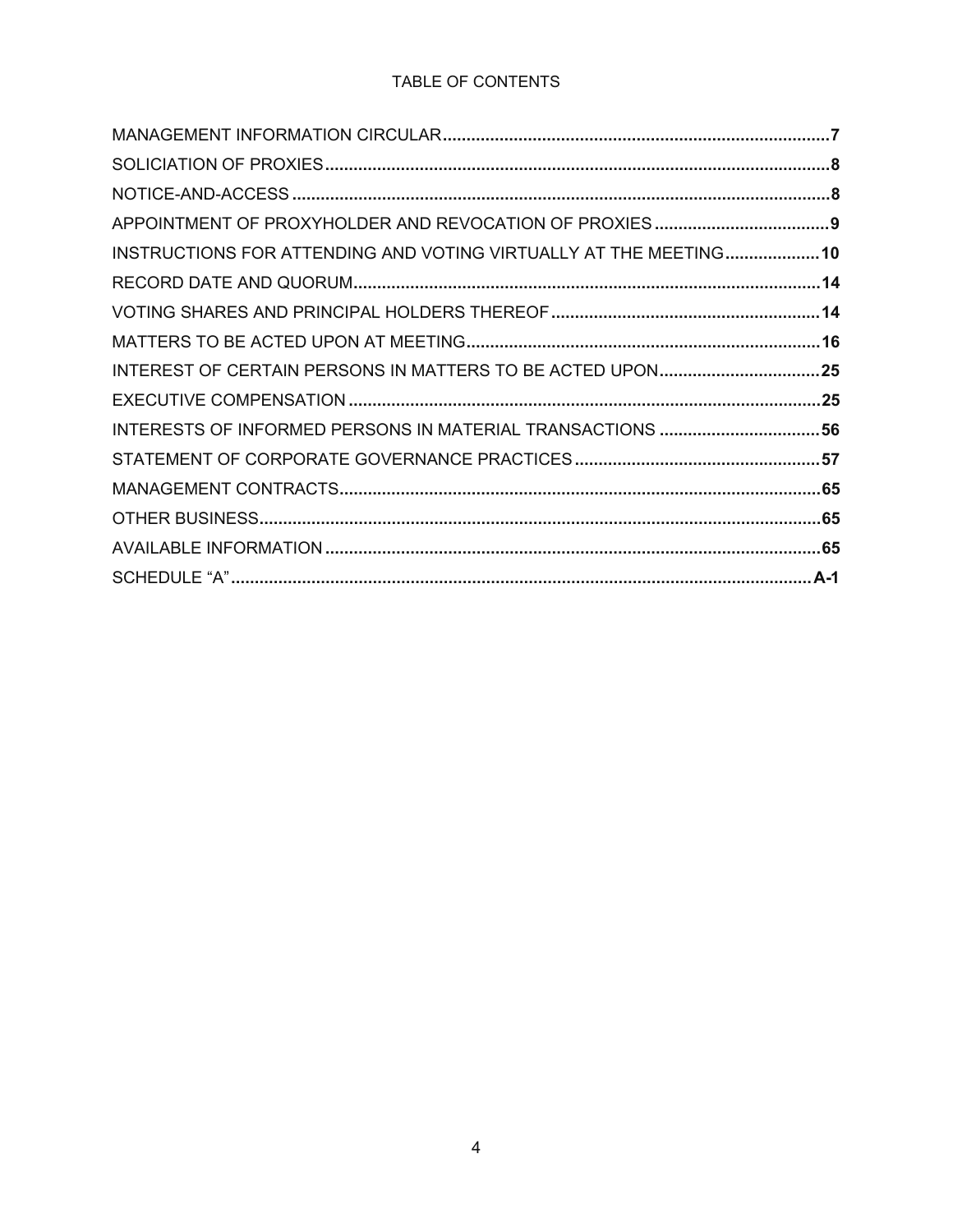# **ABC TECHNOLOGIES HOLDINGS INC.**

# **Notice of Annual General and Special Meeting of Shareholders December 15, 2021**

**NOTICE IS HEREBY GIVEN** that the annual general and special meeting (the "**Meeting**") of the holders of common shares ("**Common Shares**") in the capital of ABC Technologies Holdings Inc. (the **"Corporation"**) will be held virtually via live audio webcast available online at **https://meetnow.global/MSLGDDM** on, December 15, 2021 at 9:00 a.m. (Toronto time) for the following purposes:

- (a) to receive the audited consolidated financial statements for the fiscal year ended June 30, 2021 and the auditors' report thereon, a copy of which is enclosed herewith (the "**Financial Statements**");
- (b) to elect directors to the board of directors of the Corporation (the "**Board**");
- (c) to re-appoint auditors and to authorize the Board to fix their remuneration;
- (d) to consider and, if deemed advisable, adopt, on an advisory basis, a resolution accepting the Corporation's approach to executive compensation, as more fully described in the accompanying management information circular; and
- (e) to transact such other business as may properly come before the meeting or any adjournment thereof.

The specific details of the foregoing matters to be put before the Meeting are set forth in the Management Information Circular dated November 4, 2021 accompanying this Notice of Meeting (the "**Circular**").

This year, due to the ongoing public health impact of COVID-19 and in order to mitigate risks to the health and safety of the Corporation's shareholders, employees and other stakeholders, we will hold the Meeting in a virtual only format, which will be conducted via live audio webcast available online at **https://meetnow.global/MSLGDDM**. Registered Shareholders (as this term is used in the Circular) and duly appointed proxyholders will, on the website, be able to participate in the Meeting, submit questions and vote their Common Shares while the Meeting is being held. We hope that hosting a virtual meeting helps enable greater participation by our shareholders by allowing shareholders that might not otherwise be able to travel to a physical meeting to attend online, while minimizing the health risk that are associated with large gatherings.

Shareholders who wish to appoint a third party proxyholder to represent them at the online Meeting must submit their proxy or voting instruction form (as applicable) prior to registering their proxyholder. To register a proxyholder, shareholders MUST visit http://www.computershare.com/ABCTechnologies by December 13, 2021 at 9:00 a.m. (Toronto time) and provide Computershare Investor Services Inc. ("**Computershare**") with their proxyholder's contact information, so that Computershare may provide the proxyholder with an Invitation Code via email.

In connection with the Meeting, the Corporation has elected to use the Canadian Securities Administrators' "notice-and-access" delivery model, which allows the Corporation to furnish the Circular, the accompanying proxy-related materials, the Financial Statements and associated management's discussion and analysis (collectively, the "**Meeting Materials**") to shareholders over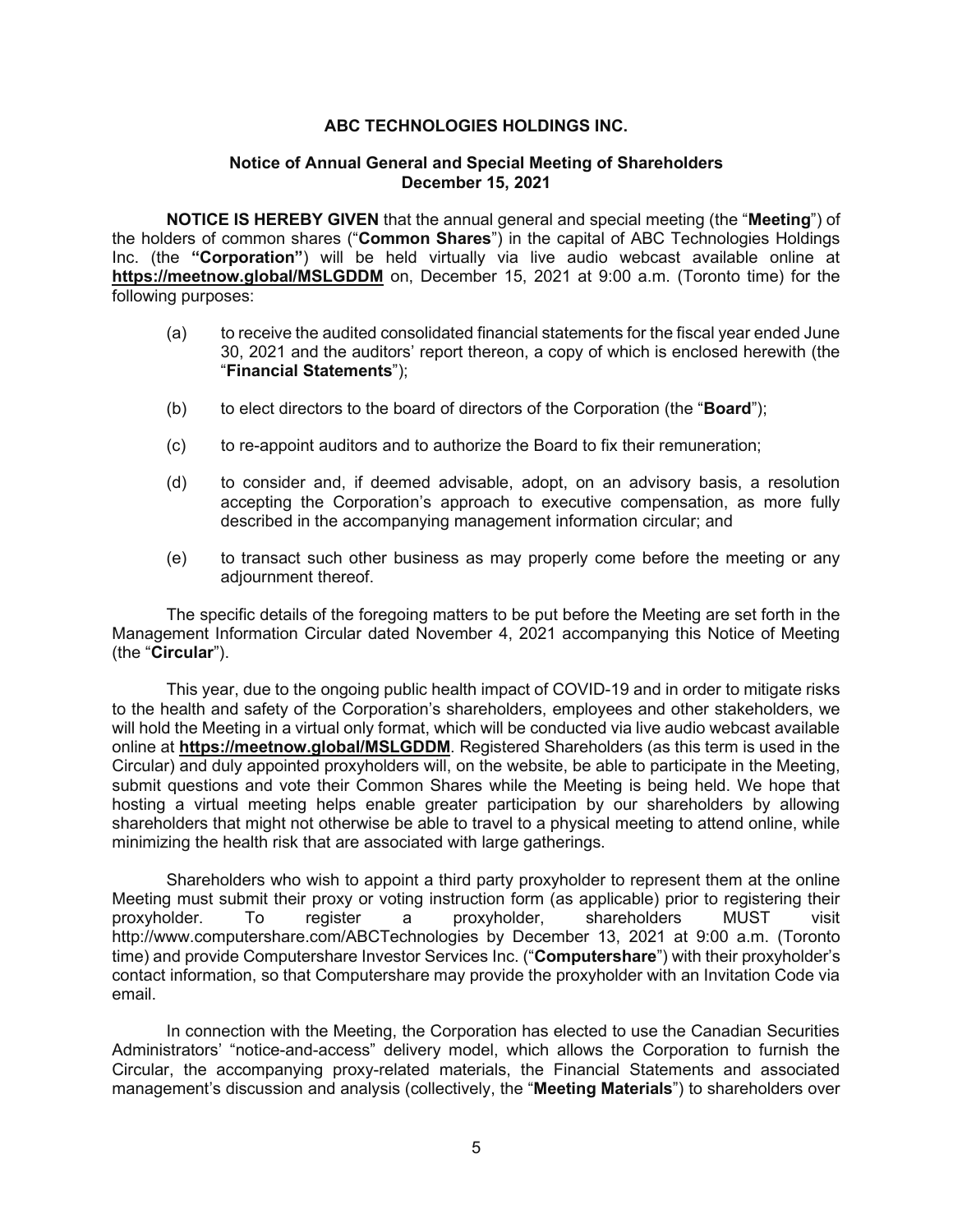the internet, resulting in lower costs and a reduction in the environmental impact of the Meeting. Under notice-and-access, shareholders will continue to receive a proxy or voting instruction form enabling them to vote at the Meeting; however, instead of a paper copy of the Meeting Materials, shareholders will receive a notice with information on how they may access the Meeting Materials electronically. On or about November 8, 2021, the Corporation intends to mail shareholders of record as of October 25, 2021 a notice with information about the notice-and-access process and voting instructions, instructions on how to access the Meeting Materials and on how to attend the Meeting virtually as well as a proxy or voting instruction form. **Shareholders are reminded to review the Circular prior to voting**. Shareholders with questions about notice-and-access can call Computershare toll free at 1-866-964-0492. The Meeting Materials can be viewed online at the following internet address: **https://abctechnologies.com/investors/eventspresentations/events/annual-general-meetings/fiscal-year-2021-annual-general-meeting/** or under the Corporation's profile on SEDAR at www.sedar.com. Please note that if you request a paper copy of the Circular, you will not receive a new form of proxy or voting instruction form, so you should retain these forms sent to you in order to vote.

If you are a registered shareholder, whether or not you plan to attend the Meeting, you are requested to complete, sign, date and return the enclosed form of proxy to Computershare, the transfer agent, registrar and dividend distribution agent of the Common Shares. **To be valid, proxies must be deposited with Computershare, at 100 University Avenue, Toronto, Ontario M5J 2Y1 or over the internet at www.investorvote.com no later than 9:00 a.m. (Toronto time) on December 13, 2021, or 48 hours (excluding Saturdays, Sundays and holidays) prior to the time set for such adjournment or postponement of the Meeting. The deadline for the deposit of proxies may be waived or extended by the chair of the Meeting at their discretion, without notice.** 

If you are a non-registered shareholder (for example, if you hold your Common Shares in an account with a broker, dealer or other intermediary), whether or not you plan to attend the Meeting, you should complete and send the form of proxy or voting instruction form, as applicable, in accordance with the instructions provided by your broker or intermediary. These instructions include the additional step of registering proxyholders with Computershare, the transfer agent, registrar and dividend distribution agent of the Common Shares, after submitting your form of proxy or voting instruction form. Failure to register the proxyholder with our transfer agent will result in the proxyholder not receiving an Invitation Code required to participate in the Meeting and only being able to attend as a guest. Non-registered shareholders who have not duly appointed themselves as proxyholder will be able to attend the Meeting as guests but will not be able to vote or submit questions at the Meeting. Please refer to the voting instructions provided in the "Appointment of Proxyholder and Revocation of Proxies" section of the accompanying Circular and call your broker, investment dealer or other intermediary for information on how you can vote your Common Shares.

The Board has fixed October 25, 2021 as the record date for the determination of shareholders entitled to receive notice of and vote at the Meeting. Any shareholder that has acquired Common Shares after the record date will not be entitled to receive notice of or vote those Common Shares at the Meeting.

**DATED** at Toronto, Ontario this 4**th** day of November, 2021.

# **BY ORDER OF THE BOARD OF DIRECTORS**

*(signed) "James Voss"* James Voss, Chairman of the Board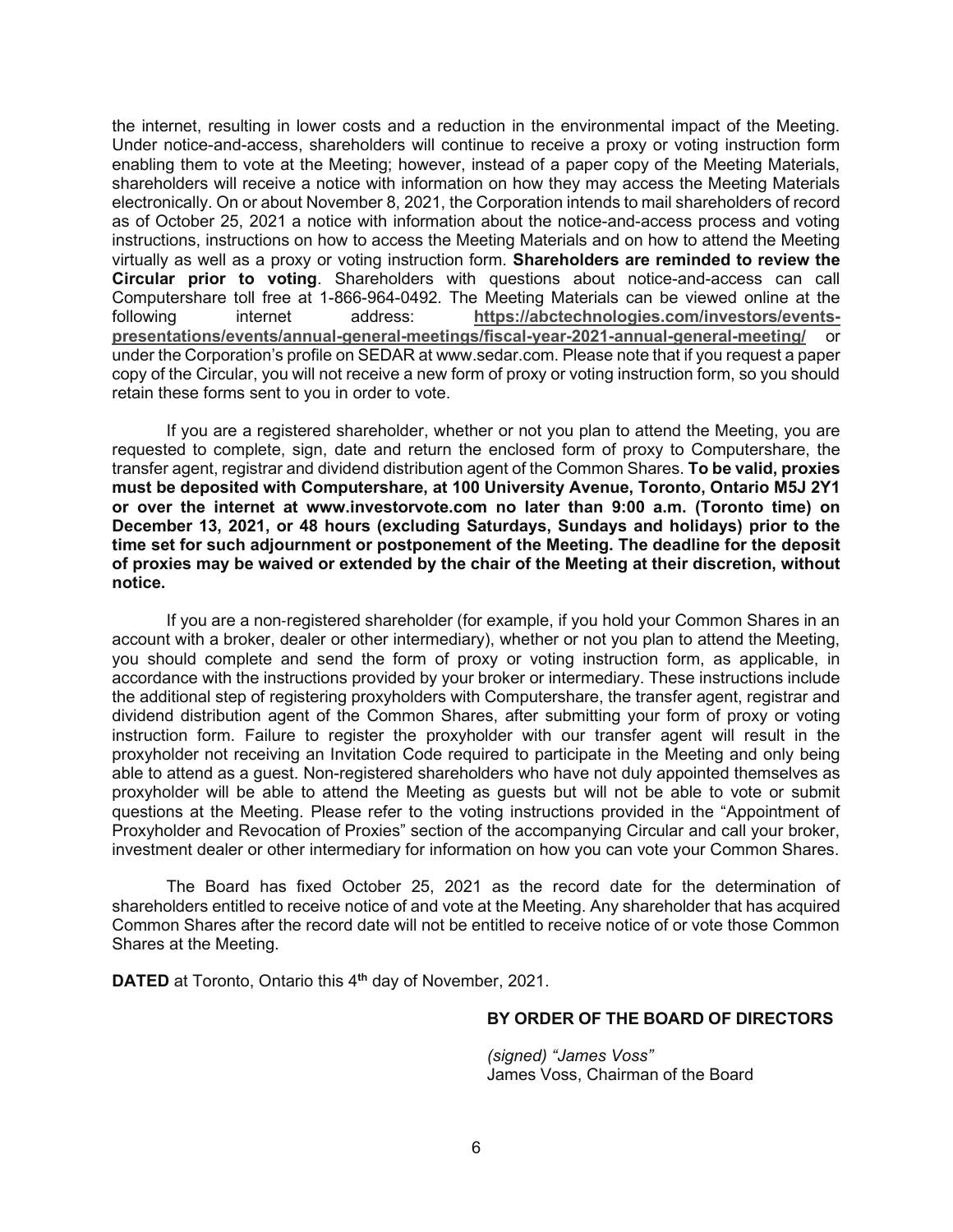# **ABC TECHNOLOGIES HOLDINGS INC.**

# **MANAGEMENT INFORMATION CIRCULAR**

This Management Information Circular (the "**Circular**") is furnished in connection with the solicitation, by or on behalf of the management of ABC Technologies Holdings Inc. (the "**Corporation**"), of proxies to be used at the Corporation's annual general and special meeting of the holders of common shares (the "**Common Shares**") for the purposes set forth in the Notice of Annual General and Special Meeting of shareholders of the Corporation (the "**Shareholders**") accompanying this Circular. The annual general and special meeting of Shareholders of the Corporation, or any adjournment(s) or postponements(s) thereof (the "**Meeting**"), will be held **virtually via live audio webcast available online at https://meetnow.global/MSLGDDM** on December 15, 2021 at 9:00 a.m. (Toronto time).

#### **General Information**

Our audited consolidated financial statements for the year ended June 30, 2021 (the "**Annual Financial Statements**") are presented in United States dollars and are prepared in accordance with International Financial Reporting Standards as issued by the International Accounting Standards Board. In this Circular, unless otherwise specified, all references to "\$", "US\$", "dollars" or "U.S. dollars" are to United States dollars and all references to "C\$" are to Canadian dollars. Certain totals, subtotals and percentages throughout this Circular may not precisely reconcile due to rounding.

### **Corporate Background**

ABC was incorporated under the *Business Corporations Act* (Ontario) on January 11, 2016, under the name ABC Group Holdings Parent Inc., and was continued into British Columbia under the same name pursuant to the *Business Corporations Act* (British Columbia) ("**BCBCA**") on December 18, 2018. On January 22, 2021, the Corporation changed its name from "ABC Group Holdings Parent Inc." to "ABC Technologies Holdings Inc.", in connection with its initial public offering (the "**IPO**") of Common Shares in the capital of the Corporation. Following the closing of the IPO, ABC became a "reporting issuer" in each of the provinces and territories of Canada and the Common Shares began trading on the Toronto Stock Exchange (the "**TSX**").

On June 24, 2021, the Corporation announced that ABC Group Canada LP ("**ABC LP**") closed a transaction (the "**Apollo Transaction**") involving the sale of its majority stake in the Corporation to AP IX Alpha Holdings (Lux) S.a.r.l. ("**Alpha Holdings**"), an affiliate of certain funds managed by affiliates of Apollo Global Management, Inc. ("**Apollo**"), pursuant to a share purchase agreement dated April 12, 2021 (the "**Apollo Purchase Agreement**"). Under the terms of the Apollo Purchase Agreement, Alpha Holdings purchased 51% of the then outstanding Common Shares (on a fully diluted basis) from ABC LP at the price of C\$10.00 per Common Share.

For more information on the Apollo Transaction, see the Apollo Purchase Agreement and the material change reports dated April 23, 2021 and June 28, 2021, which have been filed under the Corporation's profile on SEDAR at www.sedar.com.

Our head office is located at 2 Norelco Drive, Toronto, Ontario, Canada M9L 2X6 and our registered and records office is located at Suite 2600 – 595 Burrard Street, Vancouver, British Columbia, Canada V7X 1L3.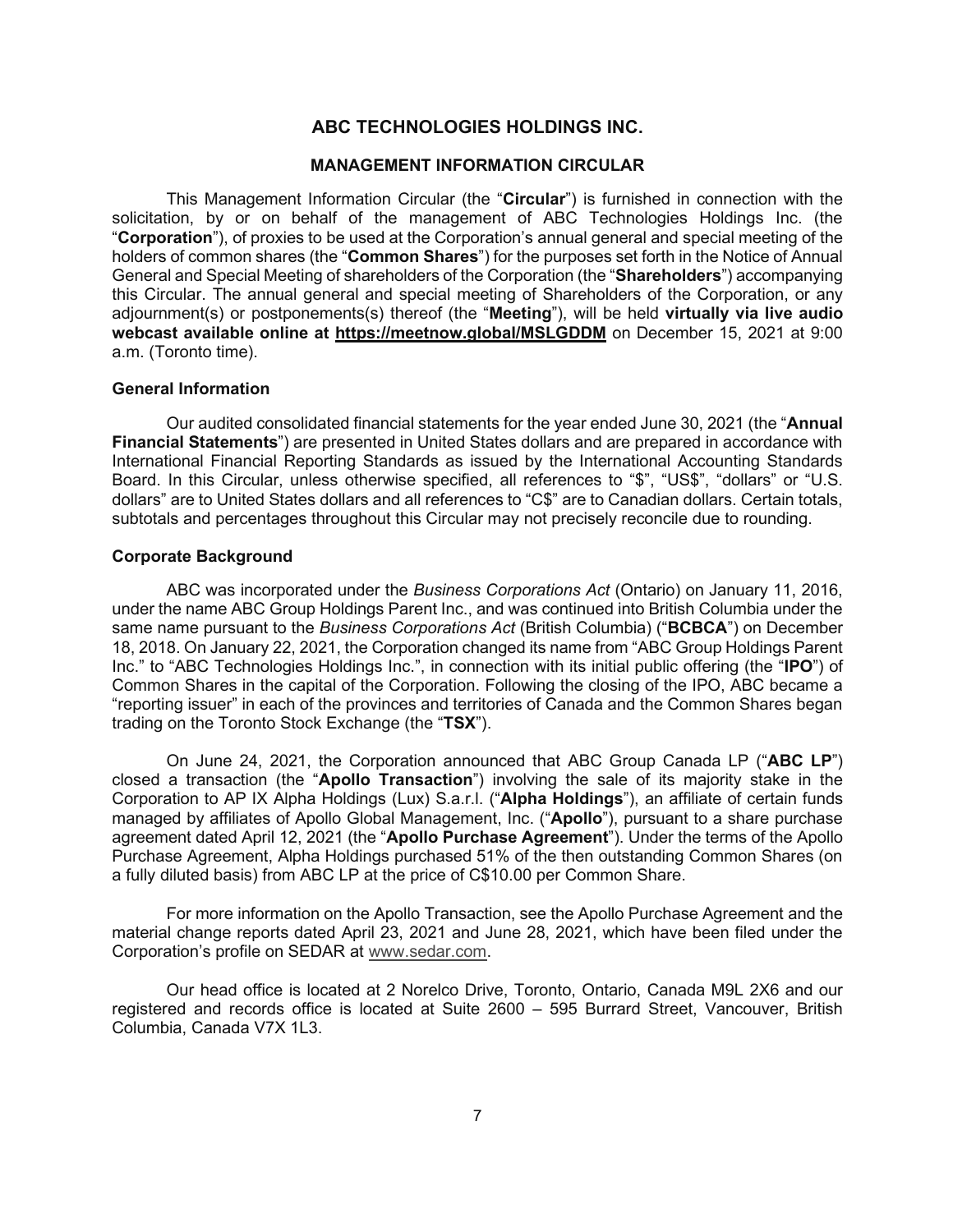#### **SOLICITATION OF PROXIES**

#### **Solicitation of Proxies**

It is expected that the solicitation of proxies will be primarily by mail pursuant to "notice-andaccess" (as further described below), but proxies may also be solicited personally, in writing or by telephone, email, internet, facsimile or other means of communication by representatives of the Corporation at nominal cost. The Corporation may also engage a third party to provide proxy solicitation services on behalf of management in connection with the solicitation of proxies for the Meeting. The cost of solicitation by management will be borne directly by the Corporation and will bear the legal, printing and other costs associated with the preparation of this Circular. The Corporation will reimburse investment dealers, brokers, banks, custodians, nominees and other fiduciaries for permitted fees and costs incurred by them in mailing soliciting materials to the beneficial owners of Common Shares, in accordance with National Instrument 54-101, *Communication with Beneficial Owners of Securities of a Reporting Issuer* ("NI 54-101").

If you cannot attend the Meeting, complete and return the enclosed form of proxy in accordance with the instructions contained therein. Shareholders may also elect to vote by use of the internet in accordance with the instructions on the applicable form of proxy.

# **NOTICE-AND-ACCESS**

The Corporation has elected to utilize the Canadian Securities Administrators' "notice-andaccess" delivery model for distribution of this Circular (along with the Annual Financial Statements for the year ended June 30, 2021 and the report of the auditors thereon, as well as the related management's discussion and analysis) to registered and beneficial Shareholders. Notice-andaccess is a set of rules that allows issuers to post electronic versions of proxy-related materials (such as proxy circulars) online, under the Corporation's profile on SEDAR at www.sedar.com and one other website, rather than mailing paper copies of such materials to Shareholders. Notice-and-access directly benefits the Corporation through a substantial reduction in both postage and printing costs and also promotes environmental responsibility by decreasing the large volume of paper documents generated by printing proxy-related materials.

The Circular is available on the Corporation's website at www.abctechnologies.com and will remain there for one full year thereafter. The Circular will also be available under the Corporation's profile on SEDAR at www.sedar.com. The Corporation will not use procedures known as "stratification" in relation to the use of the notice-and-access delivery model. Stratification occurs when a reporting issuer using notice-and-access provides a paper copy of the management information circular to some Shareholders with the notice package. In relation to the Meeting, all of the non-registered Shareholders of the Corporation will receive the required documentation under notice-and-access, which will not include a paper copy of this Circular. Shareholders are reminded to review this Circular before voting.

In accordance with the requirements of NI 54-101, the Corporation has distributed a notice and either a proxy form or voting instruction form (collectively, the "**Notice Package**") to the registered Shareholders, to certain non-registered Shareholders, to clearing agencies and Intermediaries (as defined below) for onward distribution to other non-registered Shareholders, of the internet website location where Shareholders may access the notice of Meeting, this Circular and the instrument of proxy (collectively, the "**Meeting Materials**").

The Corporation will pay for Intermediaries to forward the Notice Package and, if applicable, the Meeting Materials to objecting beneficial owners (as defined in NI 54-101) to whom the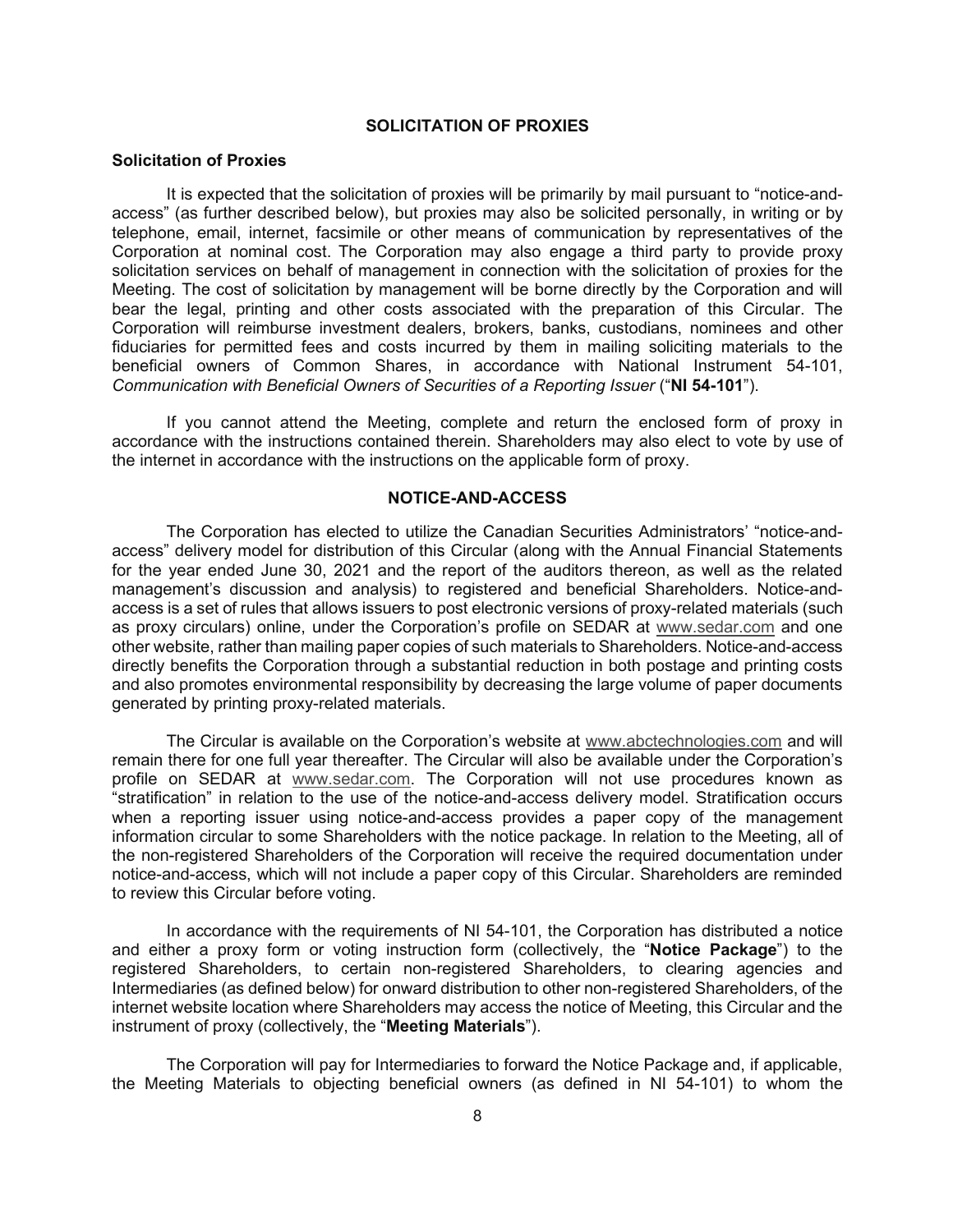Corporation has not sent Notice Packages directly. Intermediaries are required to forward the Notice Package and, if applicable, the Meeting Materials to such non-registered Shareholders except for those non-registered Shareholders who have waived their right to receive Meeting Materials. Typically, Intermediaries will use a service company (such as Broadridge Financial Services Inc.) to forward the Notice Package to non-registered Shareholders.

Registered shareholders and beneficial holders of Common Shares may obtain paper copies of the Meeting Materials by postal delivery at no cost to them. Requests may be made up to one year from the date the Circular was filed on SEDAR. If you wish to receive a paper copy of the Meeting Materials, please contact Computershare by calling Toll Free, within North America - 1-866-962-0498 or direct, from Outside of North America - (514) 982-8716 and entering your control number as indicated on your form or proxy. In order to receive a paper copy of the Meeting Materials so as to be able to review in time to vote before the Meeting, your request should be received by close of business on December 2, 2021. If you have questions about notice-and-access please contact Computershare by calling 1-866 964-0492.

# **APPOINTMENT OF PROXYHOLDER AND REVOCATION OF PROXIES**

Each of the persons named in the enclosed form of proxy is a director (each, a "**Director**") of the Board of Directors of the Corporation (the "**Board**") and/or officer of the Corporation. **Each Shareholder has the right to appoint as proxyholder a person or company (who need not be a Shareholder of the Corporation) other than the person(s) designated by management of the Corporation in the enclosed form of proxy to attend and act on the Shareholder's behalf at the Meeting or at any adjournment thereof.** A Shareholder who wishes to appoint some other person to represent him or her at the Meeting may do so either by inserting such other person's name in the blank space provided in the form of proxy and signing the form of proxy, or by completing and signing another proper form of proxy, and, in either case, then registering the proxyholder at **https://www.computershare.com/ABCTechnologies** (please see "Instructions for Attending and Voting Virtually at the Meeting — Registration of Proxyholders" below for details). Securities represented by the proxy will be voted or withheld from voting in accordance with the instructions of the Shareholder on any ballot that may be called for, and if the Shareholder specifies a choice with respect to any matter to be acted upon, the securities will be voted accordingly.

A form of proxy will not be valid for the Meeting or any adjournment thereof unless it is completed and delivered to the Corporation's transfer agent, registrar and dividend distribution agent, Computershare, (Attention: Proxy Department), 8th Floor, 100 University Avenue, Toronto, Ontario M5J 2Y1 prior to 9:00 a.m. (Toronto time) on December 13, 2021, before the Meeting or any adjournment(s) thereof. Late proxies may be accepted or rejected by the Chairman of the Meeting in his discretion, and the Chairman is under no obligation to accept or reject any particular late proxy.

A Shareholder may revoke a proxy at any time by an instrument in writing executed by him or her or, if the Shareholder is a corporation, under its corporate seal, or by an officer or attorney thereof duly authorized in writing, and by sending it to the same address where the form of proxy was sent and within the delays mentioned therein, or two business days preceding the date the Meeting resumes if it is adjourned, or by delivering it to the chairman of such Meeting on the day of the Meeting or any adjournment thereof.

Rather than returning the form of proxy, registered Shareholders may also elect to vote via the internet. Those registered Shareholders electing to vote by telephone require a touch-tone telephone to transmit their voting preferences. Registered Shareholders electing to vote by telephone or via the internet must follow the instructions included in the form(s) of proxy received from the Corporation.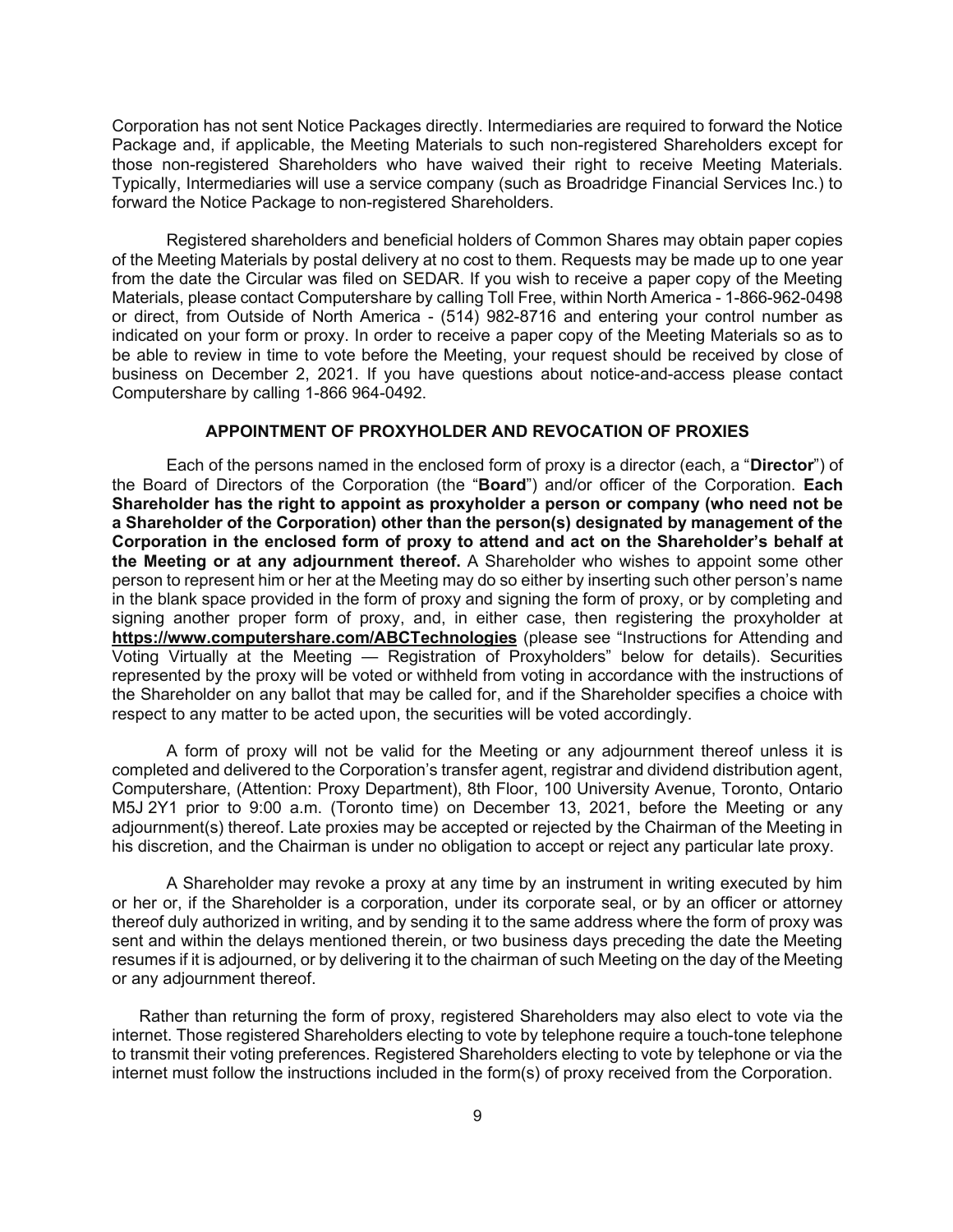If a Shareholder who has submitted a proxy attends the Meeting via live webcast using a 15-digit "Control Number" or Invitation Code and accepts the terms and conditions when entering the Meeting online, any votes cast by such Shareholder on a ballot will be counted and the submitted proxy will be disregarded (please see the information under the heading "Instructions for Attending and Voting Virtually at the Meeting" below for details).

# **Voting of Proxies and Exercise of Discretion by Proxyholder**

On any ballot that may be called for, the Common Shares represented by a properly executed proxy given in favour of the person(s) designated by management of the Corporation in the enclosed form of proxy or voting instruction form will be voted or withheld from voting in accordance with the instructions given on the form of proxy or voting instruction form, and if the Shareholder specifies a choice with respect to any matter to be acted upon, the Common Shares will be voted for, against, or withheld from voting, accordingly.

**In the absence of such instructions, Common Shares represented by a proxy will be voted for, against, or withheld from voting, in the discretion of the persons designated in the proxy. The enclosed form of proxy confers discretionary authority upon the persons named therein with respect to amendments or variations to matters identified in the accompanying Notice of Meeting and with respect to other matters which may properly come before the Meeting or any adjournment thereof.**

As of the date of this Circular, management of the Corporation is not aware of any such amendment, variation or other matter to come before the Meeting. However, if any amendments or variations to matters identified in the accompanying Notice of Meeting or any other matters which are not now known to management should properly come before the Meeting or any adjournment thereof, the Common Shares represented by properly executed proxies given in favour of the person(s) designated by management of the Corporation in the enclosed form of proxy will be voted on such matters pursuant to such discretionary authority. Unless otherwise required by law or other provisions binding upon the Corporation, any matter coming before the Meeting, or any adjournment(s) thereof, shall be decided by the majority of the votes duly cast in respect of the matter by Shareholders entitled to vote thereon.

# **INSTRUCTIONS FOR ATTENDING AND VOTING VIRTUALLY AT THE MEETING**

 **This year, due to the ongoing public health impact of COVID-19 and in order to mitigate risks to the health and safety of the Corporation's shareholders, employees and other stakeholders, we will hold the Meeting in a virtual only format, which will enable registered Shareholders and duly appointed proxyholders to submit questions and vote online.** Nonregistered Shareholders who have not appointed themselves may attend the live webcast of the Meeting, but will not have the ability to vote virtually or ask questions. A summary of the information Shareholders will need to attend and vote at the Meeting by live webcast is provided below.

## **Attending the Meeting via Live Webcast**

Shareholders and duly appointed proxyholders are invited to attend the Meeting virtually via live webcast, by going to **https://meetnow.global/MSLGDDM**.

• Registered Shareholders and duly appointed proxyholders can participate in the Meeting by clicking "**Shareholder**" and entering a Control Number or an Invitation Code before the start of the Meeting.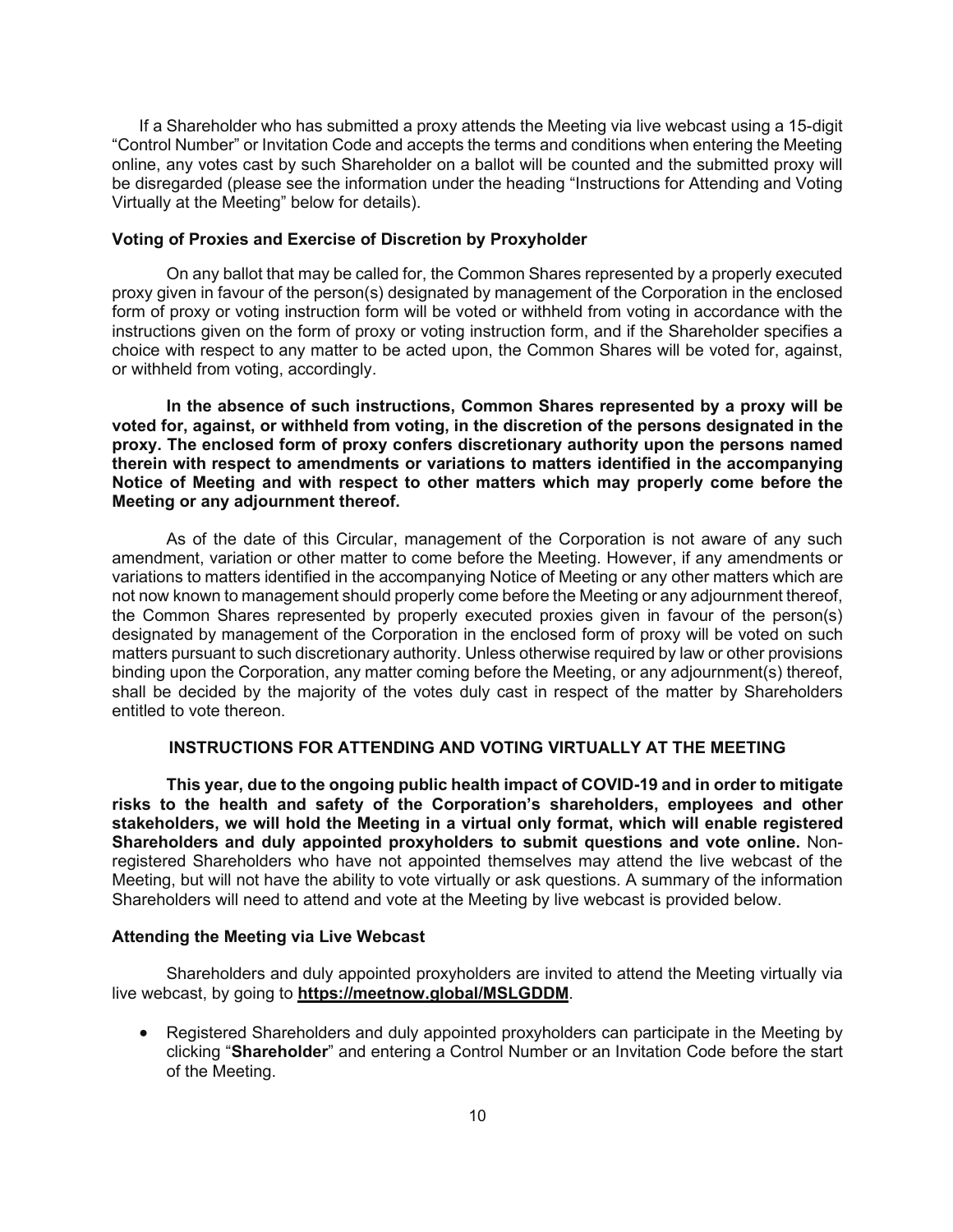- $\circ$  Registered Shareholders The 15-digit control number is located on the form of proxy or in the email notification you received.
- $\circ$  Duly appointed proxyholders Computershare will provide the proxyholder with an Invitation Code after the voting deadline has passed.
- x Voting at the Meeting will only be available for Registered Shareholders and duly appointed proxyholders. Non-Registered Shareholders who have not appointed themselves may attend the Meeting by clicking "**Guest**" and completing the online form.

Shareholders who wish to appoint a third party proxyholder to represent them at the online Meeting must submit their proxy or voting instruction form (as applicable) prior to registering their proxyholder. Registering the proxyholder is an additional step once a shareholder has submitted their proxy/voting instruction form. Failure to register a duly appointed proxyholder will result in the proxyholder not receiving an Invitation Code to participate in the Meeting. To register a proxyholder, shareholders MUST visit the internet website at **https://www.computershare.com/ABCTechnologies** by December 13, 2021 at 9:00 a.m. and provide Computershare with their proxyholder's contact information, so that Computershare may provide the proxyholder with an Invitation Code via email.

**It is important that you are connected to the internet at all times during the Meeting in order to vote when balloting commences. It is your responsibility to ensure connectivity for the duration of the Meeting.** 

**In order to participate online, shareholders must have a valid 15-digit control number and proxyholders must have received an email from Computershare containing an Invitation Code.** 

- x Registered Shareholders that have a 15-digit control number, along with duly appointed proxyholders who were assigned an Invitation Code by Computershare Trust Company of Canada / Computershare (see details under the heading "Appointment of Proxies" below), will be able to vote and submit questions during the Meeting. To do so, please go to **https://meetnow.global//MSLGDDM** prior to the start of the Meeting to login. Click on "Shareholder" and enter your 15-digit control number or click on "Invitation Code" and enter your Invitation Code. Non-registered Shareholders who have not appointed themselves to vote at the Meeting, may login as a guest, by clicking on "Guest" and complete the online form.
- United States beneficial holders: To attend and vote at the virtual Meeting, you must first obtain a valid legal proxy from your broker, bank or other agent and then register in advance to attend the Meeting. Follow the instructions from your broker or bank included with these proxy materials, or contact your broker or bank to request a legal proxy form. After first obtaining a valid legal proxy from your broker, bank or other agent, to then register to attend the Meeting, you must submit a copy of your legal proxy to Computershare at uslegalproxy@computershare.com. Requests for registration should be directed to http://www.computershare.com/ABCTechnologies.
- x Non-Registered Shareholders who do not have a 15-digit control number or Invitation Code will only be able to attend as a guest which allows them listen to the Meeting however will not be able to vote or submit questions. Please see the information under the heading "Non-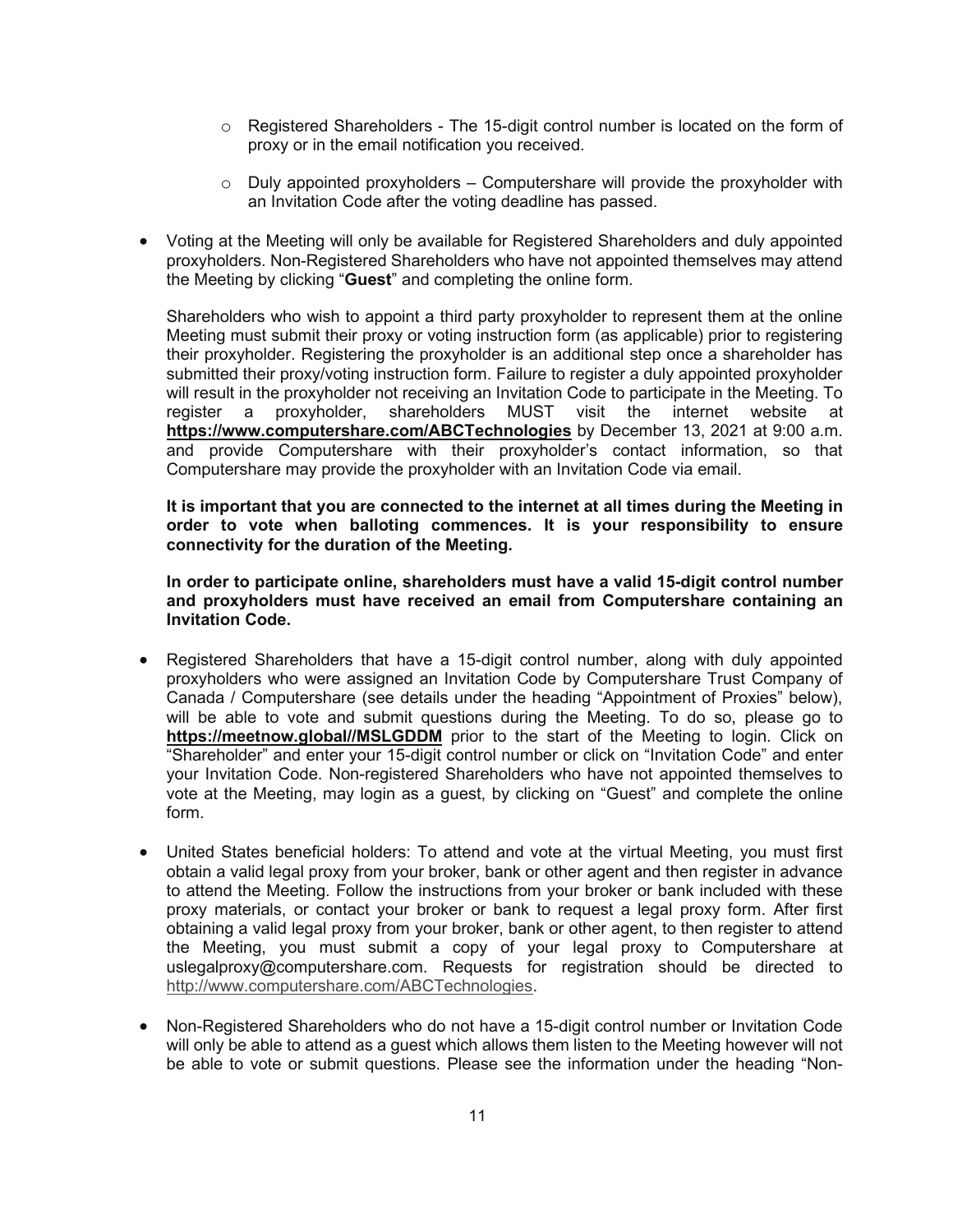Registered Shareholders" for an explanation of why certain shareholders may not receive a form of proxy.

• If you are eligible to vote at the Meeting, it is important that you are connected to the internet at all times during the Meeting in order to vote when balloting commences. It is your responsibility to ensure connectivity for the duration of the Meeting.

If you are using a 15-digit "Control Number" to login to the live webcast and submit a vote online, you will be revoking any and all previously submitted proxies. If you **DO NOT** wish to revoke all previously submitted proxies, you may log in to the live webcast using your Control Number, but do not submit a vote once you have logged in to the Meeting. In this case, your vote submitted by proxy prior to the Meeting will stand.

#### **Voting Virtually at the Meeting**

A registered Shareholder of Common Shares, or a non-registered Shareholder who has appointed themselves or a third party proxyholder to represent them at the Meeting, will appear on a list of shareholders prepared by Computershare, the transfer agent and registrar for the Meeting. To have their Common Shares voted at the Meeting, each registered Shareholder or proxyholder will be required to enter their control number or Invitation Code provided by Computershare at **https://meetnow.global/MSLGDDM** prior to the start of the Meeting. In order to vote, non-registered Shareholders who appoint themselves as a proxyholder MUST register with Computershare at **https://www.computershare.com/ABCTechnologies** after submitting their voting instruction form in order to receive an Invitation Code (please see the information under the headings "Appointment of Proxies" below for details).

#### **Appointment of Proxies**

Shareholders who wish to appoint a third party proxyholder to represent them at the online Meeting **must submit their proxy or voting instruction form (if applicable) prior to registering your proxyholder. Registering your proxyholder is an additional step once you have submitted your proxy or voting instruction form. Failure to register the proxyholder will result in the proxyholder not receiving an Invitation Code to participate in the Meeting**. To register a proxyholder, shareholders MUST visit **http://www.computershare.com/ABCTechnologies** by December 13, 2021 at 9:00 a.m. (Toronto time) and provide Computershare with their proxyholder's contact information, so that Computershare may provide the proxyholder with an Invitation Code via email.

A proxy can be submitted to Computershare either in person, or by mail or courier, to 100 University Avenue, 8th Floor, Toronto, Ontario, M5J 2Y1, or via the internet at www.investorvote.com. The proxy must be deposited with Computershare by no later than 9:00am (Toronto time) on December 13, 2021, or if the Meeting is adjourned or postponed, not less than 48 hours, excluding Saturdays, Sundays and statutory holidays, before the commencement of such adjourned or postponed Meeting. If a shareholder who has submitted a proxy attends the Meeting via the webcast and has accepted the terms and conditions when entering the Meeting online, any votes cast by such shareholder on a ballot will be counted and the submitted proxy will be disregarded.

## **Without an Invitation Code, proxyholders will not be able to vote at the Meeting.**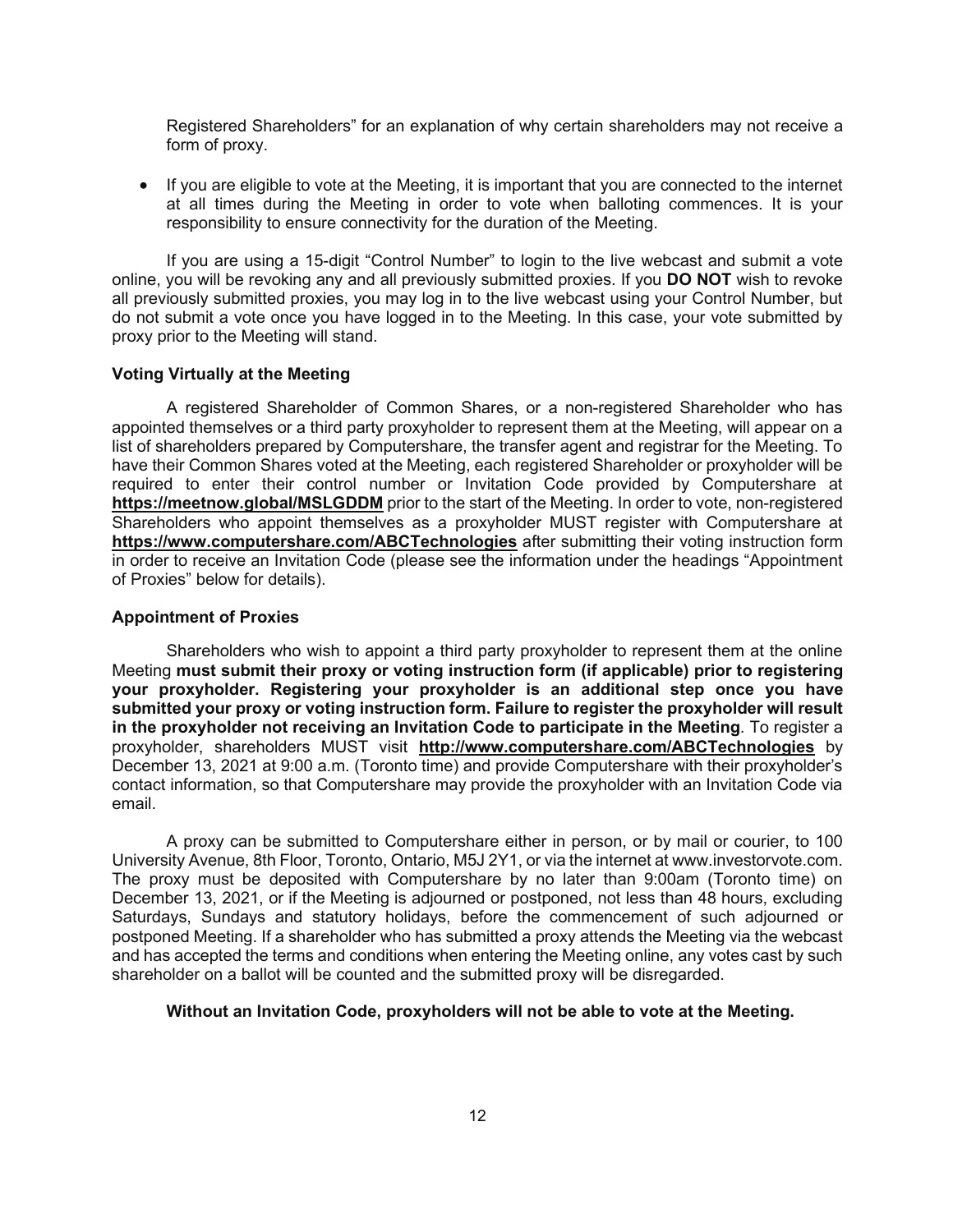#### **Non-Registered Shareholders**

 A Shareholder is a non-registered Shareholder if the Shareholder's Common Shares are registered either in the name of (in each case, an "**Intermediary**"):

- (a) an intermediary that the non-registered Shareholder deals with in respect of the Common Shares, such as, among others, a bank, trust company, securities dealer or broker, director or administrator of RRSPs, RRIFs, RESPs and similar plans; or
- (b) a clearing agency (such as CDS & Co.) of which the Intermediary is a participant.

 In accordance with NI 54-101 the Corporation is distributing copies of materials related to the Meeting to Intermediaries for distribution to non-registered Shareholders and such Intermediaries are to forward the materials related to the Meeting to each non-registered Shareholder (unless the nonregistered Shareholder has declined to receive such materials). Such Intermediaries often use a service company (such as Broadridge Investor Communication Solutions in Canada ("**Broadridge**")), to permit the non-registered Shareholder to direct the voting of the Common Shares held by the Intermediary, on behalf of the non-registered Shareholder. The Corporation is paying Broadridge to deliver, on behalf of the Intermediaries, a copy of the materials related to the Meeting to each "objecting beneficial owner" and each "non-objecting beneficial owner" (as such terms are defined in NI 54-101).

# *If a Non-Registered Shareholder Does Not Wish to Attend the Meeting*

 Non-registered Shareholders who do not wish to attend the Meeting should carefully follow the instructions on the voting instruction form that they receive from their Intermediary in order to vote the Common Shares that are held through that Intermediary. Non-registered Shareholders of the Corporation should submit voting instructions to their Intermediaries in sufficient time to ensure that their votes are received from the Intermediaries by the Corporation.

#### *If a Non-Registered Shareholder Wishes to Attend and Vote at the Meeting*

 Since the Corporation generally does not have access to the names of its non-registered Shareholders, non-registered Shareholders who wish to attend and vote at the Meeting should insert their own name in the blank space provided in the voting instruction form to appoint themselves as proxyholders and then follow their Intermediary's instructions for returning the voting instruction form.

# **Registering your proxyholder is an additional step once you have submitted your proxy or voting instruction form. Failure to register the proxyholder will result in the proxyholder not receiving an Invitation Code to participate in the Meeting.**

## **Without an Invitation Code (described above), proxyholders will not be able to vote at the Meeting.**

#### *If a Non-Registered Shareholder Wishes to Revoke Voting Instructions*

A non-registered Shareholder may revoke previously given voting instructions by contacting his or her Intermediary and complying with any applicable requirements imposed by such Intermediary. An Intermediary may not be able to revoke voting instructions if it receives insufficient notice of revocation.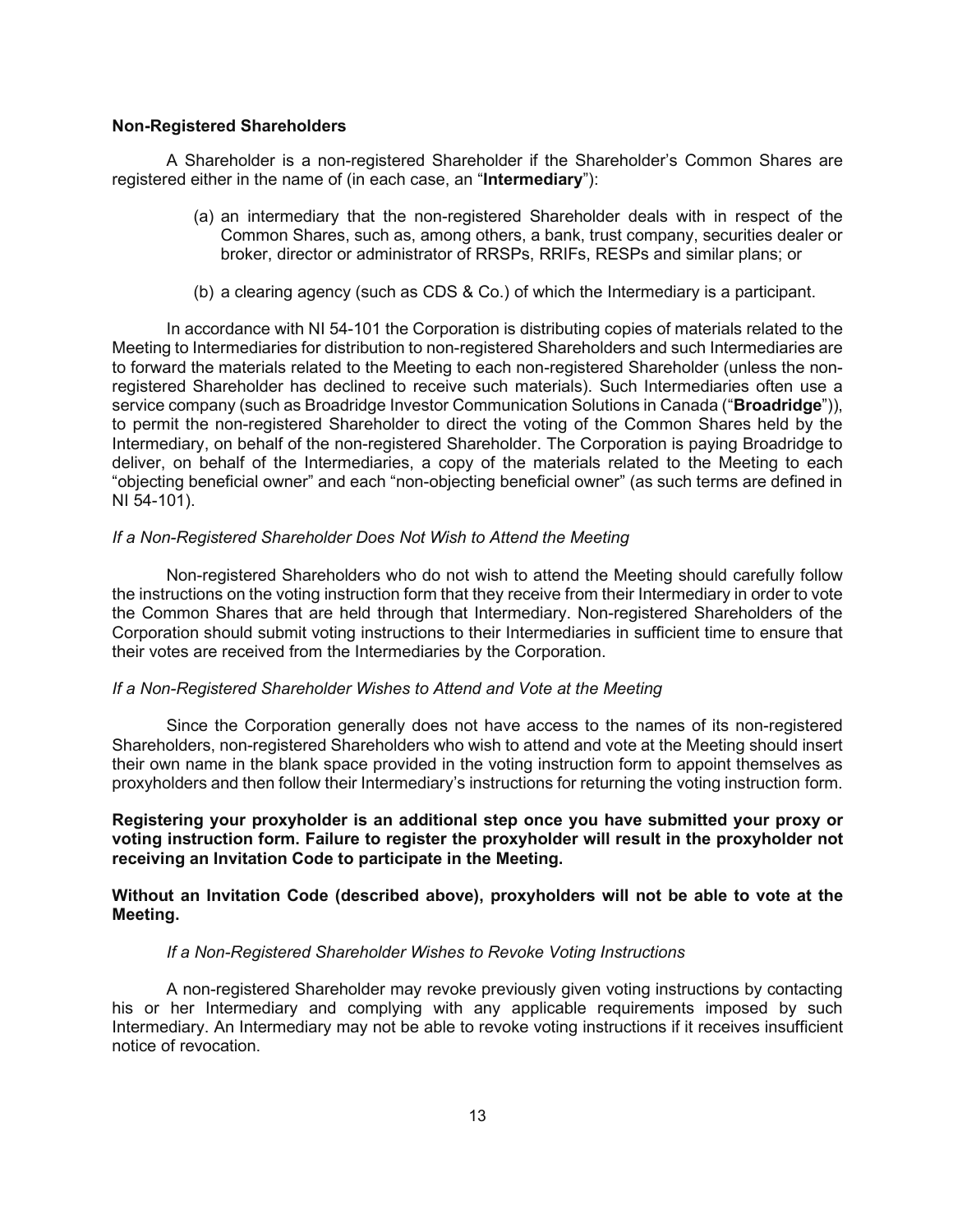#### **RECORD DATE AND QUORUM**

The Board has fixed October 25, 2021 as the record date (the "**Record Date**") for the purpose of determining holders of Common Shares entitled to receive notice of and to vote at the Meeting. Any holder of Common Shares of record at the close of business on the Record Date is entitled to vote the Common Shares registered in such Shareholder's name at that date on each matter to be acted upon at the Meeting. Accordingly, any Shareholder that has acquired Common Shares after the Record Date will not be entitled to receive notice of or vote those Common Shares at the Meeting.

The quorum at the Meeting or any adjournment or postponement thereof (other than at an adjournment or postponement for lack of quorum) is two persons who are, or who are represented by proxy, being shareholders who, in the aggregate, hold at least 5% of the issued shares entitled to be voted at the Meeting

#### **VOTING SHARES AND PRINCIPAL HOLDERS THEREOF**

The Corporation's authorized share capital consists of an unlimited number of Common Shares. As at the date hereof, there are 52,536,422 Common Shares outstanding, each carrying the right to one vote per share. Holders of Common Shares as at the Record Date are entitled to vote such Common Shares at the Meeting on the basis of one vote for each Common Share held. Except as otherwise noted in this Circular, a simple majority of the votes cast at the Meeting, whether in person, by proxy or otherwise, will constitute approval of any matter submitted to a vote.

To the knowledge of the Directors and executive officers of the Corporation, as at the date of this Circular no person beneficially owned, directly or indirectly, or exercised control or direction over 10% or more of the voting rights attached to the outstanding Common Shares of the Corporation except as stated below.

| <b>Name</b>    | Aggregate<br>Number of<br><b>Common Shares</b> | <b>Type of Ownership</b> | Percentage of<br>Outstanding<br>Common Shares <sup>(1)</sup> |
|----------------|------------------------------------------------|--------------------------|--------------------------------------------------------------|
| Alpha Holdings | 27,667,980                                     | <b>Beneficial</b>        | 52.7%                                                        |
| ABC LP         | 13,854,412                                     | <b>Beneficial</b>        | 26.4%                                                        |

(1) On a non-fully diluted basis.

#### **Amended and Restated Investors' Rights Agreement**

Upon the closing of the Apollo Transaction, ABC, ABC LP and Alpha Holdings entered into amended and restated investors' rights agreement (the "**Amended and Restated Investors' Rights Agreement**"), amending and restating the investor rights agreement dated February 22, 2021 between ABC and ABC LP, which was entered into in connection with the closing of the IPO. The Amended and Restated Investors' Rights Agreement provides Alpha Holdings and ABC LP with, among other things, certain Director nomination rights, registration rights, pre-emptive rights and information right.

The Amended and Restated Investors' Rights Agreement provides that Alpha Holdings (including its permitted affiliates) will initially be entitled to nominate five of our nine Directors and will continue to be entitled to nominate such number of our Directors for so long as it owns, controls or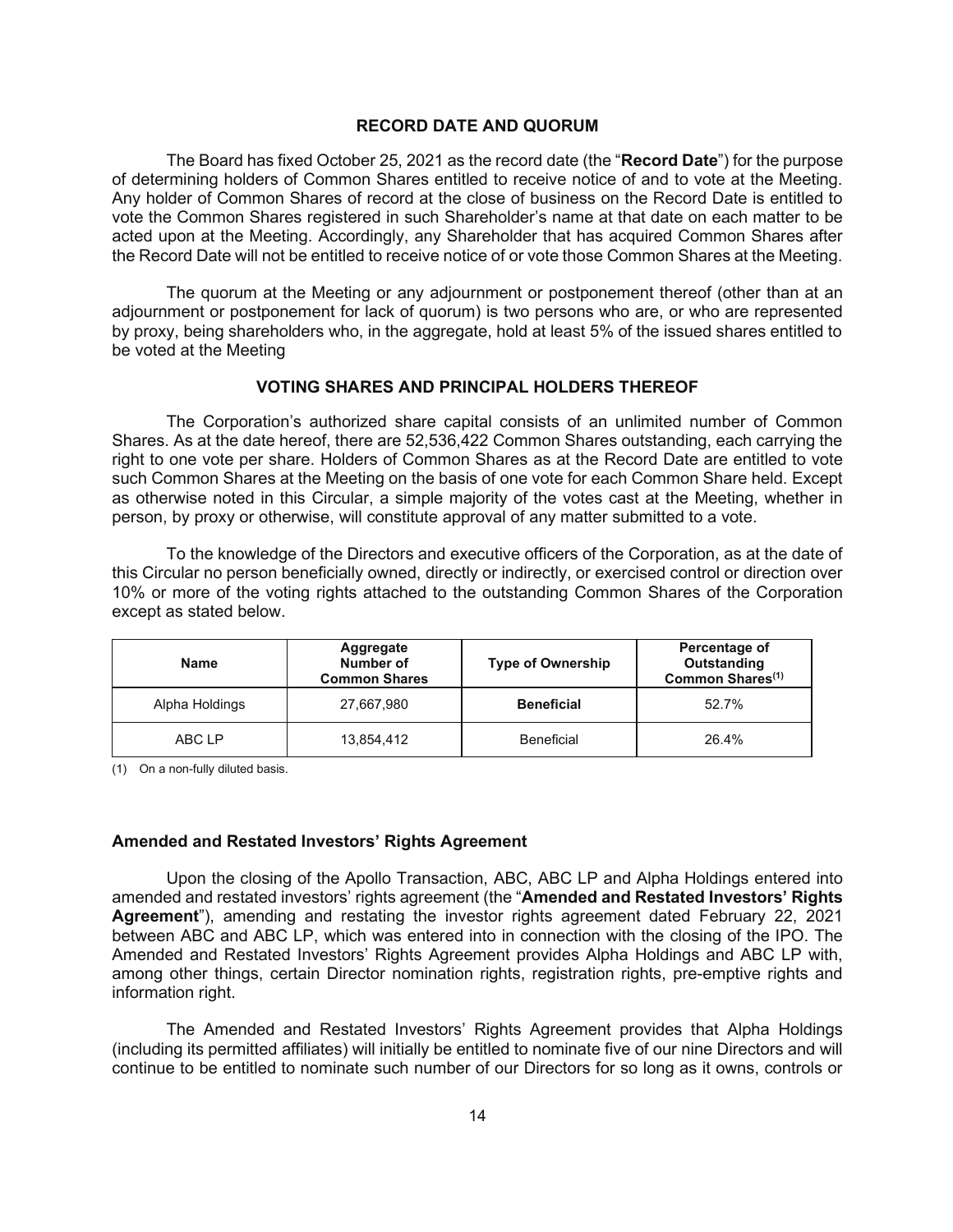directs at least 50% or more of our outstanding Common Shares (on a non-diluted basis), provided that the number will be reduced:

- (a) to four Directors for so long as Alpha Holdings (including its permitted affiliates) owns, controls or directs less than 50% but 30% or more of the outstanding Common Shares (on a nondiluted basis);
- (b) to three Directors for so long as Alpha Holdings (including its permitted affiliates) owns, controls or directs less than 30% but 20% or more of the outstanding Common Shares (on a non-diluted basis);
- (c) to two Directors for so long as Alpha Holdings (including its permitted affiliates) owns, controls or directs less than 20% but 10% or more of the outstanding Common Shares (on a nondiluted basis);
- (d) to one Director for so long as Alpha Holdings (including its permitted affiliates) owns, controls or directs less than 10% but 5% or more of the outstanding Common Shares (on a non-diluted basis); and
- (e) no Directors once Alpha Holdings (including its permitted affiliates), owns, controls or directs less than 5% of the outstanding Common Shares (on a non-diluted basis).

The Amended and Restated Investors' Rights Agreement also provides that ABC LP (including its permitted affiliates) will initially be entitled to nominate three of our nine Directors and will continue to be entitled to nominate such number of our Directors for so long as it owns, controls or directs at least 20% or more of our outstanding Common Shares (on a non-diluted basis), provided that the number will be reduced:

- (a) to two Directors for so long as ABC LP (including its permitted affiliates) owns, controls or directs less than 20% but 10% or more of the outstanding Common Shares (on a non-diluted basis);
- (b) to one Director for so long as ABC LP (including its permitted affiliates) owns, controls or directs less than 10% but 5% or more of the outstanding Common Shares (on a non-diluted basis); and
- (c) to no Directors for once ABC LP (including its permitted affiliates) owns, controls or directs less than 5% of the outstanding Common Shares (on a non-diluted basis).

For so long as either Alpha Holdings or ABC LP has the right to nominate a Director, the Board shall not be comprised of more than nine Directors unless agreed to by Alpha Holdings and ABC LP. Further, for as long as Alpha Holdings has the right to nominate at least three Directors, it shall be entitled to have one Director nominee serve as chairperson of the Board.

Alpha Holdings has elected to nominate James Voss, Michael Reiss, Jonathan Williams, Brook Sorensen, and Barry Engle to the Board. ABC LP has elected to nominate Dev Kapadia, Lucas Batzer and James Bernard to the Board.

On September 10, 2021, Oaktree Capital Management, L.P. ("**Oaktree**") through OCM Luxembourg OPPS XI S.à.r.l. ("**OPPS XI**") and OCM Luxembourg OPPS XB S.à.r.l. ("**OPPS XB**" and together with OPPS XI, the "**Oaktree Funds**"), which are affiliates of certain funds and accounts managed by Oaktree, agreed to purchase 13,854,412 Common Shares (representing approximately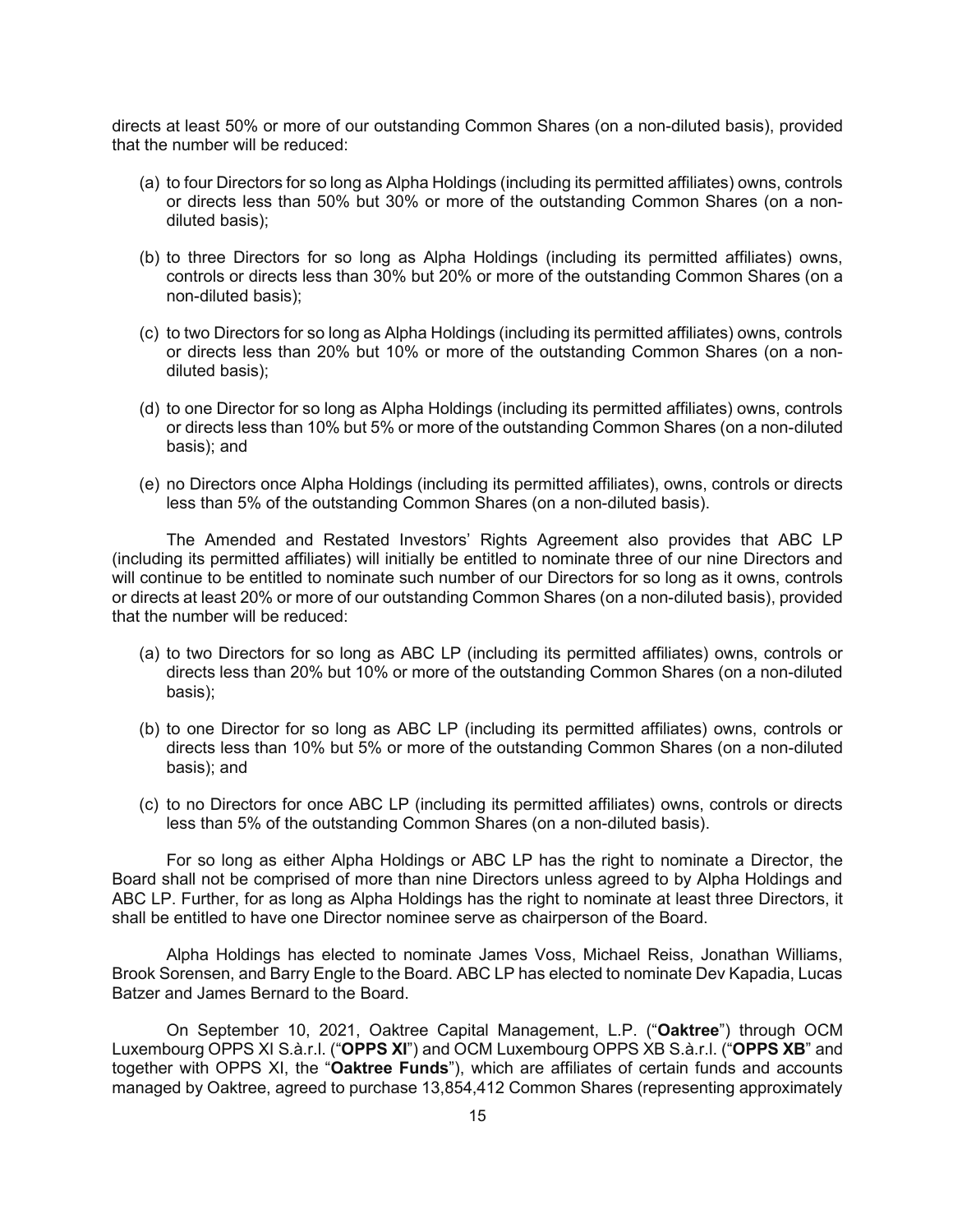26.4% of the issued and outstanding Common Shares (on a non-diluted basis) as of the date of this Circular) (the "**Oaktree Transaction Shares**") from ABC LP at a price per share equal to C\$9.00 per Oaktree Transaction Share, representing aggregate consideration of C\$124,689,708 (the "**Purchase Price**"), pursuant to the terms of a share purchase agreement (the "**Oaktree Purchase Agreement**") entered into among each of the Oaktree Funds and ABC LP (the "**Oaktree Transaction**").

Effective upon the closing of the Oaktree Transaction and pursuant to the terms of the Oaktree Purchase Agreement, ABC LP will assign to OPPS XI its rights under the Amended and Restated Investor Rights Agreement. Following the closing of the Oaktree Transaction, OPPS XI will be entitled to nominate three of the nine members of the Board.

# **Nomination Rights Agreement**

On February 22, 2021, ABC entered into a nomination rights agreement (the "**Nomination Rights Agreement**") with Coliseum Capital Management, LLC ("**Coliseum**"). Pursuant to the Nomination Rights Agreement, Coliseum is entitled to nominate one Director to the Board (subject to customary eligibility criteria, applicable securities laws and stock exchange rules) and is entitled to exercise this right at each of next three annual meetings of Shareholders provided it continues to own, control or direct at least 4,000,000 Common Shares. Coliseum's nomination right is in addition to the nomination rights of the Alpha Holdings and ABC LP pursuant to the Amended and Restated Investors' Rights Agreement. As at the date of this Circular, Coliseum has not elected to nominate a Director to the Board.

# **MATTERS TO BE ACTED UPON AT MEETING**

# **Receipt of Financial Statements**

The Annual Financial Statements and the auditors' report thereon will be presented at the Meeting, and will be mailed to those registered and beneficial Shareholders, of the Corporation who requested them. The Annual Financial Statements are available under the Corporation's company profile on SEDAR at www.sedar.com and at www.abctechnologies.com.

# **Election of Directors**

At the Meeting, Shareholders will be asked to elect nine (9) Directors to the Board. Under the Articles of the Corporation (the "**Articles**"), Directors are elected annually, with each Director holding office until the next annual general meeting or until their successor is duly elected or appointed. The nominees for election as Directors to the Board are James Voss, Michael Reiss, Jonathan Williams, Brook Sorensen, Barry Engle, Dev Kapadia, Lucas Batzer, James Bernard, Todd Sheppelman. The Board recommends that Shareholders vote FOR the election to the Board of the persons designated by management of the Corporation. **In the absence of a contrary instruction, the person(s) designated by management of the Corporation in the enclosed form of proxy intend to vote FOR the election to the Board of the proposed nominees whose names are set forth above, each of whom has been a Director since the date indicated below opposite the proposed nominee's name.** Management does not contemplate that any of the proposed nominees will be unable to serve as a Director, but if that should occur for any reason prior to the Meeting, the Common Shares represented by properly executed proxies given in favour of such nominee(s) may be voted by the person(s) designated by management of the Corporation in the enclosed form of proxy, in their discretion, in favour of another nominee.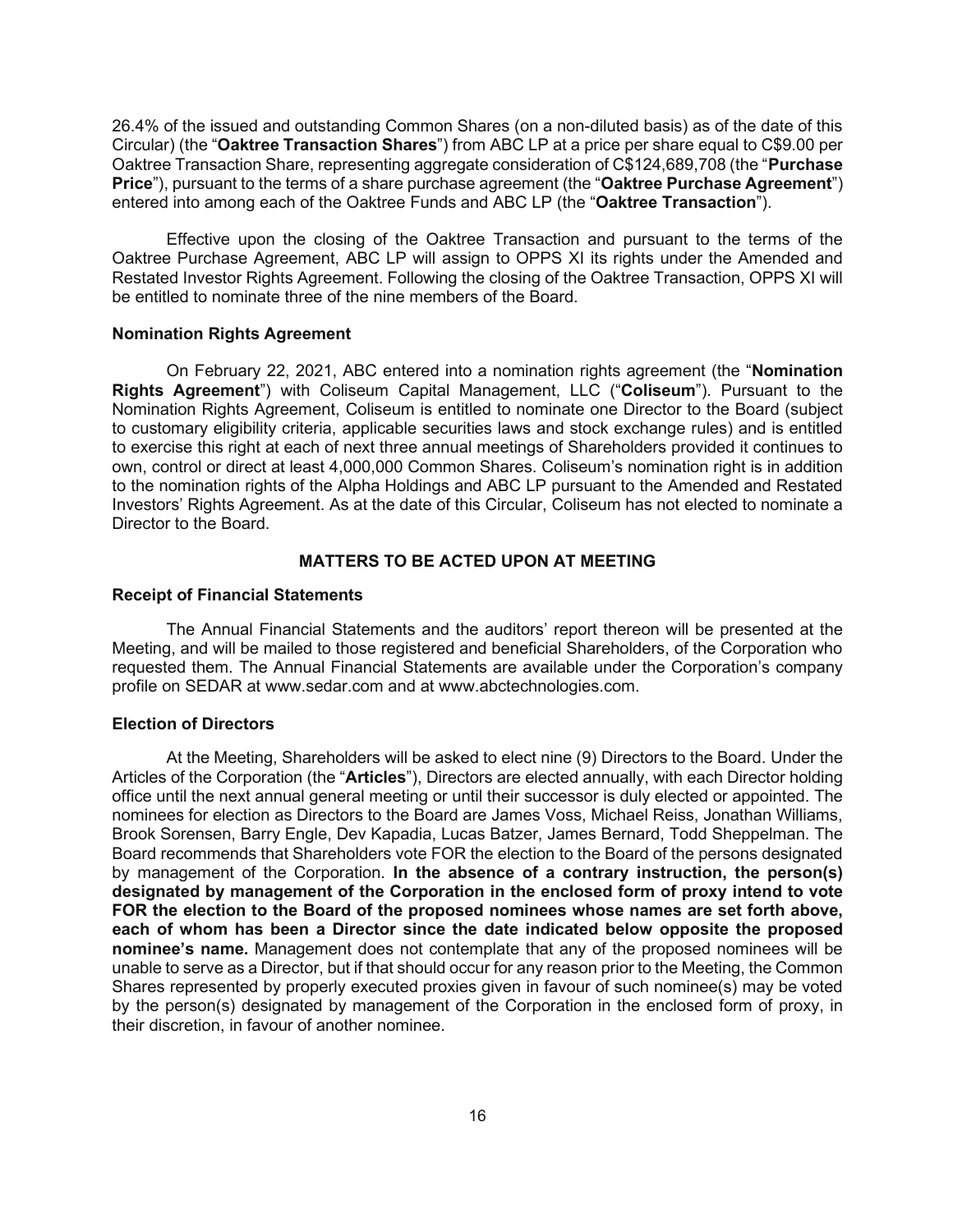#### *Advance Notice Provisions*

The Corporation's Articles include certain advance notice provisions with respect to the election of our Directors (the "**Advance Notice Provisions**"). The Advance Notice Provisions are intended to: (i) facilitate orderly and efficient annual general meetings or, where the need arises, special meetings of our Shareholders; (ii) ensure that all Shareholders receive adequate notice of Board nominations and sufficient information with respect to all nominees; and (iii) allow Shareholders to register an informed vote. Only persons who are nominated by Shareholders in accordance with the Advance Notice Provisions will be eligible for election as Directors at any annual meeting of Shareholders, or at any special meeting of Shareholders if one of the purposes for which the special meeting was called was the election of Directors: (a) by or at the discretion of the Board, including pursuant to a notice of meeting; (b) by or at the direction or request of one or more Shareholders pursuant to a "proposal" made in accordance with the provisions of the BCBCA, or a requisition of the Shareholders made in accordance with the provisions of the BCBCA; or (c) by any Nominating Shareholder (as defined herein).

To be a "**Nominating Shareholder**" eligible for making nominations under the Advance Notice Provisions, the Nominating Shareholder must (a) comply with the notice procedures set forth in the Advance Notice Provisions, as described below, and (b) at the close of business on the date of the giving of the applicable notice and on the Record Date for notice of the applicable Shareholder meeting, be entered in the Corporation's register as a holder of one or more Common Shares carrying the right to vote at such meeting or beneficially own Common Shares that are entitled to be voted at such meeting.

Under the Advance Notice Provisions, a Shareholder wishing to nominate a Director is required to provide us notice, in the prescribed form, within the prescribed time periods. These time periods include: (i) in the case of an annual meeting of shareholders (including annual and special meetings), not less than 30 days prior to the date of the annual meeting of shareholders; provided, that if the first public announcement of the date of the annual meeting of shareholders (the "**Notice Date**") is less than 50 days before the meeting date, not later than the close of business on the 10<sup>th</sup> day following the Notice Date; and (ii) in the case of a special meeting (which is not also an annual meeting) of shareholders called for any purpose which includes electing Directors, not later than the close of business on the  $15<sup>th</sup>$  day following the Notice Date.

The Advance Notice Provisions also stipulate that certain information about any proposed nominee and the Nominating Shareholder be included in such a notice in order for it to be valid.

A copy of the Articles is available under the Corporation's profile on SEDAR at www.sedar.com.

# *Nominees for Election to the Board*

The following table sets forth information with respect to each person proposed to be nominated for election as a Director, including the number of Common Shares beneficially owned, directly or indirectly, or over which control or direction was exercised, by such person or the person's associates or affiliates as at the date hereof. The information as to shares beneficially owned or over which control or direction is exercised, not being within the knowledge of the Corporation, has been furnished by the respective proposed nominees individually.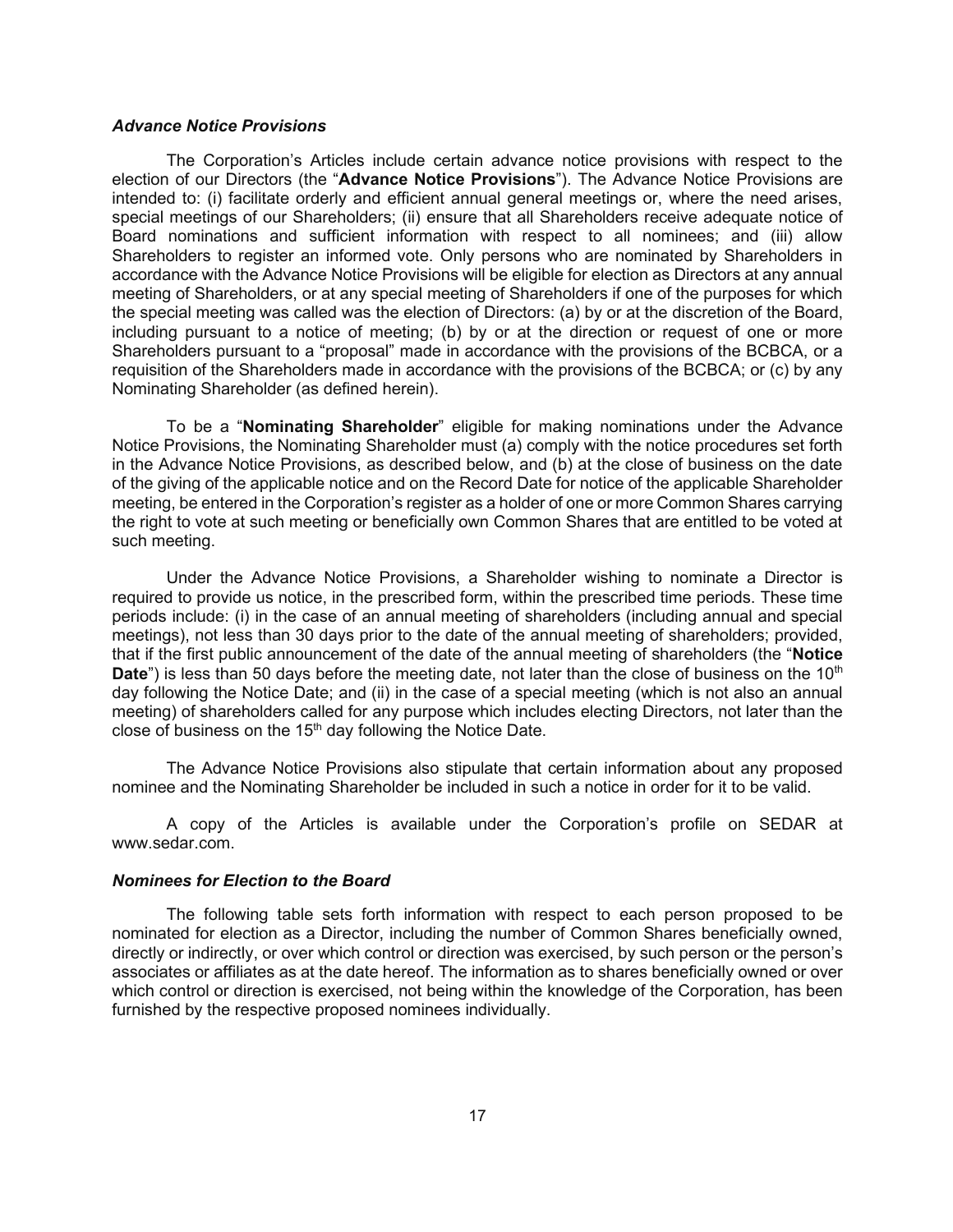| <b>JAMES (JIM) VOSS</b><br>Missouri, United<br><b>States</b><br>Director<br>(Chairman) since:<br>June 24, 2021 | Jim Voss served as President & CEO of VECTRA (formerly OM Group, NYSE:OMG)<br>from October 2015 to March 2018, appointed immediately following Apollo's<br>acquisition. Prior to his role at Vectra, Mr. Voss was Operating Partner for Apollo<br>since 2012. In Mr. Voss' over 20 years of experience in the chemical and industrial<br>sectors, he was Executive Vice President and Chief Operating Officer of Solutia Inc.,<br>a specialty chemicals/materials company (formerly Monsanto Chemical/Materials<br>Co.), and Senior Vice President and Chief Administrative Officer at Premcor Inc., a<br>major independent oil refiner.<br>Mr. Voss earned his Master of Business Administration degree from Washington<br>University in St. Louis after receiving his dual Bachelor's degrees in psychology and<br>sociology from Maryville University and Master of Sciences degree in organizational<br>development from Webster University.<br>Mr. Voss currently serves as the Chairman of the Board of Vacuumschmelze. He<br>has previously served on the Board of Vectra, Pinnacle Agriculture, Taminco<br>Corporation, Stepan Company, and on the Board of Trustees at Maryville University. |                                                |                     |       |   |
|----------------------------------------------------------------------------------------------------------------|-------------------------------------------------------------------------------------------------------------------------------------------------------------------------------------------------------------------------------------------------------------------------------------------------------------------------------------------------------------------------------------------------------------------------------------------------------------------------------------------------------------------------------------------------------------------------------------------------------------------------------------------------------------------------------------------------------------------------------------------------------------------------------------------------------------------------------------------------------------------------------------------------------------------------------------------------------------------------------------------------------------------------------------------------------------------------------------------------------------------------------------------------------------------------------------------------------|------------------------------------------------|---------------------|-------|---|
|                                                                                                                |                                                                                                                                                                                                                                                                                                                                                                                                                                                                                                                                                                                                                                                                                                                                                                                                                                                                                                                                                                                                                                                                                                                                                                                                       | Principal Occupation(s) (for the past 5 years) |                     |       |   |
|                                                                                                                | Portfolio Chief Executive Officer and Operating Executive, Apollo Global<br>Management (since 2012)<br>President & CEO of VECTRA (formerly OM Group, NYSE:OMG) (October 2015 to<br>March 2018)                                                                                                                                                                                                                                                                                                                                                                                                                                                                                                                                                                                                                                                                                                                                                                                                                                                                                                                                                                                                        |                                                |                     |       |   |
|                                                                                                                | <b>Board/Committee Membership</b><br><b>Meeting Attendance</b>                                                                                                                                                                                                                                                                                                                                                                                                                                                                                                                                                                                                                                                                                                                                                                                                                                                                                                                                                                                                                                                                                                                                        |                                                |                     |       |   |
|                                                                                                                | <b>Board</b><br>(2/2)<br>$(1/1)$ *See Note 1<br><b>Audit Committee</b>                                                                                                                                                                                                                                                                                                                                                                                                                                                                                                                                                                                                                                                                                                                                                                                                                                                                                                                                                                                                                                                                                                                                |                                                |                     |       |   |
|                                                                                                                | Securities of the Corporation beneficially owned, or controlled or directed, directly or indirectly                                                                                                                                                                                                                                                                                                                                                                                                                                                                                                                                                                                                                                                                                                                                                                                                                                                                                                                                                                                                                                                                                                   |                                                |                     |       |   |
| <b>Common Shares</b><br>(# )                                                                                   | <b>Options</b><br><b>DSUs</b><br>(#)<br>(# )                                                                                                                                                                                                                                                                                                                                                                                                                                                                                                                                                                                                                                                                                                                                                                                                                                                                                                                                                                                                                                                                                                                                                          |                                                | <b>RSUs</b><br>(# ) |       |   |
| 0                                                                                                              |                                                                                                                                                                                                                                                                                                                                                                                                                                                                                                                                                                                                                                                                                                                                                                                                                                                                                                                                                                                                                                                                                                                                                                                                       | 0                                              |                     | 6,292 | 0 |

| <b>DEV KAPADIA</b> |
|--------------------|
| New York, United   |
| States             |
| Director since:    |
| December 18.       |
| 2018               |
|                    |



Dev Kapadia has served on the Board since June 2016. Mr. Kapadia currently serves as the Head of Industrials Private Equity Team and as a Senior Managing Director of Cerberus Capital Management, L.P., which he joined in 2003. From 1996 to 2003, Mr. Kapadia served in various capacities with The Carlyle Group, a global private investment firm, and Carlyle Management Group, an affiliate of The Carlyle Group dedicated to turnaround and special situation investments. Additionally, Mr. Kapadia was a financial analyst with Donaldson, Lufkin & Jenrette, an investment banking firm. Mr. Kapadia serves on the boards of directors of various privately held companies.

Mr. Kapadia graduated summa cum laude from the University of Pennsylvania (1994). He holds a B.S. in Economics from the University of Pennsylvania's The Wharton School, and a Bachelor of Science in Engineering from the University of Pennsylvania's School of Engineering & Applied Science.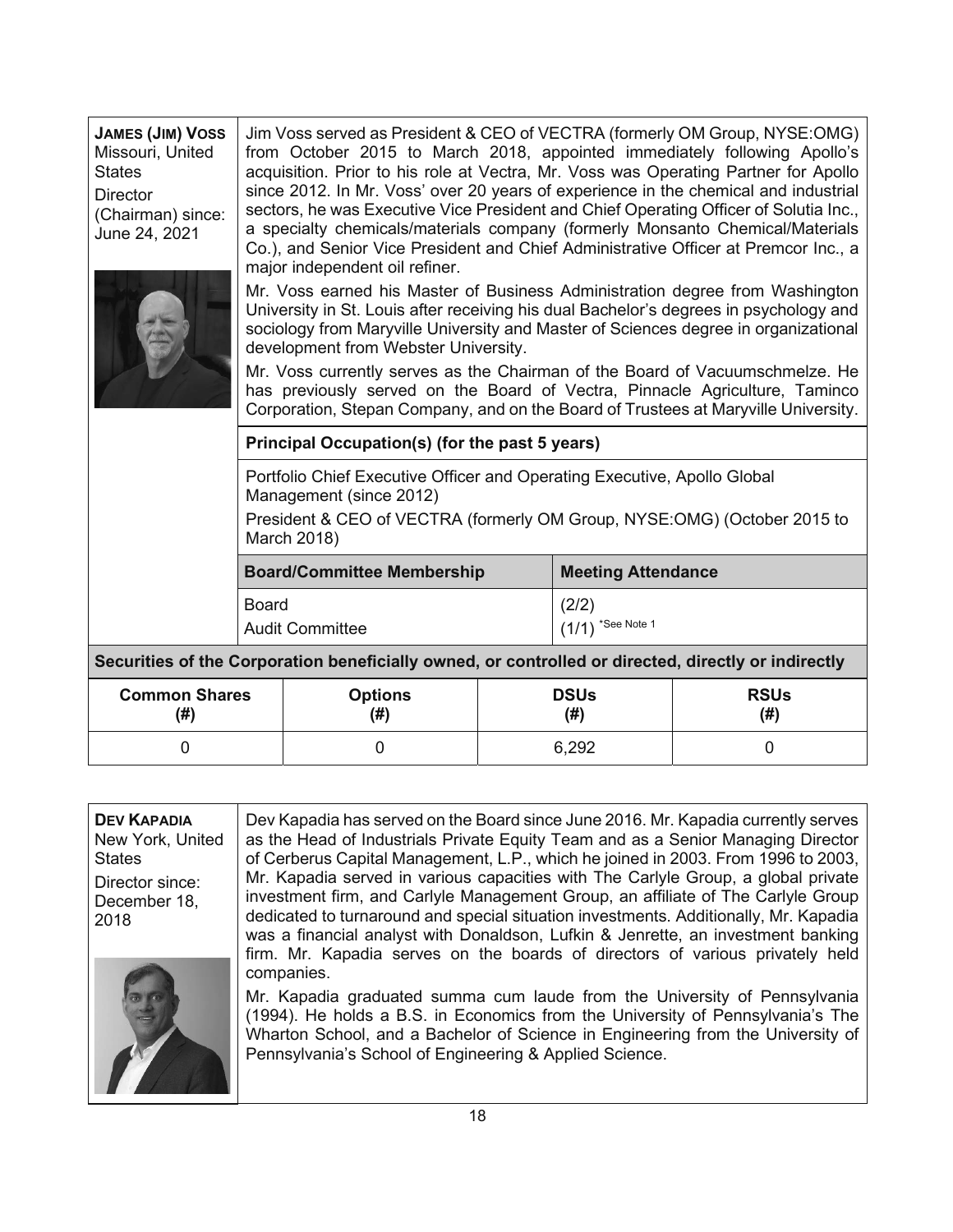|                                                                                                     | Principal Occupation(s) (for the past 5 years)                           |  |       |  |  |
|-----------------------------------------------------------------------------------------------------|--------------------------------------------------------------------------|--|-------|--|--|
|                                                                                                     | Senior Managing Director, Cerberus Capital Management, L.P. (since 2003) |  |       |  |  |
|                                                                                                     | <b>Meeting Attendance</b><br><b>Board/Committee Membership</b>           |  |       |  |  |
|                                                                                                     | Board                                                                    |  | (9/9) |  |  |
|                                                                                                     | <b>Compensation Committee</b>                                            |  | (2/2) |  |  |
|                                                                                                     | Nominating and Corporate Governance<br>(2/2)<br>Committee                |  |       |  |  |
| Securities of the Corporation beneficially owned, or controlled or directed, directly or indirectly |                                                                          |  |       |  |  |
| Common Charoc                                                                                       | <b>Delle</b><br><b>Delle</b><br>Optione                                  |  |       |  |  |

| <b>Common Shares</b><br>(#) | <b>Options</b><br>١Ħ١<br>ιπ | <b>DSUs</b><br>(#) | <b>RSUs</b><br>(#) |
|-----------------------------|-----------------------------|--------------------|--------------------|
|                             |                             | 18,416             |                    |

| <b>LUCAS BATZER</b><br>New York, United<br><b>States</b><br>Director since:<br>December 18,<br>2018 | Lucas Batzer has served on the Board since June 2016. Prior to this, Mr. Batzer has<br>served in a variety of board and committee roles at other private and publicly listed<br>companies. Mr. Batzer currently serves as a senior advisor to Cerberus Capital<br>Management, L.P., which he joined in August 2009 prior to which he worked at The<br><b>Blackstone Group.</b><br>Mr. Batzer holds a Bachelor of Arts from Colgate University (2005) where he<br>graduated magna cum laude. |                       |  |                     |                    |
|-----------------------------------------------------------------------------------------------------|---------------------------------------------------------------------------------------------------------------------------------------------------------------------------------------------------------------------------------------------------------------------------------------------------------------------------------------------------------------------------------------------------------------------------------------------------------------------------------------------|-----------------------|--|---------------------|--------------------|
|                                                                                                     | Principal Occupation(s) (for the past 5 years)                                                                                                                                                                                                                                                                                                                                                                                                                                              |                       |  |                     |                    |
|                                                                                                     | Managing Director, Cerberus Capital Management, L.P. (since 2009)                                                                                                                                                                                                                                                                                                                                                                                                                           |                       |  |                     |                    |
|                                                                                                     | <b>Board/Committee Membership</b><br><b>Meeting Attendance</b>                                                                                                                                                                                                                                                                                                                                                                                                                              |                       |  |                     |                    |
|                                                                                                     | <b>Board</b><br>(9/9)<br>$(1/1)$ *See Note 2<br><b>Compensation Committee</b>                                                                                                                                                                                                                                                                                                                                                                                                               |                       |  |                     |                    |
| Securities of the Corporation beneficially owned, or controlled or directed, directly or indirectly |                                                                                                                                                                                                                                                                                                                                                                                                                                                                                             |                       |  |                     |                    |
| <b>Common Shares</b><br>(#)                                                                         |                                                                                                                                                                                                                                                                                                                                                                                                                                                                                             | <b>Options</b><br>(#) |  | <b>DSUs</b><br>(# ) | <b>RSUs</b><br>(#) |
| 0                                                                                                   |                                                                                                                                                                                                                                                                                                                                                                                                                                                                                             | 0                     |  | 18,416              | ი                  |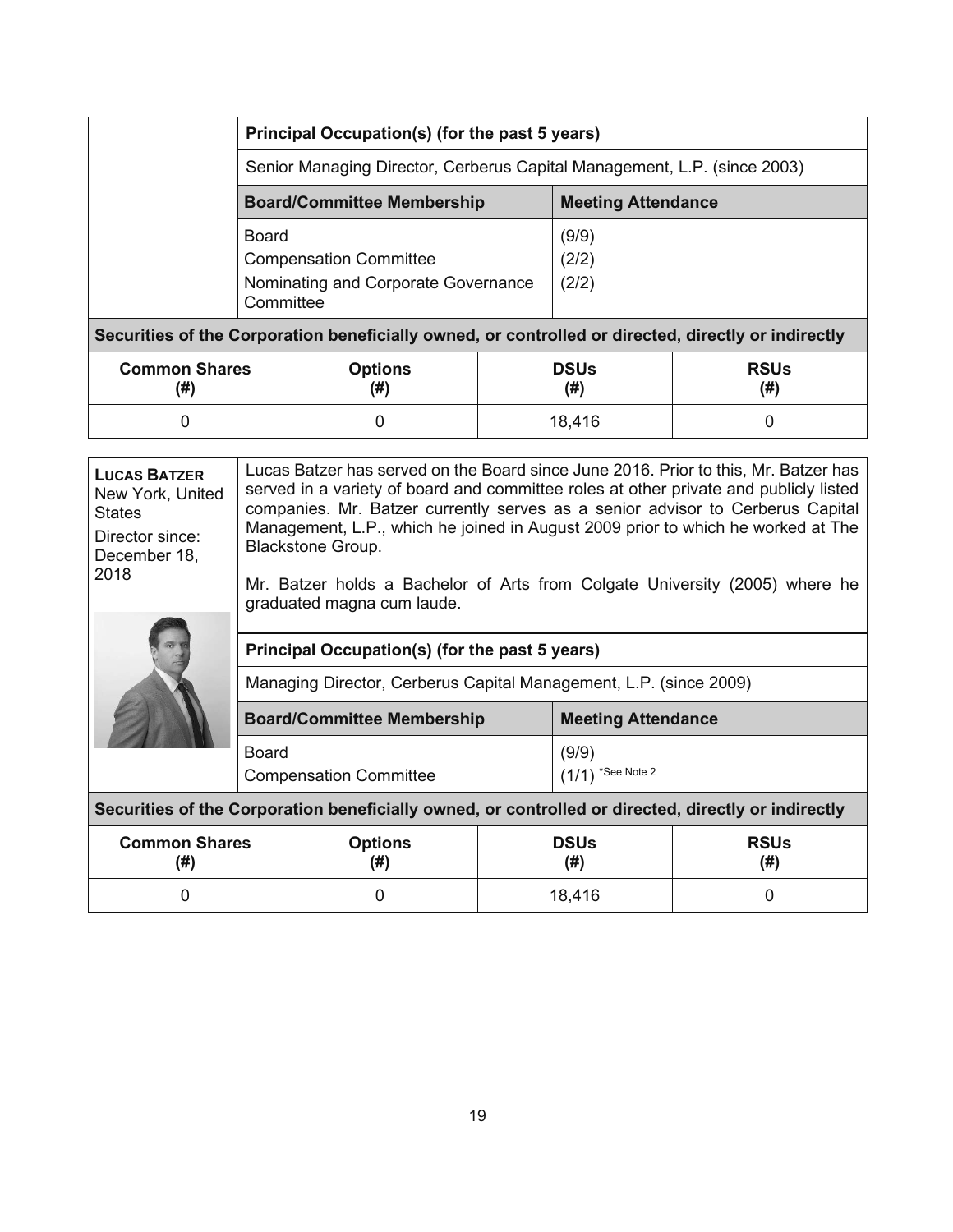| <b>JAMES BERNARD</b><br>Michigan, United<br><b>States</b> | James Bernard has been a member of the Board since August 2019, prior to which<br>Mr. Bernard served as a Senior Board Advisor to the Board from July 2017 to August<br>2019. Prior to his involvement with ABC, Mr. Bernard served as President of<br>Americas at Tower International, an integrated global manufacturer of engineered   |
|-----------------------------------------------------------|-------------------------------------------------------------------------------------------------------------------------------------------------------------------------------------------------------------------------------------------------------------------------------------------------------------------------------------------|
| Director since:<br>September 10,<br>2019                  | structural metal components and assemblies primarily serving automotive OEMS,<br>prior to which he served as Senior Vice President, Sales and Business Planning at<br>Tower International. Before this, Mr. Bernard held several senior management<br>positions at Tower International with responsibility for Sales, Program Management, |
|                                                           | Engineering, Finance, and Human Resources.                                                                                                                                                                                                                                                                                                |



Mr. Bernard holds a Bachelor of Arts degree in Finance from Michigan State University.

# **Principal Occupation(s) (for the past 5 years)**

Senior Board Advisor, ABC (July 2017 to August 2019) President, Americas, Tower International (August 2011 to February 2017)

| <b>Board/Committee Membership</b> | <b>Meeting Attendance</b> |
|-----------------------------------|---------------------------|
| Board                             | (9/9)                     |

**Securities of the Corporation beneficially owned, or controlled or directed, directly or indirectly** 

| <b>Common Shares</b> | <b>Options</b> | <b>DSUs</b> | <b>RSUs</b> |
|----------------------|----------------|-------------|-------------|
| (#)                  | (#)            | (# )        | (#)         |
|                      |                | 14,054      |             |

**MICHAEL REISS** New York, United **States** Director since: June 24, 2021 Michael Reiss is a Partner at Apollo Private Equity having joined in 2008. Prior to that time, he was a member of the Financial Sponsors Investment Banking group at Deutsche Bank. Mr. Reiss serves on the board of directors of Presidio, Inc., and previously served on the board of directors of Affinion Group, Inc. and Captain Bidco SAS, the parent of Ascometal SAS.

Mr. Reiss graduated from Dartmouth College with a Bachelor of Arts in government.

| Principal Occupation(s) (for the past 5 years)<br>Partner, Apollo Private Equity (since 2008)                        |                                                                             |  |  |  |
|----------------------------------------------------------------------------------------------------------------------|-----------------------------------------------------------------------------|--|--|--|
| <b>Board/Committee Membership</b><br><b>Meeting Attendance</b>                                                       |                                                                             |  |  |  |
| Board<br><b>Audit Committee</b><br><b>Compensation Committee</b><br>Nominating and Corporate Governance<br>Committee | *See Note 1<br>(2/2)<br>$(1/1)$ *See Note 1<br>$(1/1)$ *See Note 1<br>(2/2) |  |  |  |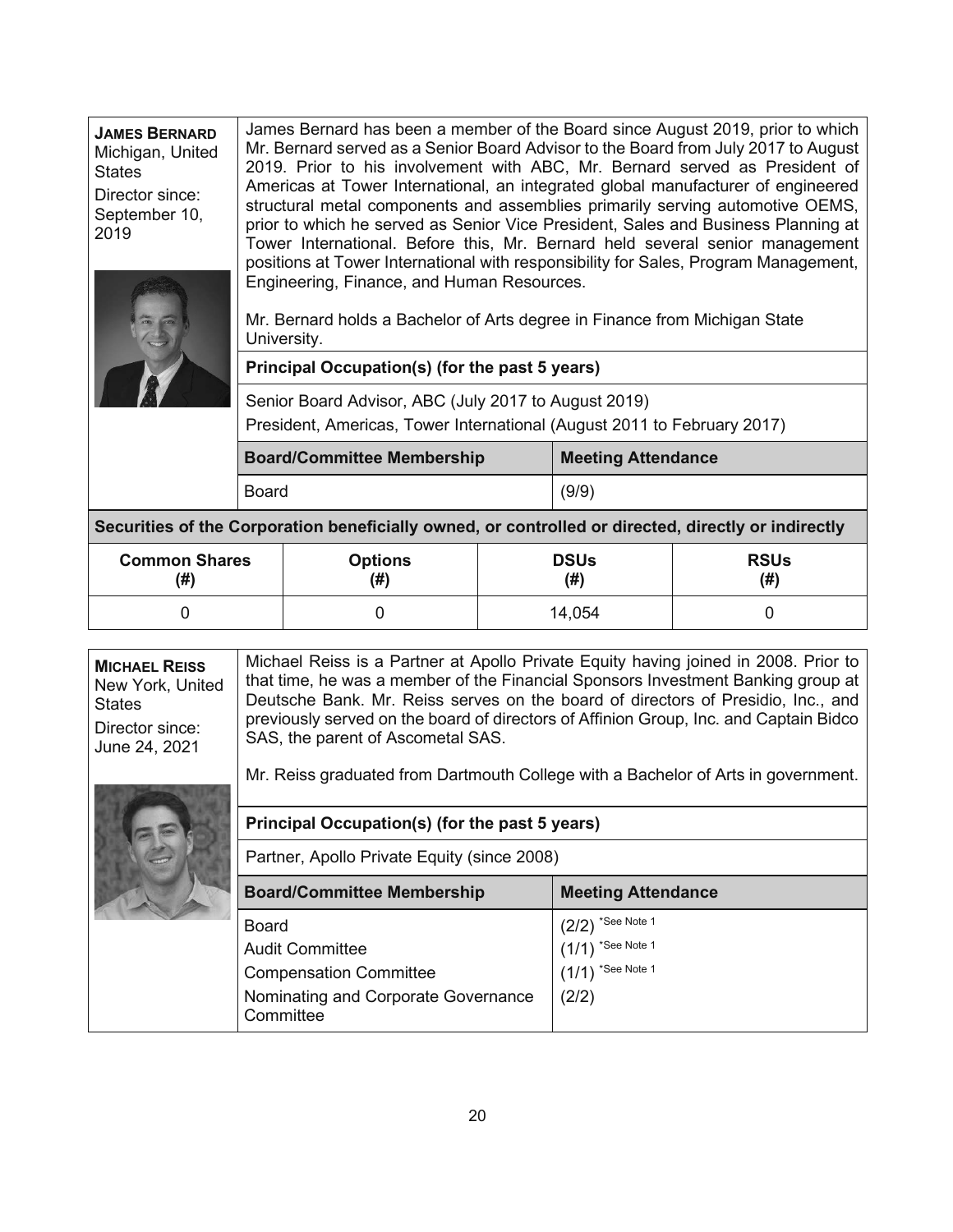| Securities of the Corporation beneficially owned, or controlled or directed, directly or indirectly |                       |                    |                    |  |
|-----------------------------------------------------------------------------------------------------|-----------------------|--------------------|--------------------|--|
| <b>Common Shares</b><br>(#)                                                                         | <b>Options</b><br>(#) | <b>DSUs</b><br>(#) | <b>RSUs</b><br>(#) |  |
|                                                                                                     |                       |                    |                    |  |

| <b>JONATHAN</b><br><b>WILLIAMS</b><br>New York, United<br><b>States</b><br>Director since:<br>June 24, 2021 | Jonathan Williams joined Apollo in 2019 in the firm's Private Equity group and is<br>responsible for identifying and executing new investment opportunities, as well as<br>monitoring existing portfolio companies. Prior to that time, Mr. Williams was most<br>recently a Vice President in the Private Equity group at Vestar Capital Partners and<br>previously worked in the Investment Banking group at Moelis & Company.<br>Mr. Williams graduated magna cum laude from the University of Pennsylvania with<br>a Bachelor of Arts degree in History. |                                                                                                                                                                                                                                                             |                     |                           |                     |  |
|-------------------------------------------------------------------------------------------------------------|-------------------------------------------------------------------------------------------------------------------------------------------------------------------------------------------------------------------------------------------------------------------------------------------------------------------------------------------------------------------------------------------------------------------------------------------------------------------------------------------------------------------------------------------------------------|-------------------------------------------------------------------------------------------------------------------------------------------------------------------------------------------------------------------------------------------------------------|---------------------|---------------------------|---------------------|--|
|                                                                                                             |                                                                                                                                                                                                                                                                                                                                                                                                                                                                                                                                                             | Principal Occupation(s) (for the past 5 years)                                                                                                                                                                                                              |                     |                           |                     |  |
|                                                                                                             | Private Equity Investor, Apollo Global Management (since 2019)<br>Vice President of Private Equity, Vestar Capital Partners (2014 to 2019)                                                                                                                                                                                                                                                                                                                                                                                                                  |                                                                                                                                                                                                                                                             |                     |                           |                     |  |
|                                                                                                             |                                                                                                                                                                                                                                                                                                                                                                                                                                                                                                                                                             | <b>Board/Committee Membership</b>                                                                                                                                                                                                                           |                     | <b>Meeting Attendance</b> |                     |  |
|                                                                                                             | <b>Board</b>                                                                                                                                                                                                                                                                                                                                                                                                                                                                                                                                                |                                                                                                                                                                                                                                                             |                     | $(2/2)$ *See Note 1       |                     |  |
|                                                                                                             | <b>Compensation Committee</b>                                                                                                                                                                                                                                                                                                                                                                                                                                                                                                                               |                                                                                                                                                                                                                                                             |                     | $(1/1)$ *See Note 1       |                     |  |
|                                                                                                             | Nominating and Corporate Governance<br>Committee                                                                                                                                                                                                                                                                                                                                                                                                                                                                                                            |                                                                                                                                                                                                                                                             |                     | (2/2)                     |                     |  |
|                                                                                                             |                                                                                                                                                                                                                                                                                                                                                                                                                                                                                                                                                             | Securities of the Corporation beneficially owned, or controlled or directed, directly or indirectly                                                                                                                                                         |                     |                           |                     |  |
| <b>Common Shares</b><br>(#)                                                                                 |                                                                                                                                                                                                                                                                                                                                                                                                                                                                                                                                                             | <b>Options</b><br>(# )                                                                                                                                                                                                                                      | <b>DSUs</b><br>(# ) |                           | <b>RSUs</b><br>(# ) |  |
| $\Omega$                                                                                                    |                                                                                                                                                                                                                                                                                                                                                                                                                                                                                                                                                             | 0                                                                                                                                                                                                                                                           | 0                   |                           | $\Omega$            |  |
|                                                                                                             |                                                                                                                                                                                                                                                                                                                                                                                                                                                                                                                                                             |                                                                                                                                                                                                                                                             |                     |                           |                     |  |
| <b>BROOKE</b><br><b>SORENSEN</b><br>$C$ onnootiout                                                          |                                                                                                                                                                                                                                                                                                                                                                                                                                                                                                                                                             | Brooke Sorensen is a Managing Director in Apollo's Institutional Client and Product<br>Solutions Group, where she oversees the Private Markets platform. Ms. Sorensen<br>provisually apapt two vegre at Clabel Infrastructure Dectasrs loading the investor |                     |                           |                     |  |

| <b>SORENSEN</b><br>Connecticut,<br><b>United States</b><br>Director since:<br>June 24, 2021 | Solutions Group, where she oversees the Private Markets platform. Ms. Sorensen<br>previously spent two years at Global Infrastructure Partners leading the investor<br>relations team in New York. Ms. Sorensen also worked at Macquarie, where she<br>focused on investor relationships and fundraising. Ms. Sorensen began her career<br>in investment banking at Bank of America Securities, where she focused on<br>consumer and retail industries.<br>Ms. Sorensen graduated from Emory University's Goizueta Business School, with a<br>Bachelor of Business Administration in Finance and Operations Management. |
|---------------------------------------------------------------------------------------------|-------------------------------------------------------------------------------------------------------------------------------------------------------------------------------------------------------------------------------------------------------------------------------------------------------------------------------------------------------------------------------------------------------------------------------------------------------------------------------------------------------------------------------------------------------------------------------------------------------------------------|
|                                                                                             | Principal Occupation(s) (for the past 5 years) (see next page)                                                                                                                                                                                                                                                                                                                                                                                                                                                                                                                                                          |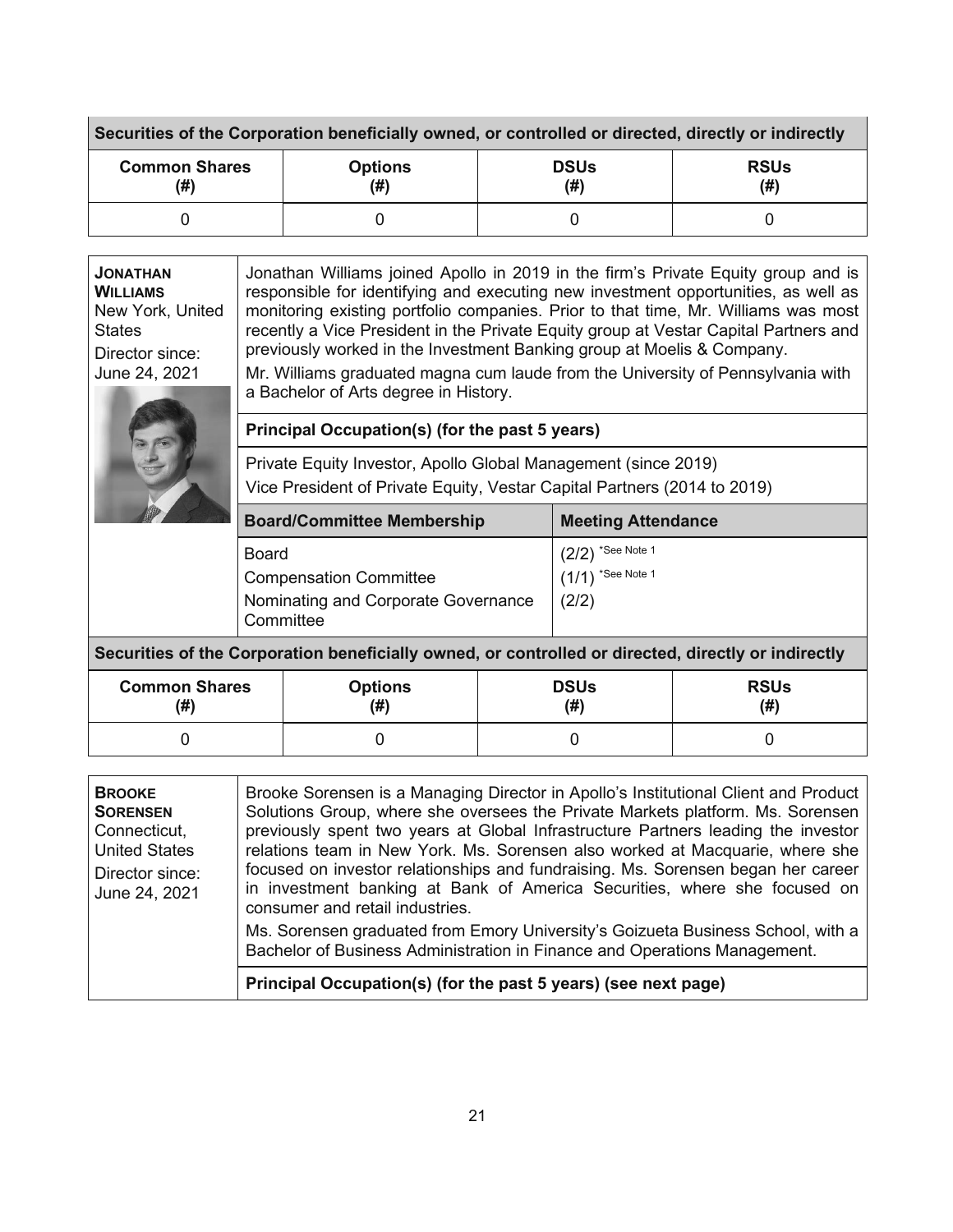Head of Private Markets Product, Institutional Client & Product Solutions Team, Apollo (since November 2020)

Investor Relations Team Lead – New York, Global Infrastructure Partners November 2018 – November 2020)

Private Equity Product Specialist, Institutional Client & Product Solutions Team, Apollo (June 2011 – October 2018)

| <b>Board/Committee Membership</b> | <b>Meeting Attendance</b> |
|-----------------------------------|---------------------------|
| Board                             | $(1/2)$ *See Note 1       |

**Securities of the Corporation beneficially owned, or controlled or directed, directly or indirectly** 

| <b>Common Shares</b> | <b>Options</b> | <b>DSUs</b> | <b>RSUs</b> |
|----------------------|----------------|-------------|-------------|
| (#)                  | (# )           | (#)         | (#)         |
|                      |                |             |             |

| <b>BARRY ENGLE</b><br>Utah, United<br><b>States</b><br>Director since:<br>June 24, 2021 | US Marketing.<br>Pennsylvania.                                                                                                        | Barry Engle is the Founder and CEO of Qell Holdings LLC. ("Qell"), a San Francisco,<br>California based investment platform focused on mobility and transportation. He has<br>three decades of global experience in the automotive sector. Prior to forming Qell,<br>he was President of General Motors North America, and previously President of<br>General Motors International. He also served as CEO of Agility Fuel Systems, a Tier<br>1 automotive supplier, and President & CEO of New Holland Agricultural Equipment.<br>Mr. Engle held various senior executive roles at Ford Motor Company including<br>President & CEO of Ford Canada, President of Ford Brazil and General Manager of<br>Mr. Engle holds a Bachelor of Arts in Economics from Brigham Young University and<br>a Master of Business Administration from The Wharton School at the University of |                              |                     |  |  |
|-----------------------------------------------------------------------------------------|---------------------------------------------------------------------------------------------------------------------------------------|-----------------------------------------------------------------------------------------------------------------------------------------------------------------------------------------------------------------------------------------------------------------------------------------------------------------------------------------------------------------------------------------------------------------------------------------------------------------------------------------------------------------------------------------------------------------------------------------------------------------------------------------------------------------------------------------------------------------------------------------------------------------------------------------------------------------------------------------------------------------------------|------------------------------|---------------------|--|--|
|                                                                                         | Principal Occupation(s) (for the past 5 years)                                                                                        |                                                                                                                                                                                                                                                                                                                                                                                                                                                                                                                                                                                                                                                                                                                                                                                                                                                                             |                              |                     |  |  |
|                                                                                         | Founder and CEO, Qell (since 2020)<br>Executive Vice President & Regional President, General Motors (September 2015<br>- August 2020) |                                                                                                                                                                                                                                                                                                                                                                                                                                                                                                                                                                                                                                                                                                                                                                                                                                                                             |                              |                     |  |  |
|                                                                                         | <b>Board/Committee Membership</b>                                                                                                     |                                                                                                                                                                                                                                                                                                                                                                                                                                                                                                                                                                                                                                                                                                                                                                                                                                                                             | <b>Meeting Attendance</b>    |                     |  |  |
|                                                                                         | <b>Board</b><br><b>Audit Committee</b>                                                                                                |                                                                                                                                                                                                                                                                                                                                                                                                                                                                                                                                                                                                                                                                                                                                                                                                                                                                             | $(2/2)$ *See Note 1<br>(1/1) |                     |  |  |
|                                                                                         | Securities of the Corporation beneficially owned, or controlled or directed, directly or indirectly                                   |                                                                                                                                                                                                                                                                                                                                                                                                                                                                                                                                                                                                                                                                                                                                                                                                                                                                             |                              |                     |  |  |
| <b>Common Shares</b><br>(# )                                                            | <b>Options</b><br>(# )                                                                                                                | <b>DSUs</b><br>(# )                                                                                                                                                                                                                                                                                                                                                                                                                                                                                                                                                                                                                                                                                                                                                                                                                                                         |                              | <b>RSUs</b><br>(# ) |  |  |
| 0                                                                                       | 0                                                                                                                                     |                                                                                                                                                                                                                                                                                                                                                                                                                                                                                                                                                                                                                                                                                                                                                                                                                                                                             | 7,086                        | 0                   |  |  |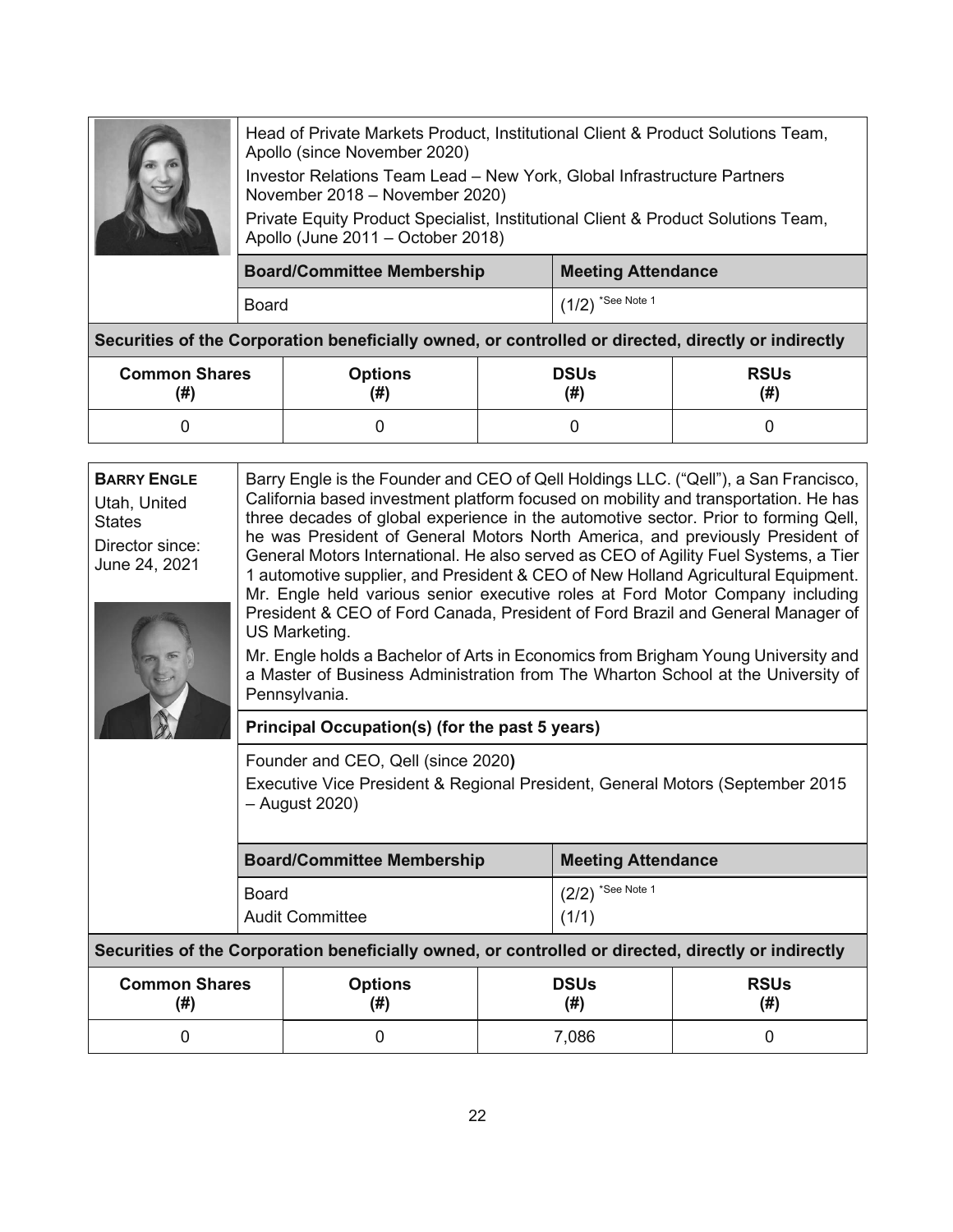| <b>TODD</b><br><b>SHEPPELMAN</b><br>Ontario Canada<br>Director since:<br>February 10, 2021          | Todd Sheppelman has served as ABC's Chief Executive Officer since October 2017.<br>Prior to that, Mr. Sheppelman served as President North America and Chief<br>Executive Officer of Air International Thermal Systems, a developer and supplier of<br>thermal systems to automotive original equipment manufacturers on four continents.<br>Mr. Sheppelman also previously served as Vice President, General Motors<br>Customer Group and Director, Ford North American Powertrain for Visteon<br>Corporation and as Director, North American Sales and Chief Engineer Electrical for<br>Europe at Delphi Automotive.<br>Mr. Sheppelman has a Bachelor of Science in Engineering from the University of<br>Illinois (1984) and a Master of Business Administration from Stanford University<br>(1992). |                                   |  |                           |                    |  |  |
|-----------------------------------------------------------------------------------------------------|---------------------------------------------------------------------------------------------------------------------------------------------------------------------------------------------------------------------------------------------------------------------------------------------------------------------------------------------------------------------------------------------------------------------------------------------------------------------------------------------------------------------------------------------------------------------------------------------------------------------------------------------------------------------------------------------------------------------------------------------------------------------------------------------------------|-----------------------------------|--|---------------------------|--------------------|--|--|
|                                                                                                     | Principal Occupation(s) (for the past 5 years)                                                                                                                                                                                                                                                                                                                                                                                                                                                                                                                                                                                                                                                                                                                                                          |                                   |  |                           |                    |  |  |
|                                                                                                     | Chief Executive Officer, ABC (since October 2017)<br>Chief Executive Officer, Air International Thermal Systems (February 2009 to April<br>2017)                                                                                                                                                                                                                                                                                                                                                                                                                                                                                                                                                                                                                                                        |                                   |  |                           |                    |  |  |
|                                                                                                     |                                                                                                                                                                                                                                                                                                                                                                                                                                                                                                                                                                                                                                                                                                                                                                                                         | <b>Board/Committee Membership</b> |  | <b>Meeting Attendance</b> |                    |  |  |
|                                                                                                     | <b>Board</b>                                                                                                                                                                                                                                                                                                                                                                                                                                                                                                                                                                                                                                                                                                                                                                                            |                                   |  | (9/9)                     |                    |  |  |
| Securities of the Corporation beneficially owned, or controlled or directed, directly or indirectly |                                                                                                                                                                                                                                                                                                                                                                                                                                                                                                                                                                                                                                                                                                                                                                                                         |                                   |  |                           |                    |  |  |
| (#)                                                                                                 | <b>Common Shares</b><br><b>Options</b><br>(# )                                                                                                                                                                                                                                                                                                                                                                                                                                                                                                                                                                                                                                                                                                                                                          |                                   |  | <b>DSUs</b><br>(# )       | <b>RSUs</b><br>(#) |  |  |
| 12,500                                                                                              | 231,940<br>85,934<br>0                                                                                                                                                                                                                                                                                                                                                                                                                                                                                                                                                                                                                                                                                                                                                                                  |                                   |  |                           |                    |  |  |

## Note:

- 1. Ms. Sorensen and Messrs. Voss, Reiss, Williams and Engle were appointed to the Board on June 24, 2021, replacing Daniel Ajamian, Mary Anne Bueschkens, Phil Tighe, Derrick Phelps and Michael Rajkovic each of whom resigned as Director on June 24, 2021. Between June 1, 2020 and June 24, 2021. The Board and its committees held meetings as follows: seven (7) Board meetings; one (1) Compensation Committee meeting; and three (3) Audit Committee meetings. From June 24, 2021 to the date of this Circular, the Board and its committees held meetings as follows: two (2) Board meeting; one (1) Audit Committee meeting; one (1) Compensation Committee meeting and two (2) Nominating and Corporate Governance Committee meeting**.** Meeting attendance for Ms. Sorensen and Messrs. Voss, Reiss, Williams and Engle are indicated in respect of meetings of the Board and respective committees held since June 24, 2021.
- 2. Lucas Batzer served as the member of the Compensation Committee until June 24, 2021. His attendance at the meeting of the Compensation Committee is indicated in respect of meeting of the Compensation Committee held prior to June 24, 2021.

## *Cease Trade Order, Bankruptcy, Penalties and Sanctions*

As at the date of this Circular, to the knowledge of the Corporation, no proposed nominee for election as a Director of the Corporation is or has: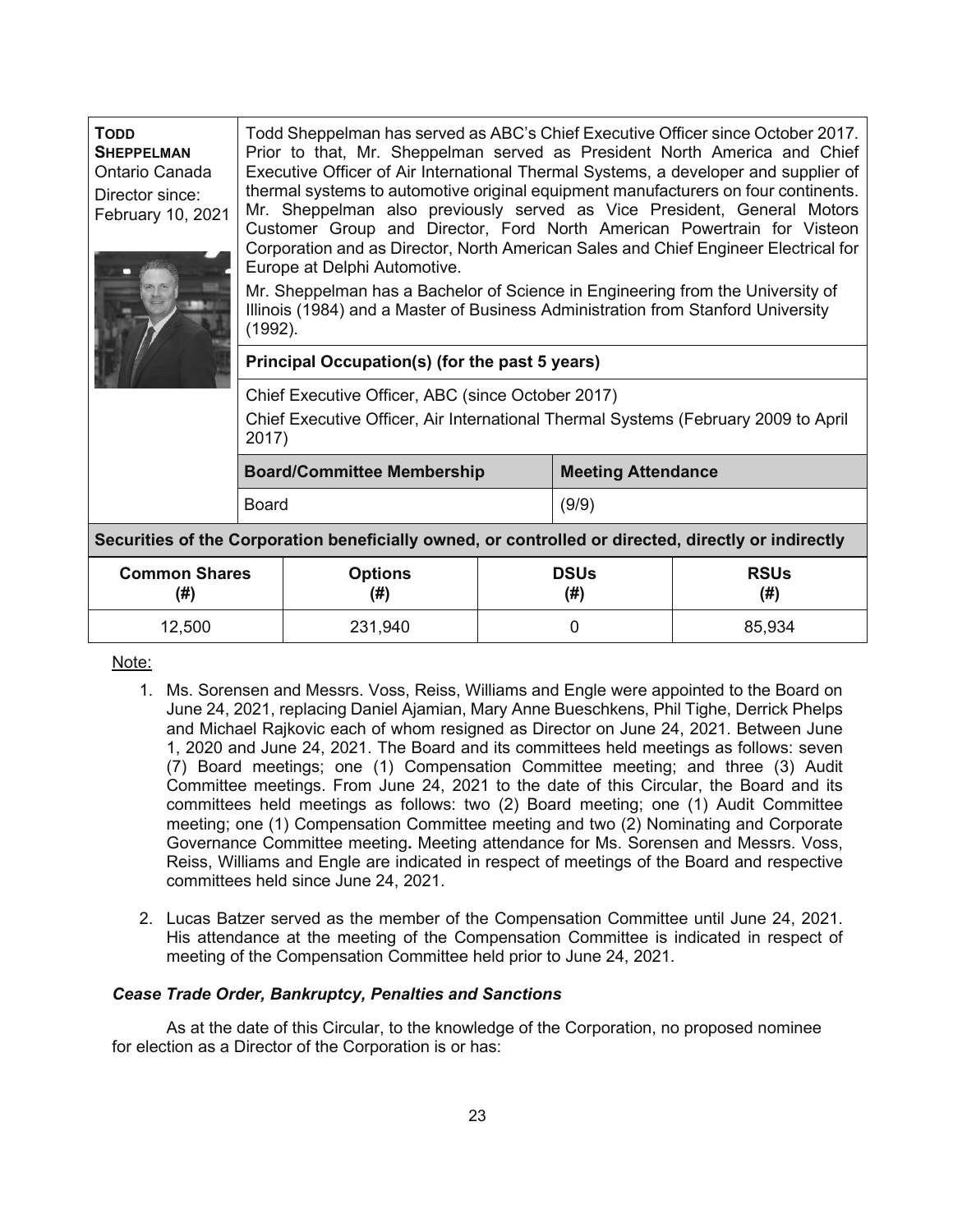- (1) been within the last 10 years: (a) a director, chief executive officer or chief financial officer of any company that, while that nominee was acting in that capacity, was (i) the subject of a cease trade or similar order or an order that denied the company access to any exemption under securities legislation, for a period of more than 30 consecutive days, or (ii) the subject of an event that resulted, after that person ceased to be a director or chief executive officer or chief financial officer, in the company being the subject of such an order; or (b) a director or executive of a company that, while that nominee was acting in that capacity or within a year of that nominee ceasing to act in that capacity, became bankrupt, made a proposal under any legislation relating to bankruptcy or insolvency, or was subject to or instituted any proceedings, arrangement or compromise with creditors or had a receiver, receiver manager or trustee appointed to hold its assets.
- (2) been subject to (a) any penalties or sanctions imposed by a court relating to securities legislation or by a securities regulatory authority or has entered into a settlement agreement with a securities regulatory authority; or (b) any other penalties or sanctions imposed by a court or regulatory body that would likely be considered important to a reasonable securityholder in deciding whether to vote for a proposed Director.
- (3) become within the last 10 years bankrupt, made a proposal under any legislation relating to bankruptcy or insolvency, or become subject to or instituted any proceedings, arrangement or compromise with creditors, or had a receiver, receiver manager or trustee appointed to hold the assets of any proposed Director.

#### **Re-appointment of Independent Auditors**

KPMG LLP is the current auditor of the Corporation and were first appointed as auditor of the Corporation on March 21, 2018. At the Meeting, Shareholders will be asked to re-appoint KPMG LLP as auditors of the Corporation to hold office until the next annual meeting of Shareholders or until a successor is appointed, and to authorize the Board to fix the auditors' remuneration.

The audit committee of the Board (the "**Audit Committee**") has recommended to the Board, and the Board has approved, the nomination of KPMG LLP for such appointment.

The Board recommends that Shareholders vote FOR the re-appointment of KPMG LLP as auditors of the Corporation to hold office until the next annual meeting of Shareholders or until a successor is appointed, and the authorization of the Board to fix the remuneration of the auditors. **In the absence of a contrary instruction, the person(s) designated by management of the Corporation in the enclosed form of proxy intend to vote FOR the re-appointment of KPMG LLP as auditors of the Corporation to hold office until the next annual meeting of Shareholders or until a successor is appointed, and the authorization of the Board to fix the remuneration of the auditors.** 

# **Say-on-Pay Advisory Resolution**

The Board determined in 2021 to provide Shareholders with an annual non-binding advisory votes on executive compensation (commonly referred to as "Say on Pay"). The purpose of the "Say on Pay" advisory vote is to give Shareholders a formal opportunity to provide their views on the disclosed objectives of the executive compensation plans, and on the plans themselves.

The primary objectives of the Corporation's executive compensation program are to (i) attract, motivate and retain the best executive officers with the skills necessary to successfully manage our business, and (ii) align the interests of our executive officers with Shareholders by rewarding them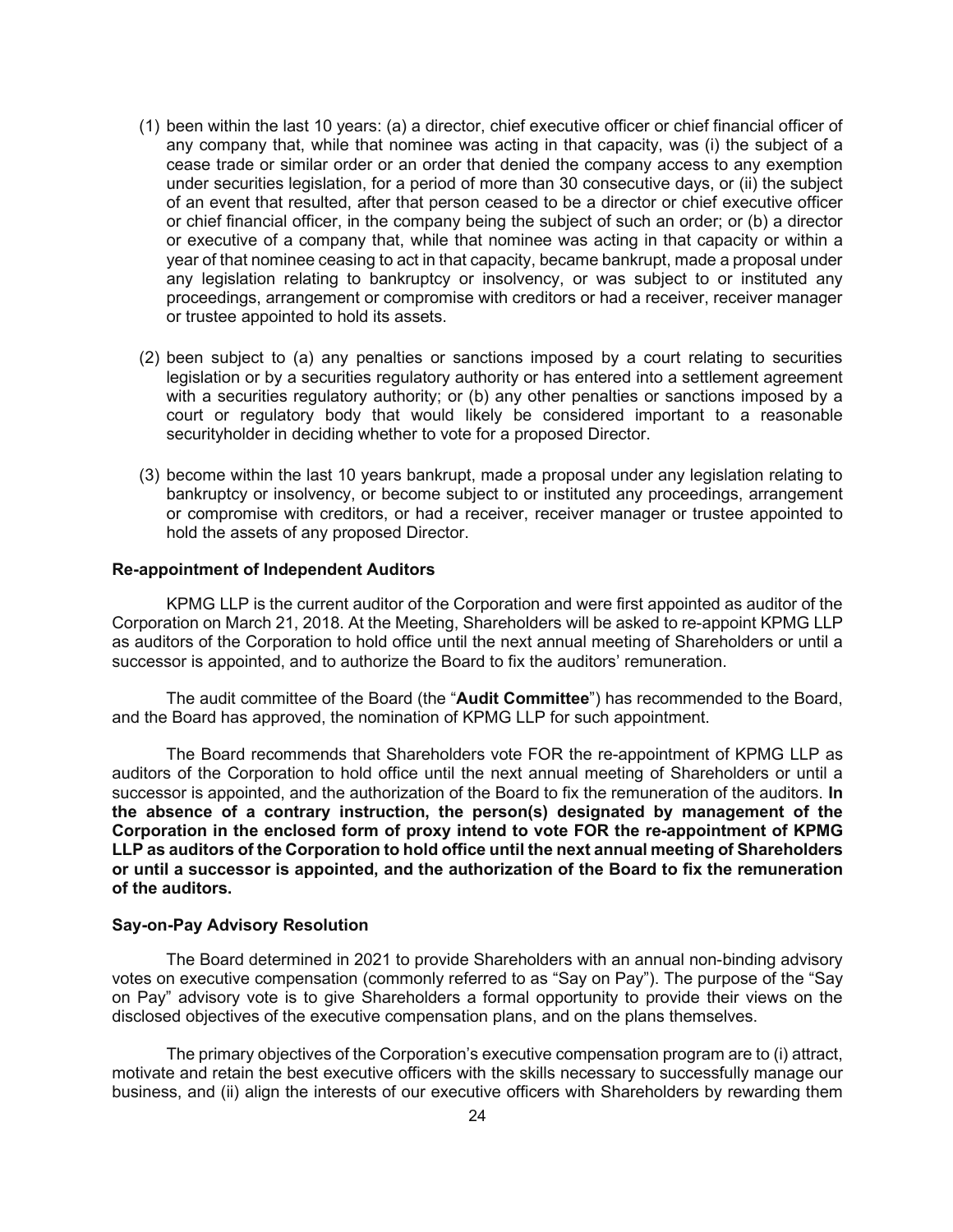for strong company performance. We offer executive officers cash compensation in the form of base salary, annual bonus, and at-risk equity-based or equity-like compensation.

In addition, we may award long-term incentives consisting of Options and other equity-based awards, such as restricted share units ("**Restricted Share Units**" or "**RSUs**") of the Corporation, under our Omnibus Incentive Plan and other equity-based plans which were adopted concurrently with the completion of our IPO. We believe that equity-based compensation awards help to motivate our executive officers to achieve our strategic business and financial objectives, and also align their interests with the long-term interests of our shareholders. While we believe that our expected executive officer compensation program is effective at attracting, retaining and motivating the talent we need, we regularly evaluate our compensation practices on an ongoing basis to ensure that we provide competitive compensation opportunities for our executive team. For a detailed discussion of the Corporation's executive compensation program, please see "Executive Compensation".

At the Meeting Shareholders will be asked to vote on a non-binding advisory "Say-on-Pay", by passing the following resolution:

# "**RESOLVED THAT**:

1. On an advisory basis, and not to diminish the role and responsibilities of the board of directors of ABC Technologies Holdings Inc. (the "**Corporation**"), the holders (the "**Shareholders**") of the common shares in the capital of the Corporation accept the approach to executive compensation disclosed in the Management Information Circular of the Corporation dated November 4, 2021, delivered in advance of the Corporation's Annual General and Special Meeting of the Shareholders of the Corporation."

As this is an advisory vote, the results will not be binding upon the Board. However, the Board will take the results of the vote into account, as appropriate, when considering future compensation policies, procedures and decisions in determining whether there is a need to significantly increase their engagement with Shareholders on compensation and related matters. The Corporation will disclose the results of the Shareholder "Say on Pay" advisory vote as a part of its report on voting results for the Meeting.

The Board recommends that Shareholders vote FOR the approach to executive compensation as described in the Circular. **In the absence of a contrary instruction, the person(s) designated by management of the Corporation in the enclosed form of proxy intend to vote FOR the approach to executive compensation as described in the Circular.** 

# **INTEREST OF CERTAIN PERSONS IN MATTERS TO BE ACTED UPON**

Other than as disclosed elsewhere in this Circular, none of the Directors or executive officers of the Corporation, nominees for election as Directors, nor persons who have been Directors or executive officers of the Corporation since the commencement of the Corporation's last financial year and no associate or affiliate of any of the foregoing persons has any material interest, direct or indirect, by way of beneficial ownership of securities or otherwise, in any matter to be acted upon at the Meeting, other than the election of Directors.

# **EXECUTIVE COMPENSATION**

All dollar amounts in this Circular are expressed in Canadian dollars unless otherwise indicated.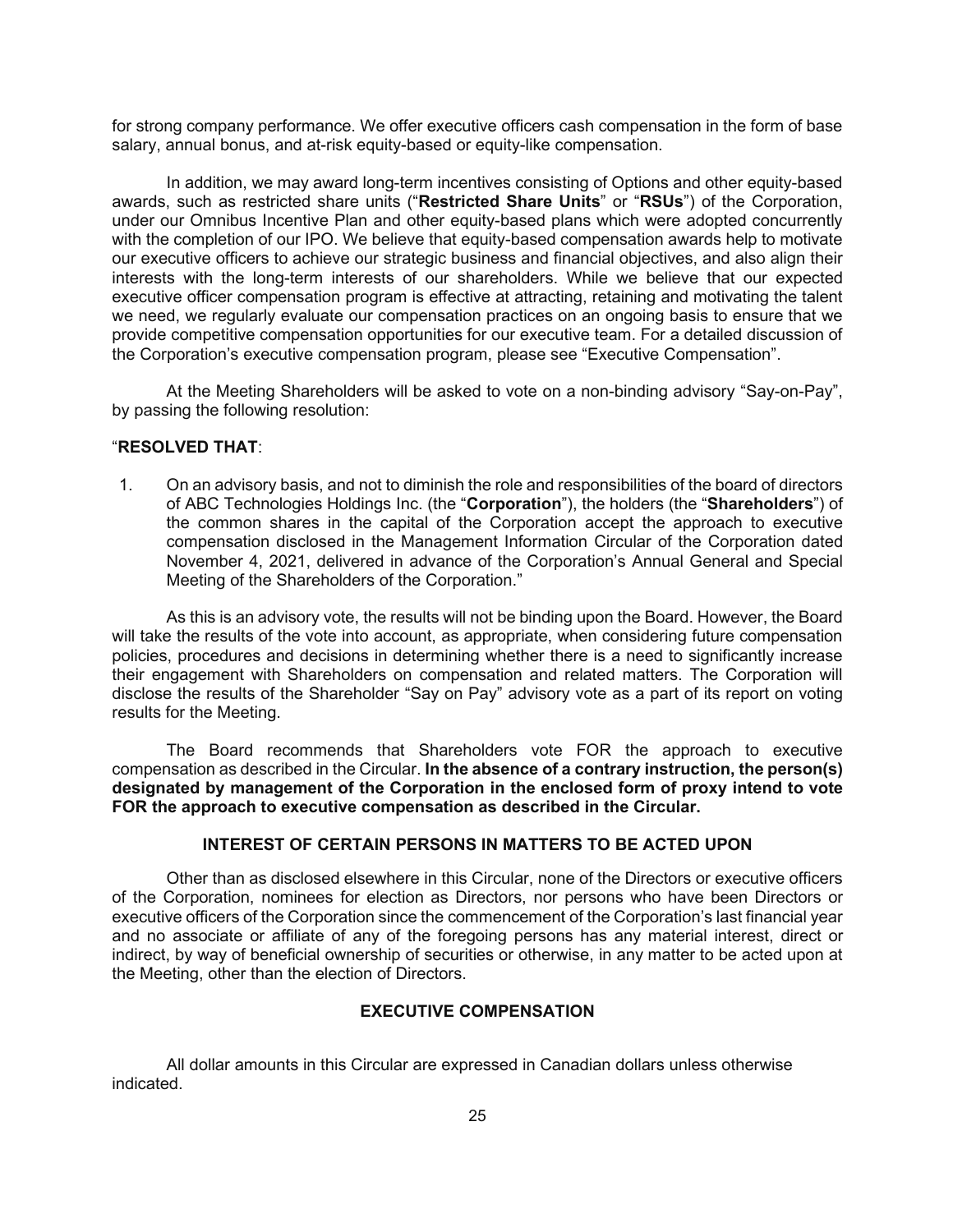# **Named Executive Officers**

The following discussion describes the significant elements of the compensation of our chief executive officer, chief financial officer, chief operating officer, chief commercial officer and chief human resources officer (collectively, the "**Named Executive Officers**" or "**NEOs**"), namely:

- Todd Sheppelman, Chief Executive Officer;
- David Smith, Chief Financial Officer;
- Paer Malmhagen, Chief Operating Officer;
- Stuart Greidanus, Chief Commercial Officer; and
- David Ellacott, Chief Human Resources Officer.

#### **Compensation Objectives and Philosophy**

The primary objectives of our compensation program are to (i) attract, motivate and retain the best executive officers with the skills necessary to successfully manage our business, and (ii) align the interests of our executive officers with shareholders by rewarding them for strong company performance.

ABC offers executive officers cash compensation in the form of base salary, annual bonus, and at-risk equity-based or equity-like compensation. In addition, ABC awards long-term incentives consisting of Options and other equity-based awards such as RSUs and may award other equitybased awards under our omnibus long-term incentive plan dated February 22, 2021 (the "**Omnibus Incentive Plan**"). We believe that equity-based compensation awards help to motivate our executive officers to achieve our strategic business and financial objectives, and also align their interests with the long-term interests of our shareholders. While we believe that our executive officer compensation program is effective at attracting, maintaining and motivating the talent we need, we are and will be regularly evaluating our compensation practices on an ongoing basis to ensure that we provide competitive compensation opportunities for our executive team.

While we have an established compensation philosophy and compensation program, we will continue to evaluate our compensation philosophy and compensation program as circumstances require, which may include the periodic review of our compensation program and the mix of components made available to our executive team. As part of this review process, we are guided by the objectives and philosophy outlined above, as well as other factors which may become relevant, such as the evolution and growth of our business and the cost of replacing or enhancing our talent composition as needs may require.

#### **Compensation Committee**

The Compensation Committee is responsible for overseeing ABC's compensation policies, processes and practices. Concurrently with the completion of our IPO, the Board adopted a written charter for the Compensation Committee dated February 22, 2021 setting out its responsibilities for administering our compensation program and reviewing and making recommendations to the Board concerning the level and nature of the compensation payable to executive officers. The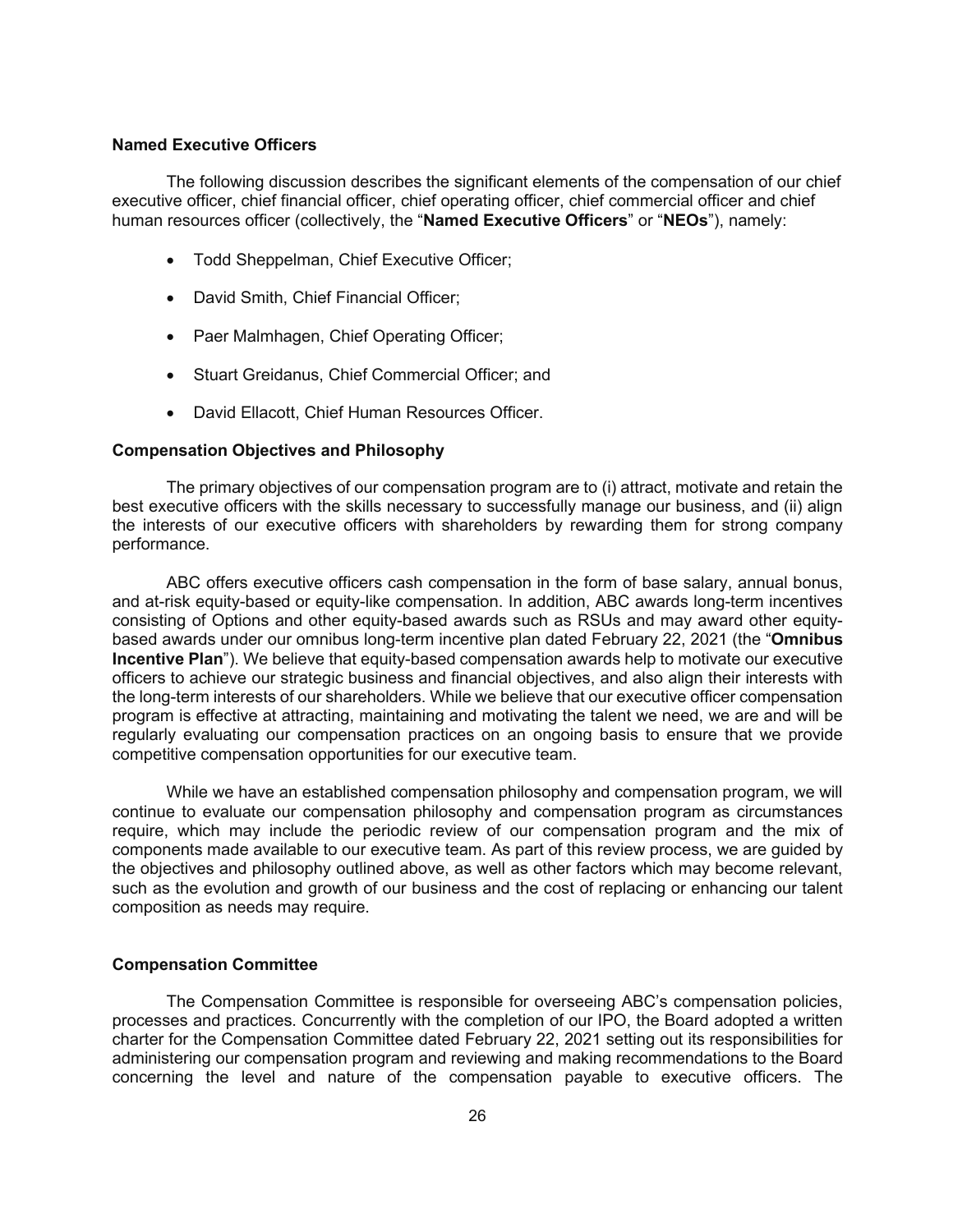Compensation Committee's oversight includes setting objectives, evaluating performance, and ensuring that total compensation paid to NEOs and various other key executive officers and key managers is fair, reasonable and consistent with the objectives and philosophy of our compensation program.

## **Compensation Consultant**

In December 2020, the Corporation retained the services of Meridian Compensation Partners, LLC, ("**Meridian**") a consulting firm which provides independent advice with respect to executive and Director compensation matters, to (i) review the competitiveness of the Corporation's executive compensation, (ii) develop a long-term incentive plan strategy and program, (iii) benchmark the key compensation related provisions of the executive employment agreements, (iv) perform a Board compensation review and (v) prepare compensation risk assessment.

The provision of any services by Meridian to the Corporation in addition to any executive compensation-related services did not require the pre-approval of the Board or the Compensation Committee.

#### *Executive Compensation-Related Fees*

The following table sets forth, by category, the fees billed to the Corporation by Meridian for the financial year ended June 30, 2021 (the "**Last Financial Year**"):

| <b>Fee Category</b>                                                                                                    | <b>Amount</b> |  |  |  |  |
|------------------------------------------------------------------------------------------------------------------------|---------------|--|--|--|--|
| Executive compensation-related fees <sup>(1)</sup>                                                                     | US\$80,251    |  |  |  |  |
| All other fees $(2)$                                                                                                   | Nil           |  |  |  |  |
| <b>Total</b>                                                                                                           | US\$80,251    |  |  |  |  |
| "Executive compensation-related fees" is the aggregate fees billed by Meridian, or any of its affiliates, for services |               |  |  |  |  |

related to determining compensation for any of the Company's Directors and executive officers.

(2) "**All other fees**" is the aggregate fees billed for all other services provided by Meridian, or any of its affiliates, that are not reported in "Executive compensation-related fees".

## **Risk and Executive Compensation**

#### *Executive Share Ownership Guidelines*

All of our executive officers, including the NEOs, are expected to maintain a significant equity investment in the Corporation to align their interests with those of our shareholders, and mitigate against the likelihood of undue risk-taking. We have established executive share ownership guidelines which require minimum equity ownership levels for executive officers based on a multiple of their base salary and their level of seniority. Executive officers are expected to meet the prescribed ownership levels within five years of the later of closing of the IPO and the date of their appointment to an executive officer position. Common Shares and the value of RSUs (calculated at grant) will be included in determining an individual's ownership value. The Compensation Committee ensures that compensation policies and practices provide an appropriate balance of risk and reward consistent with ABC's risk profile.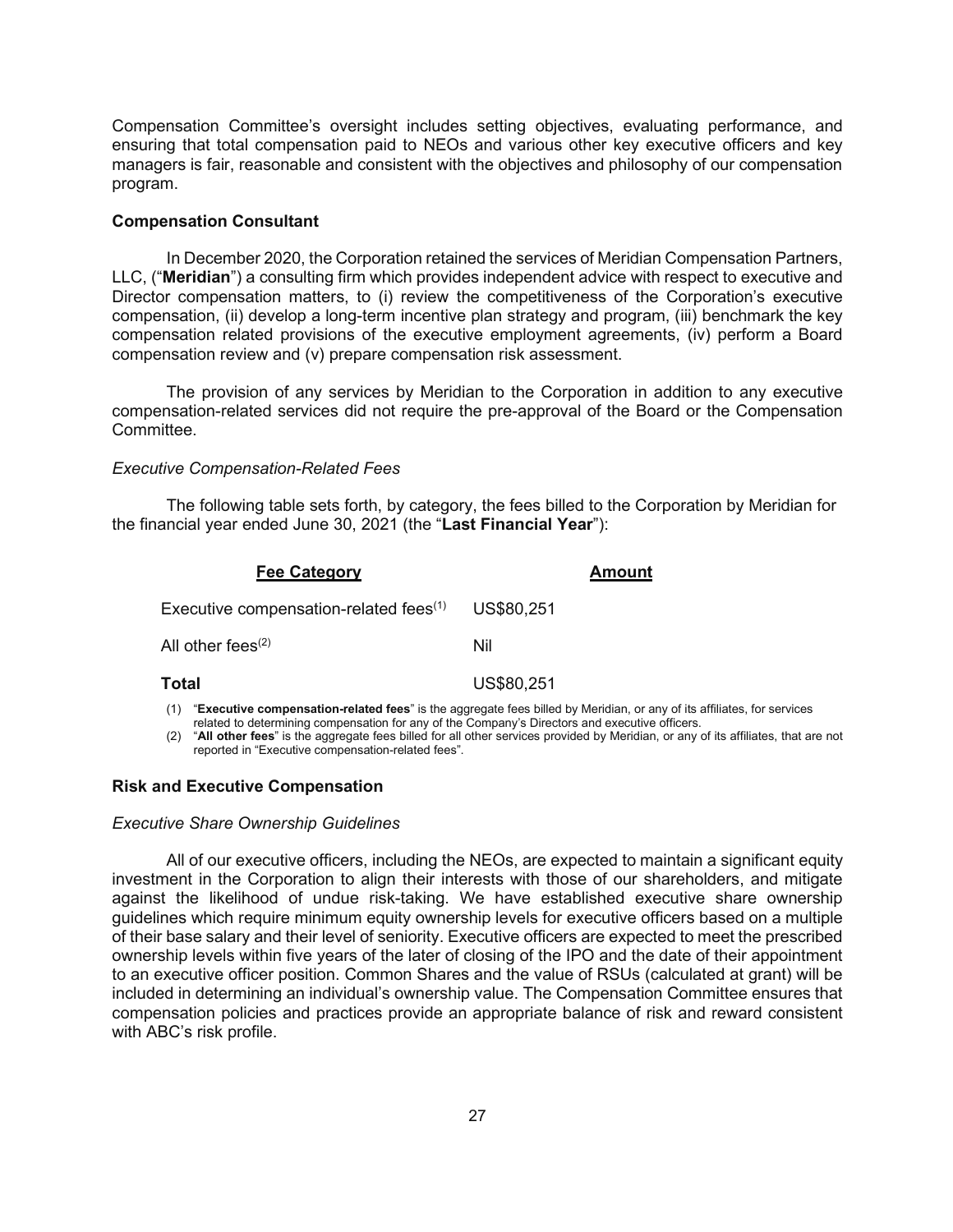The following table shows the executive ownership guideline for the Named Executive Officers:

| Level                          | Base<br><b>Salary</b><br><b>Multiple</b> |
|--------------------------------|------------------------------------------|
| Chief Executive Officer        | 4х                                       |
| <b>Chief Operating Officer</b> | 3x                                       |
| Chief Financial Officer        | Зx                                       |
| Chief Commercial Officer       | Зx                                       |
| Chief Human Resources Officer  | Зx                                       |

#### *Trading Restrictions*

All of our Directors, executive officers and certain other employees are subject to our Insider Trading Policy, which prohibits trading in our securities while in possession of material undisclosed information about us. Under this policy, such individuals are also prohibited from entering into hedging transactions involving our securities, such as short sales, puts and calls. Furthermore, ABC permits such individuals, including the NEOs, to trade in our securities only during prescribed trading windows and otherwise in compliance with our Insider Trading Policy and applicable securities laws.

#### *Clawback Policy*

On February 22, 2021, we adopted a clawback policy (the "**Clawback Policy**") relating to annual bonus payments and long-term incentive awards to executive officers, including the NEOs, that may be triggered if an executive officer engages in misconduct that results in the need to restate our financial statements where the individual received an award calculated on the achievement of those financial statements and the award received would have been lower had the financial statements been properly reported. The Clawback Policy also provides that a clawback may be triggered if an executive officer commits a material breach of the Code of Conduct. The policy requires that when the clawback is triggered, the executive officer must repay all of the incentive payments received over a specified period preceding the triggering event.

#### **Compensation benchmarked**

Meridian, independent compensation adviser to the Corporation, guides the Compensation Committee in assessing the compensation the Corporation offers to its officers and key employees. As part of such guidance, the Corporation benchmarked its executive compensation against a comparator group consisting of a number of companies operating in the Auto Parts & Equipment industry in North America, most of which compete with the Corporation for talent. The comparator group includes companies operating both in Canada and United States (in order to correlate with the Corporation's operations), and includes the following 16 companies: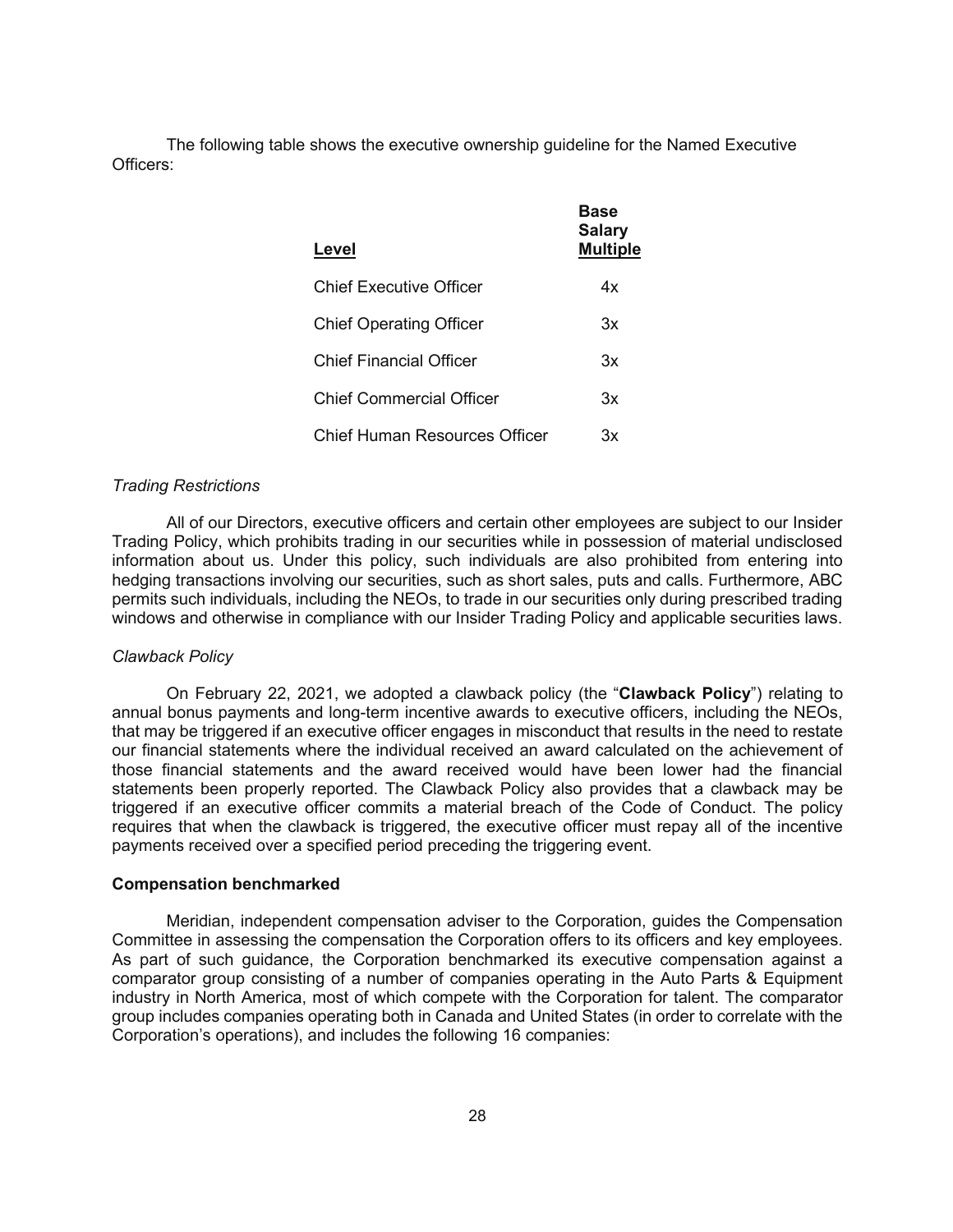- American Axle & Manufacturing Holdings Inc. Martinrea International Inc.
- Blue Bird Corporation **X** Meritor, Inc.
- 
- x Cooper-Standard Holdings Inc. x NFI Group Inc.
- Exco Technologies Limited Stoneridge, Inc.
- Gentherm Incorporated **X Contracts** Titan International, Inc.
- Horizon Global Corporation <br>
Visteon Corporation
- 
- 
- 
- Commercial Vehicle Group, Inc. • Modine Manufacturing Company
	-
	-
	-
	-
- Linamar Corporation X Wabash National Corporation

 The Compensation Committee considers the benchmark peer group and Meridian's recommendations when it approves compensation for its executives and key employees to ensure the compensation offered by the Corporation is in line with that of the companies comprising the comparator group.

# **Managing Compensation Related Risk**

In reviewing and recommending executive compensation for the Last Financial Year, the Compensation Committee considered the implications of the risks associated with the Corporation's compensation policies and practices. Risk management is an essential element of the Corporation's key decisions and, while risk is inherent in the Corporation's business, the Corporation believes its executive compensation program contains a number of features and practices that limit the risks associated with its compensation.

The Corporation uses the following practices to discourage or mitigate excessive risk-taking:

- The Board reviews and approves the Corporation's budgets and business plans in the context of assessing performance and awarding incentives for each upcoming financial year.
- The Corporation's compensation policies and practices are generally consistent among the Corporation's business units and executive officers.
- The compensation consists of an appropriate balance between each of: (a) short-term and long-term incentive compensation; (b) cash and equity compensation; and (c) fixed and variable compensation.
- Performance-dependant bonuses (including those of NEOs) are set as a specified percentage scale closely tied to performance which is measured against two weighted financial metrics (EBITDA 60% and Net Debt 40%) and the value of the long-term equity component of the compensation is connected to the price of the Corporation's Common Shares, which collectively makes NEO's compensation intrinsically connected to the success of the Corporation.
- NEOs' contracts are regularly updated and reviewed by the Compensation Committee.
- The Corporation has share ownership requirements for its NEOs and senior executives.
- The Corporation expressly prohibits its Directors and employees from the hedging of Common Shares and share based compensation awards.
- The Corporation's long-term incentive program for the Corporation's officers currently includes RSUs and Options which vest over time. This ensures that NEOs and other equatives remain exposed to the risks of their decisions and vesting periods align with risk realization periods. The trading of Common Shares, whether obtained through option exercise or otherwise, is subject to specified black-out periods.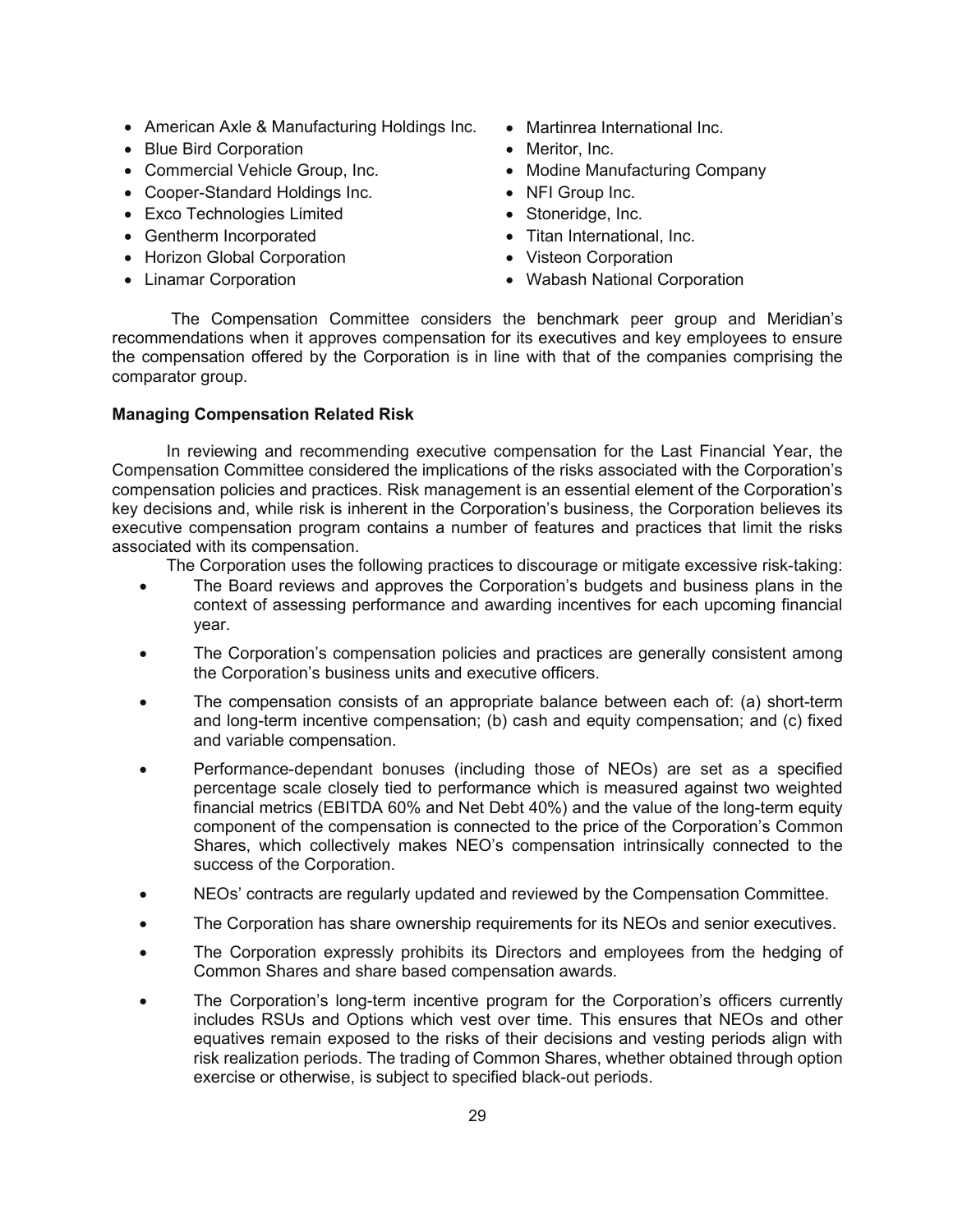- The Corporation has implemented the executive share ownership guidelines, as described above, to require and encourage minimum levels of share ownership and to better align executive risk perceptions with those of shareholders. All NEOs own securities of the Corporation. The Corporation continues to encourage investment by executives in equity ownership by offering RSUs.
- The Audit Committee and Board are responsible for assessing and monitoring the Corporation's financial and enterprise risks. Both the Chair of the Board and the chair of the Audit Committee are independent Directors.
- Peer group review is conducted and considered in setting compensation, and the Compensation Committee strives to ensure that compensation practices of the Corporation are in line with the industry practices.
- The Compensation Committee has discretion to adjust annual incentive payments to take into account unexpected events and the level of risk undertaken to achieve desired results.
- The Corporation has a clawback policy, as described above.

The Compensation Committee receives a report from the Corporation's independent compensation consultant on risk factors related to compensation. As a result of the Compensation Committee's review of its compensation plans, giving consideration to the independent consultant's report on risk factors, it has concluded that there are no identified risks arising from its compensation programs that are reasonably likely to have a material adverse effect on the Corporation.

# **Principal Elements of Compensation**

The compensation of ABC's executive officers is comprised of the following principal elements: (a) annual base salary; (b) an annual cash bonus incentive plan; (c) long-term equity incentives, consisting of Options, RSUs, and/or other applicable awards granted under the Omnibus Incentive Plan and any other equity plan that may be approved by the Board (and ABC's shareholders, as applicable) from time to time; (d) retirement plans and (e) employee benefits. These principal elements of compensation are described below.

## *Annual Base Salary*

Annual base salary is provided as a fixed source of compensation for ABC's executive officers. Adjustments to base salaries are reviewed annually and as warranted throughout the year to reflect promotions or other changes in the scope of breadth of an executive officer's role or responsibilities, as well as to maintain market competitiveness.

## *Annual Incentive Plan*

We believe that annual cash incentive awards motivate our key employees, including the NEOs, and reward them for annual business results that help create value for our shareholders. The Compensation Committee establishes an annual incentive plan (the "**AIP**") based on financial targets determined by the Board.

ABC's AIP is designed to motivate our key employees, including the NEOs, to meet our annual financial performance targets, with reference to designated financial measures. For the Last Financial Year, Adjusted EBITDA (as defined in the AIP) performance is weighted at 60% of the total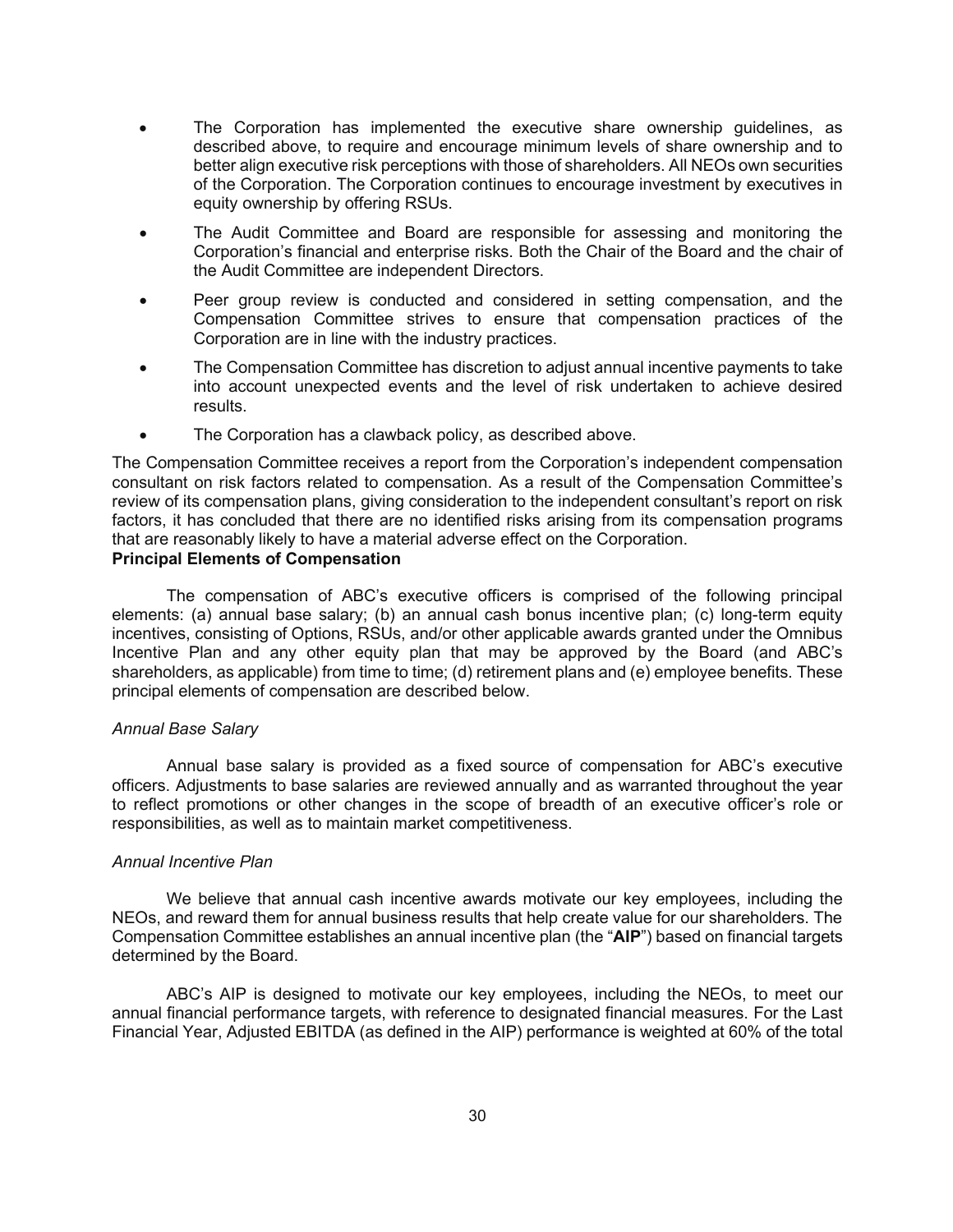award and Net Debt (as defined in the AIP) reduction is weighted at 40% of the total award.<sup>1</sup> The AIP targets in respect of NEOs are set as a percentage of the NEOs' base salary, which varies based on position, and range from 75% to 125%. The AIP establishes threshold amounts that must be satisfied for a payment to be made in respect of each performance measure and a target amount necessary for there to be a payout of 100 percent of an assigned bonus. The performance thresholds necessary for the NEOs to earn their targeted payouts have been established by the Board at levels intended to be challenging, but attainable.

#### *Omnibus Incentive Plan*

ABC's Omnibus Incentive Plan provides continual motivation for its officers, employees, and consultants to achieve its business and financial objectives and align their interests with the long-term interests of ABC's shareholders. The purpose of the Omnibus Incentive Plan is to promote greater alignment of interests between employees and shareholders, and to support the achievement of ABC's longer-term performance objectives, while providing a long-term retention element. For further details in respect of the Omnibus Incentive Plan, see "Executive Compensation – Omnibus Incentive Plan".

#### *Retirement Benefits*

ABC has two retirement plans: a deferred profit sharing plan ("**DPSP**") for certain Canadabased executive officers and other full-time Canada-based employees, and a 401K plan ("**US 401K Plan**") for certain U.S.-based executive officers and other full-time U.S.-based employees. We do not currently sponsor or maintain any qualified or non-qualified defined benefit plans or supplemental executive retirement plans.

Eligible employees may contribute to their Registered Retirement Savings Plan ("**RRSP**") through regular payroll deduction or via lump sum deposits made directly to the plan record keeper. Plan members can contribute any amount up to their Canada Revenue Agency (the "**CRA**") limit. The RRSP contribution limit calculation is 18% of the member's earnings from the previous year to a dollar maximum (C\$27,830 in 2021), plus any unused contribution room from previous years.

Pursuant to the DPSP, eligible employee participants may contribute up to 4% of their annual earnings into an RRSP through payroll deduction and the Corporation will match any such employee contributions by making a matching contribution to the DPSP. The match is equal to 100% of the participant contributions made into the RRSP plan up to 4% of the participant's annual base salary and will be capped at the CRA DPSP contribution limit. CRA limits contributions to the DPSP to 18% of the members earnings for the current year, to a dollar maximum (C\$14,605 in 2021). Any contributions to the DPSP will reduce the contribution room available in the member's RRSP.

Pursuant to the US 401K Plan, eligible employee participants may defer up to 6% of their annual earnings into a 401K and the Corporation will match US\$0.40 per \$1.00 deferral.

On July 5, 2020, ABC temporarily suspended Corporation contributions under the DPSP and the US 401K Plan due to the financial impact of COVID-19 on its business. As a result, the pension value for Last Financial Year is the value of a single contribution made by the Corporation towards the NEO's DPSP or US 401K Plan, as the case may be.

 $1$  The definitions of Net Debt and Adjusted EBITDA used pursuant to the AIP are different from the definitions of Net Debt and Adjusted EBITDA set forth in the Corporation's credit facility.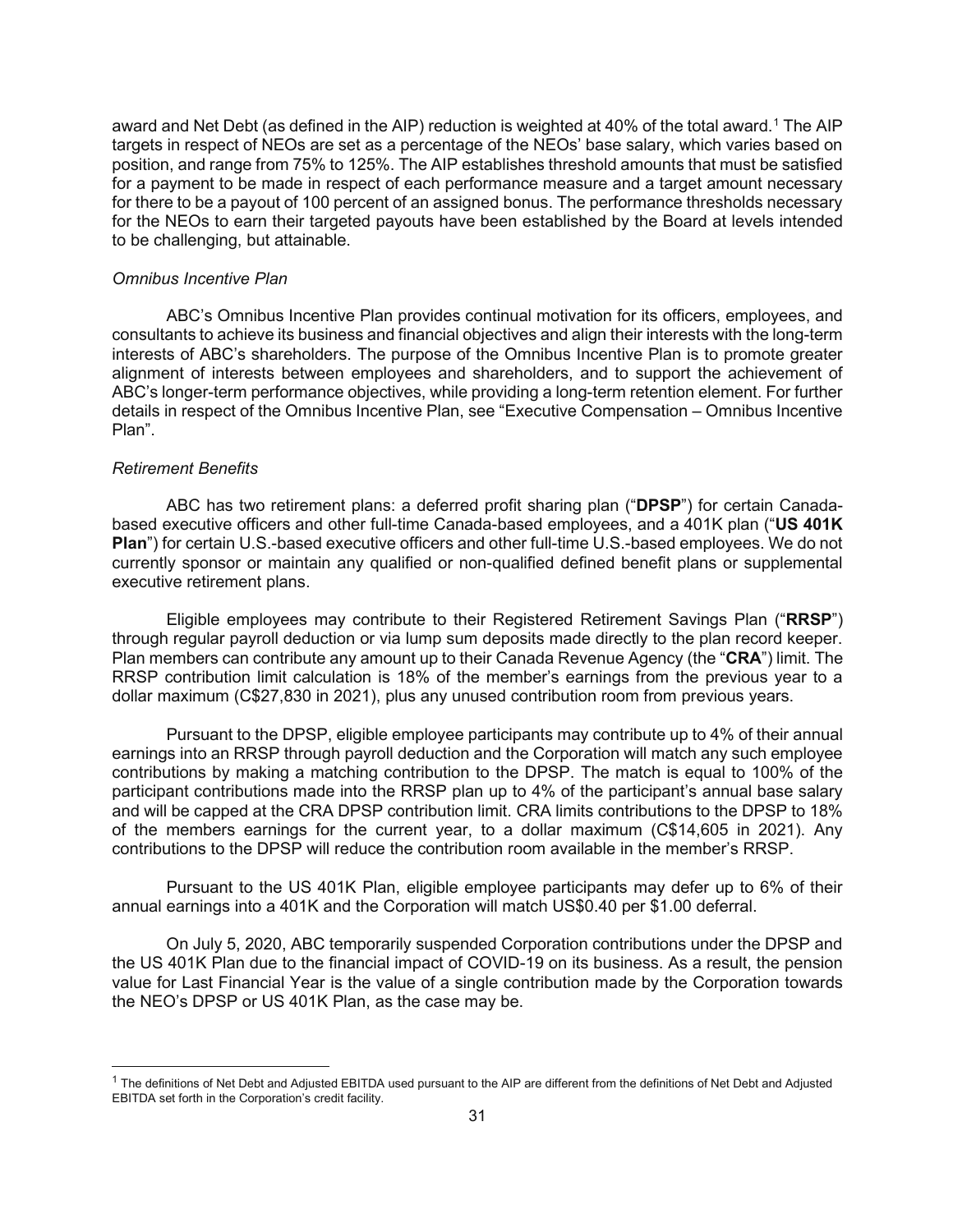The following table sets forth a summary as at June 30, 2020, of the contributions to, and value of, the DPSP and the US 401K Plan applicable to the NEOs:

| <b>Name</b>                                                           | <b>Accumulated value</b><br>at start of year<br>(C\$) | Compensatory <sup>(1)</sup><br>(C\$) | <b>Accumulated value</b><br>at year end<br>(C\$) |
|-----------------------------------------------------------------------|-------------------------------------------------------|--------------------------------------|--------------------------------------------------|
| Todd Sheppelman <sup>(2)(3)</sup><br><b>Chief Executive Officer</b>   | \$17,719                                              | \$1,426                              | \$24,060                                         |
| David Smith $(2)(3)$<br><b>Chief Financial Officer</b>                | \$9.615                                               | \$774                                | \$12.568                                         |
| Paer Malmhagen <sup>(2)</sup><br><b>Chief Operating Officer</b>       | \$14,136                                              | \$542                                | \$56,427                                         |
| Stuart Greidanus <sup>(2)</sup><br><b>Chief Commercial Officer</b>    | \$16.822                                              | \$385                                | \$43.890                                         |
| David Ellacott <sup>(3)</sup><br><b>Chief Human Resources Officer</b> | \$5.253                                               | \$423                                | \$6,488                                          |

(1) Represents one-time contributions made by the Corporation to DPSP for Todd Sheppelman, David Smith and David Ellacott and to 401K plans for Paer Malmhagen and Stuart Greidanus, matching NEO's contributions made in July 2020. In connection with the COVID-19 pandemic the Corporation has suspended the program and no additional contributions to DPSP/401K plans have been made.

(2) Salaries of all NEOs, other than David Ellacott's, are set out in their corresponding employment agreements in U.S. dollars and are converted into in Canadian dollars for this summary compensation table using the daily exchange rate of 1.2394 as reported by Bank of Canada for July 30, 2021.

(3) The Accumulated value at start of year for Messrs. Sheppelman, Smith and Ellacott represents solely the total contributions made by the Corporation to their respective DPSP plans. Messrs. Sheppelman, Smith and Ellacott do not have US 401K Plans.

#### *Employee Benefits*

Our full-time employees, including our NEOs, are eligible to participate in our health and welfare benefit plans, which include medical, dental, vision, basic and dependent life, supplemental life, accidental death, dismemberment and specific loss, long-term disability, and optional critical illness insurance. Our Named Executive Officers participate in these plans on a slightly better basis than other salaried employees, including higher multiples on life insurance for certain executive officers and unlimited health coverage. Our Named Executive Officers are also entitled to an annual car allowance.

#### **Summary Compensation Table**

The following table sets out information concerning the compensation earned from the Corporation and any of the Corporation's subsidiaries during the Last Financial Year by the Named Executive Officers. The Corporation has completed its IPO during the financial year ended June 30 2021 and therefore information concerning the compensation earned by the NEOs in preceding financial years is not included in the summary compensation table.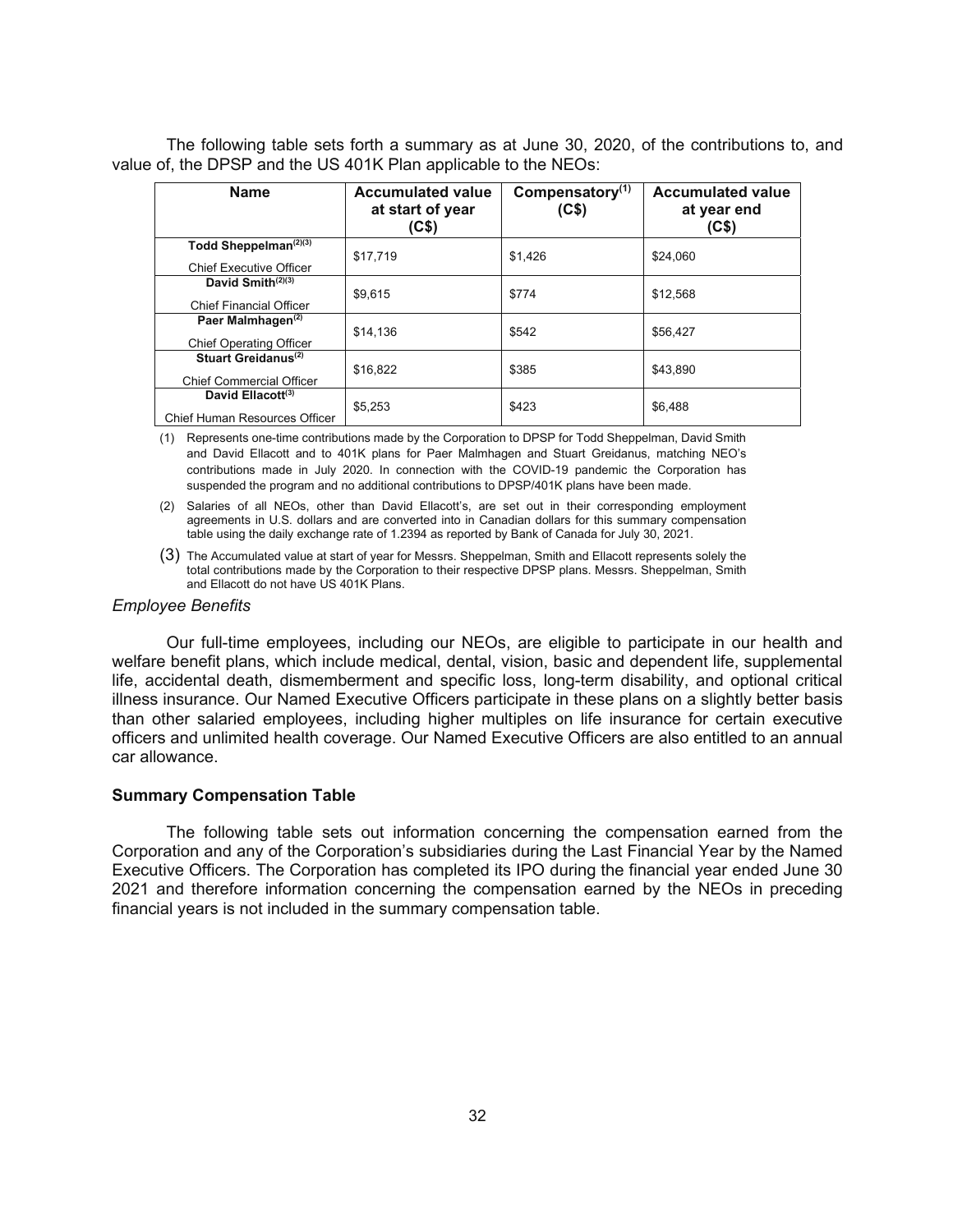| Name and<br>principal<br>position                                      | Year | <b>Salary</b><br>$(C$)^{(2)}$ | Share-<br>based<br>awards<br>$(C$)^{(3)}$ | Option-<br>based<br>awards<br>$(C$)^{(4)}$ | Non-equity incentive<br>plan compensation<br>(C\$) |                                          | Pension<br>value<br>$(C$)^{(1)(6)}$ | All other<br>compensa-<br>tion<br>$(C$)^{(1)(7)}$ | Total<br>compensation<br>(C\$) |
|------------------------------------------------------------------------|------|-------------------------------|-------------------------------------------|--------------------------------------------|----------------------------------------------------|------------------------------------------|-------------------------------------|---------------------------------------------------|--------------------------------|
|                                                                        |      |                               |                                           |                                            | Annual<br>incentive<br>$plans^{(1)(5)}$            | Long-<br>term<br>incent<br>-ive<br>plans |                                     |                                                   |                                |
| Todd<br>Sheppelman<br>Chief<br>Executive<br>Officer                    | 2021 | \$867,580                     | \$859,340                                 | \$825,550                                  | \$1,178,824                                        | ÷                                        | \$1,426                             | \$6,344,850                                       | \$10,077,570                   |
| <b>David Smith</b><br>Chief<br>Financial<br>Officer                    | 2021 | \$470,972                     | \$399,860                                 | \$384,133                                  | \$511,947                                          | $\overline{a}$                           | \$774                               | \$3,997,538                                       | \$5,765,223                    |
| Paer<br>Malmhagen<br>Chief<br>Operating<br>Officer                     | 2021 | 681,670                       | \$578,740                                 | \$555,981                                  | \$740,975                                          |                                          | \$542                               | \$1,750,286                                       | \$4,308,195                    |
| <b>Stuart</b><br>Greidanus<br>Chief<br>Commercial<br>Officer           | 2021 | \$402,805                     | \$341,980                                 | \$328,536                                  | \$328,387                                          |                                          | \$385                               | $$1,699,129^{(8)}$                                | \$3,101,222                    |
| David<br><b>Ellacott</b><br>Chief Human<br><b>Resources</b><br>Officer | 2021 | \$302,500                     | \$248,330                                 | \$238,567                                  | 246,613                                            | ٠                                        | \$423                               | \$1,284,731                                       | \$2,319,662                    |

(1) Values in respect of "Annual incentive plans", "Pension value" and "All other compensation" are converted into in Canadian dollars from U.S. dollars using the daily exchange rate of 1.2394 as reported by Bank of Canada for July 30, 2021.

- (2) Salaries of all NEOs, other than David Ellacott's, are set out in their corresponding employment agreements in U.S. dollars and are converted into in Canadian dollars for this summary compensation table using the daily exchange rate of 1.2394 as reported by Bank of Canada for July 30, 2021.
- (3) Represents the value of RSUs granted within the Last Financial Year. The value of RSUs is provided based on the valuation at the date of grant. On April 1, 2021, the Corporation granted the total of 602,777 RSUs to its officers and key employees. RSUs granted to NEOs vest in thirds on September 22, 2022, September 22, 2023 and September 22, 2024.
- (4) Represents options granted during the year. On February 22, 2021, the Corporation granted the total of 1,110,769 Options to its officers and key employees. The Options are governed by the Omnibus Incentive Plan and have an exercise price of C\$10.00, term of 10 years and vest in thirds on: August 22, 2022; August 22, 2023 and August 22, 2024. The Corporation has adopted fair value accounting for options granted under its stock option plan using the Black-Scholes fair value option pricing method. Value provided in the table is provided for the entire grant to each NEO. For additional details, please see Note 14.2 of the Corporation's annual audited financial statements for the year ended June 30, 2021 filed under the Corporation's SEDAR profile at www.sedar.com.
- (5) Represents AIP-based annual incentive payments awarded to NEOs following the completion of the Last Financial Year.
- (6) Amounts in this column include the Corporation's contributions under the DPSP and the US 401K Plan. On July 5, 2020, ABC temporarily suspended Corporation contributions under the DPSP and the US 401K Plan due to the financial impact of COVID-19 on its business. As a result, the pension value for Last Financial Year is the value of a single contribution made by the Corporation towards the NEO's DPSP or US 401K Plan, as the case may be.
- (7) Amount reported includes payments received under the Special Bonus Pool and the Apollo Transaction Special Bonus Awards, payments made under the VC Plan, payments made in respect of Class P Interests in ABC Group Canada LP and car allowance. During the Last Financial Year, the aggregate of US\$4,860,000 has been paid under the Special Bonus Pool and the Apollo Transaction Special Bonus Awards combined, of which US\$600,000 has been paid to Directors and US\$4,260,000 have been paid to NEOs as follows: David Smith received US\$ 230,000; Todd Sheppelman received US\$2,000,000; David Ellacott received US\$630,000 and Paer Malmhagen received US\$1,400,000. During the Last Financial Year, Directors and NEOs have received from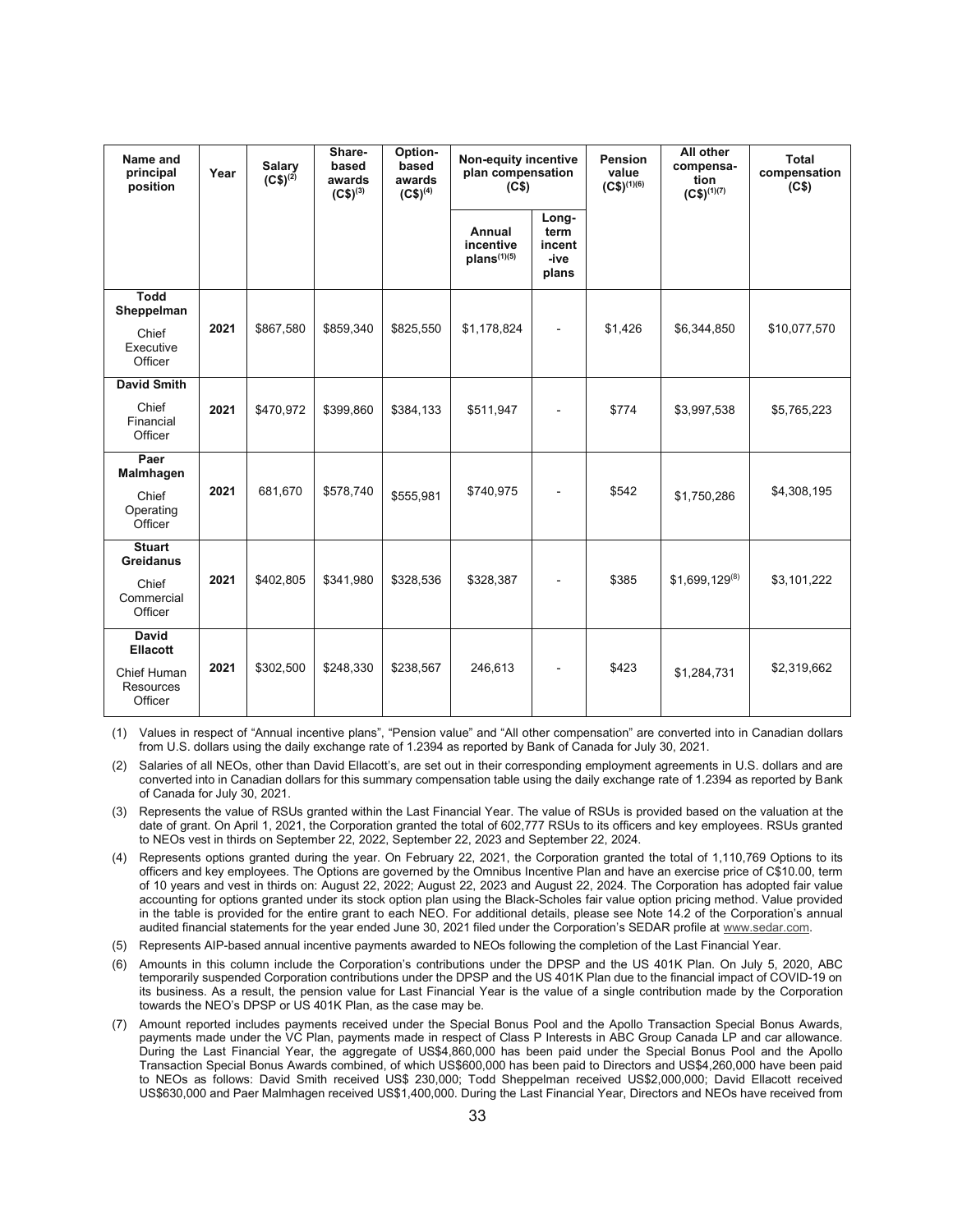ABC LP an aggregate of US\$12,360,031 in payments under the Class P Interests in ABC LP, of which US\$5,938,590 has been received by Directors and US\$6,421,442 has been received by NEOs as follows: David Smith received US\$2,976,082; Todd Sheppelman received US\$ 3,062,390; and David Ellacott received US\$382,969. The amounts in respect of these payments as reported in the table above, are converted into in Canadian dollars from U.S. dollars using the daily exchange rate of 1.2394 as reported by Bank of Canada for July 30, 2021. Special Bonus Pool and the Apollo Transaction Special Bonus Awards, the VC Plan, and Class P Interests in ABC Group Canada LP are described in greater details under the headings "Spe*cial Incentive Bonus Compensation*", "*Value Creation Plan*" and "*ABC LP Equity Incentive Plan*" below.

(8) Excludes the payment of US\$882,056 in respect of 400 Participant Units of Mr. Greidanus he held under the Value Creation Plan which was approved by the Compensation Committee after the end of the Last Financial Year. For more detail, please see under the heading "*Value Creation Plan*" below.

#### **Incentive Plan Awards**

#### **Outstanding Option-Based and Share-Based Awards**

The following table sets out for each Named Executive Officer information concerning all option-based and share-based awards outstanding as of June 30, 2021.

|                                                                     |                                                                           |                                                                 | <b>Option-based Awards</b>       |                                                                                            | Share-based Awards <sup>(1)</sup>                                                                       |                                                                                                             |                                                                                                                                     |
|---------------------------------------------------------------------|---------------------------------------------------------------------------|-----------------------------------------------------------------|----------------------------------|--------------------------------------------------------------------------------------------|---------------------------------------------------------------------------------------------------------|-------------------------------------------------------------------------------------------------------------|-------------------------------------------------------------------------------------------------------------------------------------|
| <b>Name</b>                                                         | Number of<br>securities<br>underlying<br>unexercised<br>options<br>$($ #) | Option<br>exercise<br>price <sup>(2)</sup><br>(C <sub>5</sub> ) | <b>Option expiration</b><br>date | Value of<br>unexercised<br>in-the-<br>money<br>options <sup>(3)</sup><br>(C <sub>5</sub> ) | <b>Number</b><br>of shares<br>or units<br>of shares<br>that have<br>not<br>vested <sup>(4)</sup><br>(#) | Market or<br>payout<br>value of<br>share-based<br>awards that<br>have not<br>vested <sup>(5)</sup><br>(C\$) | <b>Market or</b><br>payout<br>value of<br>vested<br>share-based<br>awards not<br>paid out or<br>distributed <sup>(4)</sup><br>(C\$) |
| <b>Todd</b><br>Sheppelman<br><b>Chief Executive</b><br>Officer      | 231,940                                                                   | \$10.00                                                         | February 23, 2031                |                                                                                            | 85,934                                                                                                  | \$773,406                                                                                                   |                                                                                                                                     |
| <b>David Smith</b><br><b>Chief Financial</b><br>Officer             | 107,923                                                                   | \$10.00                                                         | February 23, 2031                | $\blacksquare$                                                                             | 39,986                                                                                                  | \$359,874                                                                                                   |                                                                                                                                     |
| Paer<br>Malmhagen<br><b>Chief Operating</b><br>Officer              | 156,240                                                                   | \$10.00                                                         | February 23, 2031                | $\blacksquare$                                                                             | 57,874                                                                                                  | \$520,866                                                                                                   |                                                                                                                                     |
| <b>Stuart</b><br><b>Greidanus</b><br>Chief<br>Commercial<br>Officer | 92,203                                                                    | \$10.00                                                         | February 23, 2031                |                                                                                            | 34,198                                                                                                  | \$307,782                                                                                                   |                                                                                                                                     |
| <b>David Ellacott</b><br>Chief Human<br><b>Resources</b><br>Officer | 67,026                                                                    | \$10.00                                                         | February 23, 2031                | $\overline{a}$                                                                             | 24,833                                                                                                  | \$223,497                                                                                                   |                                                                                                                                     |

(1) Restricted Share Units.

(3) The price the Common Shares on the TSX as at June 30, 2020 was greater than the exercise price of the Options.

(4) On April 1, 2021, the Corporation granted the total of 602,777 RSUs to its officers and key employees. The RSUs are governed by the Omnibus Incentive Plan and vest in thirds on: September 22, 2022, September 22, 2023 and September 22, 2024.

(5) The closing price of the Common Shares on the TSX as at June 30, 2020 of C\$9.00 per share was used to calculate the value.

<sup>(2)</sup> On February 22, 2021, the Corporation granted the total of 1,110,769 Options to its officers and key employees. The Options are governed by the Omnibus Incentive Plan and have an exercise price of C\$10.00, a term of 10 years and vest in thirds on: August 22, 2022; August 22, 2023 and August 22, 2024.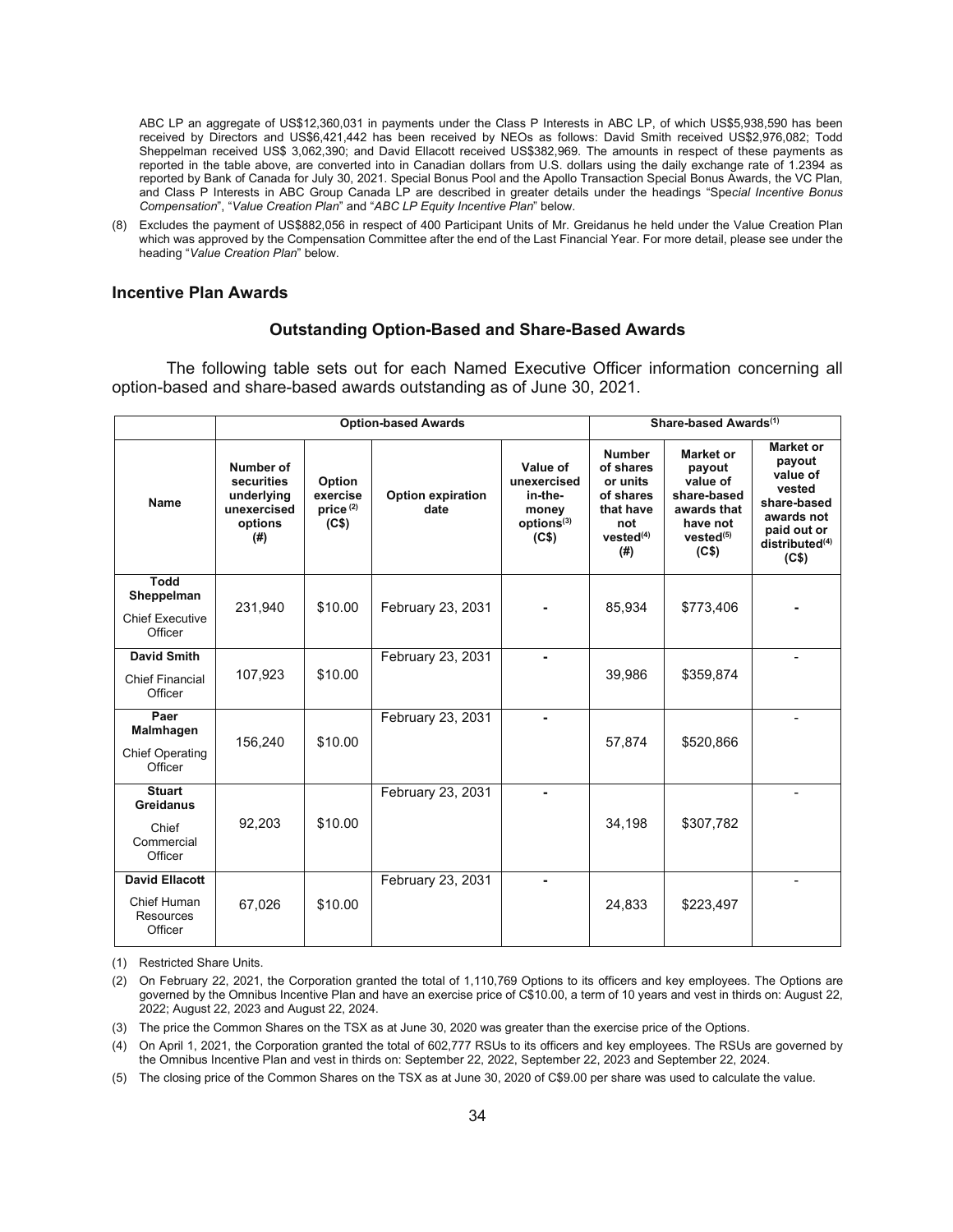# **Value Vested or Earned During the Year**

The following table sets out for each Named Executive Officer information concerning the value of incentive plan awards—option-based and share-based awards as well as non-equity incentive plan compensation—vested or earned during the Last Financial Year.

| Name                                                             | Option-based awards -<br>Value vested during the<br>year<br>(C <sup>5</sup> ) | Share-based awards -<br>Value vested during the<br>year<br>(C <sub>5</sub> ) | Non-equity incentive plan<br>compensation - Value earned during<br>the year $(1)$<br>(C <sup>5</sup> ) |
|------------------------------------------------------------------|-------------------------------------------------------------------------------|------------------------------------------------------------------------------|--------------------------------------------------------------------------------------------------------|
| <b>Todd Sheppelman</b><br><b>Chief Executive Officer</b>         | $\blacksquare$                                                                | $\blacksquare$                                                               | \$1,178,824                                                                                            |
| <b>David Smith</b><br><b>Chief Financial Officer</b>             |                                                                               |                                                                              | \$511,947                                                                                              |
| Paer Malmhagen<br><b>Chief Operating Officer</b>                 |                                                                               | $\blacksquare$                                                               | \$740,975                                                                                              |
| <b>Stuart Greidanus</b><br><b>Chief Commercial Officer</b>       |                                                                               |                                                                              | \$328,387                                                                                              |
| <b>David Ellacott</b><br><b>Chief Human Resources</b><br>Officer |                                                                               |                                                                              | \$246,613                                                                                              |

(1) Includes AIP annual incentive payments.

## **Equity Compensation Plan Information**

The following table sets out information concerning the number and price of securities to be issued under equity compensation plans to employees and others.

| <b>Plan Category</b>                                                                 | Number of Securities to be<br><b>Issued upon Exercise of</b><br><b>Options, Warrants and</b><br>Rights (as at June 30, 2021) | <b>Weighted - Average</b><br><b>Exercise Price of</b><br><b>Outstanding Options,</b><br>Warrants and Rights (as of<br>June 30, 2021) | <b>Number of Securities</b><br><b>Remaining Available for</b><br><b>Future Issuance Under</b><br><b>Equity Compensation Plans</b><br>(excluding securities<br>reflected in (a)) (as at June<br>30, 2021 |
|--------------------------------------------------------------------------------------|------------------------------------------------------------------------------------------------------------------------------|--------------------------------------------------------------------------------------------------------------------------------------|---------------------------------------------------------------------------------------------------------------------------------------------------------------------------------------------------------|
|                                                                                      | (a)                                                                                                                          | (b)                                                                                                                                  | (c)                                                                                                                                                                                                     |
| <b>Equity Compensation Plans</b><br>Approved by<br><b>Securityholders</b>            | $1.684.716^{(1)}$                                                                                                            | C\$10.00                                                                                                                             | 4.355.359                                                                                                                                                                                               |
| <b>Equity Compensation Plans</b><br><b>Not Approved by</b><br><b>Securityholders</b> |                                                                                                                              | N/A                                                                                                                                  | N/A                                                                                                                                                                                                     |
| Total                                                                                | 1,684,716                                                                                                                    | N/A                                                                                                                                  | $4,355,359^{(2)}$                                                                                                                                                                                       |

<sup>(1)</sup> Includes 1,094,698 Options and 590,018 RSUs outstanding as at June 30, 2021. No Options or RSUs were outstanding prior to the date of the IPO. The Corporation granted options as follows: 1,110,769 Options on February 22, 2021; on May 4, 2021, 16,071 of these Options have been cancelled. The Corporation granted options as follows: 602,777 RSUs on April 1, 2021, of which 5,954 RSUs have been cancelled on May 4, 2021 and 6,805 RSUs have been redeemed in cash on June 28, 2021. An additional 15,004 RSUs in the aggregate have been granted on June 20, 2021 to certain employees of the Corporation. All Options have an exercise price of C\$10.00, a term of 10 years and vest in thirds on: August 22, 2022; August 22, 2023 and August 22, 2024. All RSUs vest in thirds on September 22, 2022, September 22, 2023 and September 22, 2024.

<sup>(2)</sup> On August 23, 2021, a total of 14,030 RSUs have been redeemed in Common Shares, and on September 10, 2021, a total of 8,440 RSUs have been cancelled, resulting in a corresponding reduction of the "Number of Securities to be Issued upon Exercise of Options, Warrants and Rights" under the Omnibus Incentive Plan and in a corresponding increase in the number of "Securities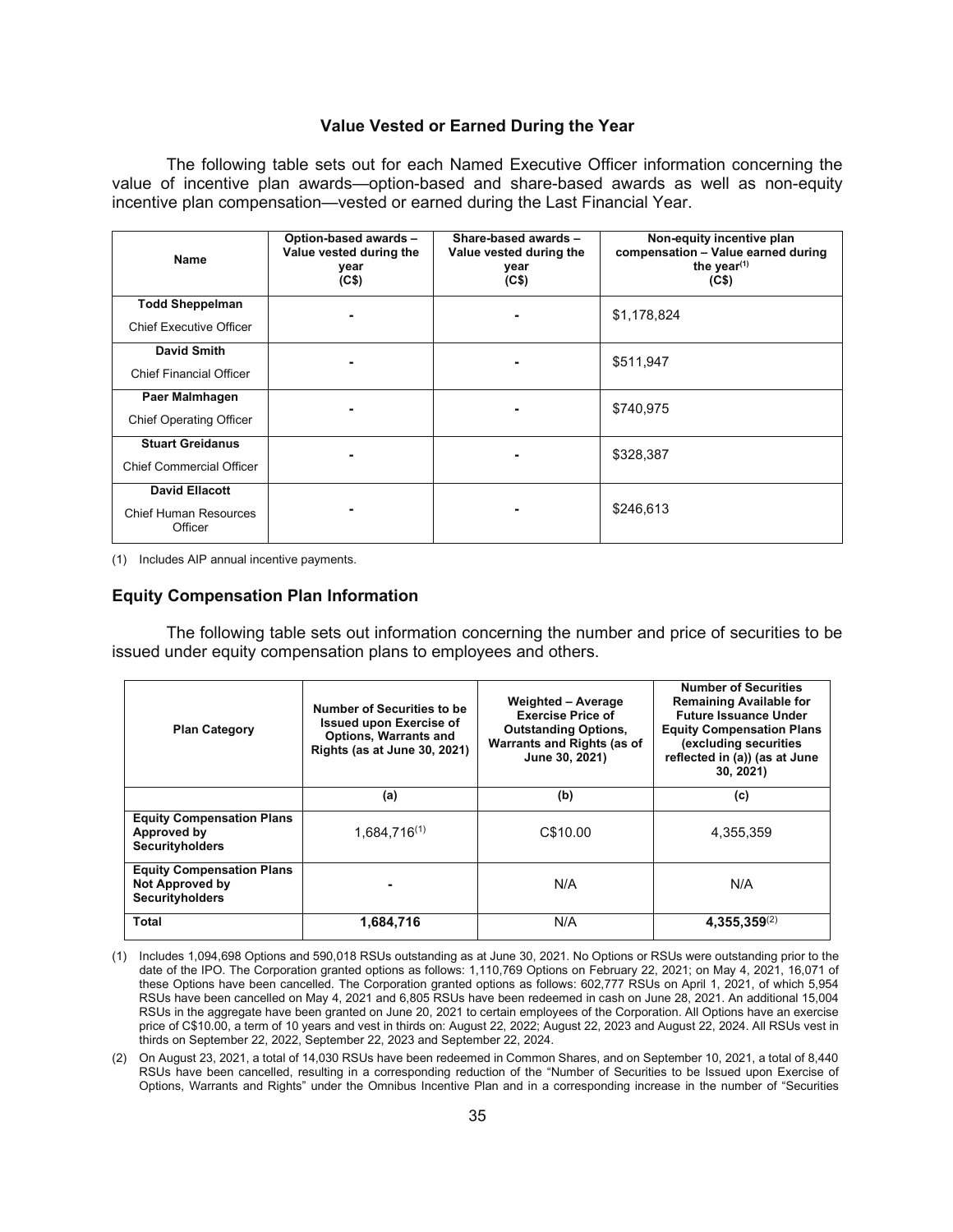Remaining Available for Future Issuance Under Equity Compensation Plans" as at the date of this Circular, as compared to the numbers indicated in the table, which are provided as at June 30, 2021.

#### **Outstanding Option-Based Awards and Share-Based Awards**

As of the date of this Circular, there are:

- i) 1,094,698 Options (as defined below) to acquire Common Shares outstanding having a weighted average exercise price of C\$10.00 under the Omnibus Incentive Plan. As of the date hereof, this represents, in the aggregate, 2.08% of the total Common Shares issued and outstanding (on a non-diluted basis).
- ii) 582,552 RSUs (as described in greater detail below) vesting in equal thirds on: September 22, 2022, September 22, 2023, September 22, 2024 and which on vesting may be settled by the Company (a) in Common Shares issued from treasury equal in number to the vested RSUs; (b) a lump sum payment in cash equal to the number of vested RSUs; or (c) any combination thereof. Market value of Common Shares on settlement is the volume weighted average price of Common Shares traded on the Toronto Stock Exchange for the five consecutive trading days prior to such date. As of the date hereof, this represents, in the aggregate, 1.11% of the total Common Shares issued and outstanding (on a non-diluted basis).

Collectively, the Options and RSUs outstanding as at the date of this Circular represents in the aggregate 3.19% of the total Common Shares issued and outstanding (on a non-diluted basis).

# **Omnibus Incentive Plan**

The Omnibus Incentive Plan was adopted in connection with the completion of our IPO and is administered by the Compensation Committee. The Compensation Committee has the authority to interpret the Omnibus Incentive Plan, including in respect of any award granted thereunder. The Omnibus Incentive Plan permits the Compensation Committee to make awards of (i) Options, (ii) Share Appreciation Rights (as defined below), (iii) Restricted Shares (as defined below), (iv) Restricted Share Units (as defined below), (v) Dividend Equivalent Rights (as defined below), and (vi) Performance Share Units.

#### *Common Shares Reserved for Issuance*

Subject to adjustment as described below, the number of Common Shares available for issuance under the Omnibus Incentive Plan is 6,040,075 Common Shares. If an award granted under the Omnibus Incentive Plan is forfeited or expires, the Common Shares not acquired pursuant to the award will again become available for subsequent issuance under the Omnibus Incentive Plan. All Common Shares represented by an Option in respect of which a TSAR (as defined below) is exercised and Common Shares not issued, will again become available under the Omnibus Incentive Plan.

The number of Common Shares that may be (i) issued to insiders of the Corporation within any one-year period, or (ii) issuable to insiders of the Corporation at any time, in each case, under the Omnibus Incentive Plan alone, or when combined with all of the Corporation's other securitybased compensation arrangements, cannot exceed 10% of the outstanding Common Shares.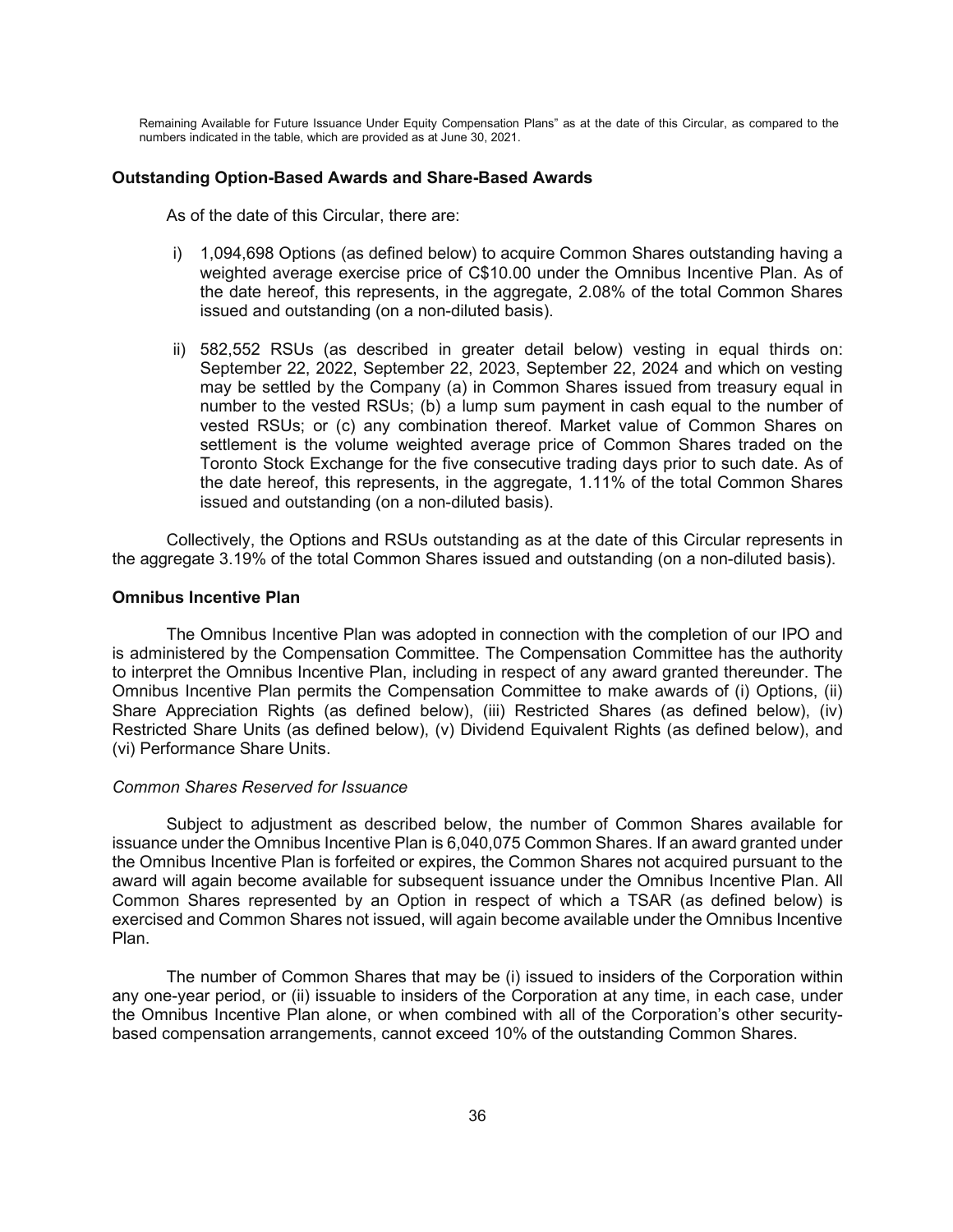#### *Options*

Each option (an "**Option**") of the Corporation entitles the recipient to purchase a Common Share at a fixed exercise price. The Compensation Committee may award Options under the Omnibus Incentive Plan.

The exercise price per Common Share for each Option will be determined by the Compensation Committee, but shall not be less than the market price of a Common Share on the date the Option is granted (110% of the market price for Options granted to grantees holding more than 10% of our total combined voting power or that of any of our affiliates).

The Compensation Committee may determine the vesting schedule and expiration dates for Option awards; provided that the expiration date may not exceed ten years from the date of grant.

The Omnibus Incentive Plan provides for a variety of methods to exercise Options. The exercise price of any Option may be paid using cash or in another form determined by the Compensation Committee, which may include (i) bank transfer, (ii) Common Shares, subject to stock exchange rules, (iii) other consideration approved by the Corporation and permitted by applicable law and stock exchange rules, and (iv) any combination of the foregoing.

Except as would cause an Option to constitute "deferred compensation" subject to Section 409A of the U.S. Internal Revenue Code of 1986, if the normal expiry date of any Option falls within any blackout period or within ten (10) business days following the end of any blackout period, then the expiry date of such Option shall, without any further action, be extended to the date that is ten (10) business days following the end of such blackout period.

#### *Share Appreciation Rights*

Each share appreciation right (a "**Share Appreciation Right**") of the Corporation granted under the Omnibus Incentive Plan entitles the recipient to receive Common Shares, cash or, subject to stock exchange approval, if applicable, other property equal in value to the appreciation of the Common Shares over the stated exercise price. The exercise price per Common Share for each Share Appreciation Right will be determined by the Compensation Committee, but shall not be less than the fair market value of a Common Share on the date the Share Appreciation Right is granted.

The Compensation Committee may determine the vesting schedule and expiration dates for the Share Appreciation Rights.

Each Share Appreciation Right will entitle a grantee to receive, upon exercise, an amount equal to the number of Common Shares underlying the Share Appreciation Right, multiplied by the excess of the fair market value of a Common Share on the date of exercise over the exercise price of the Share Appreciation Right. Payment to a grantee upon the exercise of a Share Appreciation Right may be either in Common Shares, cash or, subject to stock exchange approval if applicable, other securities or property, or a combination of the foregoing, as determined by the Compensation Committee.

Except as would cause a Share Appreciation Right to constitute "deferred compensation" subject to Section 409A of the U.S. Internal Revenue Code of 1986, if the normal expiry date of any Share Appreciation Right falls within any blackout period or within ten (10) business days following the end of any blackout period, then the expiry date of such Share Appreciation Right shall, without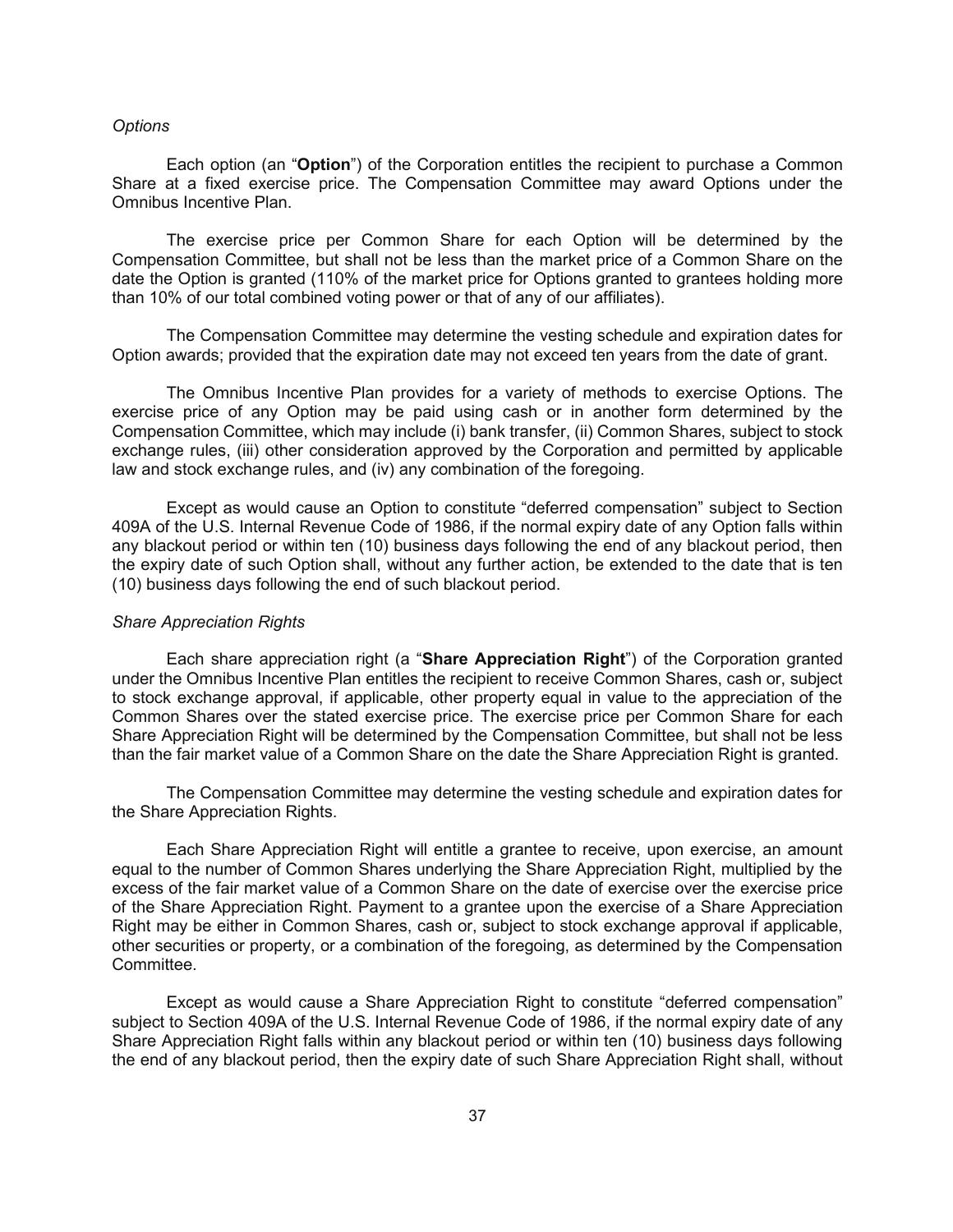any further action, be extended to the date that is ten (10) business days following the end of such blackout period.

A tandem share appreciation right (a "**TSAR**" or "**TSARs**") may be granted in connection with Options granted under the Omnibus Incentive Plan, at or after the time of grant of such Options. A TSAR entitles the recipient to surrender to the Corporation, unexercised, the right to subscribe for a Common Share pursuant to the related Option and to receive from the Corporation cash in an amount equal to the excess of the fair market value of a Common Share over the exercise price under the related Option, net of any applicable withholding taxes and other required source deductions.

TSARs may be granted under the Omnibus Incentive Plan in an amount equal to the number of Common Shares covered by the applicable award of Options. Each exercise of a TSAR in respect of a Common Share covered by the Option to which the TSAR is connected shall cancel that Option in respect of such Common Share. Unexercised TSARs shall terminate when the related Option is exercised or, if the Option is not exercised, when such Option ceases to be exercisable under the Omnibus Incentive Plan.

### *Restricted Shares*

Restricted shares (a "**Restricted Share**") of the Corporation granted under the Omnibus Incentive Plan are Common Shares that are registered in the recipient's name, but are subject to transfer and/or other restrictions for a period of time. Restricted Shares may be granted in such amounts and with such terms and conditions as are determined by the Compensation Committee. The Compensation Committee will issue a certificate in respect to the Restricted Shares, unless the Compensation Committee elects to use another system, such as book entries by the transfer agent, as evidencing ownership of such Common Shares. In the event a certificate is issued, it may be registered in the name of the grantee, and we will hold the certificate until the restrictions upon the award have lapsed.

During the period that any restrictions apply, the transfer of Restricted Shares is generally prohibited. The terms of the award of Restricted Shares shall provide that during the period of restriction the grantee will not have voting rights with respect to the Restricted Shares. All ordinary cash dividend payments or other ordinary distributions paid upon a Restricted Share award will be retained by the Corporation and paid to the grantee (without interest) during the vesting period and will revert back to the Corporation if for any reason the Restricted Share upon which such dividends or other distributions were paid reverts back to the Corporation.

## *Restricted Share Units*

A Restricted Share Unit or an RSU of the Corporation granted under the Omnibus Incentive Plan is an unfunded, unsecured right to receive a Common Share, cash or, subject to stock exchange approval if applicable, other property at a future date. RSUs may be granted in such amounts and with such terms and conditions as are determined by the Compensation Committee. The Compensation Committee may determine the vesting schedule and expiration dates for the RSUs.

During the period that any restrictions apply, the transfer of RSUs awards is generally prohibited. Grantees only have the rights of a general unsecured creditor until delivery of Common Shares, cash or other securities or property is made as specified in the award agreement. On the delivery date, the grantee of each RSU not previously forfeited or terminated will receive one Common Share, cash or other securities or property that is equal in value to such Common Share or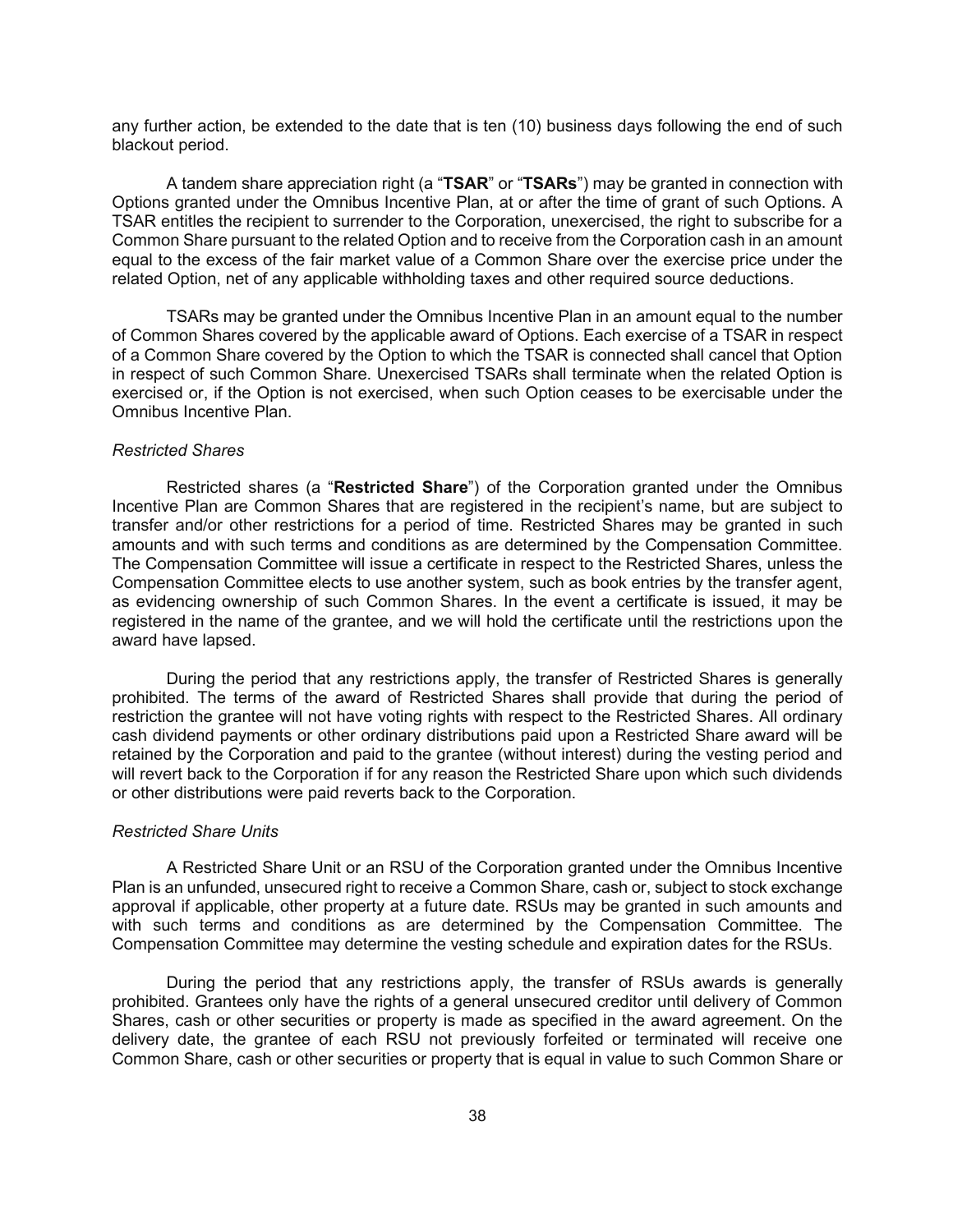a combination thereof, as determined by the Compensation Committee, unless otherwise prescribed in the award agreement.

#### *Dividend Equivalent Rights*

Award agreements under the Omnibus Incentive Plan may provide for dividend equivalent rights (the "**Dividend Equivalent Rights**") of the Corporation for any granted award, other than an award of Options or Share Appreciation Rights. Dividend Equivalent Rights granted under the Omnibus Incentive Plan entitle the grantee to receive amounts equal to all or any portion of the regular cash dividends that are paid on the Common Shares underlying a grant while the grant is outstanding. Grantees only have the rights of a general unsecured creditor until payment of such amounts is made.

Dividend Equivalent Rights may be paid in cash, in Common Shares or, subject to stock exchange approval if applicable, in another form, as determined by the Compensation Committee and specified in the award agreement. The Compensation Committee will also determine the time or times at which payments will be made, and such other terms and conditions as the Compensation Committee deems appropriate, including whether the amounts subject to a Dividend Equivalent Right may be notionally reinvested in the form of award to which the award agreement relates, subject to the same vesting conditions as such award; provided that in no event may such payments be made unless and until the award to which they relate vests.

### *Performance Share Units*

A Performance Share Unit is an unfunded, unsecured right to receive a Common Share, cash or other property at a future date upon to the achievement of specified performance goals, as determined by the Compensation Committee at the time of grant. Performance Share Units may be granted in such amounts and with such terms and conditions as are determined by the Compensation Committee. The Compensation Committee may determine the vesting schedule and expiration dates for the Performance Share Units.

Grantees only have the rights of a general unsecured creditor until delivery of Common Shares, cash or other securities or property is made as specified in the award agreement. Upon the achievement of the performance goals on the delivery date specified in the award agreement, the grantee of each Performance Share Unit not previously forfeited or terminated will receive one Common Share, cash or, subject to stock exchange approval if applicable, other securities or property that is equal in value to such Common Share or a combination thereof, as determined by the Compensation Committee, unless otherwise prescribed in the award agreement.

### *Adjustments*

In connection with a recapitalization, stock split, reverse stock split, stock dividend, spinoff, split-up, combination, reclassification or exchange of Common Shares, merger, consolidation, arrangement, rights offering, separation, reorganization or liquidation or any other change in the corporate structure or Common Shares, including any extraordinary dividend or extraordinary distribution, the Compensation Committee will make adjustments as it deems appropriate (including, without limitation, by payment of cash) in (i) the maximum number of Common Shares reserved for issuance as grants and (ii) the terms of any outstanding awards (including, without limitation, the number of Common Shares covered by each outstanding award, the type of property or securities to which an award relates and the exercise or strike price, if applicable).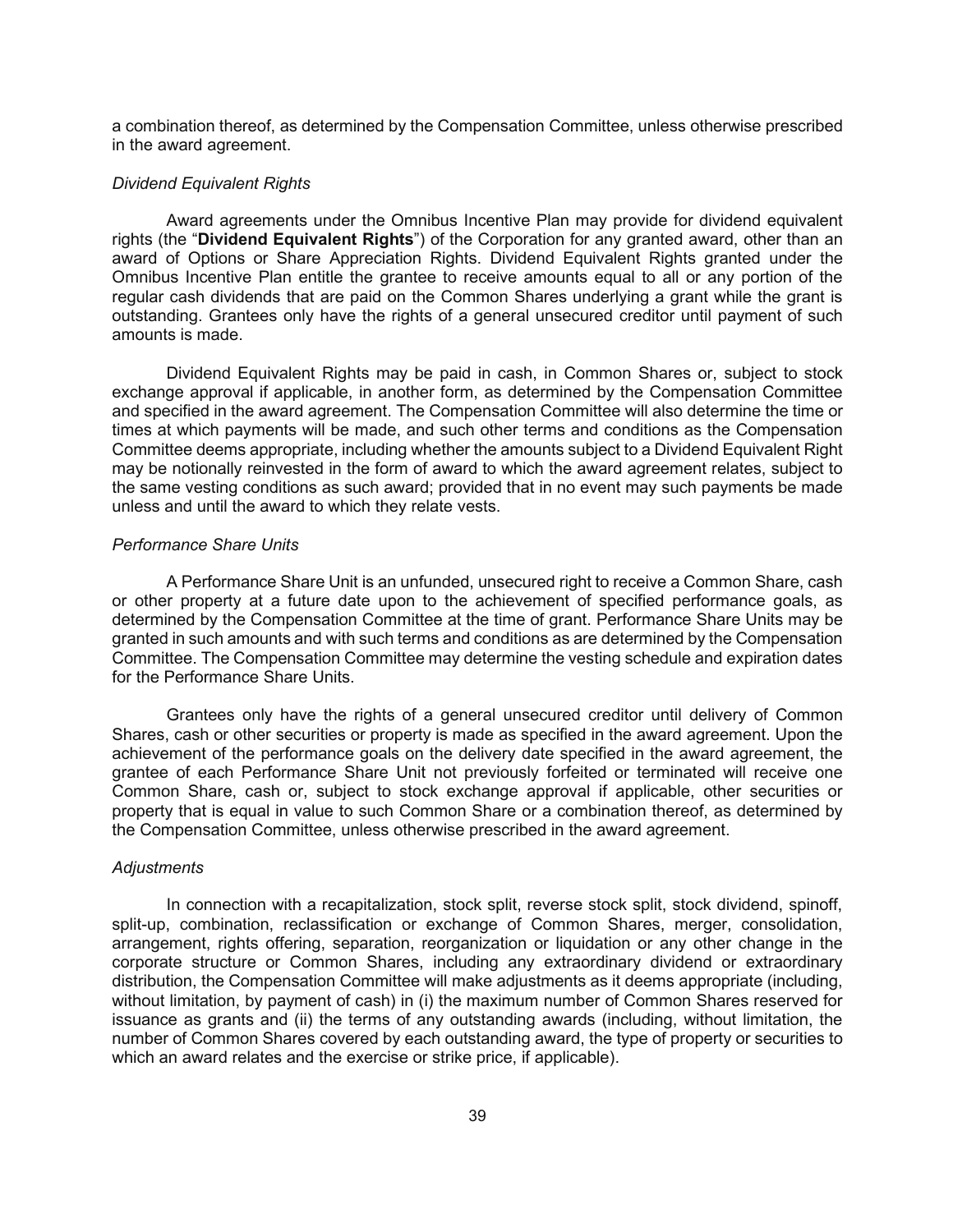#### *Trigger Events; Change of Control*

Unless otherwise provided in the applicable award agreement or employment agreement, if a grantee's employment is terminated by the Corporation without "just cause" (as defined in the Omnibus Incentive Plan) on or within one year after a "change of control", (i) all outstanding awards will become fully vested (including lapsing of all restrictions and conditions), and, as applicable, exercisable and (ii) any Common Shares deliverable pursuant to Restricted Share Units will be delivered promptly (but no later than 15 days) following the termination of employment. Notwithstanding the foregoing, if, in connection with a change of control, any outstanding awards are not assumed by, or replaced with comparable awards or rights by, the surviving corporation (or a parent or subsidiary of the surviving corporation), then upon such change of control each award granted to such grantee prior to such change of control will become fully vested (including the lapsing of all restrictions and conditions) and, as applicable, exercisable. As of the change of control date, any outstanding performance-based awards will be deemed earned at the actual performance level as of the date of the change of control (or target performance if the Compensation Committee determines that the actual performance level is unable to be determined) with respect to all open performance periods and will cease to be subject to any further performance conditions, but will continue to be subject to time-based vesting following the change of control in accordance with the original performance period.

In the event of a change of control, the Compensation Committee has the sole discretion, subject to the applicable award agreement, to (i) settle awards for an amount equal to their value of cash or securities (in the case of Options and Share Appreciation Rights that are settled in cash, the amount paid will be equal to the in-the-money spread value, if any, of such awards), as determined by the Compensation Committee in its sole discretion, (ii) provide for the assumption of or the issuance of substitute awards, or (iii) provide that for a period of at least 20 days prior to the change of control, Options or Share Appreciation Rights that would not otherwise become exercisable prior to a change of control will be exercisable as to all Common Shares, as the case may be, subject thereto and that any Options or Share Appreciation Rights not exercised prior to the consummation of the change of control will terminate and be of no further force or effect as of the consummation of the change of control.

## *Amendments and Termination*

Subject to the rules of the TSX, the Board may amend or terminate the Omnibus Incentive Plan at any time, provided that no such amendment may materially adversely impair the rights of a grantee of an award without the grantee's consent. Our Board is able to make certain amendments to the Omnibus Incentive Plan or to any award outstanding thereunder without seeking shareholder approval, including, but not limited to, housekeeping amendments, amendments to comply with applicable law or stock exchange rules, amendments to reduce or restrict participation or amendments to the vesting, termination or early termination provisions of the Omnibus Incentive Plan. However, the following types of amendments will not be able to be made without obtaining shareholder approval:

- increasing the number of Common Shares reserved for issuance under the Omnibus Incentive Plan;
- increasing the length of the period after a blackout period during which Options may be exercised;
- permitting the participation of non-employee Directors in the Omnibus Incentive Plan;
- removing or exceeding the insider participation limit: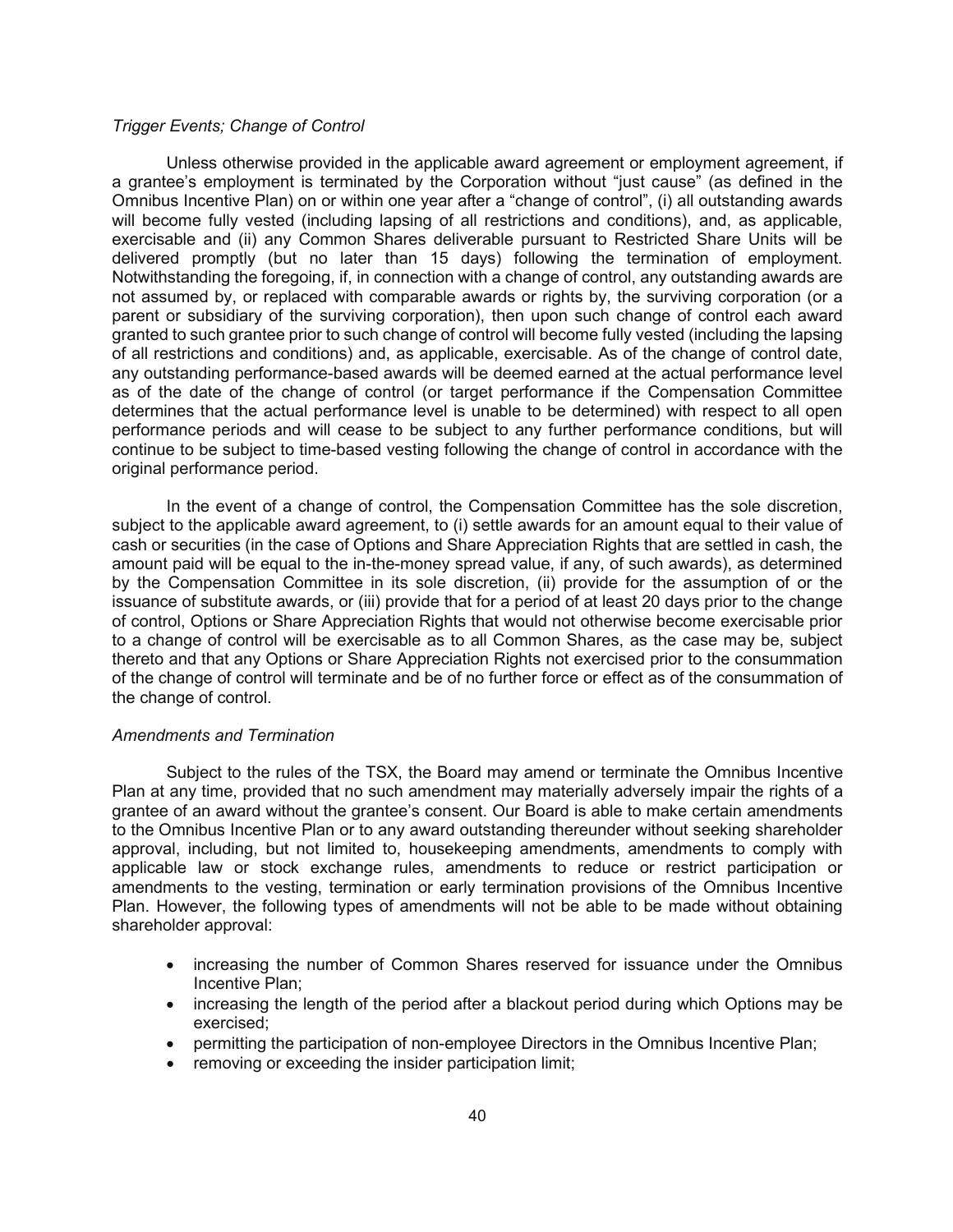- reducing the exercise price of an Option to the benefit of an insider, except pursuant to an adjustment event;
- extending the expiry date of an award to the benefit of an insider, except for an automatic extension of an award that expires during or shortly following a blackout period;
- permitting awards to be transferred or assigned other than for normal estate settlement purposes; or
- amending the amendment provision under the Omnibus Incentive Plan.

Except as specifically provided in a grant agreement approved by the Board, awards granted under the Omnibus Incentive Plan generally are not be transferable other than by will or the laws of succession.

The Corporation does not intend to provide any financial assistance to participants under the Omnibus Incentive Plan.

### **ABC LP Equity Incentive Plan**

ABC LP, who was the sole shareholder of the Corporation prior to the completion of our IPO and who remains a 25.6% shareholder of the Corporation as of the date of this Circular, has an equity structure comprised of Class A-1 equity interests and Class A-2 equity interests (together, the "**Class A Interests**"), Class P equity interests (comprised of Class P-1, Class P-2, Class P-3 and Class P-4 interests, collectively the "**Class P Interests**") and a nominal general partner interest. The Class A Interests are directly and indirectly owned by an investment fund managed by Cerberus Capital Management, L.P., and are not held by any members of the Corporation's management. The Class P Interests are entitled to receive a proportionate share of distributable profits of ABC LP after the holders of the Class A Interests have received distributions, in the aggregate, in an amount equal to (a) the capital contributions represented by such Class A Interests (the "**Capital Contributions**") and (b) a ten percent (10%) per annum compounded rate of return in respect of Capital Contributions (the achievement of (a) and (b), the "**Hurdle Threshold**"). Following the achievement of the Hurdle Threshold, the Class A Interests and the P-1 Interests will be entitled to receive their proportionate share of pro rata distributions, in the aggregate, in an amount equal to a first target value. Following the achievement of the first target value, the Class P-2 Interests will then be entitled to receive their proportionate share of pro rata distributions with the Class A Interests and Class P-1 Interests in the aggregate, in an amount equal to the second target value. Following the achievement of the second target value, the Class P-3 Interests will then be entitled to receive their proportionate share of pro rata distributions with Class A Interests, the Class P-1 Interests and Class P-2 Interests, on a ratable basis, in the aggregate, in an amount equal to the third target value. Following the achievement of the third target value, any remaining distributions will be made on a pro rata and ratable basis to holders of the Class A Interests and all Class P Interests.

Following the achievement of the Hurdle Threshold and all three target values, the Class P Interests collectively represent up to a maximum approximate value of 9.2% of the interest in the total distributable profits of ABC LP.

The following Named Executive Officers: Todd Sheppelman, David Smith, Paer Malmhagen, and David Ellacott, as well as James Bernard, a Director of the Corporation, hold Class P interests.

The following table sets forth the number and percentage of Class P Interests held by our Named Executive Officers, as well as other executive officers as a group, in ABC LP, as of June 30, 2021.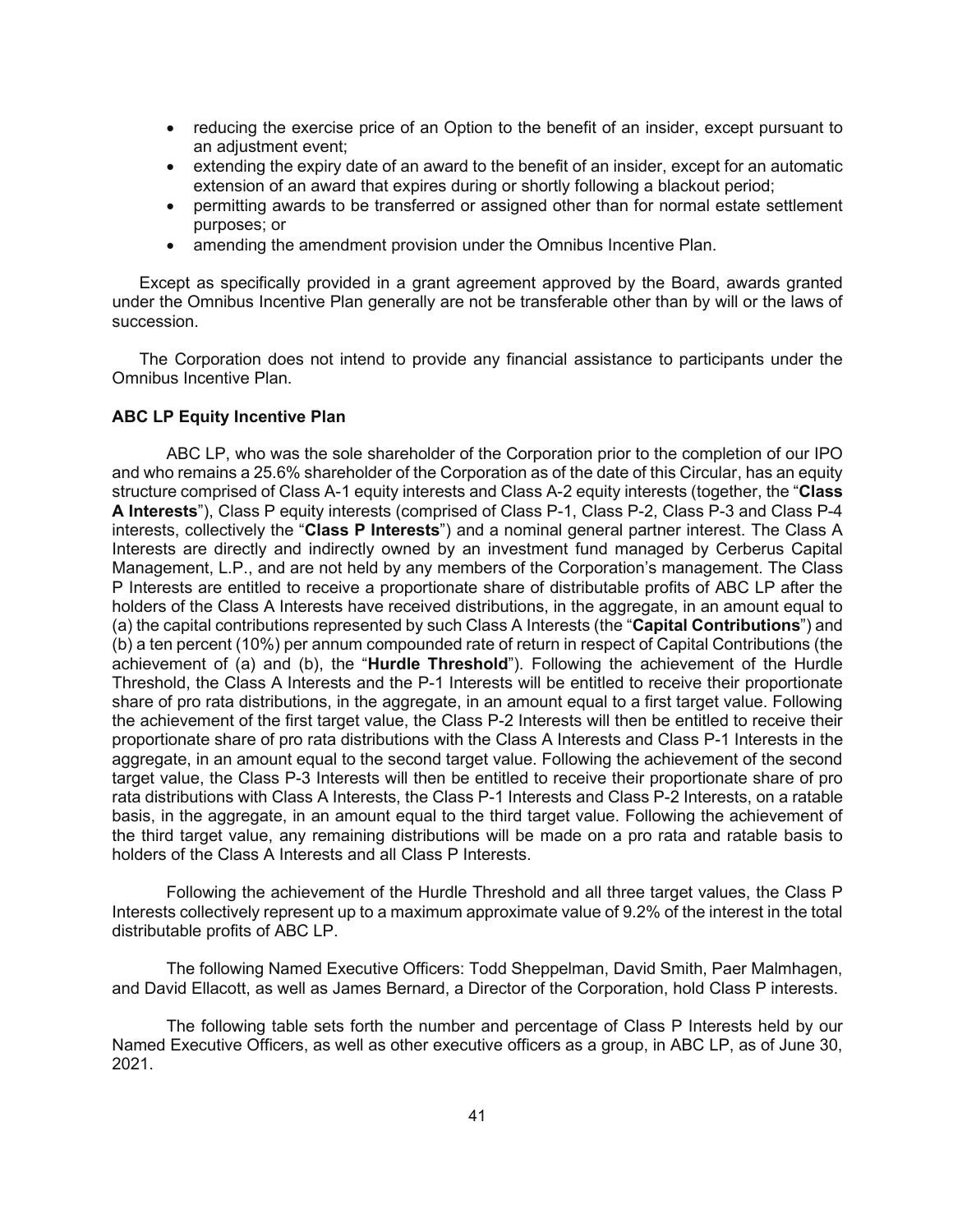| Class P Interests in ABC Group Canada LP                                                      |                            |                                                                             |  |  |  |
|-----------------------------------------------------------------------------------------------|----------------------------|-----------------------------------------------------------------------------|--|--|--|
| <b>Name and Title</b>                                                                         | <b>Number Held</b>         | <b>Percentage of All Class P Interests</b><br><b>Issued and Outstanding</b> |  |  |  |
|                                                                                               | <b>Class P-1 Interests</b> |                                                                             |  |  |  |
| David Smith<br><b>Chief Financial Officer</b>                                                 | 1,124                      | 11.11%                                                                      |  |  |  |
| Aggregate Class P-1 Interests Held by<br>our Named Executive Officers and<br><b>Directors</b> | $1,124^{(1)}$              | 11.11%                                                                      |  |  |  |
|                                                                                               | <b>Class P-2 Interests</b> |                                                                             |  |  |  |
| <b>Todd Sheppelman</b><br><b>Chief Executive Officer</b>                                      | 2,247                      | 22.21%                                                                      |  |  |  |
| James Bernard<br><b>Director</b>                                                              | 100                        | 0.99%                                                                       |  |  |  |
| David Ellacott<br>Chief Human Resources Officer                                               | $281^{(2)}$                | 2.78%                                                                       |  |  |  |
| Aggregate Class P-2 Interests Held by<br>our Named Executive Officers and<br><b>Directors</b> | $2,628^{(3)}$              | 25.98%                                                                      |  |  |  |
|                                                                                               | <b>Class P-3 Interests</b> |                                                                             |  |  |  |
| None.                                                                                         | N/A                        | N/A                                                                         |  |  |  |
| Aggregate Class P-3 Interests Held by<br>our Named Executive Officers and<br><b>Directors</b> | Nil <sup>(4)</sup>         | Nil                                                                         |  |  |  |
|                                                                                               | <b>Class P-4 Interests</b> |                                                                             |  |  |  |
| Paer Malmhagen<br><b>Chief Operating Officer</b>                                              | 1,124                      | 11.11%                                                                      |  |  |  |
| David Ellacott<br>Chief Human Resources Officer                                               | $250^{(5)}$                | 2.47%                                                                       |  |  |  |
| Aggregate Class P-4 Interests Held by<br>our Named Executive Officers and<br><b>Directors</b> | $1,374^{(6)}$              | 13.58%                                                                      |  |  |  |
| <b>Total Class P Interests</b>                                                                |                            |                                                                             |  |  |  |
| Aggregate Class P Interests Held by<br>our Named Executive Officers and<br><b>Directors</b>   | 5,126                      | 50.67%                                                                      |  |  |  |
| <b>Total Class P Interests Issued and</b><br>Outstanding                                      | 10,117.4                   | 100.00%                                                                     |  |  |  |

(1) The aggregate remaining issued and outstanding Class P-1 Interests (comprised of 4,722.4 Class P-1 Interests), representing approximately 46.68% of the issued and outstanding Class P Interests, are held by management or employees of the Corporation and its subsidiaries (who are not our Named Executive Officers), consultants of the Corporation and its subsidiaries and former Directors, management or employees of the Corporation and its subsidiaries.

(2) Mr. Ellacott also holds 250 Class P-4 Interests.

(3) Representing the total issued and outstanding Class P-2 Interests, with no additional Class P-2 Interests being held by management or employees of the Corporation and its subsidiaries (who are not our Named Executive Officers), consultants of the Corporation and its subsidiaries and former Directors, management or employees of the Corporation and its subsidiaries.

(4) The aggregate remaining issued and outstanding Class P-3 Interests (comprised of 169 Class P-3 Interests), representing approximately 1.67% of the issued and outstanding Class P Interests, are held by management or employees of the Corporation and its subsidiaries (who are not our Named Executive Officers).

(5) Mr. Ellacott also holds 281 Class P-2 Interests.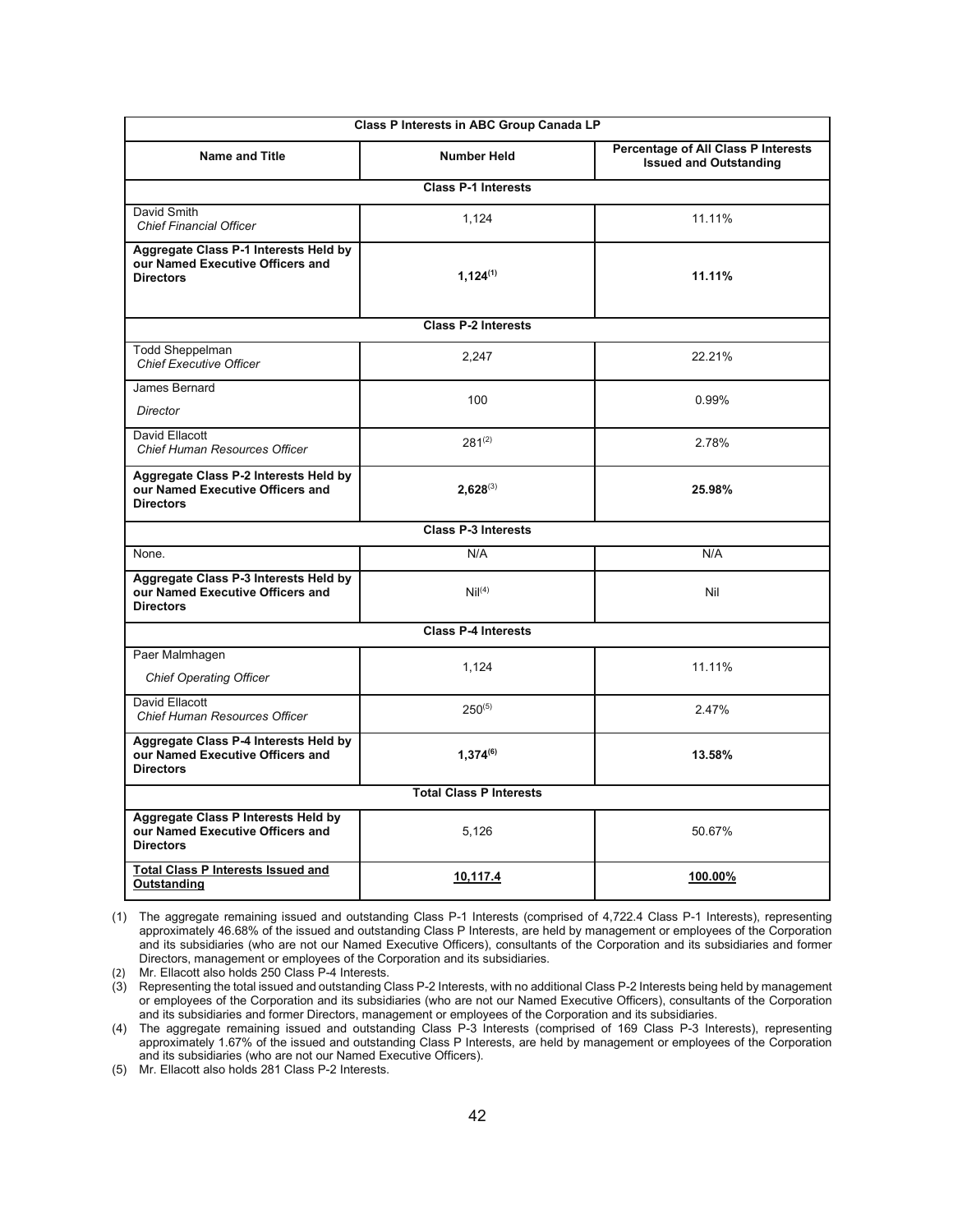(6) Representing the total issued and outstanding Class P-4 Interests, with no additional Class P-4 Interests being held by management or employees of the Corporation and its subsidiaries (who are not our Named Executive Officers), consultants of the Corporation and its subsidiaries and former Directors, management or employees of the Corporation and its subsidiaries.

In connection with the IPO, our Named Executive Officers and certain of our former Directors who held Class P-1 Interests in ABC LP received an aggregate cash distribution equal to approximately US\$2.0 million. Holders of Class P-2, Class P-3 and Class P-4 Interests did not receive any cash distributions in connection with the IPO. In connection with the Apollo Transaction, our Named Executive Officers and our Director and certain former Directors who held Class P Interests in ABC LP received an aggregate cash distribution equal to approximately US\$10 million. Except for the payments that they may be entitled to receive as holders of Class P Interests as described above, none of our Named Executive Officers received any compensation from ABC LP.

#### **Value Creation Plan**

In addition, ABC Technologies Inc., a wholly-owned subsidiary of the Corporation, has adopted a Fourth Amended and Restated Value Creation Plan of ABC Technologies Inc. dated July 29, 2020 (the "**VC Plan**"). The purpose of the VC Plan is to motivate and retain certain individuals to contribute to the attainment of the long-term performance goals of the ABC group of companies, consisting of ABC Group Canada LP and its direct and indirect subsidiaries, including the Corporation.

Pursuant to the terms of VC Plan, eligible participants may be issued units ("**Participant Units**") to receive certain cash distributions from a designated pool (the **"VCP Pool**") based on net cash distributions (other than any tax distributions), actually received by the equity investors of ABC LP (the "**Investors**"), if any (the "**Investor Distributions**"), over an established threshold amount, which will be equal to the Investors' capital contributions in ABC LP, plus a ten percent (10%) per annum compounded rate of return in respect of such Investors' capital contribution (the "**Threshold Amount**"). A VCP Pool was established in connection with the IPO and Apollo Transaction, in an amount equal to 2.50% of the cumulative Investor Distributions.

Certain of our executive officers previously received, Participant Units. As of the date of this Circular, Stuart Greidanus holds 400 Participant Units representing approximately 17.20% of the 2,325 issued and outstanding Participant Units. The remaining Participant Units are otherwise held by Directors, officers, employees or consultants of the Corporation or its subsidiaries and former management or employees of the Corporation and its subsidiaries. None of the holders of Class P Interests set out above hold Participant Units.

Holders of Participant Units are entitled receive a proportionate share of distributions made from the VCP Pool. In the event of a participant's termination of service for any reason, such participant's Participant Units will be cancelled as of the date of such termination of service and such participant will have no right to any payment under the VC Plan (or otherwise) in respect of any Investor Distribution that is made after such date. The Participant Units are non-voting and are not convertible into any equity or voting securities.

As of the date of this Circular, as a consequence of the IPO and the Apollo Transaction, equity investors of ABC LP received Investor Distributions that exceed the Threshold Amount. As a result, the VCP Pool was established following completion of the IPO and, thereafter, holders of Participant Units, including in respect of the Apollo Transaction, received a proportionate share of distributions made from the VCP Pool to the extent that the cumulative Investor Distributions, including those made in connection with the payment of the proceeds of the IPO and Apollo Transaction to ABC LP, respectively, are in excess of the Threshold Amount. Mr. Greidanus received an aggregate cash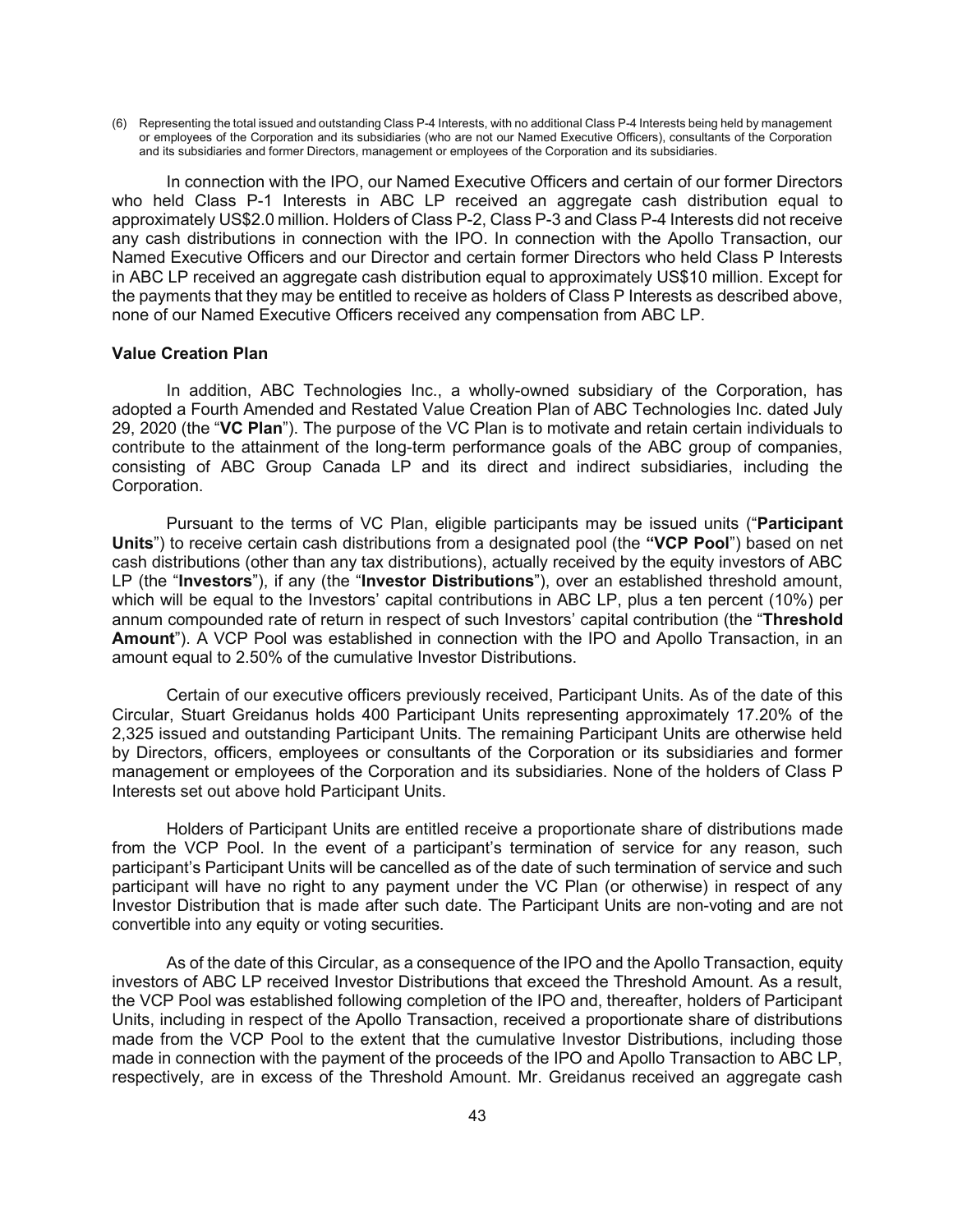distribution equal to approximately US\$0.2 million and approximately US\$0.9 million in connection with the IPO and the Apollo Transaction, respectively. The payment of distributions made from the VCP Pool are obligations of the Corporation's wholly owned subsidiary. The Corporation has determined that the VC Plan is a legacy plan and no further Participant Unit awards will be issued pursuant to the VC Plan. However, the current holders of Participant Units may receive their proportionate share of distributions made from the VCP Pool.

#### **Special Incentive Bonus Compensation**

Following completion of the IPO, we established a special incentive bonus compensation pool (the "**Special Bonus Pool**"), in the aggregate amount of up to US\$4.5 million. The Special Bonus Pool was designed to recognize the performance of certain of the NEOs and Directors for their prior service and commitment to the Corporation (and its subsidiaries), including recognizing exceptional efforts and commitment during the COVID-19 pandemic and in connection with other business transformation initiatives. Messrs. Sheppelman, Malmhagen, Ellacott and Smith, each a Named Executive Officer, Messrs. Ajamian, Rajkovic, both former Directors, and Mr. Bernard, a current Director received payouts under the Special Bonus Pool equal to US\$1,250,000, US\$700,000, US\$400,000, US\$230,000, US\$100,000, US\$125,000 and US\$125,000, respectively.

Following the completion of the Apollo Transaction the Company has awarded certain of its key employees, certain Directors and consultants additional special bonuses (the "**Apollo Transaction Special Bonus Awards**") in recognition of such employees, Directors and consultants' contributions to advancing the Company's interest in the connection with the Apollo Transaction. Accordingly, Messrs. Sheppelman, Malmhagen, and Ellacott, each a Named Executive Officer, Messrs. Rajkovic and Tighe, each a former Director and Mr. Bernard, a current Director received, US\$750,000, US\$700,000, US\$230,000, US\$125,000, US \$50,000 and US\$75,000 respectively**.**

### **Employee Share Purchase Plan**

On February 22, 2021, the Board approved adoption of an employee share purchase plan ("**ESPP**"), pursuant to which eligible employees are able to acquire Common Shares in a convenient and systematic manner through payroll deductions. Although the ESPP has been approved, it has not been implemented as at the date hereof. The Company continues to explore efficient ways of implementing the ESPP.

Participants are able to contribute between 1% and, initially, 8% of their annual compensation (excluding bonuses) for purchases under the ESPP. The Board may determine a different maximum percentage of annual compensation that may be contributed by participants or a category of participants under the ESPP, provided such maximum does not exceed 20%. The Corporation initially reserved an aggregate of 262,611 Common Shares for issuance under the ESPP.

On a purchase date, all contributions received in respect of each participant shall be paid in full on behalf of such participant to purchase Common Shares from treasury or, at the election of the Corporation, through market purchases carried out by an independent broker through the facilities of the TSX.

In the event the Corporation determines to purchase Common Shares through the facilities of the TSX, the Corporation will contribute, in respect of each participant on the applicable purchase date, the amount determined by multiplying the contributions made by the participant since the last purchase date, by the effective discount percentage determined by the Board, initially being 10% (the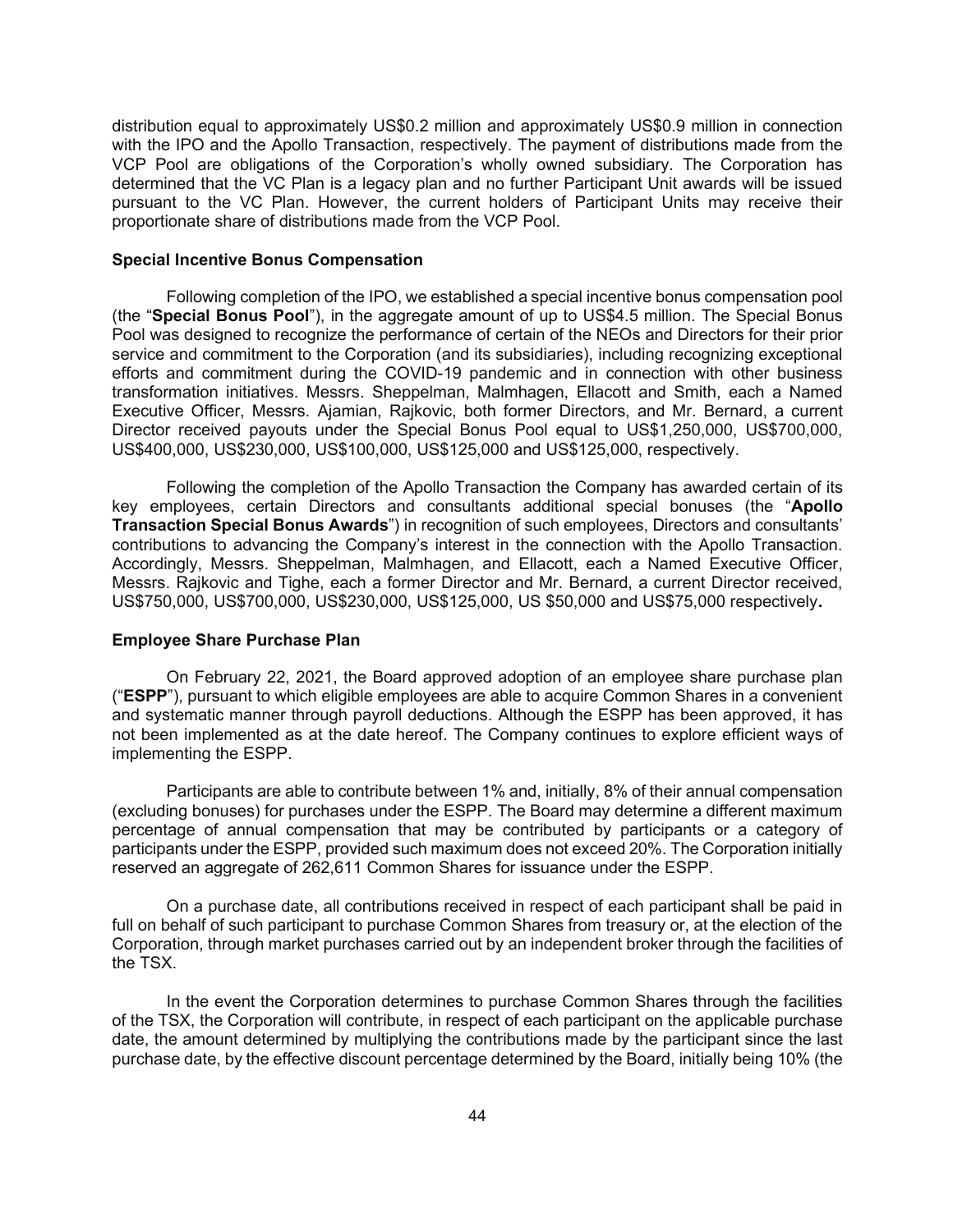"**Discount**"). The Board may determine a different Discount 90 days prior to a purchase date provided it does not exceed 15%.

In the event the Corporation determines to issue Common Shares from treasury, the number of each participant's purchased Common Shares to be issued by the Corporation from treasury to such participant in respect of a purchase date shall be equal to the number of Common Shares that could be purchased with (i) participant contributions in respect of such purchase date, plus (ii) an amount equal to the amount determined by multiplying the contributions made by the participant since the last purchase date by the Discount in respect of such purchase date, rounded down to the nearest whole number of Common Shares. Accordingly, in the event the Corporation determines to issue Common Shares from treasury, the purchase price paid by the participant per Common Share will be the fair market value of a Common Share (being the volume weighted average trading price of a Common Share on the TSX for the five (5) consecutive trading days immediately preceding the relevant purchase date), less the Discount.

The participation of insiders of the Corporation is limited under the ESPP such that (i) the number of securities issuable to insiders, at any time, under all security based compensation arrangements of the Corporation, including the ESPP, cannot exceed 10% of the issued and outstanding securities of the Corporation at any time; and (ii) the number of securities issued to insiders, within any one-year period, under all security based compensation arrangements of the Corporation, including the ESPP, cannot exceed 10% of the issued and outstanding securities of the Corporation.

The ESPP can be amended by the Board at any time, without the approval of the shareholders, including housekeeping amendments, amendments to comply with applicable law or stock exchange rules, amendments to reduce of restrict participation, or amendments to the termination provisions of the ESPP, provided that amendments to: (a) increase the number of Common Shares reserved for issuance from treasury under the ESPP; (b) add additional categories of persons eligible to participate under the ESPP; (c) eliminate or decrease the limitations on insider participation set forth above; (d) increase the amount of the Discount to greater than 15% or otherwise provide for any additional form of financial assistance to participants; or (e) amend the amending provision of the ESPP to eliminate a matter listed as requiring Shareholder approval, will in each case require Shareholder approval.

The interest of any participant under the ESPP is not assignable either by voluntary assignment or by operation of law except upon death or upon mental incompetency. Upon the termination of employment of any participant under the ESPP for any reason whatsoever, all Common Shares held in such participant's account under the ESPP shall be released to such participant.

The ESPP is administered by our Board, which may delegate its authority thereunder as contemplated by the ESPP. Our Board has the authority, in the case of special dividends or distributions, specified reorganizations and other transactions, to determine appropriate equitable adjustments, if any, to be made under the ESPP. The Corporation shall pay all administrative costs related to the ESPP but shall not pay brokerage or related fees or expenses related to the transfer or sale of Common Shares by a participant.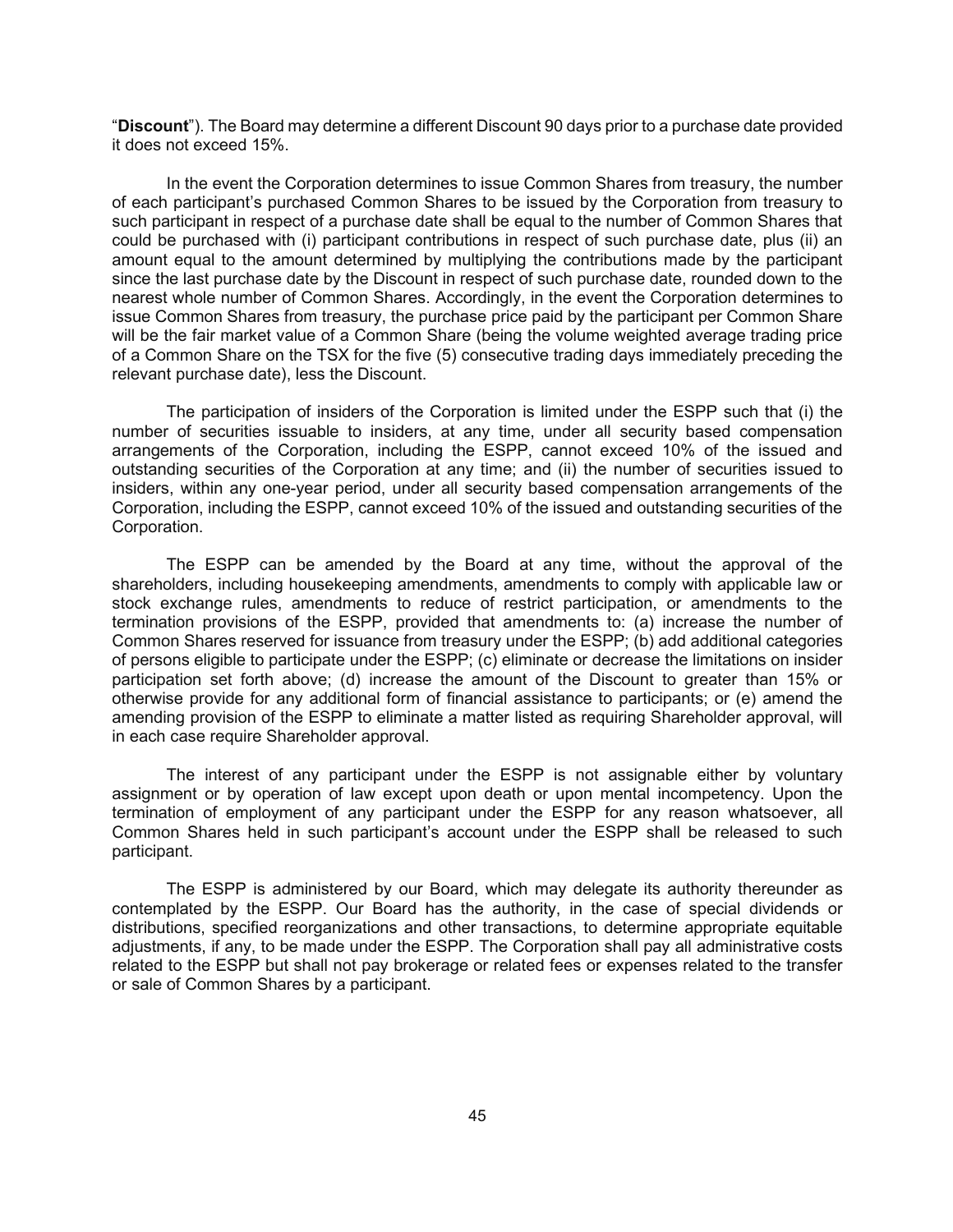#### **Pension Plan Benefits**

As at the date of the Circular, the Corporation does not have and does not intend to implement any deferred compensation plan or pension plan that provides for payments or benefits at, following or in connection with retirement.

### **Termination and Change of Control Benefits**

### *Todd Sheppelman, President, Chief Executive Officer and Director*

Todd Sheppelman has entered into an employment agreement with ABC Technologies Inc. The employment agreement provides that Mr. Sheppelman will be employed as President and Chief Executive Officer of ABC Group Inc. (now ABC Technologies Inc.).

Mr. Sheppelman's employment agreement provides for, among other things, base salary, an annual performance bonus (based on the achievement of specific annual performance criteria established by the Board), executive group benefits and an automobile allowance of US\$1,000 per month. In addition, the employment agreement provides Mr. Sheppelman the entitlement to participate in the ABC LP Equity Incentive Plan.

The employment agreement with Mr. Sheppelman specifies that certain amounts are payable to Mr. Sheppelman in the event his employment with the Corporation is terminated without cause.

In the event that Mr. Sheppelman's employment is terminated without cause, he is entitled to any accrued but unpaid base salary, any discretionary bonus previously awarded but still unpaid and a bonus in relation to the year in which termination occurs, pro-rated to the termination date. The employment agreement of Mr. Sheppelman further states that if the Corporation terminates Mr. Sheppelman's employment without cause Mr. Sheppelman will receive 12 months' written notice or pay in lieu of such notice or any combination thereof. Any pay in lieu of notice would be calculated based on the sum of Mr. Sheppelman's last annual base salary, plus last target annual bonus. Mr. Sheppelman's agreement also provides that he will continue to participate in the Corporation's group insurance benefits plan until the earlier of the end of the notice period of 12 months following the termination date or until Mr. Sheppelman becomes eligible to participate in a group insurance benefit plan from another employer. In the event of termination of his employment, Mr. Sheppelman's rights and entitlements in respect of the equity incentive plan of ABC LP will be determined in accordance with its terms and conditions.

If Mr. Sheppelman's employment is terminated for cause or he voluntarily resigns, he will not be entitled to any severance pay, notice or compensation in lieu of notice, nor to any bonus amount, regardless of whether said bonus amount has previously been announced or otherwise awarded but not paid. He will, however, be entitled to payment of his accrued but unpaid base salary and unused accumulated vacation earned up to the termination date and such other amounts required by applicable employment standards legislation, if any.

In the event of termination of his employment for any reason, Mr. Sheppelman's rights and entitlements in respect of the ABC LP Equity Incentive Plan will be determined in accordance with its terms and conditions.

Mr. Sheppelman's employment agreement also contains typical confidentiality and nondisparagement covenants which are in effect during his employment and will remain in force following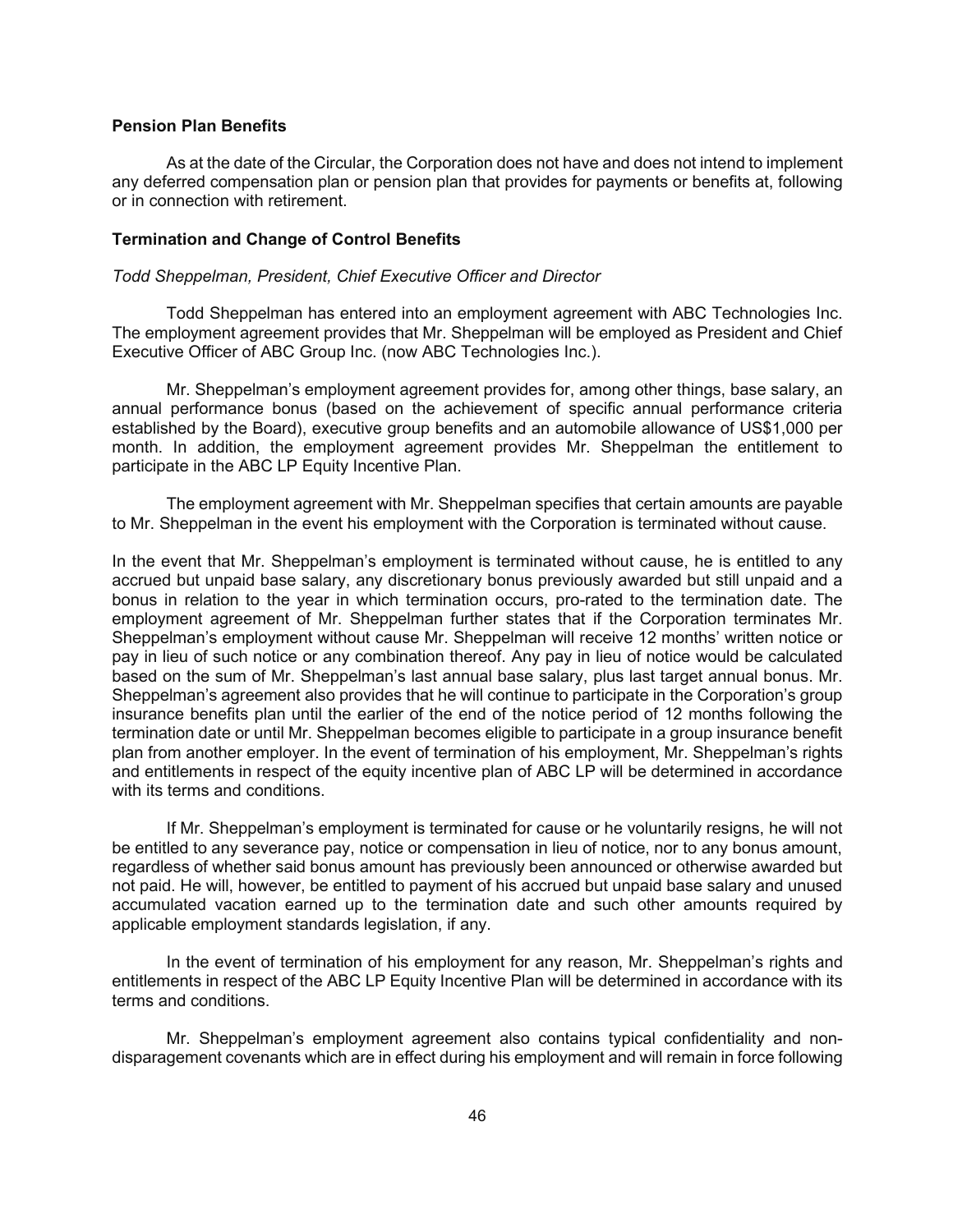termination of his employment as well as non-competition and non-solicitation covenants which are in effect during the period of his employment and for 12 months thereafter.

#### *David Smith, Executive Vice President, Chief Financial Officer*

David Smith has entered into an employment agreement with ABC Group Inc. (now ABC Technologies Inc.), which provides that Mr. Smith will be employed as Executive Vice President, Chief Financial Officer of ABC Group Inc.

Mr. Smith's employment agreement provides for, among other things, base salary, an annual performance bonus (based on the achievement of specific annual performance criteria established by the Board), executive group benefits and an automobile allowance of US\$1,000 per month. In addition, the employment agreement provides Mr. Smith the entitlement to participate in the ABC LP Equity Incentive Plan.

The employment agreement with Mr. Smith specifies that certain amounts are payable to Mr. Smith in the event his employment with the Corporation is terminated without cause.

In the event that Mr. Smith's employment is terminated without cause, he is entitled to any accrued but unpaid base salary, unused accumulated vacation, any discretionary bonus previously awarded but still unpaid and a bonus in relation to the year in which termination occurs, pro-rated to the termination date. The employment agreement of Mr. Smith further states that if the Corporation terminates Mr. Smith's employment without cause Mr. Smith will receive 12 months' written notice or pay in lieu of such notice or any combination thereof. Any pay in lieu of notice would be calculated based on the sum of Mr. Smith's last annual base salary, plus last target annual bonus. Mr. Smith's agreement also provides that he will continue to participate in the Corporation's group insurance benefits plan until the earlier of the end of the notice period of 12 months following the termination date or until Mr. Smith becomes eligible to participate in a group insurance benefit plan from another employer.

If Mr. Smith's employment is terminated for cause or he voluntarily resigns, he will not be entitled to any severance pay, notice or compensation in lieu of notice, nor to any bonus amount, regardless of whether said bonus amount has previously been announced or otherwise awarded but not paid. He will, however, be entitled to payment of his accrued but unpaid base salary and accumulated vacation earned up to the termination date and such other amounts required by applicable employment standards legislation, if any.

In the event of termination of his employment for any reason, Mr. Smith's rights and entitlements in respect of the equity incentive plan of ABC LP will be determined in accordance with its terms and conditions.

Mr. Smith's employment agreement also contains typical confidentiality and nondisparagement covenants which are in effect during his employment and will remain in force following termination of his employment as well as non-competition and non-solicitation covenants which are in effect during the period of his employment and for 12 months thereafter.

#### *Paer Malmhagen, Executive Vice President, Chief Operating Officer*

Paer Malmhagen has entered into an employment agreement with ABC Group Holdings Inc., a U.S. corporation wholly-owned by ABC.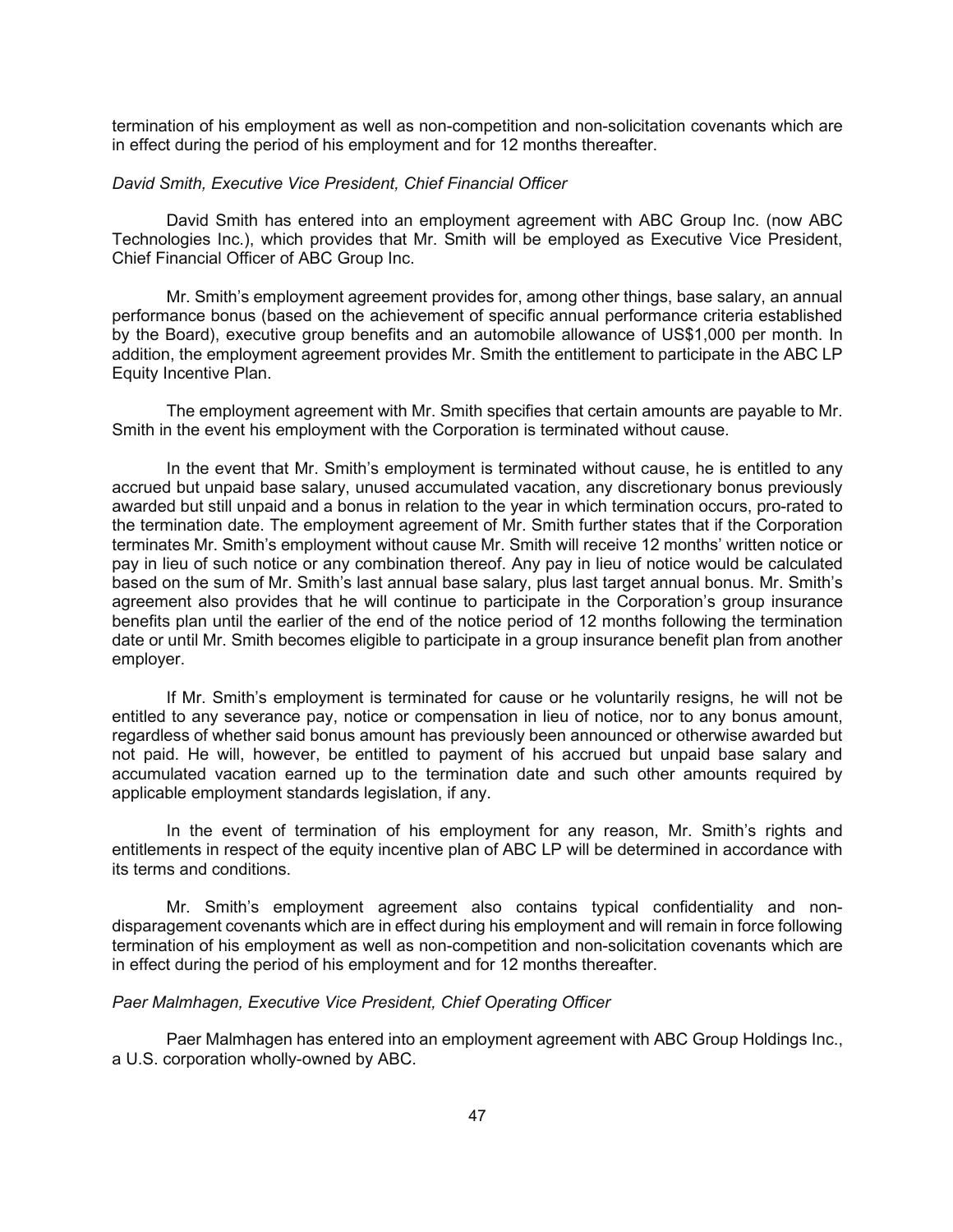Mr. Malmhagen's employment agreement provides for, among other things, base salary, an annual performance bonus (based on the achievement of specific annual performance criteria established by the Board), executive group benefits and an automobile allowance of US\$1,000 per month. In addition, the employment agreement provides Mr. Malmhagen the entitlement to participate in the ABC LP Equity Incentive Plan.

The employment agreement with Mr. Malmhagen specifies that certain amounts are payable to Mr. Malmhagen in the event his employment with ABC Group Holdings Inc. is terminated without cause.

In the event that Mr. Malmhagen's employment is terminated without cause, he is entitled to any accrued but unpaid base salary, unused accumulated vacation, any discretionary bonus previously awarded but still unpaid and a bonus in relation to the year in which termination occurs, pro-rated to the termination date. The employment agreement of Mr. Malmhagen further states that if the Corporation terminates Mr. Malmhagen's employment without cause, Mr. Malmhagen will receive 12 months' written notice or pay in lieu of such notice or any combination thereof. Any pay in lieu of notice would be calculated based on the sum of Mr. Malmhagen's last annual base salary, plus last target annual bonus.

If Mr. Malmhagen's employment is terminated for cause or he voluntarily resigns, he will not be entitled to any severance pay, notice or compensation in lieu of notice, nor to any bonus amount, regardless of whether said bonus amount has previously been announced or otherwise awarded but not paid. He will, however, be entitled to payment of his accrued but unpaid base salary and accumulated vacation earned up to the termination date and such other amounts required by applicable employment standards legislation, if any.

In the event of termination of his employment for any reason, Mr. Malmhagen's rights and entitlements in respect of the equity incentive plan of ABC LP will be determined in accordance with its terms and conditions.

Mr. Malmhagen's employment agreement also contains typical confidentiality and nondisparagement covenants which are in effect during his employment and will remain in force following termination of his employment, as well as non-competition and non-solicitation covenants which are in effect during the period of his employment and for 12 months thereafter.

### *Stuart Greidanus, Chief Commercial Officer*

Stuart Greidanus has entered into an employment agreement with ABC Technologies Inc, which provides that Mr. Greidanus will be employed as Chief Commercial Officer of ABC Technologies Inc.

Mr. Greidanus' employment agreement provides for, among other things, base salary, an annual performance bonus (based on the achievement of specific annual performance criteria established by the Board), executive group benefits and an automobile allowance of US\$1,000 per month. In addition, the employment agreement provides that Mr. Greidanus is eligible to receive certain awards under the VC Plan.

The employment agreement with Mr. Greidanus specifies that certain amounts are payable to Mr. Greidanus in the event his employment with the Corporation is terminated without cause.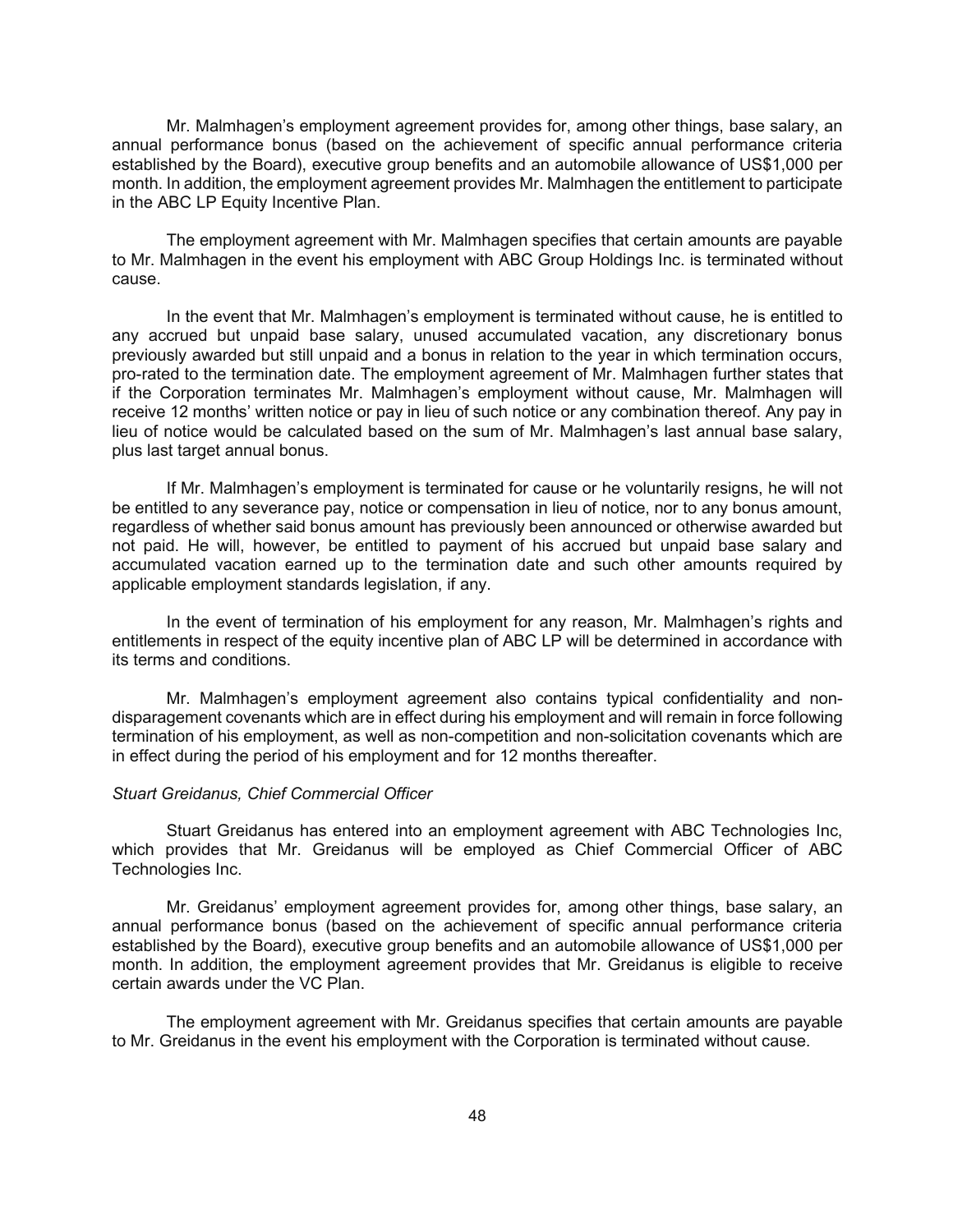In the event that Mr. Greidanus' employment is terminated without cause, he is entitled to any accrued but unpaid base salary, unused accumulated vacation, any amount or benefit as provided under any benefit plan or program of ABC in accordance with the terms thereof and an amount equal to the sum of (i) Mr. Greidanus' last annual base salary, plus (ii) Mr. Greidanus' last target annual bonus. Mr. Greidanus' agreement also provides that he will continue to benefit from any entitlements under the Corporation's group insurance benefits plan for the shorter of the notice period of 12 months following the termination date or until Mr. Greidanus becomes eligible to participate in a group insurance benefit plan from another employer.

If Mr. Greidanus' employment is terminated for cause, he voluntarily resigns or his employment is terminated due to disability or death, he, or his estate, as applicable, will be entitled to any accrued but unpaid base salary, unused accumulated vacation and any amount or benefit as provided under any benefit plan or program of ABC in accordance with the terms thereof.

Mr. Greidanus' employment agreement also contains typical confidentiality and nondisparagement covenants which are in effect during his employment and will remain in force following termination of his employment as well as non-competition and non-solicitation covenants which are in effect during the period of his employment and for 12 months thereafter.

#### *David Ellacott, Chief Human Resources Officer*

David Ellacott has entered into an employment agreement with ABC Group Inc. (now ABC Technologies Inc.), which provides that Mr. Ellacott will be employed as Chief Human Resources Officer of ABC Group Inc.

Mr. Ellacott's employment agreement provides for, among other things, base salary, an annual performance bonus (based on the achievement of specific annual performance criteria established by the Board), executive group benefits and an automobile allowance of US\$1,000 per month. In addition, the employment agreement provides Mr. Ellacott the entitlement to participate in the ABC LP Equity Incentive Plan.

The employment agreement with Mr. Ellacott specifies that certain amounts are payable to Mr. Ellacott in the event his employment with the Corporation is terminated without cause.

In the event that Mr. Ellacott's employment is terminated without cause, he is entitled to any accrued but unpaid base salary, unused accumulated vacation, any discretionary bonus previously awarded but still unpaid and a pro-rated bonus to the effective date of termination. The employment agreement of Mr. Ellacott further states that if the Corporation terminates Mr. Ellacott's employment without cause Mr. Ellacott will receive 12 months' written notice or pay in lieu of such notice or any combination thereof. Any pay in lieu of notice would be calculated based on the sum of Mr. Ellacott's last annual base salary, plus last target annual bonus. Mr. Ellacott's agreement also provides that he will continue to participate in the Corporation's group insurance benefits plan until the earlier of the end of the notice period of 12 months following the termination date or until Mr. Ellacott becomes eligible to participate in a group insurance benefit plan from another employer.

If Mr. Ellacott's employment is terminated for cause or he voluntarily resigns, he will not be entitled to any severance pay, notice or compensation in lieu of notice, nor to any bonus amount, regardless of whether said bonus amount has previously been announced or otherwise awarded but not paid. He will, however, be entitled to payment of his accrued but unpaid base salary and accumulated vacation earned up to the termination date and such other amounts required by applicable employment standards legislation, if any.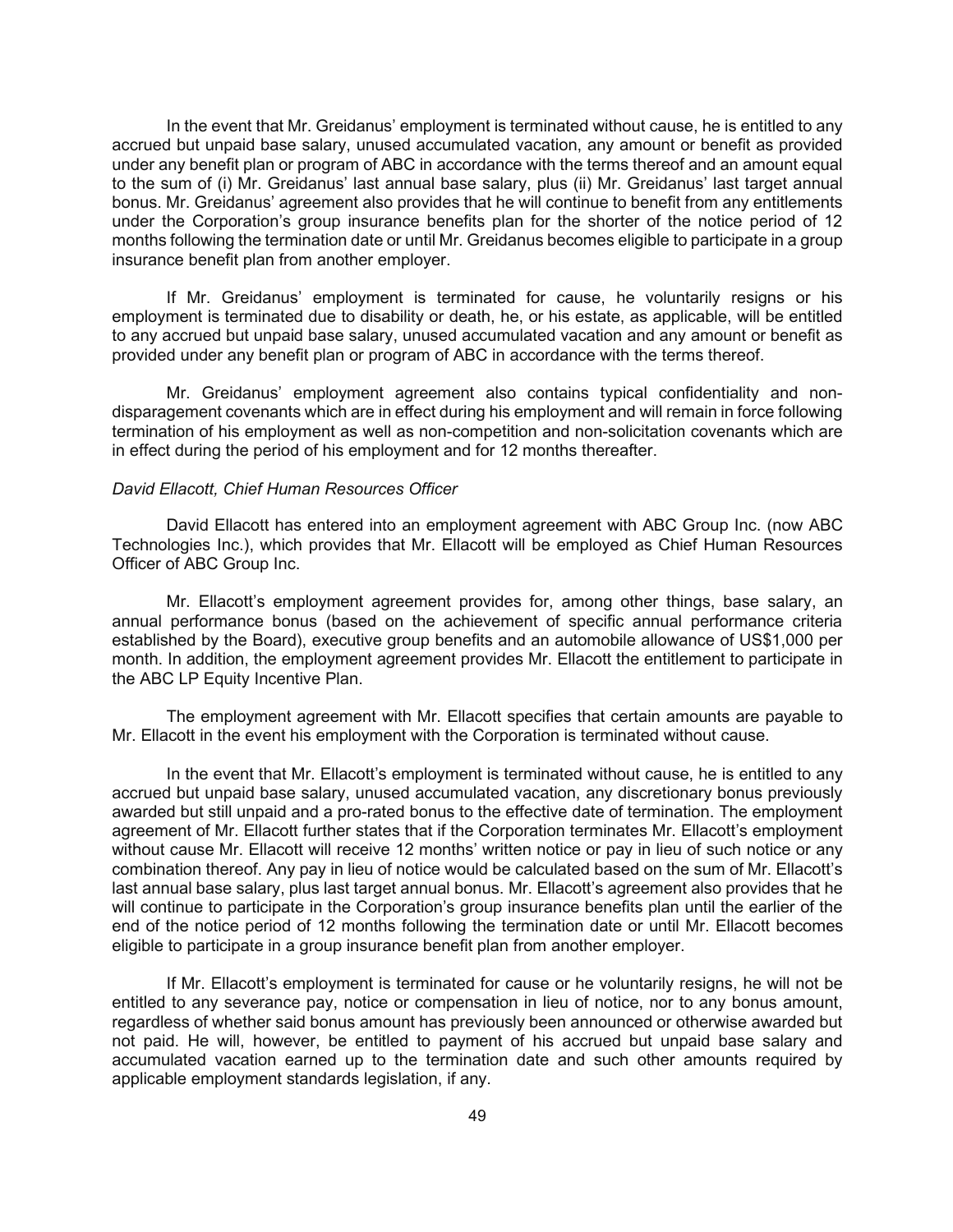In the event of termination of his employment for any reason, Mr. Ellacott's rights and entitlements in respect of the equity incentive plan of ABC LP will be determined in accordance with its terms and conditions.

Mr. Ellacott's employment agreement also contains typical confidentiality and nondisparagement covenants which are in effect during his employment and will remain in force following termination of his employment as well as non-competition and non-solicitation covenants which are in effect during the period of his employment and for 12 months thereafter.

The following shows the estimated incremental payments that would be payable to each of the NEOs of the Corporation in the event of a change of control or termination without cause of such NEOs on June 30, 2021.

| Category of Benefit(1)(2)<br><b>Name</b> |                                                  | <b>Estimated Change</b>        | <b>Estimated Termination</b> |
|------------------------------------------|--------------------------------------------------|--------------------------------|------------------------------|
|                                          |                                                  | οf                             | <b>Without Cause Payment</b> |
|                                          |                                                  | Control Payment <sup>(3)</sup> | (C <sub>5</sub> )            |
|                                          |                                                  | (C <sub>5</sub> )              |                              |
| <b>Todd Sheppelman</b>                   | <b>Base Salary</b>                               | \$867,580                      | \$867,580                    |
| <b>Chief Executive Officer</b>           | Last target annual bonus                         | \$1,084,475                    | \$1,084,475                  |
|                                          | Bonus in respect of year ending<br>June 30, 2021 | \$1,178,824                    | \$1,178,824                  |
|                                          | Share based compensation                         | \$773,406                      | n/a                          |
|                                          | <b>Total</b>                                     | \$3,904,285                    | \$3,130,879                  |
| <b>David Smith</b>                       | <b>Base Salary</b>                               | \$470.972                      | \$470.972                    |
| <b>Chief Financial Officer</b>           | Last target annual bonus                         | \$470.972                      | \$470.972                    |
|                                          | Bonus in respect of year ending<br>June 30, 2021 | \$511,947                      | \$511,947                    |
|                                          | Share Based Compensation                         | \$359,874                      | n/a                          |
|                                          | <b>Total</b>                                     | \$1,813,765                    | \$1,453,891                  |
| Paer Malmhagen                           | <b>Base Salary</b>                               | \$681,670                      | \$681,670                    |
|                                          | Last target annual bonus                         | \$681.670                      | \$681,670                    |
| <b>Chief Operating Officer</b>           | Bonus in respect of year ending<br>June 30, 2021 | \$740,975                      | \$740,975                    |
|                                          | Share Based Compensation                         | \$520,866                      | n/a                          |
|                                          | <b>Total</b>                                     | \$2,625,181                    | \$2,104,315                  |
| <b>Stuart Greidanus</b>                  | <b>Base Salary</b>                               | \$402,805                      | \$402,805                    |
|                                          | Last target annual bonus                         | \$302,104                      | \$302,104                    |
| <b>Chief Commercial Officer</b>          | Bonus in respect of year ending<br>June 30, 2021 | n/a                            | n/a                          |
|                                          | Share Based Compensation                         | \$307,782                      | n/a                          |
|                                          | <b>Total</b>                                     | \$1,012,691                    | \$704,909                    |
| <b>David Ellacott</b>                    | <b>Base Salary</b>                               | \$302,500                      | \$302,500                    |
|                                          | Last target annual bonus                         | \$226,875                      | \$226,875                    |
| <b>Chief Human Resources</b>             | Bonus in respect of year ending                  |                                |                              |
| Officer                                  | June 30, 2021                                    | \$246,613                      | \$246,613                    |
|                                          | Share Based Compensation                         | \$223,497                      | n/a                          |
|                                          | <b>Total</b>                                     |                                |                              |
|                                          |                                                  | \$999.485                      | \$775,988                    |

(1) The amounts in respect of Base Salary, last target annual bonus, and Bonus in respect of year ending June 30, 2021 for Messrs. Sheppelman, Smith, Malmhagen, and Greidanus are converted into in Canadian dollars for this table using the daily exchange rate of 1.2394 as reported by Bank of Canada for July 30, 2021.

(2) The value of the option-based compensation to which the NEOs may be eligible in case of their termination in the event of control determined based on the exercise price of C\$10.00 per Option and the closing price of Common Shares of C\$9.00 as on June 30, 2021 is nil, and is not reported in this table.

(3) Includes estimated value of RSUs held by each of the NEOs calculated based on the closing price of the Common Shares on June 30, 2021. In accordance with the terms of the Omnibus Incentive Plan, all unvested RSUs vest in case of termination of recipient in connection with a change of control event. NEOs are not, and would not have been as at June 30, 2021, entitled to any share based compensation prior to the vesting date of awards held in case of termination without cause that is unrelated to a change of control event. For the purposes of determining of vesting of RSUs, the occurrence of the change of control is determined in accordance with the terms of the Omnibus Incentive Plan.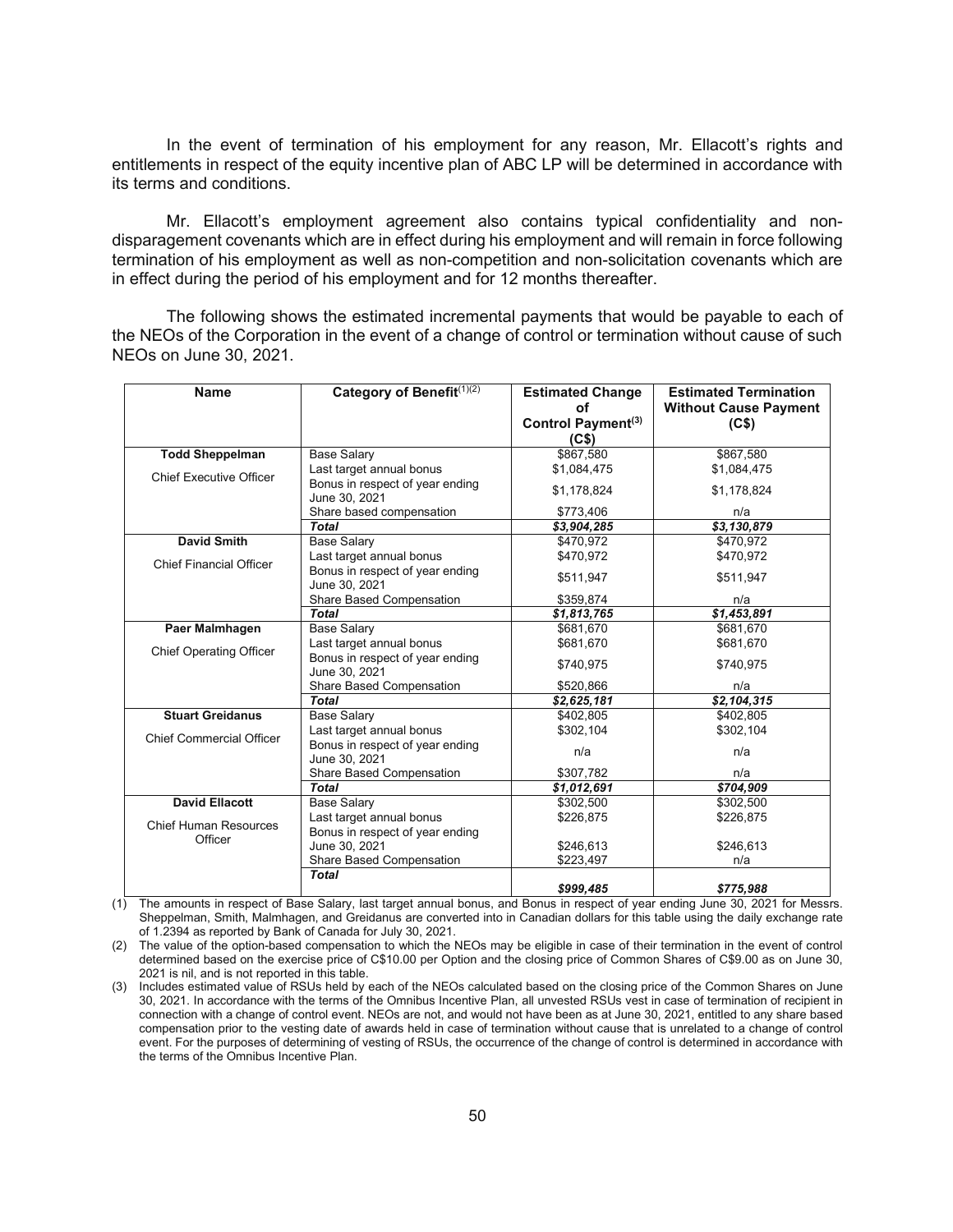#### **Director Compensation**

ABC implemented a Director compensation program that aims to attract and retain global talent to serve on the Board, taking into account the risks and responsibilities of being an effective Director. ABC's intent is to provide competitive Director compensation through a combination of cash retainers and annual equity awards in the form of deferred share units granted under the Corporation's deferred share unit plan for non-employee Board members. The deferred share units and the Corporation's deferred share unit plan are described in greater detail under the heading "Deferred Share Unit Plan" below. In addition, ABC also provides a higher retainer to the chair of the Board of Directors of the Corporation (the "**Chair**") and an additional retainer to the chair of the Corporation's Audit Committee to recognize the additional time commitment, level of responsibility and skill set required for those roles. All Directors are entitled to reimbursement of reasonable expenses incurred by them acting in their capacity as Directors. ABC believes this approach will help to attract and retain strong members for the Board who will be able to fulfill their fiduciary responsibilities without competing interests.

The annual retainer to which the non-employee Directors are eligible is payable in two components as follows: (i) the cash retainer of US\$150,000 for the Director who serves as the Chair and US\$50,000 for every other non-employee Director, with an additional US\$25,000 payable to the Director serving as the chair of the Audit Committee of the Corporation (the "**Cash Component of Director Retainer**"); and (ii) the equity component in the form of the Corporation's deferred share units, being US\$150,000 in deferred share units for the Chair and US\$100,000 in deferred share units for any other non-employee Director (the "**DSU Component of Director Retainer**"). The Corporation's deferred share unit plan provides that a Director may elect to receive his or her Cash Component of Director Retainer in deferred share units, calculated in accordance with the terms of the deferred share unit plan and awarded quarterly in arrears.

### **Director Compensation Table**

| Name $(1)(2)$                         | Year | <b>Fees earned</b><br>$(C$)^{(6)(7)(11)}$ | Share-based<br>awards<br>$C(\$)^{(2)(8)(9)(10)}$ | Option-<br>based<br>awards<br>$($ \$) | Non-equity<br>incentive plan<br>compensation<br>$($ \$) | <b>Pension</b><br>value<br>$($ \$) | All other<br>compensation<br>$($ \$) | Total<br>(C\$) |
|---------------------------------------|------|-------------------------------------------|--------------------------------------------------|---------------------------------------|---------------------------------------------------------|------------------------------------|--------------------------------------|----------------|
| Daniel<br>Ajamian $(4)$               | 2021 | \$62,224                                  | \$210,781                                        |                                       |                                                         |                                    |                                      | \$273,006      |
| Dev Kapadia                           | 2021 | $\Omega$                                  | \$162,902                                        |                                       |                                                         |                                    |                                      | \$162,902      |
| Lucas Batzer                          | 2021 | $\mathbf 0$                               | \$162,902                                        |                                       |                                                         |                                    |                                      | \$162,289      |
| <b>Michael</b><br>Rajkovic            | 2021 | \$20,741                                  | \$140,515                                        |                                       |                                                         |                                    |                                      | \$161,256      |
| <b>James</b><br><b>Bernard</b>        | 2021 | \$20,741                                  | \$141,036                                        |                                       |                                                         |                                    |                                      | \$161,778      |
| <b>Mary Anne</b><br><b>Bueschkens</b> | 2021 | \$20,783                                  | \$140,515                                        |                                       |                                                         |                                    |                                      | \$161,298      |
| <b>Derrick</b><br>Phelps $(2)$        | 2021 | \$20,783                                  | \$140,515                                        |                                       |                                                         |                                    |                                      | \$161,298      |
| Phil Tighe <sup>(5)</sup>             | 2021 | \$31,112                                  | \$140,515                                        | $\blacksquare$                        | $\blacksquare$                                          |                                    | ٠                                    | \$171,627      |
| <b>James</b><br>$V$ oss $^{(4)(11)}$  | 2021 | \$3,565                                   | \$3,565                                          |                                       |                                                         |                                    |                                      | \$7,131        |

The following table sets out information concerning the Director compensation earned during the Last Financial Year by Directors of the Corporation.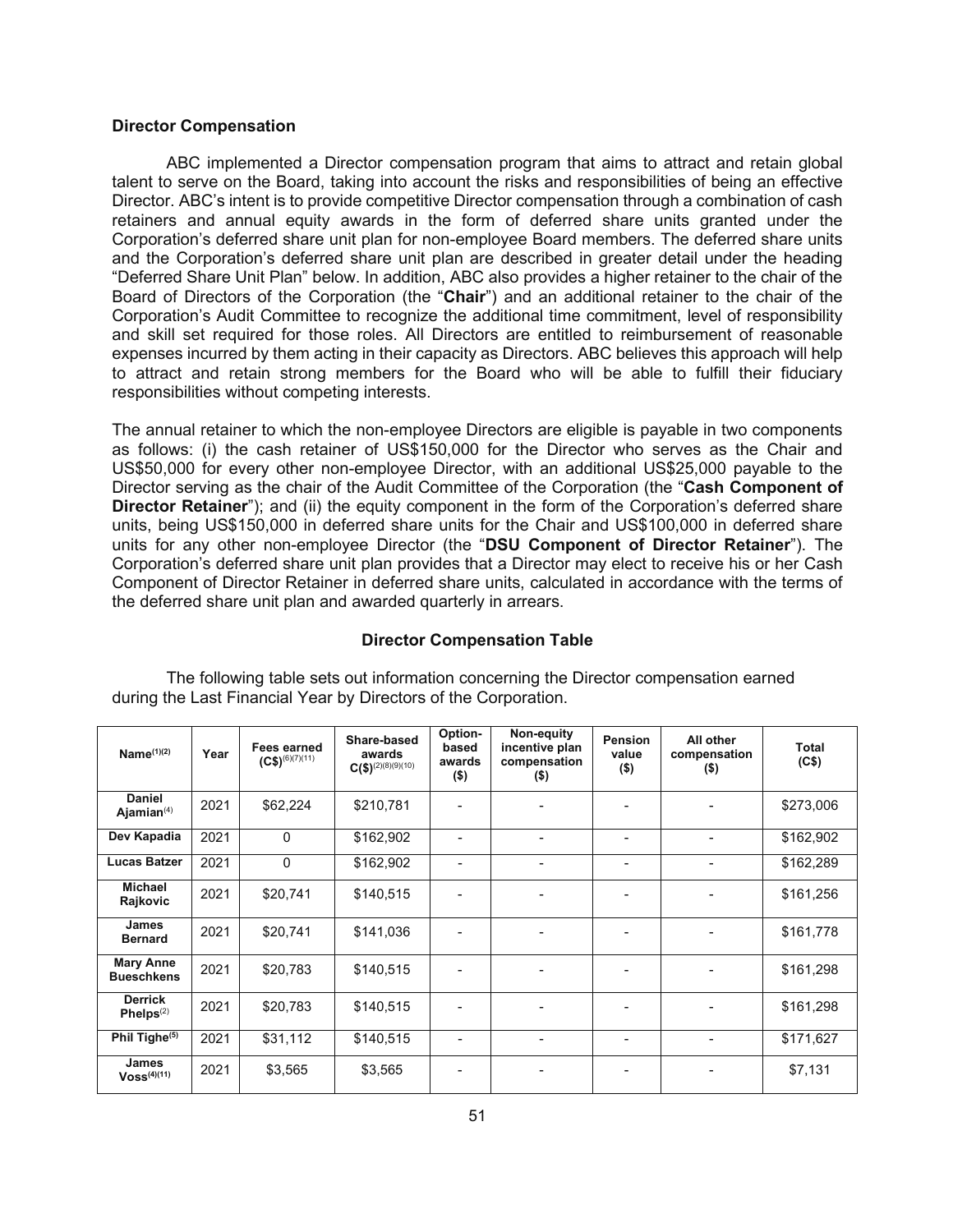| <b>Michael</b><br>Reiss <sup>(3)</sup>   | 2021 | $\overline{\phantom{a}}$ |         |  | $\overline{\phantom{a}}$ |         |
|------------------------------------------|------|--------------------------|---------|--|--------------------------|---------|
| Jonathan<br>Williams <sup>(3)</sup>      | 2021 | -                        |         |  | $\overline{\phantom{0}}$ |         |
| <b>Brooke</b><br>Sorensen <sup>(3)</sup> | 2021 |                          |         |  |                          |         |
| Barry<br>Engle(3)(5)(12)                 | 2021 | \$1,783                  | \$2,377 |  | $\overline{\phantom{0}}$ | \$4,160 |

(1) Information related to compensation of Todd Sheppelman, who also serves as the Corporation's Chief Executive Officer, can be found in the Summary Compensation Table.

- (2) On June 24, 2021, Daniel Ajamian, Mary Anne Bueschkens, Phil Tighe, Derrick Phelps and Michael Rajkovic resigned as Directors and James R. Voss, Barry Lee Engle, Michael Andrew Reiss, Jonathan David Williams and Brooke Sorensen have been appointed as Directors, as the Board was reconstituted pursuant to the terms of Amended Investors' Rights Agreement.
- (3) Michael Andrew Reiss, Jonathan Williams and Brooke Sorensen have waived their respective entitlements to director's remuneration.
- (4) Daniel Ajaman served as the Chair until June 24, 2021, following which he was succeeded in this role by James R. Voss.
- (5) Phil Tighe served as the chair of the Audit Committee until June 24, 2021, following which he was succeeded in this role by Barry Lee Engle.
- (6) For James Bernard, the "Fees earned" consist of his cash retainer of C\$6,440.69 for the portion of third quarter of Last Financial Year ("**Q3 FY2021**") between the date of the IPO and March 31, 2021 (prorated accordingly) and his cash retainer of C\$14,300.77 for the fourth quarter of Last Financial Year ("**Q4 FY2021**"); for Daniel Ajamian, the "Fees earned" consist of his cash retainer as a Chair of C\$19,322.11 for the portion of Q3 FY2021 between the date of the IPO and March 31, 2021 (prorated accordingly) and his cash retainer as a Chair of C\$42,902.31 for the portion of Q4 FY2021 between April 1, 2021 and June 24, 2021; for Mary Anne Bueschkens; Derrick Phelps and Michael Rajkovic the "Fees earned" consist of their respective cash retainer of C\$6,529.56 for the portion of Q3 FY2021 between the date of the IPO and March 31, 2021 (prorated accordingly) and the cash retainer of C\$14,253.46 for the portion of Q4 FY2021 between April 1, 2021 and June 24, 2021; for Phil Tighe the "Fees earned" consist of his cash retainer as the chair of the Audit Committee of C\$9,661.05 for the portion of Q3 FY2021 between the date of the IPO and March 31, 2021 (prorated accordingly) and the cash retainer as the chair of the Audit Committee of C\$21,451.15 for the portion of Q4 FY2021 between April 1, 2021 and June 24, 2021; for James R. Voss and Barry Lee Engle, the "Fees earned" consist of their cash retainer for the period June 24, 2021 – June 30, 2021, being C\$3,565.40 for James R. Voss, as the Chair, and C\$1,782.70 for Barry Lee Engle, as the chair of the Audit Committee; each of Dev Kapadia and Lucas Batzer elected to receive their respective cash retainers in DSUs and such DSUs are included in the Sharebased awards reported in the table above; each of Michael Andrew Reiss, Jonathan David Williams and Brooke Sorensen waived their respective entitlements to Director retainer for Last Financial Year.
- (7) The "Fees earned" reported in the table above exclude the payments received by Directors in respect of Special Bonus Pool, the Apollo Transaction Special Bonus Awards, and the Class P Interests in ABC LP. As part of the Special Bonus Pool payments, each of James Bernard and Michael Rajkovic received US\$125,000 and Daniel Ajamian has received US\$100,000. As part of the Apollo Transaction Special Bonus Awards payments, Michael Rajkovic has received US\$125,000, James Bernard has received US\$75,000 and Phil Tighe has received US\$50,000. ABC LP has made the following cash distributions to Directors in respect of their respective Class P Interests in ABC LP: US\$3,720,103 to Daniel Ajamian; US\$892,295 to Derrick Phelps; US\$1,189,903 to Mary Anne Bueschkens; and US\$ 136,288 to James Bernard. Special Bonus Pool and the Apollo Transaction Special Bonus Awards and Class P Interests in ABC LP are described in greater details under the headings "*Special Incentive Bonus Compensation*" and "*ABC LP Equity Incentive Plan*" above.
- (8) On February 22, 2021, the Board has approved the payment of DSUs in respect of the DSU component of Director's remuneration for Directors then serving on the Board in respect of the balance of Last Financial Year and for the financial year of the Corporation ending June 30, 2022. Accordingly, on the date of the IPO, 21,045 DSUs at the deemed value of C\$10.00 per DSU were granted to Daniel Ajamian as the Chair and 14,030 DSUs to each of: Lucas Batzer, James Bernard, Mary Anne Bueschkens, Dev Kapadia, Derrick Phelps, Michael Rajkovic and Phillip Tighe.
- (9) Under the terms of the DSU Plan, holders of the DSUs are eligible to receive DSUs in respect of any dividends declared by the Corporation. Accordingly, 37 DSUs have been granted to Daniel Ajamian; 26 DSUs have been granted to each of Lucas Batzer and Dev Kapadia; and 24 DSUs have been granted to each of James Bernard, Mary Anne Bueschkens, Derrick Phelps, Michael Rajkovic and Phillip Tighe for the Q3 2021 dividends declared by the Corporation on May 7, 2021 and 81 DSUs have been granted to each of Lucas Batzer and Dev Kapadia and 69 DSUs have been granted to James Bernard for the Q4 2021 dividends declared by the Corporation on September 2, 2021.
- (10) Each of Dev Kapadia and Lucas Batzer elected to receive his cash retainer of C\$6,285.31 for the portion of Q3 FY2021 between the date of the IPO and March 31, 2021 and his cash retainer of C\$15,471.26 for Q4 FY2021 in DSUs, and the values of such DSUs calculated at grant are included in the Share-based awards reported in the table above for Mr. Kapadia and Mr. Batzer.
- (11) Fees paid to Directors who are Canadian residents were paid in Canadian dollars using the daily exchange rate of Bank of Canada for the first day of the quarter following the quarter in which the Director's cash retainer was earned to calculate their entitlement based on the base cash retainer for Directors expressed in U.S. dollars. Fees paid to Directors who are US residents were paid in U.S. dollars. The amounts reported in the table above have been converted from U.S. dollars into Canadian dollars using the daily exchange rate of published by Bank of Canada for June 30, 2021.
- (12) DSUs granted to James Voss and Barry Lee Engle in respect of the DSU Component of Directors Retainer in respect of the period of June 24, 2021 to June 30, 2021 were calculated in accordance with the DSU Plan based on the daily exchange rate published by Bank of Canada for June 29, 2021.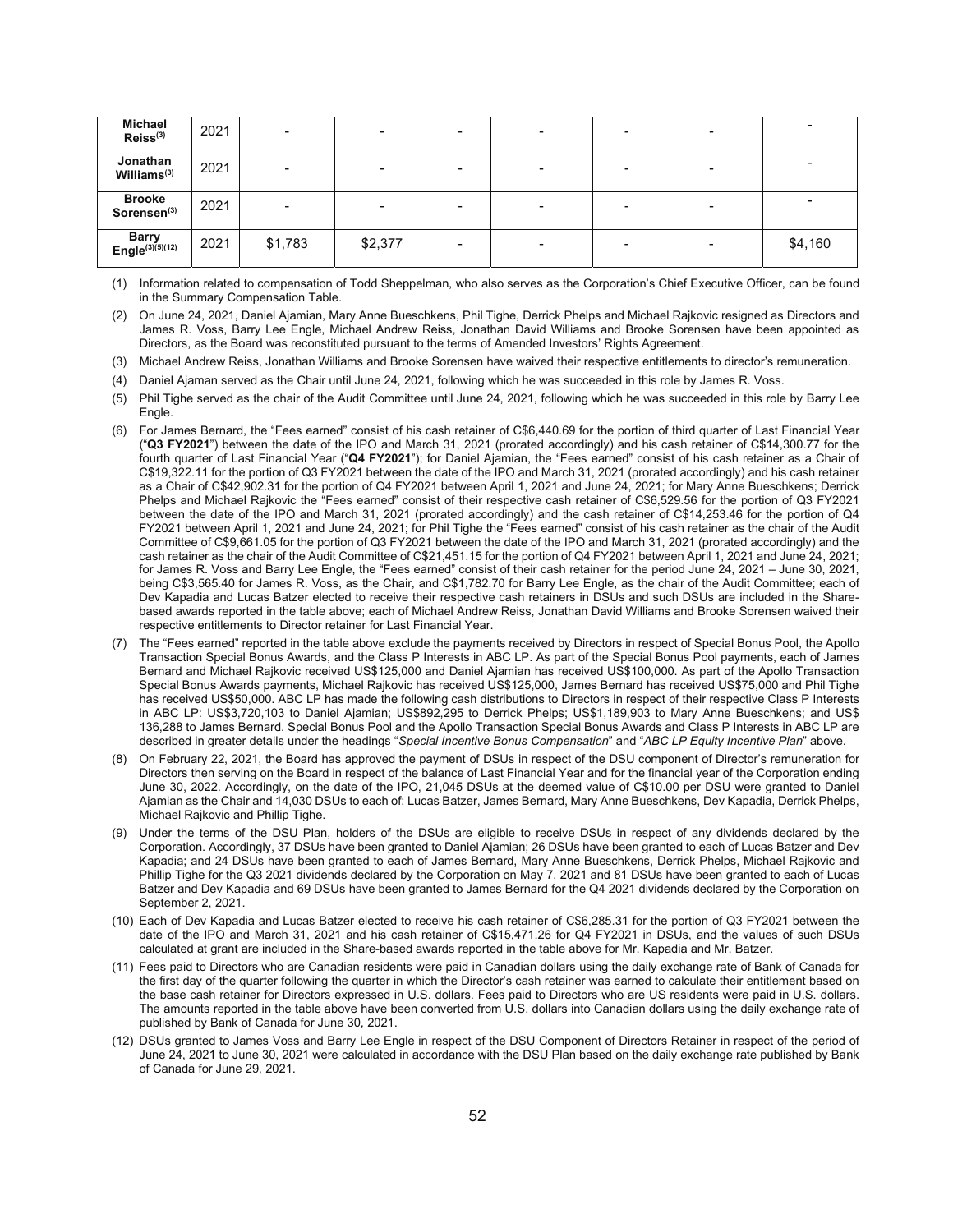## **Outstanding Option-Based and Share-Based Awards**

The following table sets out for each Director information concerning all option-based and share-based awards outstanding as of June 30, 2021.

|                                               |                                                                           |                                      | <b>Option-based Awards</b>   |                                                                 | Share-based Awards <sup>(3)</sup>                                              |                                                                                            |                                                                                                                         |
|-----------------------------------------------|---------------------------------------------------------------------------|--------------------------------------|------------------------------|-----------------------------------------------------------------|--------------------------------------------------------------------------------|--------------------------------------------------------------------------------------------|-------------------------------------------------------------------------------------------------------------------------|
| Name <sup>(1)</sup>                           | Number of<br>securities<br>underlying<br>unexercised<br>options<br>$($ #) | Option<br>exercise<br>price<br>(C\$) | Option<br>expiration<br>date | Value of<br>unexercised<br>in-the-<br>money<br>options<br>(C\$) | Number of<br>shares or<br>units of<br>shares that<br>have not<br>vested<br>(#) | Market or<br>payout value<br>of share-<br>based awards<br>that have not<br>vested<br>(C\$) | Market or<br>payout value of<br>vested share-<br>based awards<br>not paid out or<br>distributed <sup>(4)</sup><br>(C\$) |
| Daniel Ajamian <sup>(2)</sup>                 | $\blacksquare$                                                            | N/A                                  | N/A                          | $\blacksquare$                                                  | 21,045                                                                         | $\blacksquare$                                                                             | \$189,738                                                                                                               |
| Dev Kapadia <sup>(2)</sup>                    | -                                                                         | N/A                                  | N/A                          | $\blacksquare$                                                  | 16,451                                                                         | $\blacksquare$                                                                             | \$148,059                                                                                                               |
| Lucas Batzer <sup>(2)</sup>                   | $\blacksquare$                                                            | N/A                                  | N/A                          | $\blacksquare$                                                  | 16,451                                                                         | $\blacksquare$                                                                             | \$148,059                                                                                                               |
| <b>Michael</b><br>Rajkovic <sup>(2)</sup>     |                                                                           | N/A                                  | N/A                          |                                                                 | 14.030                                                                         |                                                                                            | \$126,486                                                                                                               |
| James Bernard <sup>(2)</sup>                  | ٠.                                                                        | N/A                                  | N/A                          | $\blacksquare$                                                  | 14,054                                                                         |                                                                                            | \$126,486                                                                                                               |
| <b>Mary Anne</b><br>Bueschkens <sup>(2)</sup> |                                                                           | N/A                                  | N/A                          | $\blacksquare$                                                  | 14,030                                                                         | -                                                                                          | \$126,486                                                                                                               |
| Derrick Phelps <sup>(2)</sup>                 | $\blacksquare$                                                            | N/A                                  | N/A                          | $\blacksquare$                                                  | 14,030                                                                         | $\blacksquare$                                                                             | \$126,486                                                                                                               |
| Phil Tighe <sup>(2)</sup>                     | -                                                                         | N/A                                  | N/A                          | $\blacksquare$                                                  | 14,030                                                                         | -                                                                                          | \$126,486                                                                                                               |
| James Voss <sup>(2)</sup>                     | ٠                                                                         | N/A                                  | N/A                          | $\blacksquare$                                                  | 397                                                                            |                                                                                            | \$3,573                                                                                                                 |
| Michael Reiss <sup>(2)</sup>                  |                                                                           | N/A                                  | N/A                          | $\blacksquare$                                                  | $\blacksquare$                                                                 | -                                                                                          |                                                                                                                         |
| Jonathan<br>Williams $(2)$                    |                                                                           | N/A                                  | N/A                          | $\overline{a}$                                                  |                                                                                | $\overline{a}$                                                                             |                                                                                                                         |
| <b>Brooke</b><br>Sorensen $2$                 |                                                                           | N/A                                  | N/A                          | $\blacksquare$                                                  | $\blacksquare$                                                                 |                                                                                            | -                                                                                                                       |
| Barry Engle <sup>(2)</sup>                    |                                                                           | N/A                                  | N/A                          | $\blacksquare$                                                  | 264                                                                            |                                                                                            | \$2,376                                                                                                                 |

(1) Information related to compensation of Todd Sheppelman, who also serves as the Corporation's Chief Executive Officer, can be found in the Summary Compensation Table.

(2) On June 24, 2021, Daniel Ajamian, Mary Anne Bueschkens, Phil Tighe, Derrick Phelps and Michael Rajkovic resigned as Directors and James R. Voss, Barry Lee Engle, Michael Andrew Reiss, Jonathan David Williams and Brooke Sorensen have been appointed as Directors as the Board was reconstituted pursuant to the terms of Amended Investors' Rights Agreement.

(3) Share-based awards are DSUs.

(4) All DSU vest on grant. The value calculated using the price of the Common Shares on June 30, 2021.

## **Value Vested or Earned During the Year**

The following table sets out for each Director information concerning the value of incentive plan awards—option-based and share-based awards as well as non-equity incentive plan compensation—vested or earned during the Last Financial Year.

| Name                          | Option-based awards -<br>Value vested during the<br>vear<br>(C\$) | Share-based awards -<br>Value vested during the<br>$\mathsf{year}^{(3)}$<br>(C <sub>5</sub> ) | Non-equity incentive plan<br>compensation - Value earned<br>during the year $(4)$<br>(C\$) |
|-------------------------------|-------------------------------------------------------------------|-----------------------------------------------------------------------------------------------|--------------------------------------------------------------------------------------------|
| Daniel Ajamian <sup>(2)</sup> | $\overline{\phantom{0}}$                                          | \$210.781                                                                                     | \$186.164                                                                                  |
| Dev Kapadia                   | $\overline{\phantom{0}}$                                          | \$162.289                                                                                     |                                                                                            |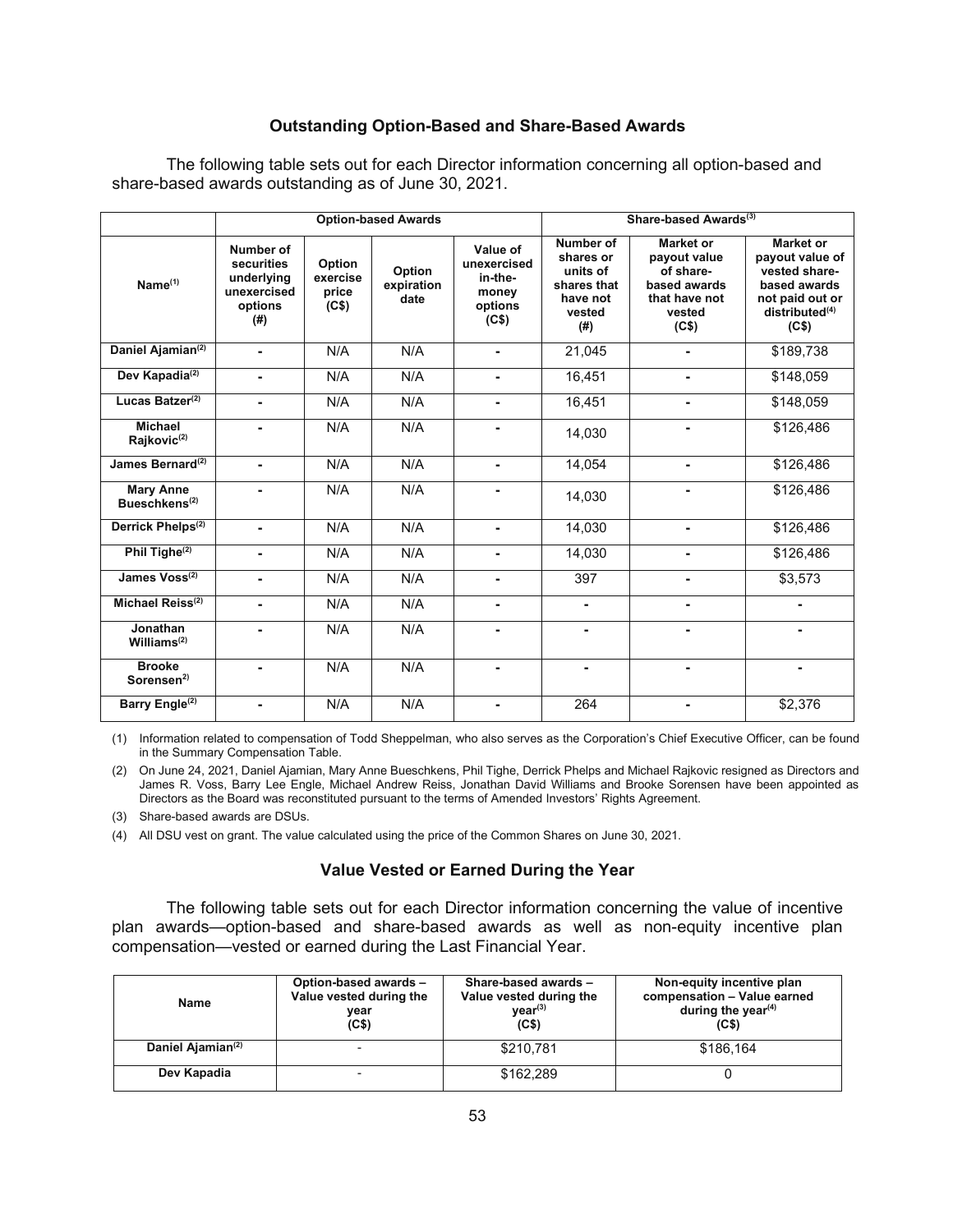| <b>Lucas Batzer</b>                           | $\overline{\phantom{a}}$ | \$162,289 | 0         |
|-----------------------------------------------|--------------------------|-----------|-----------|
| Michael Rajkovic <sup>(2)</sup>               | ٠                        | \$140,515 | \$330,591 |
| <b>James Bernard</b>                          | $\overline{\phantom{0}}$ | \$140,515 | \$268,621 |
| <b>Mary Anne</b><br>Bueschkens <sup>(2)</sup> | ۰                        | \$140,515 | \$20,783  |
| Derrick Phelps <sup>(2)</sup>                 | ٠                        | \$140,515 | \$20,783  |
| Phil Tighe <sup>(2)</sup>                     | $\overline{\phantom{a}}$ | \$140,515 | \$93,082  |
| James Voss <sup>(2)(5)</sup>                  | ٠                        | \$3,565   | \$3,565   |
| Michael Reiss <sup>(2)</sup>                  | ٠                        |           |           |
| Jonathan Williams <sup>(2)</sup>              | $\overline{\phantom{a}}$ | ٠         | -         |
| Brooke Sorensen <sup>(2)</sup>                | $\overline{\phantom{a}}$ |           |           |
| Barry Engle <sup>(2)(5)</sup>                 |                          | \$2,377   | \$1,783   |

(1) Information related to compensation of Todd Sheppelman, who also serves as the Corporation's Chief Executive Officer, can be found in the Summary Compensation Table.

(2) On June 24, 2021, Daniel Ajamian, Mary Anne Bueschkens, Phil Tighe, Derrick Phelps and Michael Rajkovic resigned as Directors and James R. Voss, Barry Lee Engle, Michael Andrew Reiss, Jonathan David Williams and Brooke Sorensen have been appointed as Directors, as the Board was reconstituted pursuant to the terms of Amended Investors' Rights Agreement.

(3) Represents the value of DSUs granted during Last Financial Year. For details, please refer to the Director Compensation Table and the notes thereto.

- (4) Represents the Cash Component of Director Retainer paid for Director's services during the year ended June 30, 2021, the Special Bonus Pool payments and the Apollo Transaction Special Bonus Awards and in case of Phil Tighe, Michael Rajkovic and James Bernard, a special bonus paid to Directors. For details, please refer to the Director Compensation Table and the notes thereto and to heading "*Special Incentive Bonus Compensation*" above. Excludes payments received in respect of the Director's Class P Interests in ABC LP. Amounts reported above are converted into in Canadian dollars from U.S. dollars using the daily exchange rate of 1.2394 as reported by Bank of Canada for July 30, 2021.
- (5) DSUs granted to James Voss and Barry Lee Engle in respect of the DSU Component of Directors Retainer in respect of period of June 24, 2021 to June 30, 2021 were calculated in accordance with the DSU Plan based on the daily exchange rate published by Bank of Canada for June 29, 2021.

## **Deferred Share Unit Plan**

On February 22, 2021, our Board adopted a deferred share unit plan (the "**DSU Plan**"), which is a component of the Corporation's long-term incentive compensation arrangements available for our non-employee Directors. The DSU Plan provides non-employee Directors with the opportunity to receive a portion of their compensation in the form of deferred share units ("**DSUs**"), representing a unit equivalent in value to a Common Share in accordance with the terms of the DSU Plan (based on the closing price of the Common Shares the day prior to the grant). The DSU Plan is administered by our Board, provided that the Board may, in its discretion, delegate its administrative powers under the DSU Plan to the Compensation Committee. The following discussion is qualified in its entirety by the text of the DSU Plan and each agreement evidencing the grant of DSUs.

The participant is entitled to redeem his or her DSUs following the participant's death, disability, resignation or retirement from our Board, or if such Director becomes an employee of the Corporation, upon his or her termination (with or without cause) as an employee. The DSU Plan contemplates that the Compensation Committee has the authority to administer the DSUs Plan and awards of DSUs made thereunder. The Board also has the authority to (a) administer the awards made under the DSU Plan in the Compensation Committee's stead; (b) effect adjustments to the DSUs previously granted under the DSU Plan in the event of changes to the capital structure of the Corporation, such as, but not limited to: reclassification, reorganization or other change of our Common Shares, share split or consolidation, distribution, arrangement, merger or amalgamation,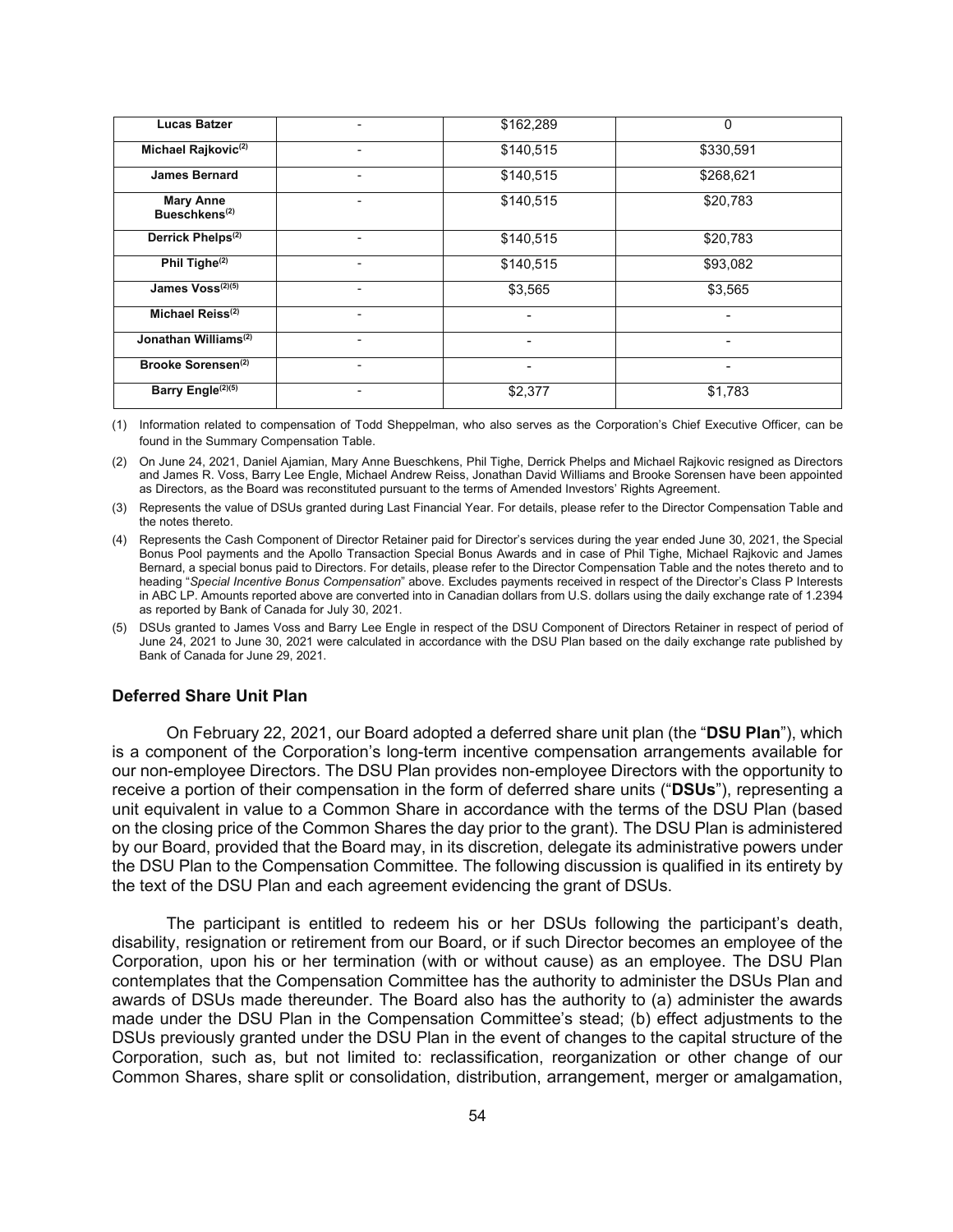a stock dividend or recapitalization; (c) make amendments to the DSU Plan; or (d) cancel the DSU Plan. The Compensation Committee or the Board, in its sole discretion, may cancel all or a portion of the participant's DSUs as a result of the participant's termination for cause. Except as specifically provided in a grant agreement approved by the Compensation Committee or Board, DSUs granted under the DSU Plan are generally not assignable or transferable, whether voluntarily, involuntarily, by operation of law or otherwise, other than by will or the laws of descent and distribution. The DSU Plan does not include a limit on the number of DSUs that may be issued to a participant. In the event the Corporation declares cash dividends, holders of DSUs under the DSU Plan are eligible to receive dividend equivalents in DSUs in respect of such dividends for DSUs held on the record date of the dividend with such DSUs credited to holder's DSUs account on payment date of the dividend.

In the event of a change of control of the Corporation, the Board has the authority to take all necessary steps to ensure the protection of the rights of the participants under the DSU Plan, including ensuring that the Corporation or any entity which is or would be the successor to the Corporation or which may issue securities in exchange for the Common Shares upon the change of control will assume each outstanding DSU, or provide each participant with new, replacement or amended DSUs which will continue on similar terms and conditions following the change of control as provided in the DSU Plan.

The Board may make such other provisions for the protection of the rights of the participants under the DSU Plan as it deems appropriate; however, no participant shall be entitled to receive payment for, or in respect of, any DSU on or before the Director's death, disability, resignation or retirement from the Board or if such Director becomes an employee of the Corporation, before his or her subsequent termination (with or without cause). In case of resignation from the Board, a Director's DSUs become payable on a three month anniversary of the resignation in case of a Director who is a "U.S. Taxpayer" within the meaning of the DSU Plan and for other Directors on December 15 of the calendar year following the year or resignation, unless such non- U.S. Taxpayer Director elects an earlier date, provided that such earlier date shall be not earlier than the three months anniversary of the resignation.

The Board may, in its sole discretion, amend, suspend or terminate the DSU Plan at any time, or from time to time, amend the terms and conditions of the DSU Plan or of any DSUs granted under the DSU Plan and any grant agreement relating thereto, provided that such amendment (i) shall not materially adversely affect the rights of a participant as permitted by the terms of the DSU Plan without the participant's written consent unless such amendment is necessary to comply with law and (ii) shall be in compliance with applicable law and subject to any regulatory approvals including, where required, the approval of the TSX.

In addition to setting out procedures for the grant of DSUs in respect of the DSU Component of Director Retainer, the DSU Plan proves that a Director eligible to receive a Cash Component of Director Retainer may elect to receive such Cash Component of Director Retainer in DSUs instead, with DSUs credited to such Director's DSU account so credited on a quarterly basis in arears based on the fair market value of the Common Shares determined in accordance with the terms of the DSU Plan.

## **Director Share Ownership Guidelines**

We established Director share ownership guidelines for Directors to further align the interests of such Directors with those of our shareholders. The ownership guidelines establish minimum equity ownership levels for each of our Directors based on a multiple of their annual Board retainer. Our Directors are expected to meet the prescribed ownership levels within five years of the later of (i)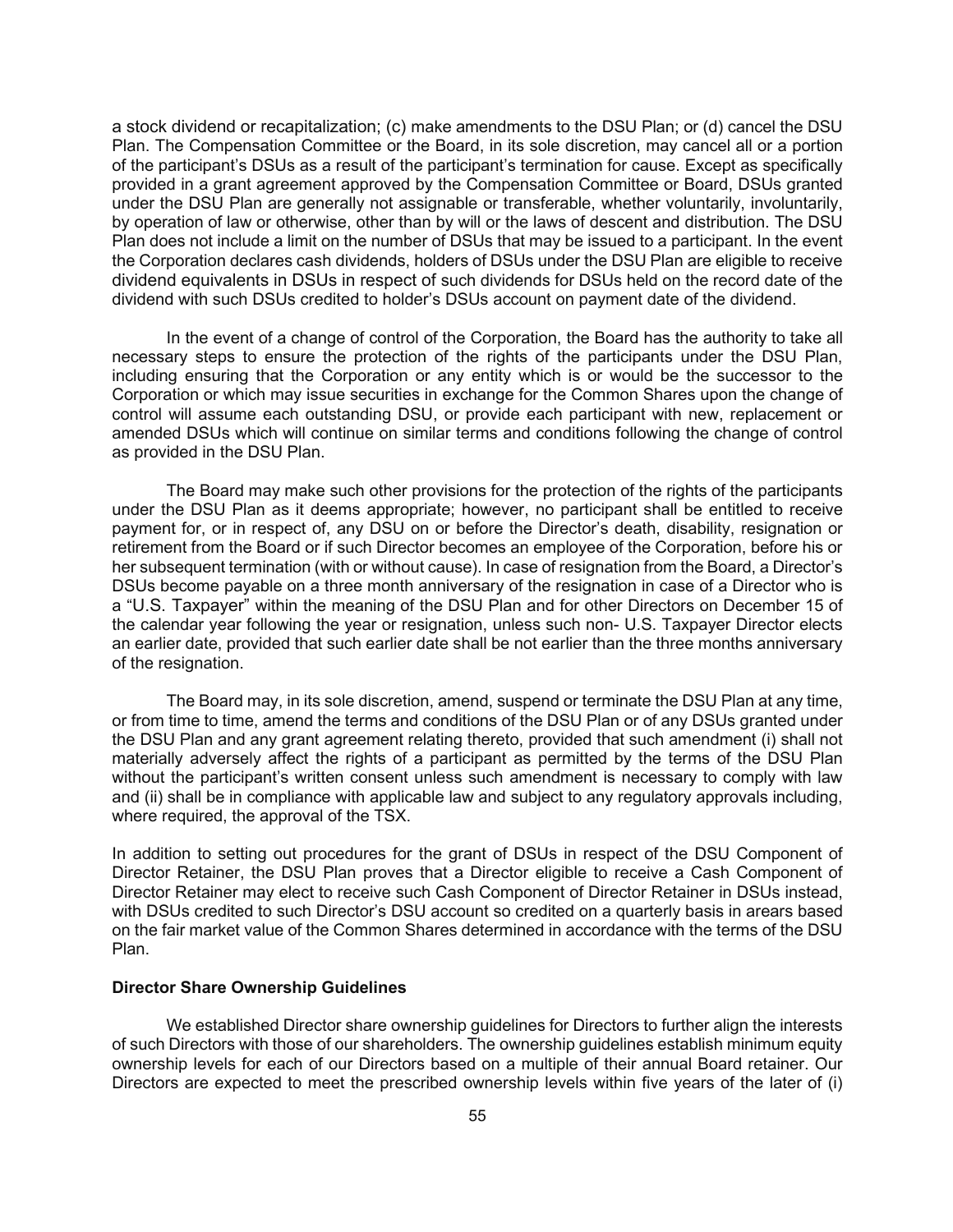closing of the IPO and (ii) the date of their appointment to the Board, as applicable. Common Shares and the value of DSUs and any other equity-based awards will be included in determining an individual's equity ownership value. The Director share ownership guideline for these Directors is 5x their annual Board cash retainer.

### **Indebtedness of Directors and Executive Officers**

#### **Aggregate Indebtedness (including Financially Assisted Indebtedness) Disclosure**

None of our Directors, executive officers, employees, former Directors, former executive officers or former employees, or any of our subsidiaries, and none of their respective associates, is or has within 30 days before the date of this circular or at any time since the beginning of the Last Financial Year been indebted to us or any of our subsidiaries or another entity whose indebtedness is subject of a guarantee, support agreement, letter of credit or other similar agreement or understanding provided by us or any of our subsidiaries.

## **Directors' and Officers' Liability Insurance**

The Corporation's and the Corporation's subsidiaries' Directors and officers are covered under Directors' and officers' liability insurance. Under this insurance coverage, the Corporation and the Corporation's subsidiaries will be reimbursed for insured claims where payments have been made under indemnity provisions on behalf of the Corporation's and the Corporation's subsidiaries' Directors and officers, subject to a deductible for each loss, which will be paid by the Corporation. The Corporation's and the Corporation's subsidiaries' individual Directors and officers will also be reimbursed for insured claims arising during the performance of their duties for which they are not indemnified by the Corporation or the Corporation's subsidiaries. Excluded from insurance coverage are illegal acts, acts which result in personal profit and certain other acts.

The Corporation maintains liability insurance for its Directors and officers acting in their respective capacities in an aggregate amount of C\$62,000,000, subject to a C\$2,000,000 self-Insured retention. At the date of this circular the premium paid by the Corporation for this coverage was C\$2,568,000.

### **INTERESTS OF INFORMED PERSONS IN MATERIAL TRANSACTIONS**

Each of Dev Kapadia and Lucas Batzer, who hold executive positions with Cerberus Capital Management, L.P., an affiliate of ABC LP, had a material interest in the Apollo Transaction and the Apollo Purchase Agreement, and the sale of Common Shares by ABC LP to Apollo. In connection with the Board's approval of the Apollo Transaction, each of Messrs. Kapadia and Batzer disclosed their interest in ABC LP and the Apollo Transaction to the Board and, in accordance with the BCBCA, abstained from voting on the resolution of the Board approving the Apollo Transaction.

To the knowledge of the Corporation, after reasonable enquiry, except as otherwise disclosed above and elsewhere in this Circular, the Corporation is not aware of any material interest, direct or indirect, of: (i) any informed person of the Corporation or any associate or affiliate of any informed person, in any transaction since the commencement of the Corporation's most recently completed financial year, or in any proposed transaction, that has materially affected or would materially affect the Corporation or any of its subsidiaries; (ii) any proposed nominee for election as a Director, or any associate or affiliate of such person, in any matter to be acted upon at the Meeting; or (iii) any person who has been a Director or executive officer of the Corporation at any time since the beginning of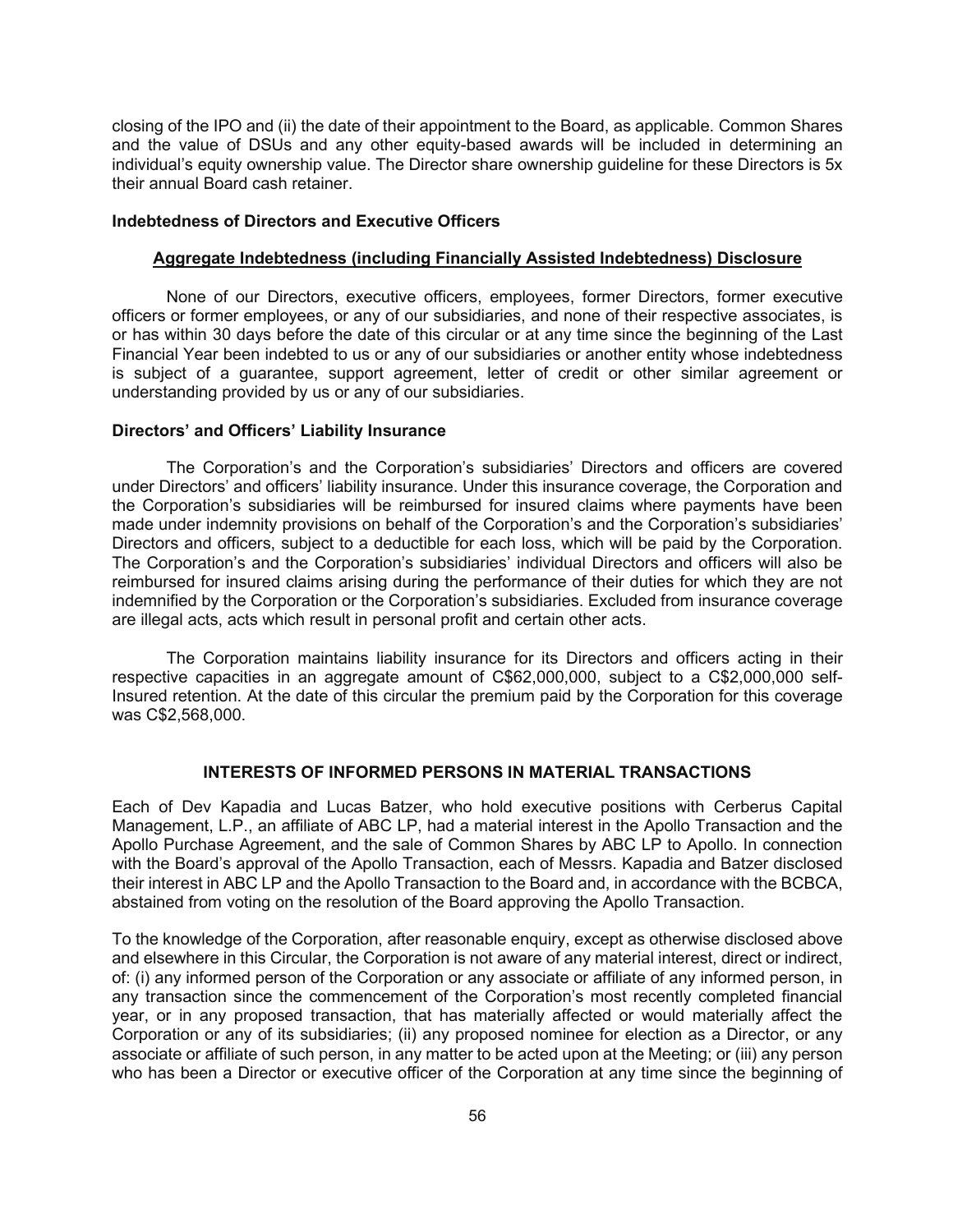the last financial year, or any associate or affiliate of any such person, in any matter to be acted upon at the Meeting.

### **STATEMENT OF CORPORATE GOVERNANCE PRACTICES**

The Corporation's corporate governance disclosure obligations are set out in the Canadian Securities Administrators' National Instrument 58-101 – *Disclosure of Corporate Governance Practices* (**"NI 58-101"**), National Policy 58-201 – *Corporate Governance Guidelines* and National Instrument 52-110 – *Audit Committees* (**"NI 52-110"**). These instruments set out a series of guidelines and requirements for effective corporate governance (collectively, the **"Guidelines"**). The Guidelines address matters such as the constitution and independence of corporate boards, the functions to be performed by boards and their committees and the effectiveness and education of board members. NI 58-101 requires the disclosure by each listed corporation of its approach to corporate governance with reference to the Guidelines.

We recognize that good corporate governance plays an important role in the Corporation's overall success and in enhancing Shareholder value. Set out below is a description of the Corporation's approach to corporate governance in relation to the Guidelines.

### **The Board of Directors**

The Board is currently comprised of nine members, five of whom are independent. The five independent Directors are James Voss, Dev Kapadia, Lucas Batzer, Barry Engle and James Bernard**.** Four current Directors are considered non-independent in accordance with the Independence Rules (as defined herein) being Ms. Sorensen and Messrs. Reiss, Williams and Sheppelman. See "— *Director Independence*".

#### **Director Independence**

A key function of a board of directors is to oversee management, with the objective of achieving long-term Shareholder returns. Potential benefits of having a controlling Shareholder can include the ability to encourage and support management in the pursuit of long-term strategies and the provision of directors who are experienced and knowledgeable about the business of the Corporation. Where management has no material relationship with the controlling Shareholder, the controlling Shareholder's interests are aligned with those of other Shareholders, further benefiting all Shareholders and the Corporation as a whole.

Following the closing of the Apollo Transaction, Alpha Holdings obtained and continues to have a controlling ownership interest in the Corporation. The Board includes three individuals who are senior executive officers and partners of Apollo being Ms. Sorensen and Messrs. Williams and Reiss**.** Mr. Sheppelman, the President and Chief Executive Officer of the Corporation, also serves as a non-independent member of the Board.

Pursuant to the rules determining independence of directors of a corporation set out in NI 52- 110 (the "**Independence Rules**"), five out of nine members of the Board are currently independent, being Messrs. Voss, Kapadia, Batzer, Engle and Bernard.

Certain members of the Board are also members of the board of directors of other public companies. The Board has not adopted a director interlock policy, but is keeping informed of other public directorships held by its members. See "*Matters to be Acted Upon at Meeting –- Nominees for Election to the Board*".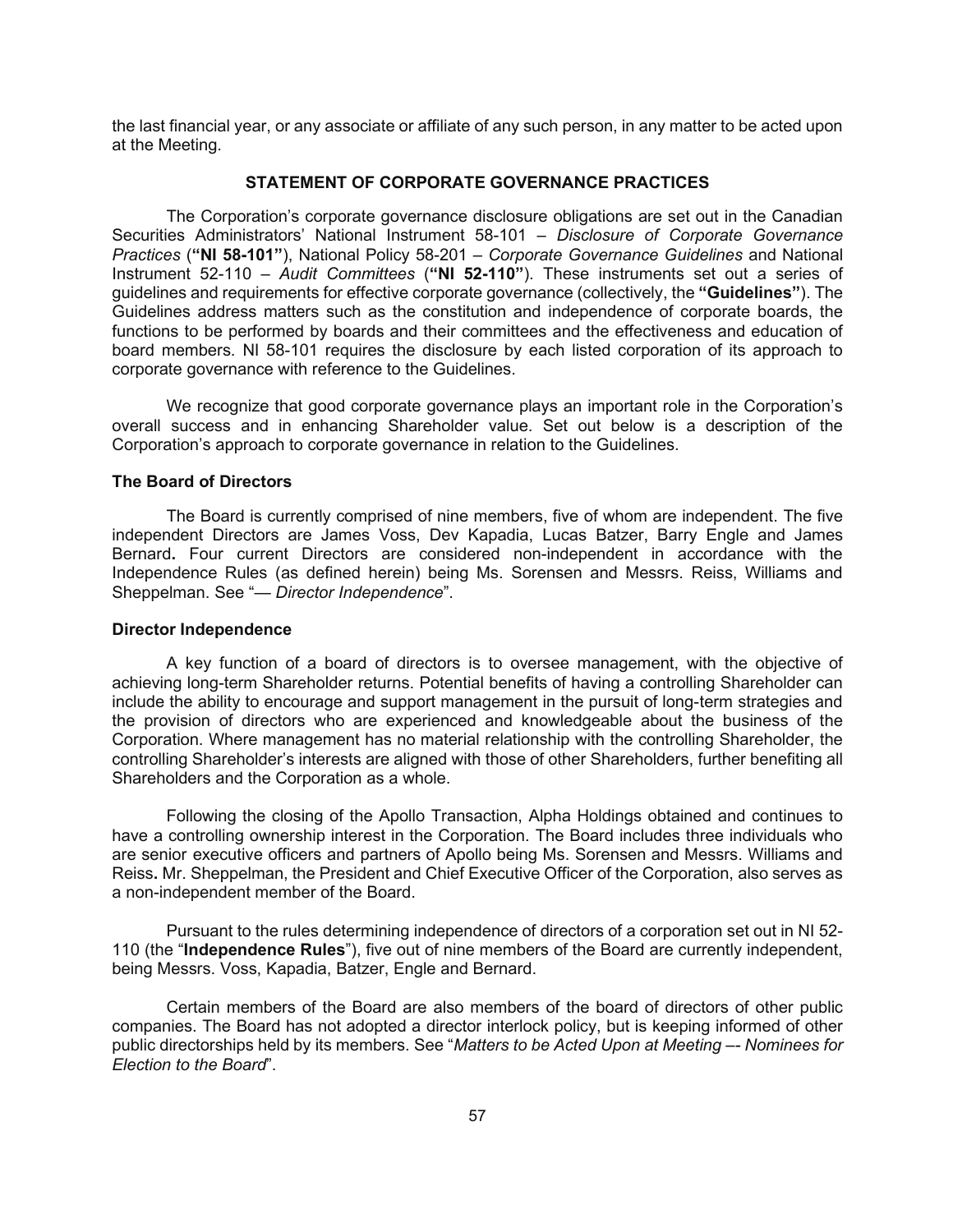#### **Board Meetings**

Since the beginning of the Company's most recently completed financial year, the Board has held 8 meetings, which includes a number of special meetings which were called in response to the COVID-19 pandemic, the IPO and the Apollo Transaction**.** See "*Matters to be Acted Upon at Meeting –- Nominees for Election to the Board*" for the attendance record of each Director nominee.

#### **Meetings of Independent Directors**

The Corporation has taken steps to implement adequate structures and processes to permit the Board to function independently of management of the Corporation. Prior to the completion of the Apollo Transaction, a majority of the Directors was not considered independent within the meaning of NI 52-110 and no regular meetings of independent Directors have been held during the financial year ended June 30, 2021.However, during the financial year ended June 30, 2021, including the period prior to the completion of the Apollo Transaction, all of the Directors except Todd Sheppelman did not hold executive positions with the Company and thus were able to exercise independent judgement at the regular meetings of the Board. Following the completion of the Apollo Transaction, quarterly meetings of independent Directors in the absence of senior executive officers and nonindependent Directors have been established to enhance independent judgment. Independent directors held one in-camera session in the absence of senior executive officers and nonindependent Directors as at the date of this Circular. It is contemplated that independent Directors within the meaning of NI 52-110 will continue to hold in-camera sessions without management present at meetings of the Board on a quarterly basis.

The chair of the Board, James Voss, (the "**Chair**") is an independent Director, and is responsible for ensuring that the Directors who are independent have opportunities to meet without management and non-independent Directors present, as required, and provides leadership for the independent Directors.

The Board delegates certain responsibilities to the Audit Committee in connection with potential conflicts of interest, such that the Audit Committee is responsible for reviewing and recommending to the Board for approval any potential conflict of interest contract or transaction material to the Corporation, including those involving ABC LP, Alpha Holdings, Apollo, Cerberus Capital Management, L.P. or their respective affiliates. Where potential conflicts arise during a Director's tenure on the Board, such conflicts are expected to be immediately disclosed to the Board in accordance with the Corporation's Code of Conduct (as defined below).

#### **Other Directorships**

The following Directors currently serve as directors on the boards of other reporting issuers (or the equivalent) in a jurisdiction of Canada or a foreign jurisdiction.

| <b>Director</b>    | <b>Issuer</b>                                                     |
|--------------------|-------------------------------------------------------------------|
| <b>Barry Engle</b> | Lilium N.V. (Nasdag)<br>Valor Latitude Acquisition Corp. (Nasdaq) |

#### **Director Term Limits and Other Mechanisms of Board Renewal**

The Board has not adopted Director term limits or other automatic mechanisms of board renewal. Rather than adopting formal term limits, mandatory age-related retirement policies and other mechanisms of board renewal, the Nominating and Corporate Governance Committee (as defined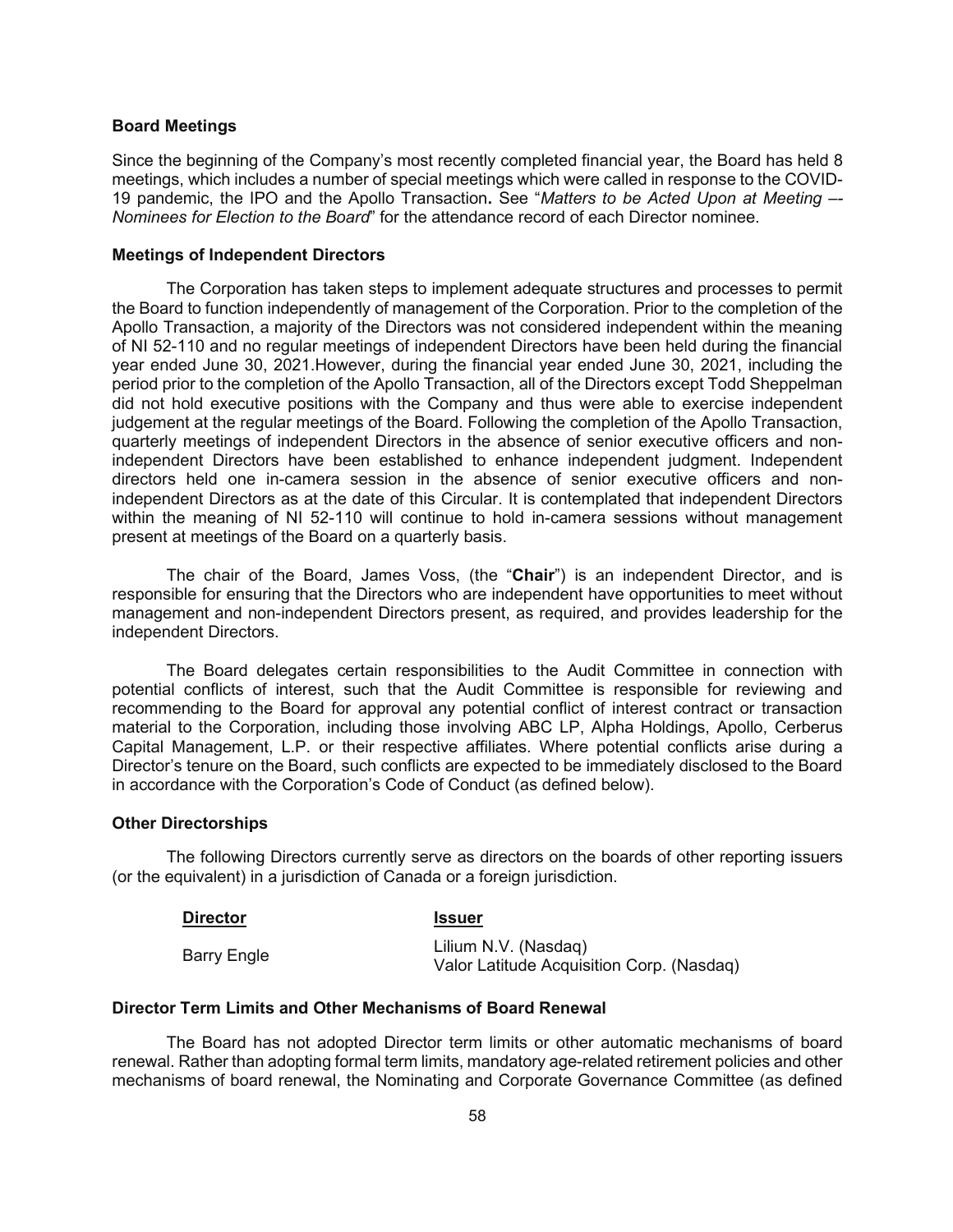below) will seek to maintain the composition of the Board in a way that provides, in the judgment of the Board, the best mix of competencies, skills and experience to provide for the Corporation's overall stewardship. The Nominating and Corporate Governance Committee is also expected to conduct a process for the assessment of the Board, each committee and each Director regarding his, her or its effectiveness and performance, and to report evaluation results to the Board.

### **Board Mandate**

The Board is responsible for supervising the management of the business and affairs, including providing guidance and strategic oversight to management. The Board discharges this responsibility directly and through delegation of specific responsibilities to committees of the Board, the Chair, and officers of the Corporation, all as more particularly described in the Board Mandate adopted by the Board.

As set out in the Board Mandate, attached as Schedule "A" hereto, the Board has established four committees to assist with its responsibilities: the compensation committee (the "**Compensation Committee**"), the Audit Committee, the nominating and corporate governance committee (the "**Nominating and Corporate Governance Committee**") and the disclosure committee (the "**Disclosure Committee**"). Each of the Compensation Committee, the Audit Committee, the Nominating and Corporate Governance Committee and the Disclosure Committee has a charter defining its responsibilities.

The Board Mandate includes the following responsibilities:

- reviewing and approving management's strategic, business and capital plans for the Corporation;
- reviewing reports on principal risks associated with the Corporation's business and operations and reviewing the implementation of risk management systems and any material deficiencies in such systems;
- reviewing the succession plan and processes relating to senior management; and
- taking steps to satisfy itself as to the integrity of the Chief Executive Officer and other senior executive officers and that the Chief Executive Officer and other senior executive officers create a culture of integrity throughout the organization.

### **Position Descriptions**

The Board has developed position descriptions for the Chair, Lead Director and for each chairperson of a committee of the Board, which sets out such chairperson's duties and responsibilities. The committee chair descriptions set out each of the committee chair's key responsibilities, including, among others, duties relating to setting committee meeting agenda, chairing committee meetings and ensuring there is an effective relationship between the Board and each committee.

The Board and the Chief Executive Officer have also developed a position description for the Chief Executive Officer which sets out the key responsibilities of the Chief Executive Officer, including, among others, duties in relation to providing overall leadership, developing and recommending to the Board a long-term strategy and vision for the Company that is consistent with creating shareholder value, developing and recommending to the Board annual business plans and budgets that support the Company's long-term strategy and ensuring compliance by the Company with all applicable laws, regulations and the Code of Conduct.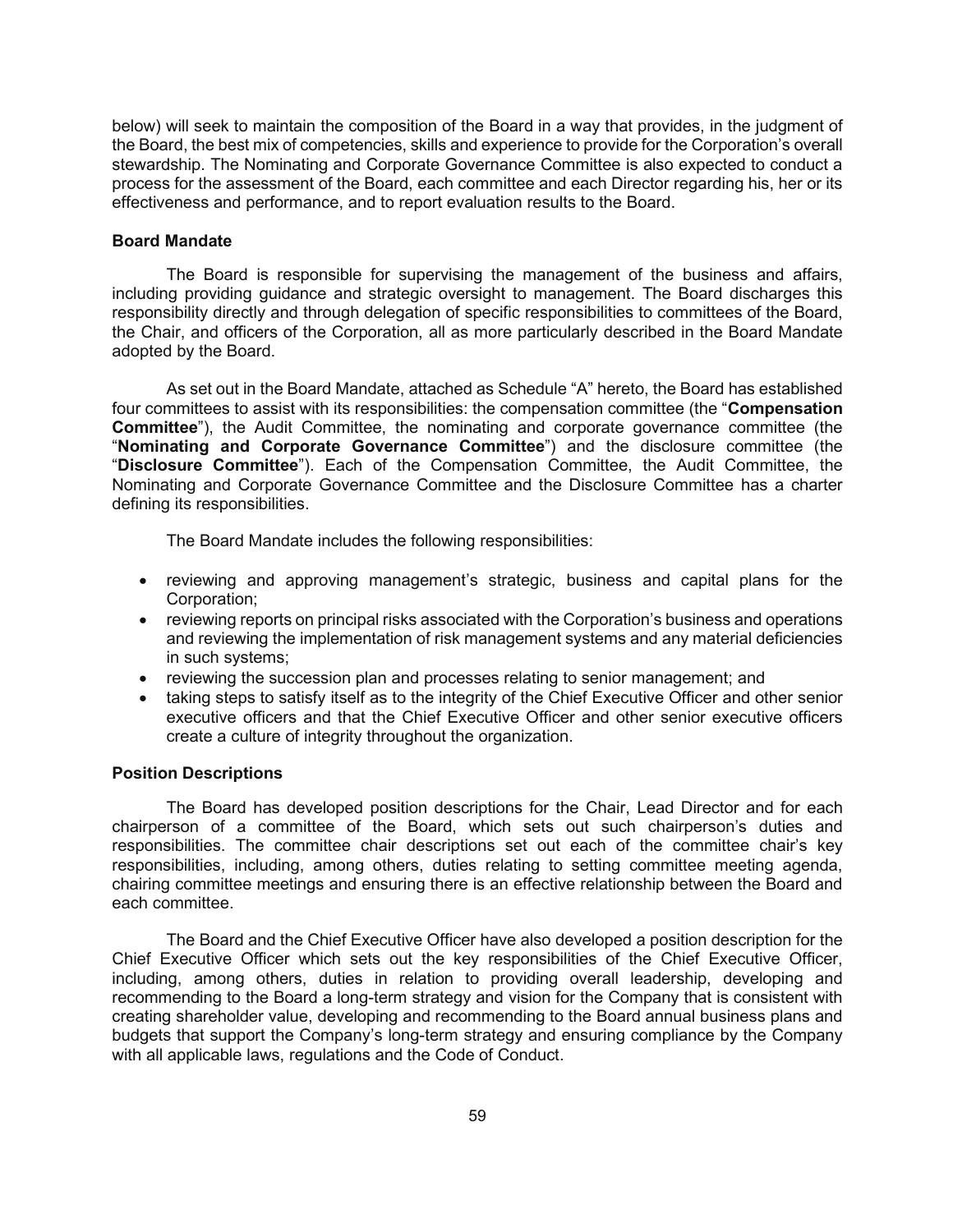## **Orientation and Continuing Education**

We have implemented an initial orientation program for new Directors as well as a continuing Director development program. New Directors are provided with comprehensive orientation and education as to the nature and operation of the Corporation and its business, the role of the Board and its committees, and the contribution that an individual Director is expected to make. The Nominating and Corporate Governance Committee is responsible for reviewing, monitoring and making recommendations with regard to new Director orientation and ongoing development of existing Directors designed to maintain or enhance the skills and abilities of the Directors and to ensure that their knowledge and understanding of the business remains current. The chair of each committee is responsible for coordinating orientation and continuing Director development programs relating to the committee's mandate.

#### **Ethical Business Conduct**

The Board has adopted a written Code of Business Conduct and Ethics (the "**Code of Conduct**") that applies to all of the Corporation's Directors, officers and employees. The objective of the Code of Conduct is to provide guidelines for maintaining the Corporation's and the Corporation's subsidiaries' integrity, reputation, honesty, accountability and impartiality. The Code of Conduct addresses conflicts of interest, protection of the Corporation's assets, confidentiality, fair dealing with customers, suppliers, competitors and employees, insider trading, compliance with laws and reporting any illegal or unethical behaviour.

A Director who has a material interest in a matter before the Board or any committee on which he or she serves is required to disclose such interest as soon as the Director becomes aware of it. In situations where a Director has a material interest in a matter to be considered by the Board or any committee on which he or she serves, such Director may be required to absent himself or herself from the meeting while discussions and voting with respect to the matter are taking place. Directors will also be required to comply with the relevant provisions of the BCBCA regarding conflicts of interest.

The Board has the ultimate responsibility for the stewardship of the Code of Conduct, and it will monitor compliance through the Audit Committee. At least annually, the Board will review the report of the Audit Committee relating to compliance with, or material deficiencies from, the Code of Conduct, and any investigations or resolutions of complaints received under the Code of Conduct. Directors, officers and employees are required to certify that they have received and understand their obligations under the Code of Conduct. The Code of Conduct has been filed with the Canadian securities regulatory authorities under the Corporation's profile on SEDAR at www.sedar.com.

#### **Audit Committee**

The Audit Committee is comprised of three Directors of the Corporation Barry Engle (Chair), James Voss, and Lucas Batzer, all of whom are independent and financially literate for purposes of NI 52-110. The responsibilities and operation of the Audit Committee are set out in the Corporation's Audit Committee Mandate, the text of which, in accordance with NI 52-110, is included as Appendix "A" to the Corporation's Annual Information Form dated September 24, 2021 (the "**Annual Information Form**"), a copy of which is available under the Corporation's profile on SEDAR at www.sedar.com. See "*Audit Committee*" in the Annual Information Form.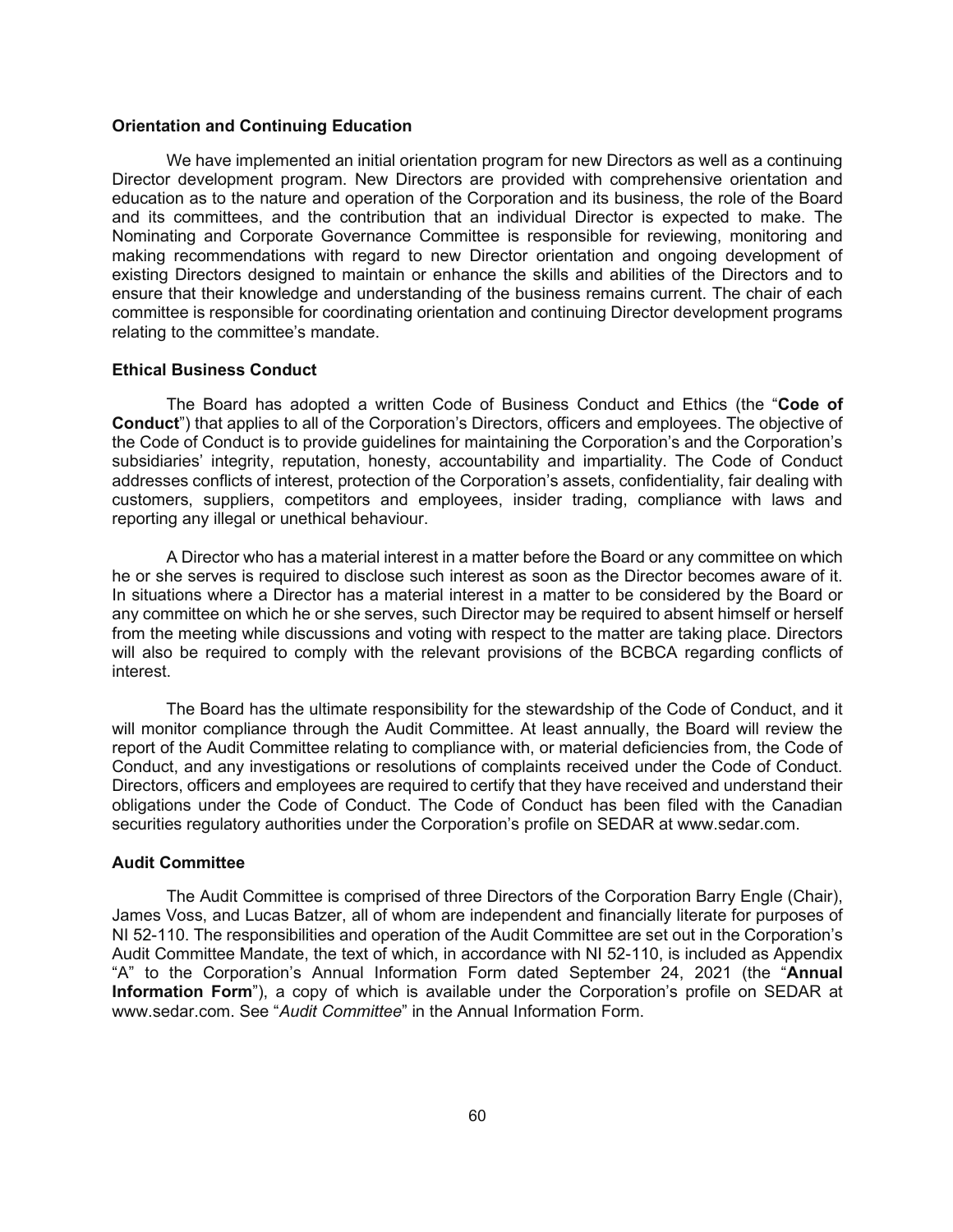#### **Nomination of Directors**

The Nominating and Corporate Governance Committee is be comprised of three Directors, who are charged with reviewing, overseeing and evaluating the Corporation's nominating and corporate governance policies. The Nominating and Corporate Governance Committee is comprised of Michael Reiss (Chair), Dev Kapadia and Jonathan Williams. Messrs. Reiss and Williams are not considered independent (under the Independence Rules), while Mr. Kapadia is considered independent (under the Independence Rules). Neither of the two non-independent members of the Nominating and Corporate Governance Committee is nor will be one of the Corporation's officers or employees, and as such, the Board believes that the Nominating and Corporate Governance Committee is able to conduct its activities in an objective manner.

For additional details regarding the relevant education and experience of each member of the Nominating and Corporate Governance Committee, including the direct experience that is relevant to each committee member's responsibilities in executive compensation, see also "*Matters to Be Acted Upon – Election of Directors*".

The Board has adopted a written charter setting forth the purposes, composition, authority and responsibilities of the Nominating and Corporate Governance Committee consistent with the Corporate Governance Guidelines in National Policy 58-201 – *Corporate Governance Guidelines*. The Nominating and Corporate Governance Committee's purpose is to assist the Board in:

- developing the Corporation's corporate governance principles and policies and providing the Corporation with governance leadership;
- identifying individuals qualified to be nominated as members of the Board;
- reviewing the structure, composition and mandate of Board committees; and
- evaluating the performance and effectiveness of the Board and of the Board committees.

The Nominating and Corporate Governance Committee is responsible for establishing and implementing procedures to evaluate the performance and effectiveness of the Board, committees of the Board and the contributions of individual Board members. The Nominating and Corporate Governance Committee also takes reasonable steps to evaluate and assess, on an annual basis, Directors' performance and effectiveness of the Board, committees of the Board, individual Board members, the Chair and committee chairs. This assessment addresses, among other things, individual Director independence and individual Director and overall Board skills and competencies. The Board additionally receives and considers recommendations from the Nominating and Corporate Governance Committee regarding the results of the evaluation of the performance and effectiveness of the Board, committees of the Board, individual Board members, the Chair and each committee's chair. The Nominating and Corporate Governance Committee is also responsible for orientation and continuing education programs for Directors. See also "*– Orientation and Continuing Education*".

#### **Compensation Committee**

The Compensation Committee is comprised of Michael Reiss (Chair), Jonathan Williams, and Dev Kapadia, each of whom are non-independent Directors, except for Mr. Kapadia. The Compensation Committee is charged with reviewing, overseeing and evaluating the Corporation's compensation policies. Neither non-independent member of the Compensation Committee is or will be one of the Corporation's officers, and as such, the Board believes that the Compensation Committee is able to conduct its activities in an objective manner.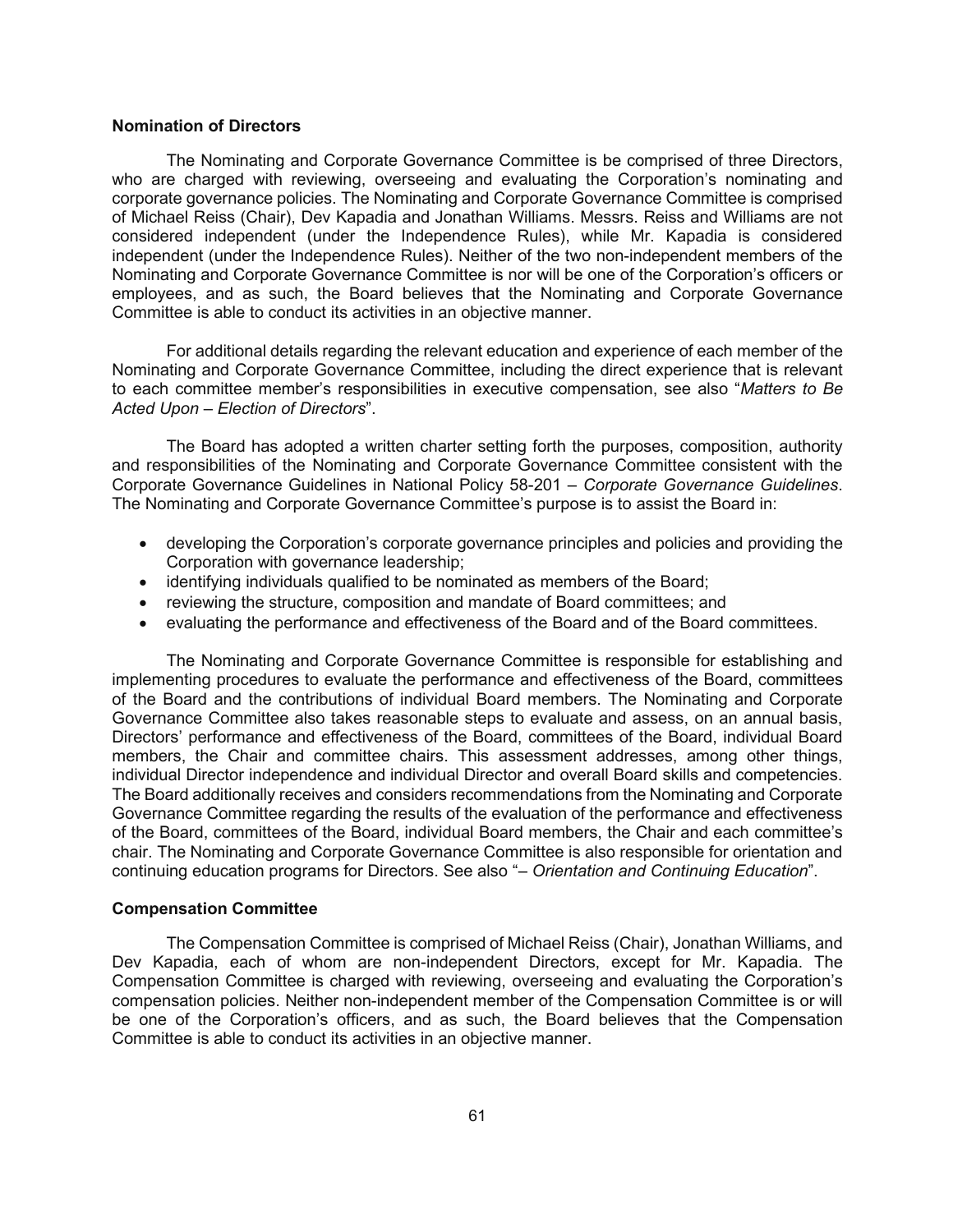For additional details regarding the relevant education and experience of each member of the Compensation Committee, including the direct experience that is relevant to each committee member's responsibilities in executive compensation, see also "*Matters to Be Acted Upon – Election of Directors*".

The Board has adopted a written charter setting forth the purpose, composition, authority and responsibilities of the Compensation Committee. The Compensation Committee's purpose is to assist the Board in:

- the appointment, performance, evaluation and compensation of senior executives;
- reviewing executive compensation disclosure prior to public disclosure of such information;
- administering the Corporation's share compensation arrangements and its policies respecting the grant of options or the sale of shares; and
- developing the Corporation's pension and retirement arrangements.

#### **Disclosure Committee**

In addition to the Audit Committee, the Nominating and Corporate Governance Committee and Compensation Committee, the Corporation has also established a Disclosure Committee comprised a Director and executive officers of the Corporation. The Disclosure Committee is comprised of Todd Sheppelman, David Smith, Paer Malmhagen, Stuart Greidanus, David Ellacott, Racquel McGavock, Senior Director of Financial Reporting, Ryan Conacher Sr. Legal Counsel & Corporate Secretary of the Corporation and Director, and Nathan Barton, Investor Relations and Corporate Development, as well as Michael Dulepka, the Director of Internal Audit as a non-voting member of the Disclosure Committee.

The mandate of the Disclosure Committee is to oversee the implementation of, and ongoing compliance with the Corporation's Disclosure Policy. The Disclosure Policy is designed to ensure that all material and non-material public disclosures (i) are accurate, complete and timely; (ii) fairly present the Corporation's financial condition, results of operations and cash flows in all material respects; and (iii) meet any other applicable laws and stock exchange requirements.

#### **Corporate Governance Policies**

#### *Environmental Social Governance Policy*

The Corporation believes that it has real responsibilities, both legal and ethical, to the communities in which it is active and is committed to having a positive social impact therein. In furtherance of this belief, the Corporation has adopted an Environmental Social Governance Policy (the "**CSR**" Policy), which governs its day-to-day obligations to its local communities and serve as a basis to integrate social responsibility and sustainability principles into the Corporation's business model and strategy in order to create long-term value for all interest groups and society as a whole. The CSR Policy incorporates standard objectives, which include minimizing environmental impact and fostering best practices of corporate governance to prioritize transparency, ethical business management and fiscal responsibility.

#### *Disclosure Policy*

The Board has adopted a Disclosure Policy to deal with the timely dissemination of all material information. The Disclosure Policy establishes consistent guidance for determining what information is material and how it is to be disclosed to avoid selective disclosure and to ensure wide dissemination. The Board, directly and through its committees, reviews and approves the contents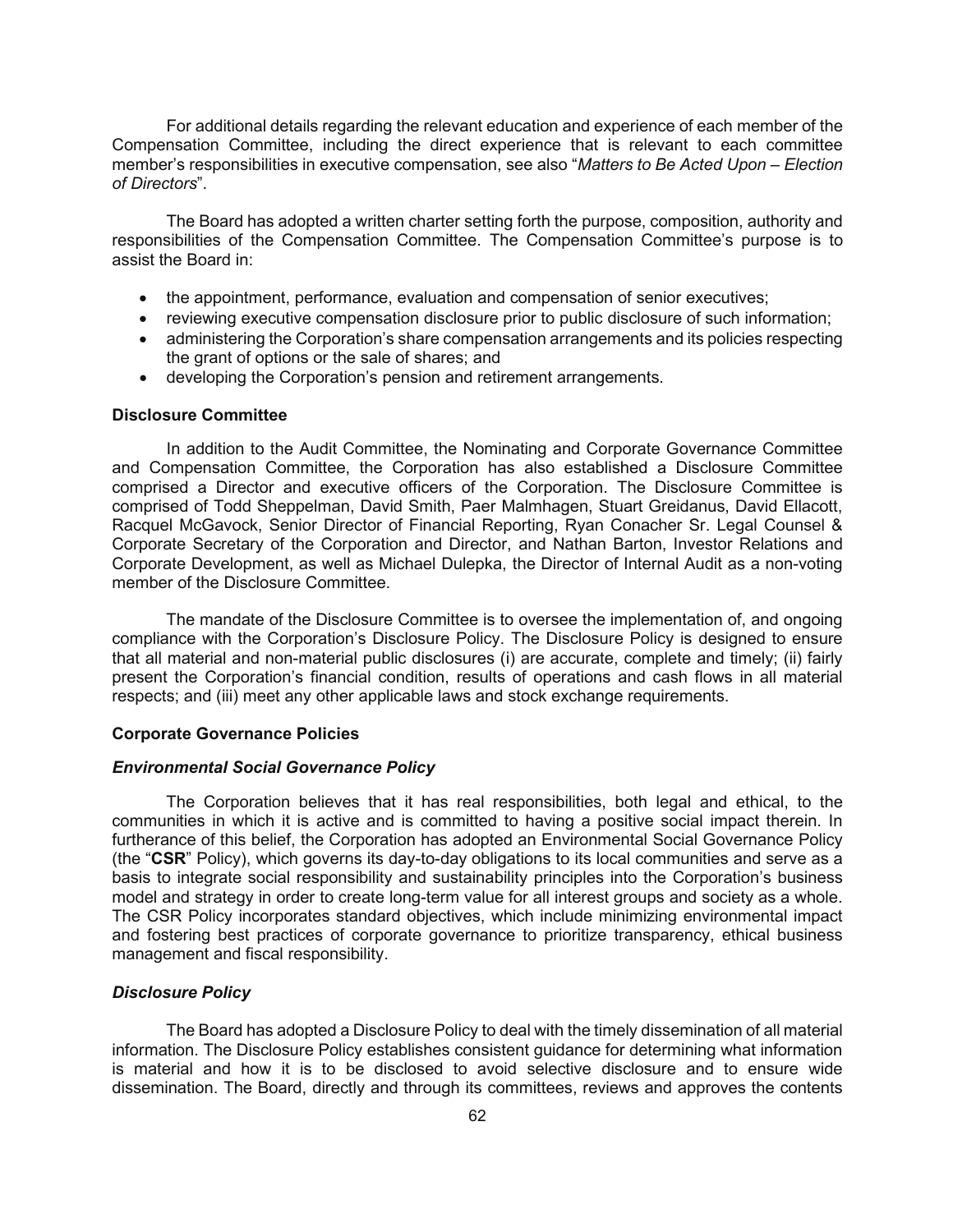of major disclosure documents, including annual and interim condensed consolidated financial statements, prospectuses, the annual information form, management's discussion and analysis and the management information circular. The Audit Committee is responsible for reviewing disclosure relating to the Corporation's financial reporting.

## *Diversity Policy*

We believe that having a diverse Board can offer a breadth and depth of perspectives that enhance the Board's performance. We value diversity of abilities, experience, perspective, education, gender, background, race and national origin. Recommendations concerning Director nominees are expected to be based on merit and past performance as well as expected contribution to the Board's performance and, accordingly, diversity is taken into consideration. As of the date hereof, one of nine members on the Board, or approximately 11%, are female.

We have recruited and selected senior management candidates that represent a diversity of business understanding, personal attributes, abilities and experience. As of the date hereof, four of 27 members of the Corporation's senior management, excluding our named executive officers, or approximately 15%, are female.

In furtherance of the Corporation's commitment to diversity on the Board and in senior management positions, following completion of our IPO, the Board adopted a Diversity Policy. In accordance with the Diversity Policy, the Nominating and Corporate Governance Committee will consider a number of factors in addition to skills, experience, independence and knowledge, including diversity criteria such as the level of representation of women, when seeking and considering new Board members for nomination or evaluating Board member nominees for re-election. Notwithstanding the foregoing, recommendations concerning Board nominees are, foremost, based on merit and performance, with due regard to the overall performance and effectiveness of the Board, with diversity being taken into consideration, as it is beneficial that a diversity of backgrounds, views and experiences be present at the Board.

The Board will ensure compliance with and the effectiveness of the Diversity Policy by requiring that the Nominating and Corporate Governance Committee conduct annual assessments to consider the performance and effectiveness of the Board and senior management appointment and nomination processes at achieving the Corporation's diversity objectives and to consider and, if determined advisable, recommend to the Board for adoption, measurable objectives for achieving diversity on the Board and in senior management.

The Diversity Policy does not specify a numerical target for women members on the Board, nor does the Corporation maintain a specific numerical target in making executive officer appointments, as the Board believes its evaluation and nomination process is robust and, in practice, does consider and will result in gender diversity on the Board.

Similarly, the level of representation of women will continue to be considered by the Corporation, the Board and the Nominating and Corporate Governance Committee, among other factors, in the making of senior management appointments. In searches for new executive officers, the Nominating and Corporate Governance Committee will consider the level of diversity in management as one of several factors used in its search process. Notwithstanding the foregoing, all senior management appointments will always be based on merit, having regard to the requirements of the Corporation.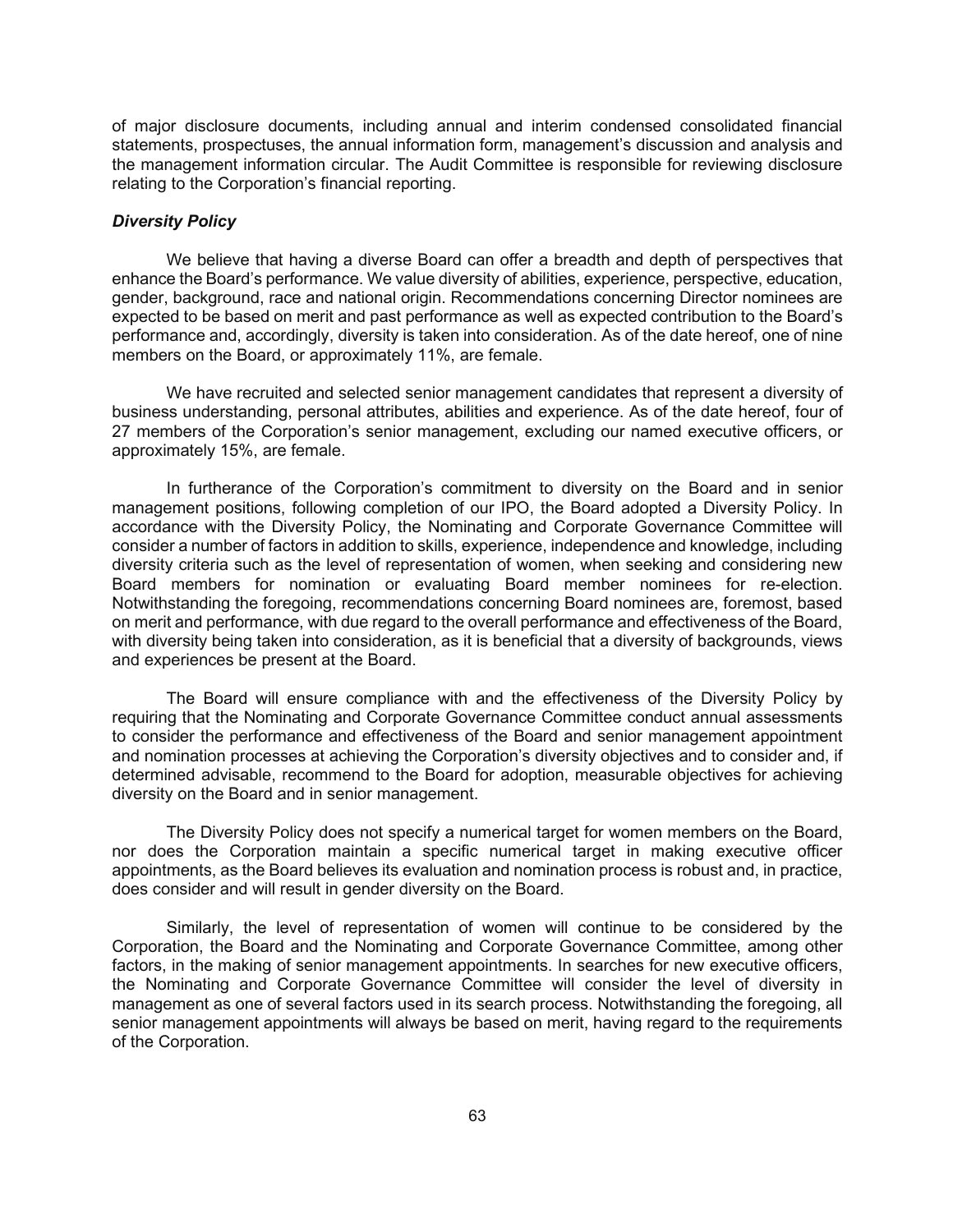## *Insider Trading Policy*

The Corporation has adopted an Insider Trading Policy. All of the Directors, officers and employees of the Corporation are subject to the Insider Trading Policy, which prohibits trading in the Corporation's securities while in possession of material undisclosed information about the Corporation. Under the Insider Trading Policy, such individuals are also prohibited from entering into certain types of hedging transactions involving the securities of the Corporation, such as short sales, "puts" and "calls". In addition to the imposition of black-out periods, in order to avoid any trade in securities of the Corporation that may contravene or be perceived to contravene applicable securities laws outside of such black-out periods, the Directors, officers and certain employees of the Corporation are required to provide notice of and obtain written pre-clearance for any proposed trade of securities of the Corporation before effecting the trade.

#### *Majority Voting Policy*

The Corporation currently does not have a majority voting policy as the Corporation is a "majority controlled" corporation as that term is defined in section 461.3 of the Toronto Stock Exchange Corporation Manual. Accordingly, the Corporation is relying on the exemption from the requirement to have a majority voting policy as Alpha Holdings beneficially owns, or controls or directs, directly or indirectly, voting securities carrying 50% or more of the voting rights of the Common Shares for the election of the Corporation's Directors. It is the determination by the Board that its evaluation and nomination process adequately address the Board composition. As a controlling Shareholder with a majority of the voting Common Shares, Alpha Holdings will necessarily cast a majority of the votes for the election of the Corporation's Directors. If, at any time in the future, the Corporation ceases to be a "majority controlled" corporation, the Board intends to adopt a majority voting policy in compliance with the requirements of the TSX.

#### *Whistleblowing Policy*

The Corporation has adopted a Whistleblowing Policy. The Whistleblowing Policy is intended to enable employees, officers and Directors of the Corporation, as well as other stakeholders, to raise their concerns regarding the Corporation's accounting, internal accounting controls or auditing matters.

In order to ensure that violations or suspected violations can be reported on a confidential basis, free from discrimination, retaliation or harassment, anonymously or otherwise, the Corporation's Whistleblowing Policy contains procedures that are aimed to facilitate confidential, anonymous submissions by the Corporation's employees, officers and Directors. The Audit Committee is responsible for administering this policy.

#### **Directors' and Officers' Liability Insurance**

The Corporation's and the Corporation's subsidiaries' Directors and officers are covered under the existing Directors' and officers' liability insurance. Under this insurance coverage, the Corporation and the Corporation's subsidiaries will be reimbursed for insured claims where payments have been made under indemnity provisions on behalf of the Corporation's and the Corporation's subsidiaries' Directors and officers, subject to a deductible for each loss, which will be paid by the Corporation. The Corporation's and the Corporation's subsidiaries' individual Directors and officers will also be reimbursed for insured claims arising during the performance of their duties for which they are not indemnified by the Corporation or the Corporation's subsidiaries. Excluded from insurance coverage are illegal acts, acts which result in personal profit and certain other acts.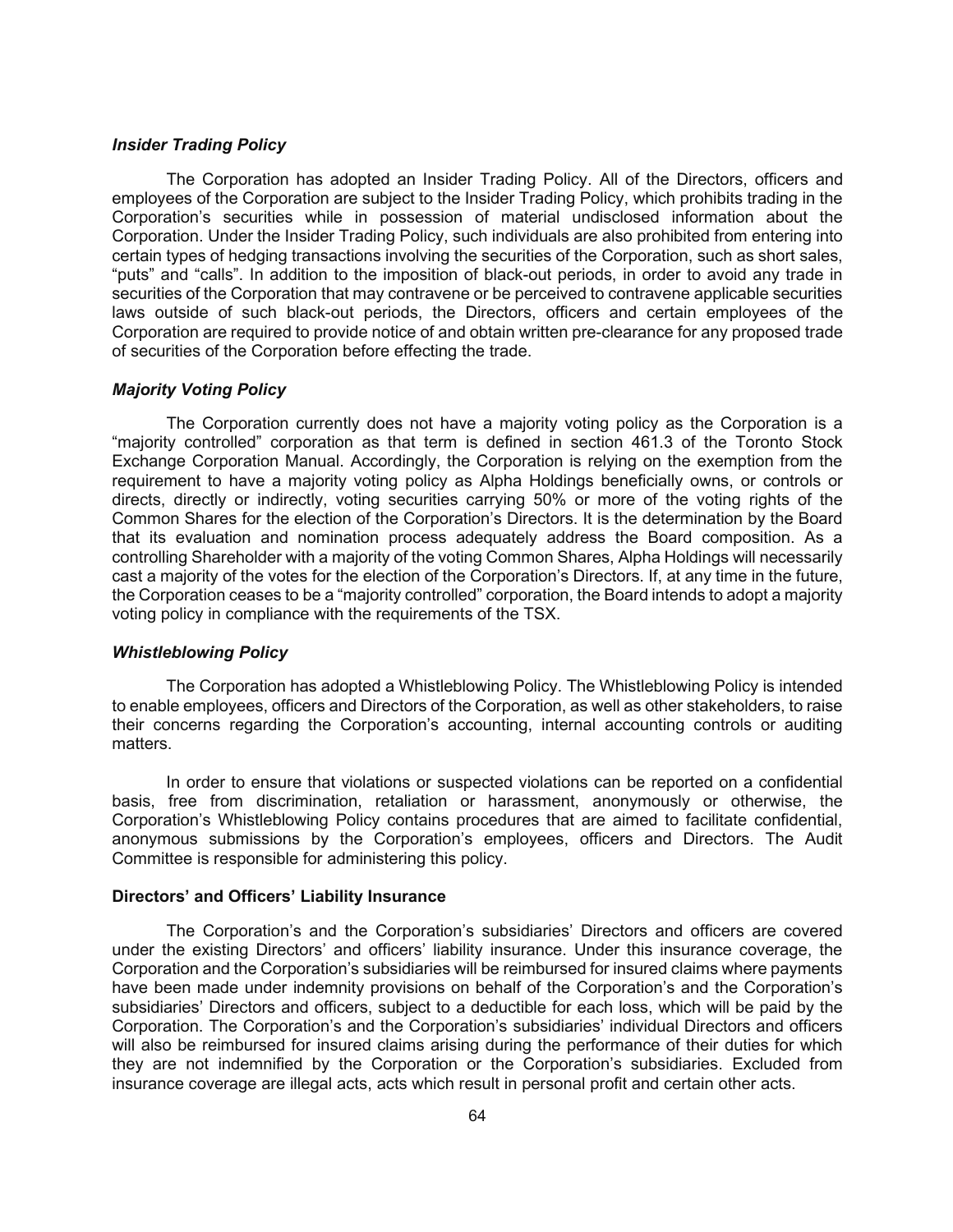### **MANAGEMENT CONTRACTS**

No management functions of the Corporation are performed to any degree by a person other than the Directors or executive officers of the Corporation.

### **OTHER BUSINESS**

The management of the Corporation and the Directors are not aware of any matters intended to come before the Meeting other than those items of business set forth in the attached Notice of Meeting accompanying this Circular. If any other matters properly come before the Meeting, it is the intention of the persons designated by management in the form of proxy to vote in respect of those matters in accordance with their judgment.

### **ADDITIONAL INFORMATION**

Additional information relating to the Corporation is available on SEDAR at www.sedar.com. Financial information about the Corporation is provided in the Annual Financial Statements and MD&A for its most recently completed financial year.

Shareholders may request copies of the Corporation's Annual Financial Statements and MD&A by contacting the Corporate Secretary of the Corporation *at 2 Norelco Drive, Toronto, Ontario, Canada M9L 2X6 (telephone: 416-246-1782)*.

\* \* \* \* \* \*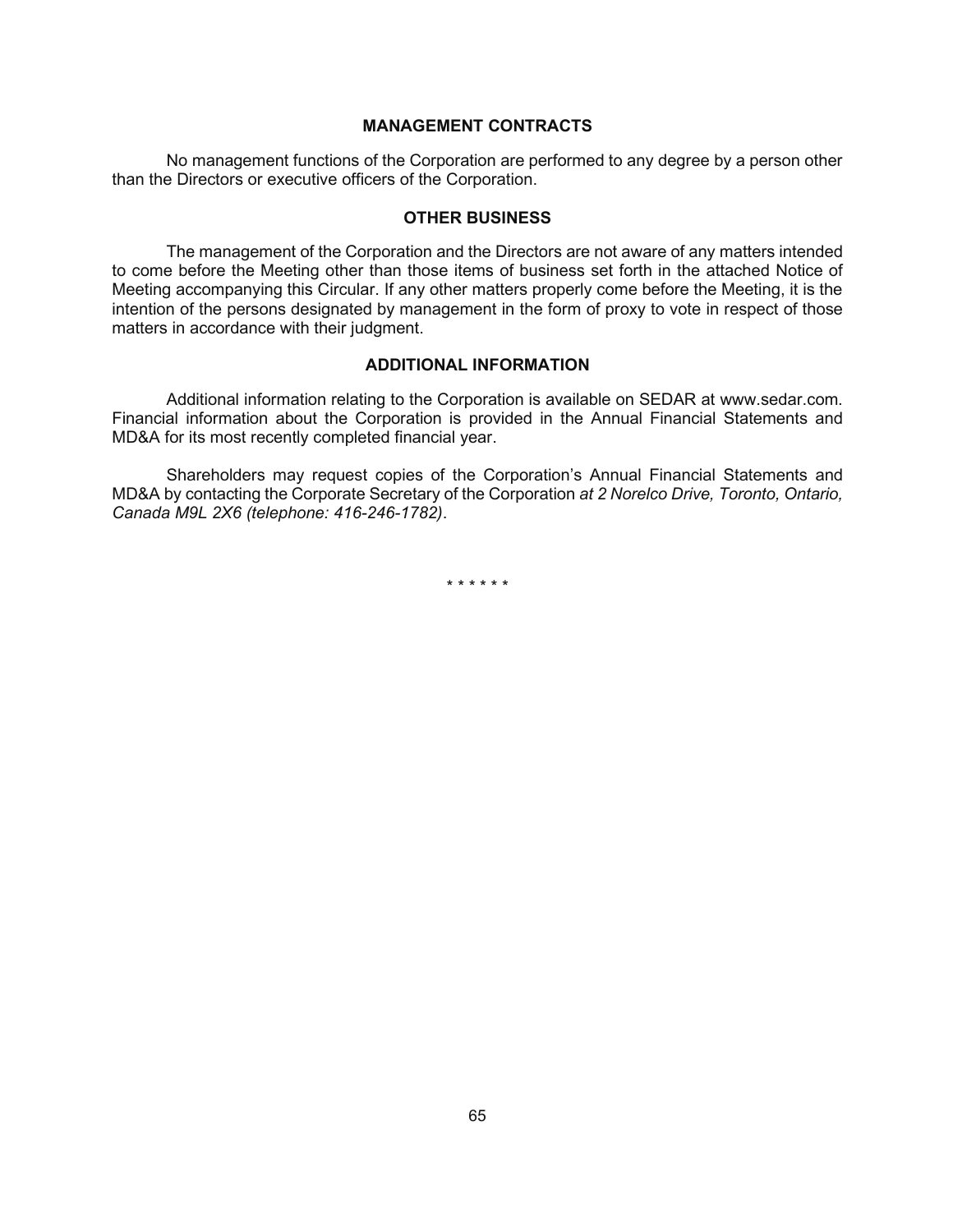## **DIRECTORS' APPROVAL**

The contents and the sending of this Circular have been approved by the Board of the Corporation.

Dated as of November 4, 2021.

*(signed) "James Voss"*

**James Voss Chair of the Board**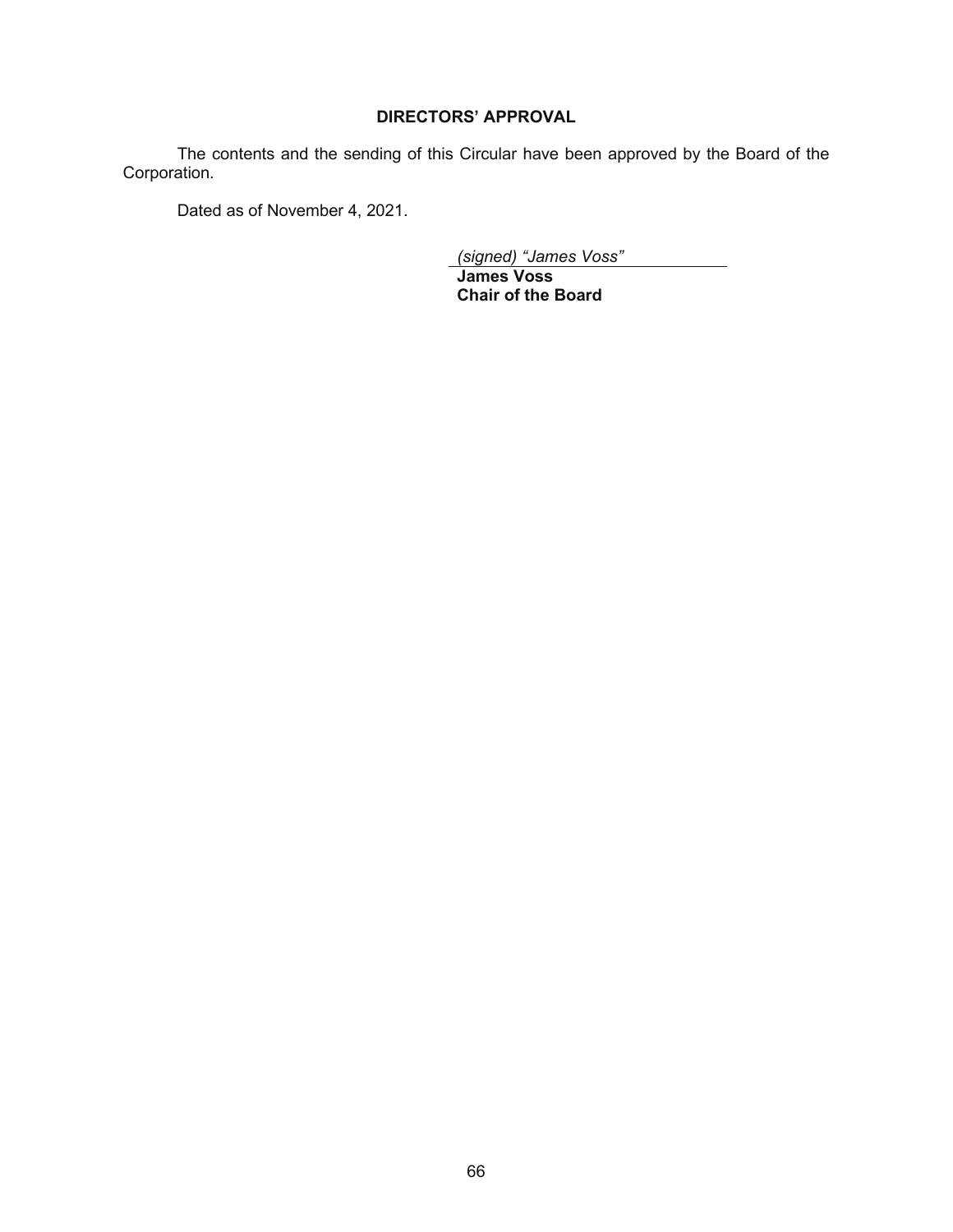## **SCHEDULE "A"**

## **BOARD OF DIRECTORS MANDATE**

## **1. Purpose**

The members of the Board (the "**Board**") have the duty to supervise the management of the business and affairs of ABC Technologies Holdings Inc. (the "**Company**"). The Board, directly and through its committees and the chair of the Board (the "**Chair**"), shall provide direction to senior management, generally through the President and Chief Executive Officer, to pursue the best interests of the Company.

# **2. Duties and Responsibilities**

The Board shall have the specific duties and responsibilities outlined below.

## Strategic Planning

# *(a) Strategic Plans*

The Board will adopt a strategic plan for the Company. At least annually, the Board shall review and, if advisable, approve the Company's strategic planning process and the Company's annual strategic plan. In discharging this responsibility, the Board shall review the plan in light of management's assessment of emerging trends, the competitive environment, the opportunities for the business of the Company, risk issues, and significant business practices and products.

*(b) Business and Capital Plans* 

At least annually, the Board shall review and, if advisable, approve the Company's annual business and capital plans as well as policies and processes generated by management relating to the authorization of major investments and significant allocation of capital.

## *(c) Monitoring*

At least annually, the Board shall review management's implementation of the Company's strategic, business and capital plans. The Board shall review and, if advisable, approve any material amendments to, or variances from, these plans.

## Risk Management

*(a) General* 

At least annually, the Board shall review reports provided by management of principal risks associated with the Company's business and operations, review the implementation by management of appropriate systems to manage these risks, and review reports by management relating to the operation of, and any material deficiencies in, these systems.

## *(b) Verification of Controls*

The Board shall verify that internal, financial, non-financial and business control and management information systems have been established by management.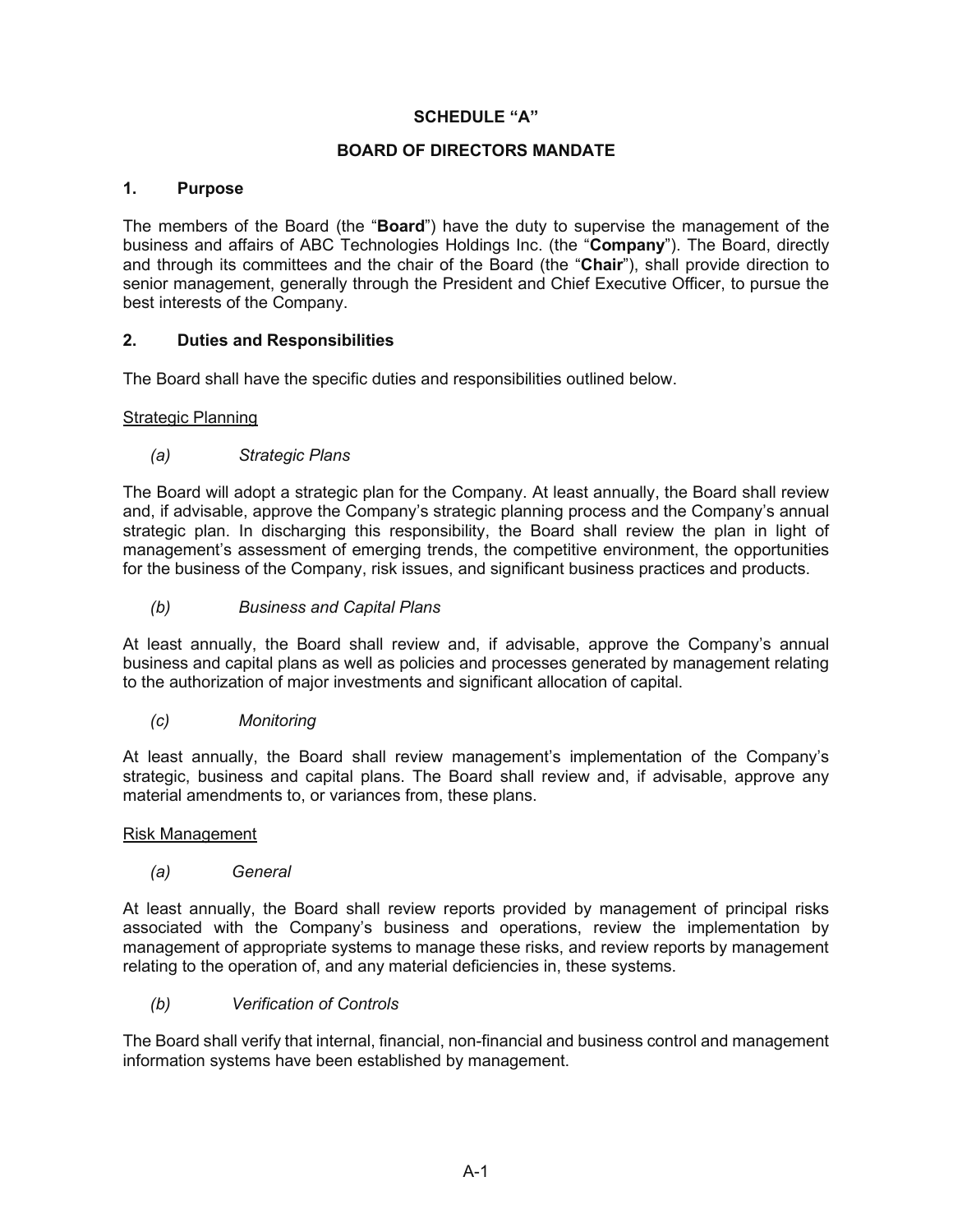# Human Resource Management

# *(a) General*

At least annually, the Board shall review a report of the Compensation Committee concerning the Company's approach to human resource management and executive compensation.

# *(b) Succession Review*

At least annually, the Board shall review the succession plans of the Company for the Chair, the Chief Executive Officer and other executive officers, including the appointment, training and monitoring of such persons.

# *(c) Integrity of Senior Management*

The Board shall, to the extent feasible, satisfy itself as to the integrity of the President and Chief Executive Officer and other executive officers of the Company and that the President and Chief Executive Officer and other executive officers strive to create a culture of integrity throughout the Company.

# Corporate Governance

# *(a) General*

At least annually, the Board shall review a report of the Nominating and Corporate Governance Committee concerning the Company's approach to corporate governance.

# *(b) Director Independence*

At least annually, the Board shall review a report of the Nominating and Corporate Governance Committee that evaluates the director independence standards established by the Board and the Board's ability to act independently from management in fulfilling its duties.

# *(c) Ethics Reporting*

The Board has adopted a written Code of Ethics and Business Conduct (the "**Code**") applicable to directors, officers and employees of the Company. At least annually, the Board shall review the report of the Audit Committee relating to compliance with, or material deficiencies from, the Code and approve changes it considers appropriate. The Board shall review reports from the Nominating and Corporate Governance Committee concerning investigations and any resolutions of complaints received under the Code.

# *(d) Board Mandate Review*

At least annually, the Board shall review and assess the adequacy of its Mandate to ensure compliance with any rules of regulations promulgated by any regulatory body and approve any modifications to this Mandate as considered advisable.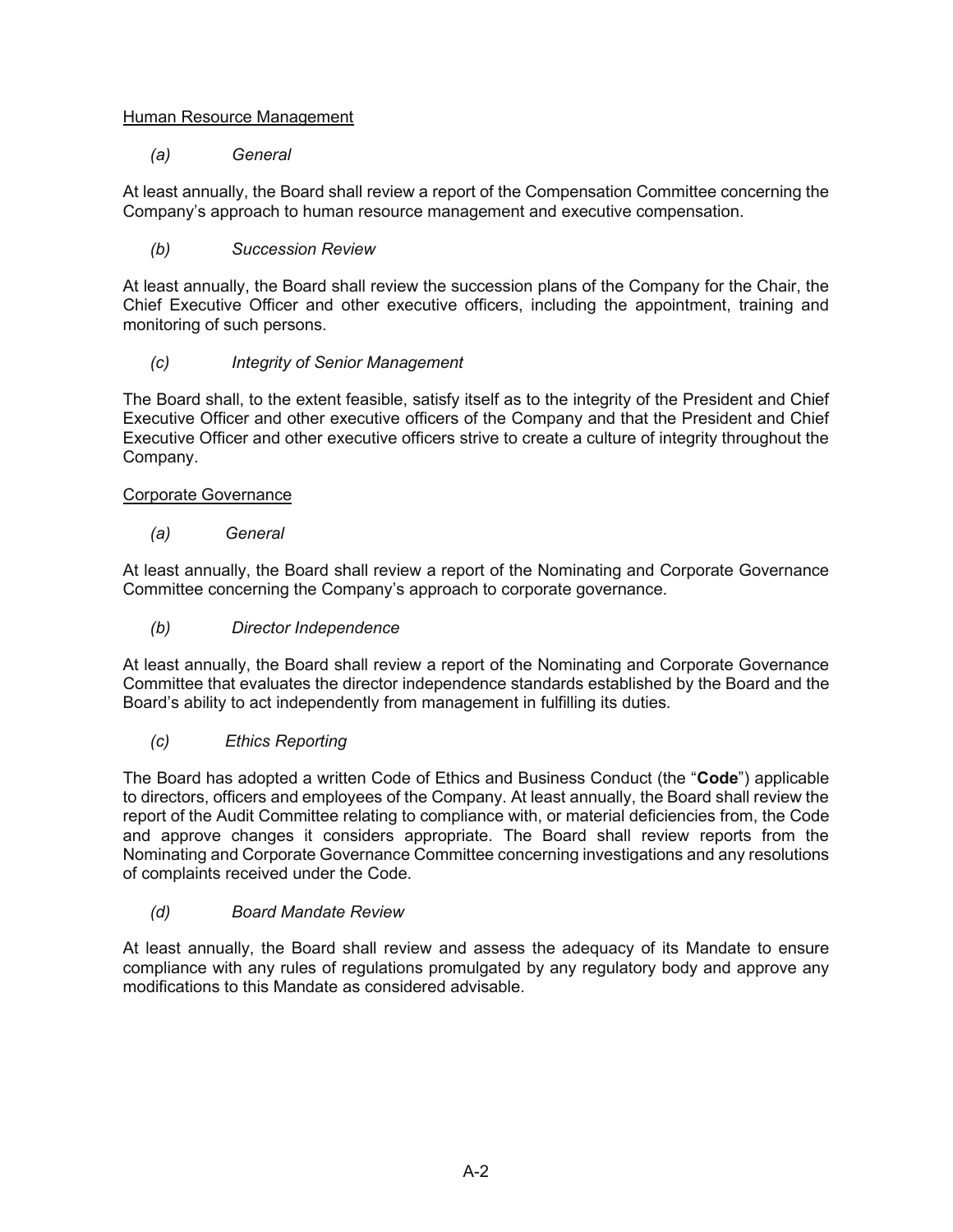# **Communications**

# *(a) General*

The Board has adopted a Disclosure Policy for the Company. At least annually, the Board, in conjunction with the President and Chief Executive Officer, shall review the Company's overall Disclosure Policy, including measures for receiving feedback from the Company's stakeholders, and management's compliance with such policy. The Board shall, if advisable, approve material changes to the Company's Disclosure Policy.

# *(b) Shareholders*

The Company endeavors to keep its shareholders informed of its progress through an annual report, annual information form, quarterly interim reports and periodic press releases. Directors and management meet with the Company's shareholders at the annual meeting and are available to respond to questions at that time. In addition, the Company shall maintain on its website a contact email address that will permit shareholders to provide feedback directly to the Chair of the Board.

# **3. Composition**

## General

The composition and organization of the Board, including: the number, qualifications and remuneration of directors; the number of Board meetings; Canadian residency requirements; quorum requirements; meeting procedures and notices of meetings are required by the British Columbia Business Corporations Act the Securities Act (Ontario) and the articles of the Company, subject to any exemptions or relief that may be granted from such requirements.

Each director must have an understanding of the Company's principal operational and financial objectives, plans and strategies, and financial position and performance. Directors must have sufficient time to carry out their duties and not assume responsibilities that would materially interfere with, or be incompatible with, Board membership. Directors who experience a significant change in their personal circumstances, including a change in their principal occupation, are expected to advise the chair of the Nominating and Corporate Governance Committee.

## Independence

A majority of the Board must be independent. "Independent" shall have the meaning, as the context requires, given to it in National Policy 58-201 Corporate Governance Guidelines, as may be amended from time to time.

## Chair of the Board

The Chair of the Board shall be an independent director, unless the Board determines that it is inappropriate to require the Chair to be independent. If the Board determines that it would be inappropriate to require the Chair of the Board to be independent, then the independent directors shall select from among their number a director who will act as "Lead Director" and who will assume responsibility for providing leadership to enhance the effectiveness and independence of the Board. The Chair, if independent, or the Lead Director if the Chair is not independent, shall act as the effective leader of the Board and ensure that the Board's agenda will enable it to successfully carry out its duties.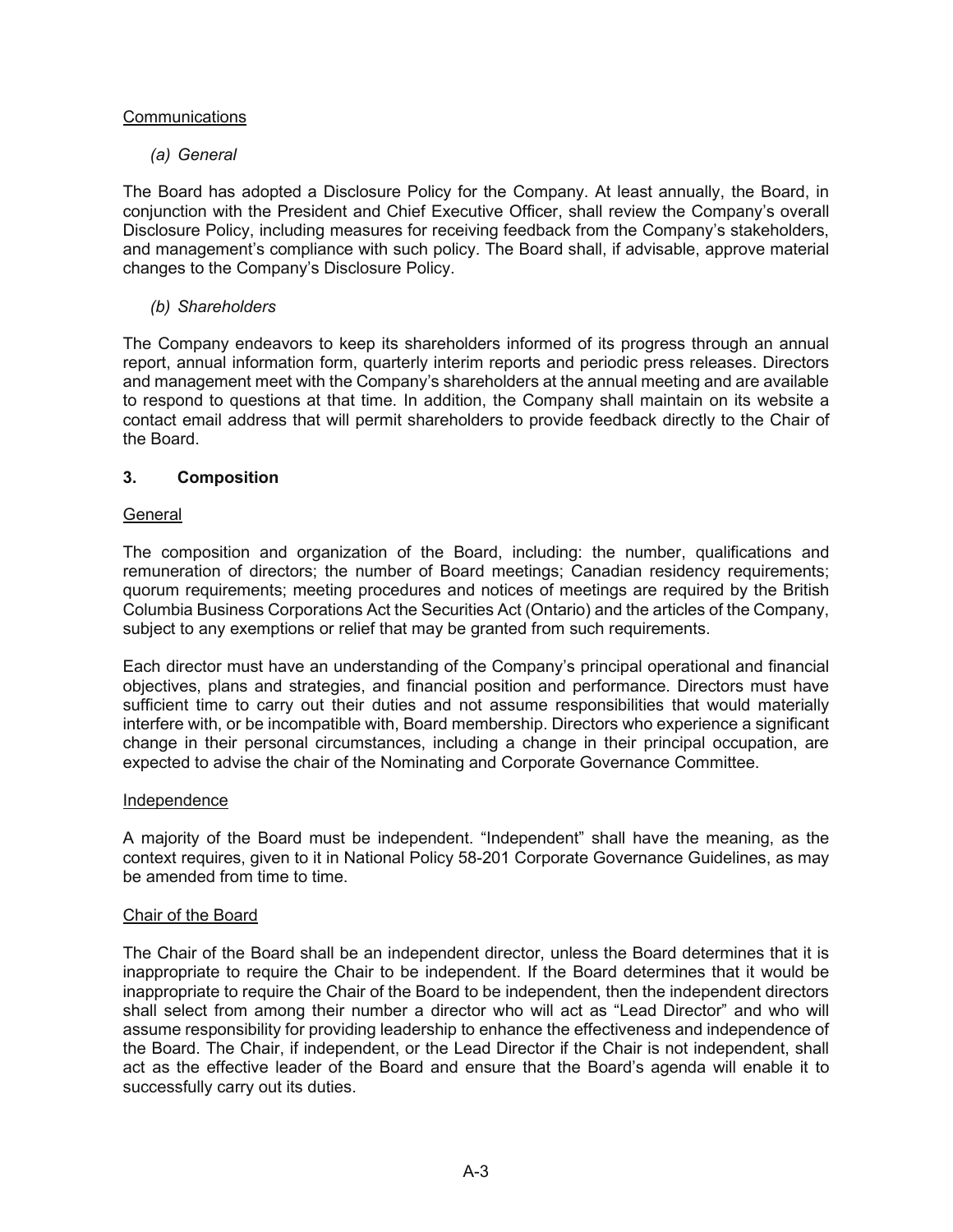# **4. Committees of the Board**

The Board has established the following committees: the Compensation Committee, the Audit Committee, and the Nominating and Corporate Governance Committee and the Disclosure Committee. Subject to applicable law, the Board may establish other Board committees or merge or dispose of any Board committee.

## Committee Mandates

The Board has approved mandates for each Board committee and shall approve mandates for each new Board committee. At least annually, each mandate shall be reviewed by the Nominating and Corporate Governance Committee and any suggested amendments brought to the Board for consideration and approval.

## Delegation to Committees

The Board has delegated to the applicable committee those duties and responsibilities set out in each Board committee's mandate.

## Consideration of Committee Recommendations

As required by applicable law, by applicable committee Mandate or as the Board may consider advisable, the Board shall consider for approval the specific matters delegated for review to Board committees.

## Board/Committee Communication

To facilitate communication between the Board and each Board committee, each committee chair shall provide a report to the Board on material matters considered by the committee at the first Board meeting after the committee's meeting.

## **5. Meetings**

The Board will meet at least once in each quarter, with additional meetings held as deemed advisable. The Chair is primarily responsible for the agenda and for supervising the conduct of the meeting. Any director may propose the inclusion of items on the agenda, request the presence of, or a report by any member of senior management, or at any Board meeting raise subjects that are not on the agenda for that meeting.

Meetings of the Board shall be conducted in accordance with Article 10 of the Company's Articles.

### Secretary and Minutes

The Corporate Secretary, his or her designate, or any other person the Board requests shall act as secretary of Board meetings. Minutes of Board meetings shall be recorded and maintained by the Corporate Secretary and subsequently presented to the Board for approval.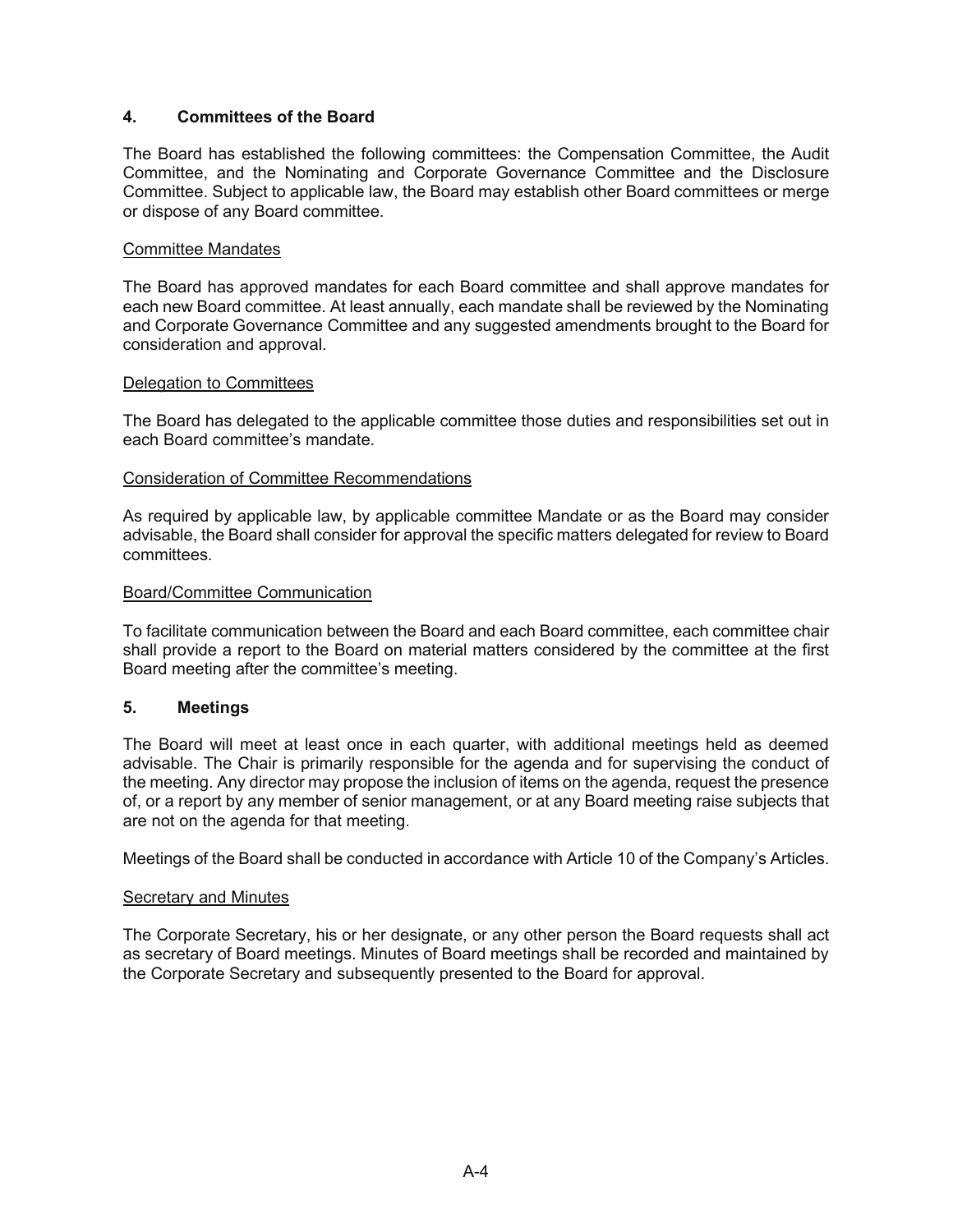# Meetings without Management

The independent members of the Board shall hold regularly scheduled meetings, or portions of regularly scheduled meetings, at which non-independent directors and members of management are not present.

# Directors' Responsibilities

Each director is expected to attend all meetings of the Board and any committee of which he or she is a member. Directors are expected to have read and considered the materials sent to them in advance of each meeting and to actively participate in the meetings.

## Access to Management and Outside Advisors

The Board shall have unrestricted access to management and employees of the Company. The Board shall have the authority to retain and terminate external legal counsel, consultants or other advisors to assist it in fulfilling its responsibilities and to set and pay the respective reasonable compensation of these advisors without consulting or obtaining the approval of any officer of the Company. The Company shall provide appropriate funding, as determined by the Board, for the services of these advisors.

# Service on Other Boards

Directors may serve on the boards of other public companies so long as these commitments do not materially interfere and are compatible with their ability to fulfill their duties as a member of the Board. Directors must advise the Chair and obtain written approval of the Nominating and Corporate Governance Committee in advance of accepting an invitation to serve on the board of another public company. Without specific approval from the Nominating and Corporate Governance Committee, no director many serve on more than five public company boards (including the Company's Board) and no member of the Audit Committee may serve on more than three public company audit committees (including the Company's Audit Committee). In addition, directors who also serve as CEOs or in equivalent positions generally should not serve on more than two public company boards, including the Company's Board, in addition to their employer's board.

## **6. Management**

# Position Descriptions for Directors

The Board has approved position descriptions for the Chair, the Lead Director and the chair of each Board committee. At least annually, the Board shall review such position descriptions.

## Position Description for CEO

The Board has approved a position description for the Chief Executive Officer, which includes delineating management's responsibilities. The Board has also approved the corporate goals and objectives that the Chief Executive Officer has responsibility for meeting. At least annually, the Board shall review a report of the Compensation Committee reviewing this position description and such corporate goals and objectives.